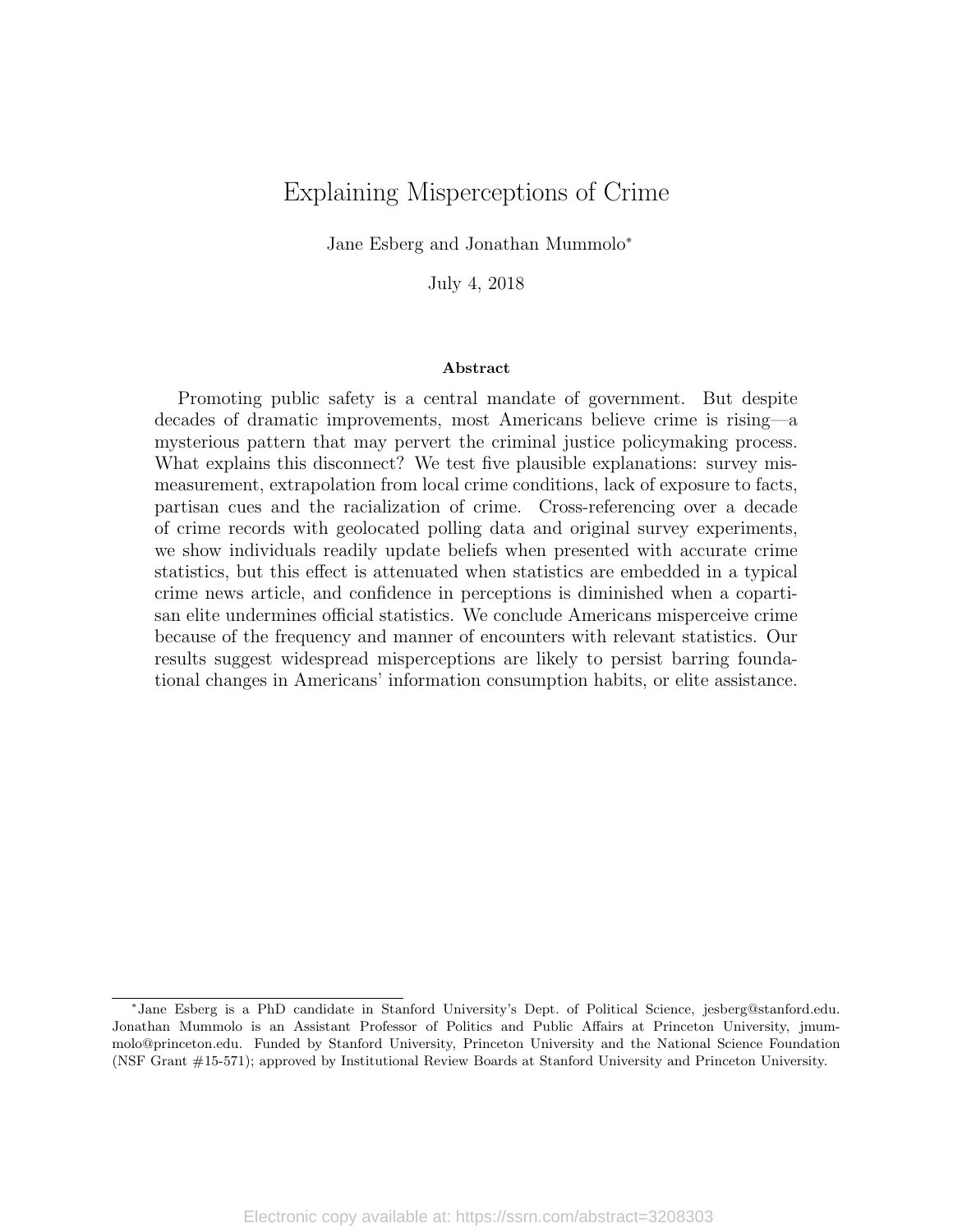The promotion of public safety is perhaps the central mandate of government, and by all standard measures most U.S. communities are safer than they have been in decades. In recent years, the violent crime rate in the U.S. has hovered under 400 offenses per 100,000 residents, roughly half the rate seen in the early 1990s [\(FBI, 2014\)](#page-38-0), and property crimes have followed a similar trend. Homicides—recent surges in some cities notwithstanding have generally plummeted as well. To cite one striking example, about 2,200 people were murdered in New York City in 1990; in 2017—after adding more than a million residents in the interim—the city saw fewer than 300 killings.

Despite these dramatic improvements, polling data consistently show that majorities of Americans believe that crime is on the rise [\(McCarthy, 2014\)](#page-41-0). This belief brings with it the potential for consequential and misguided political change. Democratic accountability rests in part on citizens' ability to accurately perceive changes in social conditions in order to judge whether elected officials have improved them [\(Bartels, 2009;](#page-37-0) [Downs, 1957;](#page-38-1) [Ferejohn, 1986;](#page-38-2) [Healy and Malhotra, 2010;](#page-39-0) [Key, 1966;](#page-40-0) [Lenz, 2013\)](#page-40-1) and in turn mete out punishments and rewards at the ballot box [\(Bartels, 2002;](#page-37-1) [Fiorina, 1978,](#page-38-3) [1981;](#page-38-4) [Healy and Lenz, 2014\)](#page-39-1). But the belief that crime is rising could allow politicians to promote tough-on-crime policy agendas based on false premises, since perceived security threats are thought to make citizens more willing to relinquish civil liberties [\(Davis and Silver, 2004;](#page-38-5) [Jarvis and Lister, 2012;](#page-40-2) [Mondak](#page-41-1) [and Hurwitz, 2012\)](#page-41-1). Consistent with these concerns, recent studies have found that changes in local crime fail to correlate with local electoral performance [\(Hopkins and Pettingill, 2015;](#page-39-2) [Lenz and Freeder, N.d.\)](#page-41-2). Such misperceptions may also create perverse incentives for elected officials while in office. If voters take no notice of even the most pronounced improvements in social conditions, it makes little sense for electorally-motivated politicians to spend time and resources pursuing them [\(Mayhew, 1974\)](#page-41-3). Given the potential of misperceptions of crime to corrupt the democratic process, it is vital to understand the sources of this large disconnect.

A large literature has explored misperceptions in the mass public generally [\(Bartels, 2002;](#page-37-1)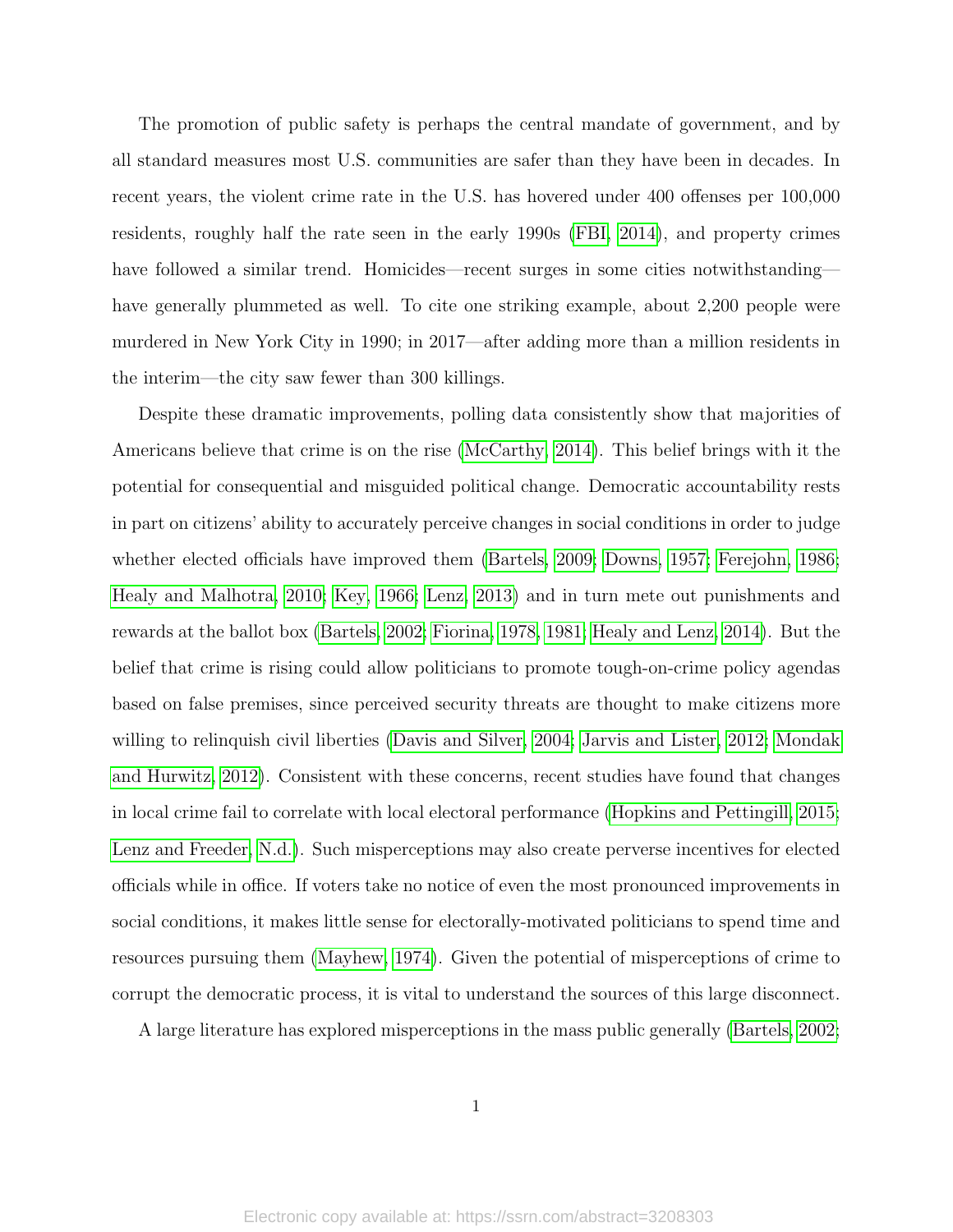[Delli Carpini and Keeter, 1997;](#page-38-6) [Campbell et al., 1960;](#page-38-7) [Galston, 2001;](#page-38-8) [Gilens, 2001;](#page-39-3) [Nyhan](#page-41-4) [and Reifler, 2010;](#page-41-4) [Scheingold, 1995\)](#page-42-0), but extant research has left the causes of widespread misperceptions of crime largely mysterious (though some recent work has measured the effects of corrective information [\(Larsen and Olsen, 2018;](#page-40-3) [Nyhan et al., N.d.\)](#page-41-5)). In this study, we arbitrate between five plausible theoretical causes of misperceptions of national crime trends: mismeasurement, extrapolation from local crime conditions, lack of exposure to facts, elite partisan cues and the racialization of crime. Cross-referencing over a decade of national surveys with administrative crime data, we first show how ambiguous question wording and analytic choices can confound the estimation of misperceptions, raising the specter of a measurement artifact. But after deploying improved surveys that are robust to these concerns—one of which included financial incentives to encourage sincere responses [\(Bullock et al., 2015;](#page-37-2) [Prior and Lupia, 2008\)](#page-42-1)—we still recover comparably high rates of misperceptions. We also find that misperceptions do not correlate with levels or changes in local crime rates in our survey respondents' areas of residence, and therefore conclude that mismeasurement and extrapolation from local crime conditions are not to blame.

We then deploy a series of survey experiments designed to test whether exposure to facts or elite partisan cues are driving misperceptions. We show that—contrary to work that finds it difficult to correct misperceptions [\(Kuklinski and Hurley, 1994;](#page-40-4) [Kuklinski et al., 1998;](#page-40-5) [Ny](#page-41-6)[han and Reifler, 2016\)](#page-41-6)—providing official statistics on crime trends substantially improves accuracy, sometimes by more than 40 percentage points. To understand how the context in which facts are presented alters their corrective power, we expose respondents to an episodic crime news article that does or does not contain official statistics on crime trends [\(Iyengar,](#page-39-4) [1991;](#page-39-4) [Iyengar and Kinder, 1987\)](#page-40-6). We find that the effects of corrective information are substantially attenuated when embedded in a news article about a violent crime. Additionally we include conditions where respondents receive messages from a copartisan elite urging them to mistrust or disbelieve crime data. We find these interventions have modest effects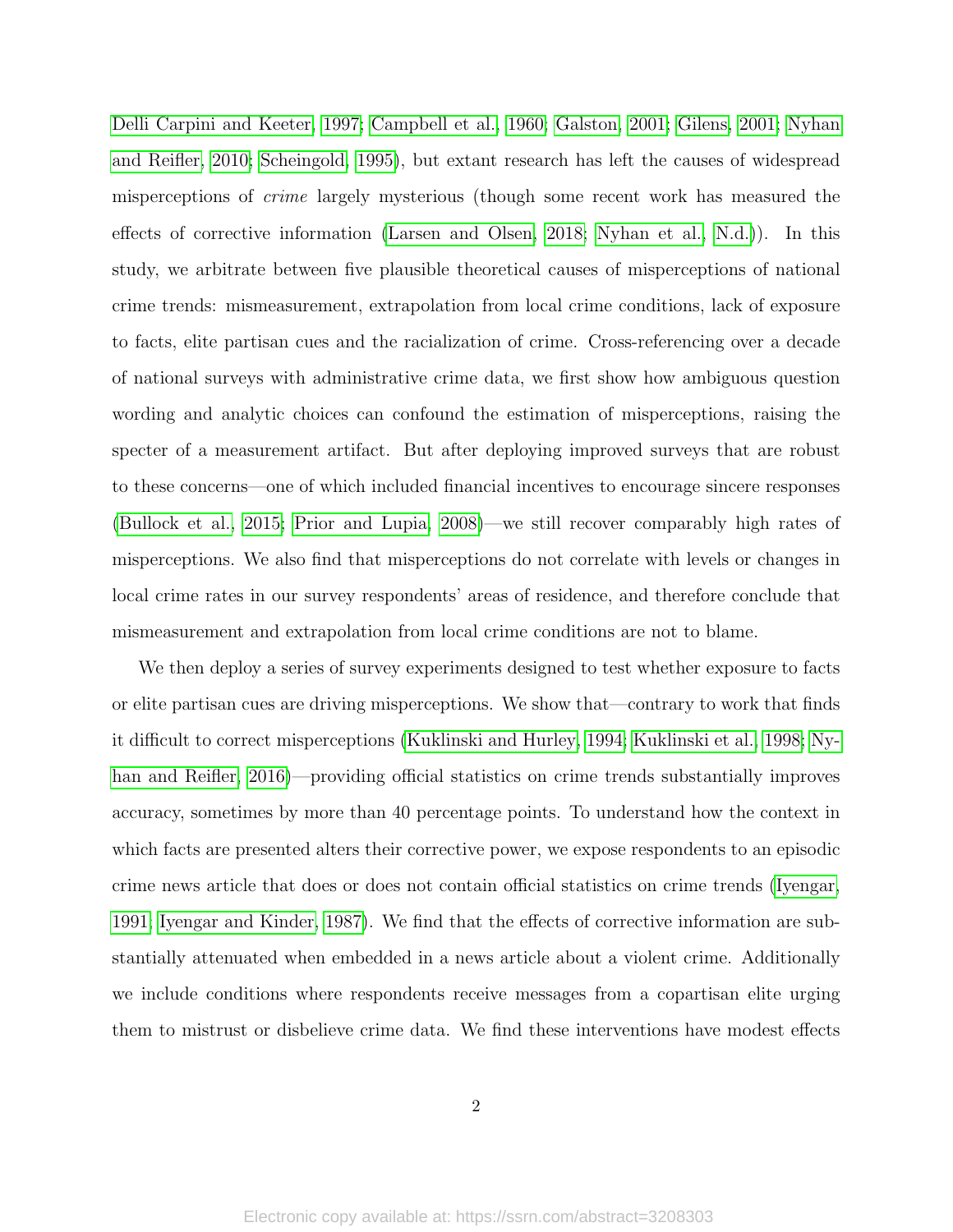on the accuracy of perceptions, and also diminish the level of confidence individuals hold about their perceptions, as well as the veracity of official statistics. Finally, we find little evidence that national misperceptions stem from Americans viewing crime through a racialized lens. Base rates of correctly believing that crime is declining, and the effects of corrective information, are both slightly larger among white respondents than nonwhite respondents, and levels and changes in the racial composition in respondents' areas of residence do not strongly predict rates of misperceptions. This is not to say race does not influence how elites discuss—and how Americans think about—violent crime in other ways [\(Gilliam and Iyen](#page-39-5)[gar, 2000;](#page-39-5) [Lerman and Weaver, 2014;](#page-41-7) [Mendelberg, 2001\)](#page-41-8), but our data point to information exposure as a much more significant cause of misperceptions of national crime trends.

Consistent with work in other issue areas, such as illegal immigration [\(Hopkins, Sides](#page-39-6) [and Citrin, 2016\)](#page-39-6), we also find no evidence that corrective information alters related policy preferences, suggesting voters have difficulty connecting the status of social conditions to related issues [\(Hopkins and Mummolo, 2017\)](#page-39-7), and that repeated exposure to facts may be required to cause changes in proximal issue preferences. That is, voters not only have difficulty perceiving improvements in social conditions, they may also have trouble mapping those improvements, in the event they learn of them, to how they think about policy.

Taken together, our results suggest that citizens are broadly accepting of corrective information when they encounter it, but that widespread misperceptions are largely a byproduct of the frequency and manner of encounters with relevant facts. That is, citizens would hold more accurate beliefs if they encountered relevant information, but common news reporting practices—the discussion of episodic crime events, or the allocation of space to elites who attempt to cast doubt on official statistics—may undermine the uptake of facts or the confidence in these facts. We conclude that widespread misperceptions of crime are likely to persist in the absence of foundational changes in Americans' information consumption habits, or elite assistance.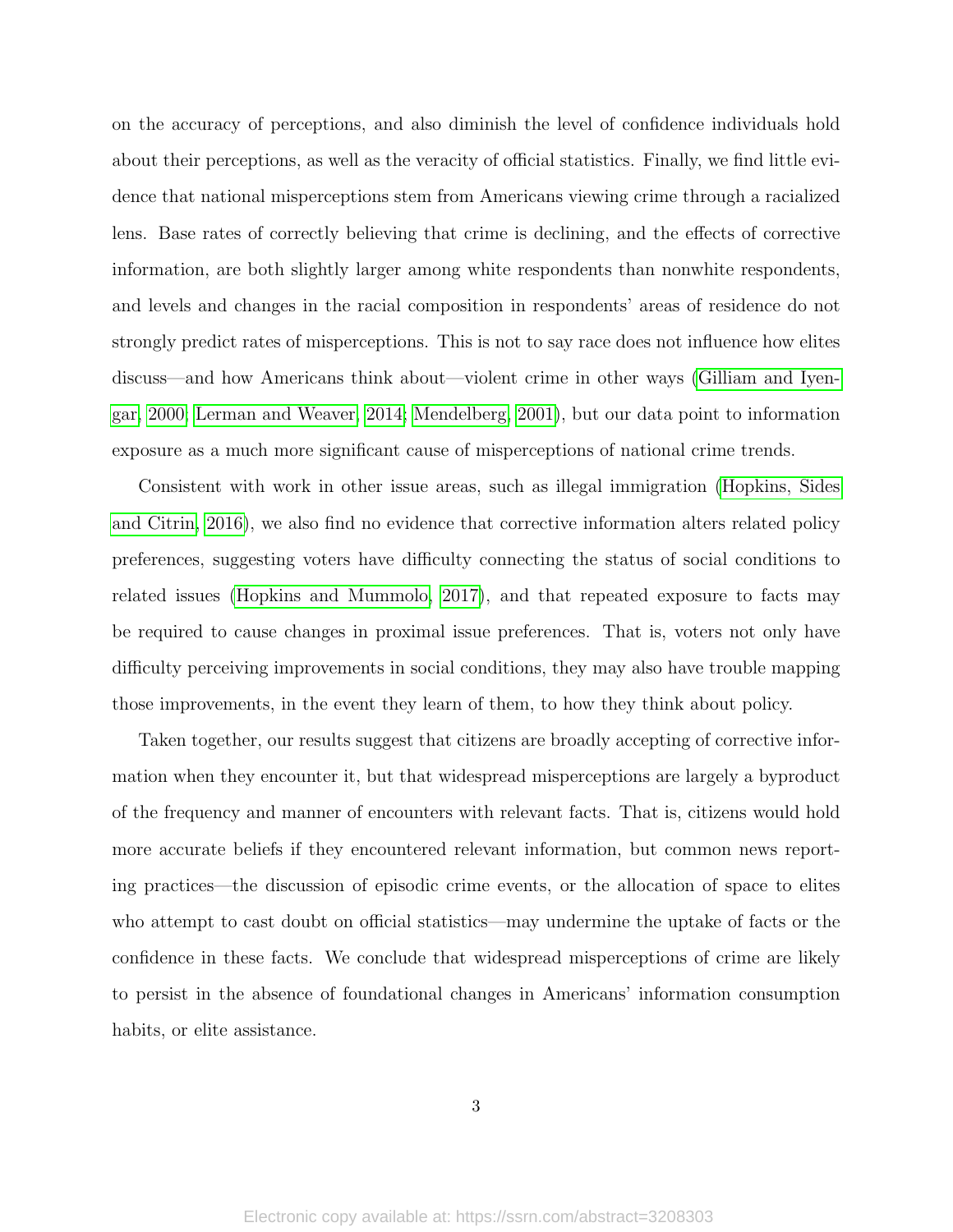## Theories of Misperceptions of Crime

While only a handful of studies have explicitly explored why perceptions of crime diverge so sharply from reality, a large literature on general misperceptions offers several plausible mechanisms for this trend. Below, we discuss each in turn.

#### Mismeasurement

One explanation for the prevalence of misperceptions is that they are not prevalent at all, but rather an artifact of faulty measurement. Survey items measuring perceptions often neglect to define with specificity the metric, time period or geography being asked about, making estimates vulnerable to subjective interpretation and researcher discretion. The most common approach to measuring the accuracy of perceptions is to compare survey responses with administrative measures of related (or ideally, the exact same) measure the survey respondent was asked about [\(Bartels, 2002\)](#page-37-1). But survey respondents may interpret the survey item measuring perceptions in different ways [\(Ansolabehere, Meredith and Snowberg, 2013\)](#page-37-3), and different data may plausibly be used to judge the accuracy of survey responses. Qualitative questions (e.g., "would you say the nation's economy has gotten better, stayed the same, or gotten worse?") are easily understandable [\(Ansolabehere, Meredith and Snowberg, 2013;](#page-37-3) [Blendon et al., 1997;](#page-37-4) [Conover, Feldman and Knight, 1986;](#page-38-9) [Holbrook and Garand, 1996\)](#page-39-8), but survey respondents may have reasonable but different interpretations of phrases like "gotten better," as well notions of "the economy." Even when specific measures are mentioned, such as the "unemployment rate," respondents may interpret that to mean either the standard metric or the labor force participation rate, which also captures joblessness [\(Ansolabehere,](#page-37-3) [Meredith and Snowberg, 2013\)](#page-37-3). Moreover, because these qualitative questions are often impressionistic, results may reflect expressive views more than actual perceptions [\(Bullock](#page-37-2) [et al., 2015;](#page-37-2) [Prior, Sood and Khanna, 2015\)](#page-42-2).

Asking about numeric values in open-ended questions allows for responses to be more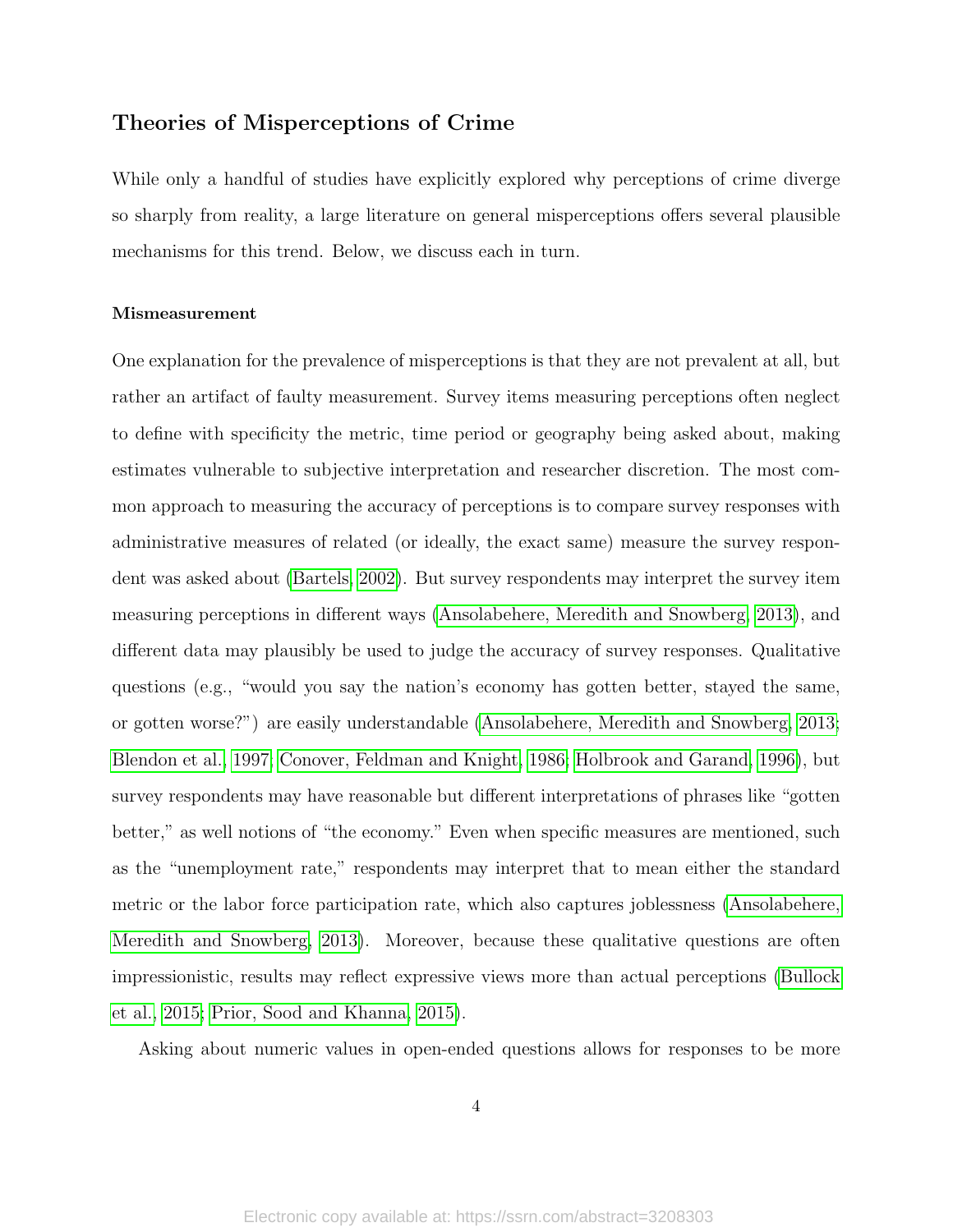directly compared with quantities of interest, but objectively scoring the accuracy of responses can still be difficult. For example, [Kuklinski et al.](#page-40-7) [\(2000\)](#page-40-7) asks survey respondents to estimate the average annual welfare benefit for a family receiving government assistance. In discussing how they coded respondents for accuracy, they note, "In an admittedly arbitrary decision, we construed \$9,000 as accurate but not \$3,000, on the grounds that the latter is very close to zero, no payment at all," (796). When asking about the unemployment rate, [Holbrook and Garand](#page-39-8) [\(1996\)](#page-39-8) point out that it was unclear which responses should be considered "accurate," (p. 357). To address this they adopt two measures of response closeness, a reasonable approach, but one still vulnerable to researcher discretion.

To illustrate the consequences of these measurement issues, consider the task of measuring the accuracy of perceptions of crime using the following survey item asked by Gallup for over a decade:

### Is there more crime in the U.S. than there was a year ago, or less?

Because the item neglects to specify which type of crime is being asked about, the analyst scoring responses for accuracy must 1) infer the type of crime respondents imagined and 2) assume all respondents imagined the same type of crime. To measure the accuracy of responses to this item, we consider 10 plausible crime benchmarks rather than a single measure. Using the FBI's UCR data, we computed year-to-year changes in: total crimes,<sup>[1](#page-5-0)</sup> violent crimes, property crimes and homicides in both absolute and per-capita terms. We also use an alternative measure for homicides supplied by the National Vital Statistics Reports produced annually by the Centers for Disease Control (see Appendix for details), which provides its own independent estimate of homicides in the U.S.[2](#page-5-1)

<span id="page-5-0"></span><sup>1</sup> We sum the major violent and property crimes listed in the FBI's UCR reports from a given year: murder, rape, robbery, assault, burglary, larceny, motor vehicle theft and arson. <sup>2</sup> Note: respondents who answered "I don't know" are omitted from this descriptive

<span id="page-5-1"></span>analyses, since lack of knowledge is qualitatively different than holding mistaken beliefs. We also omit respondents who volunteered the response "same" since, when comparing year-to-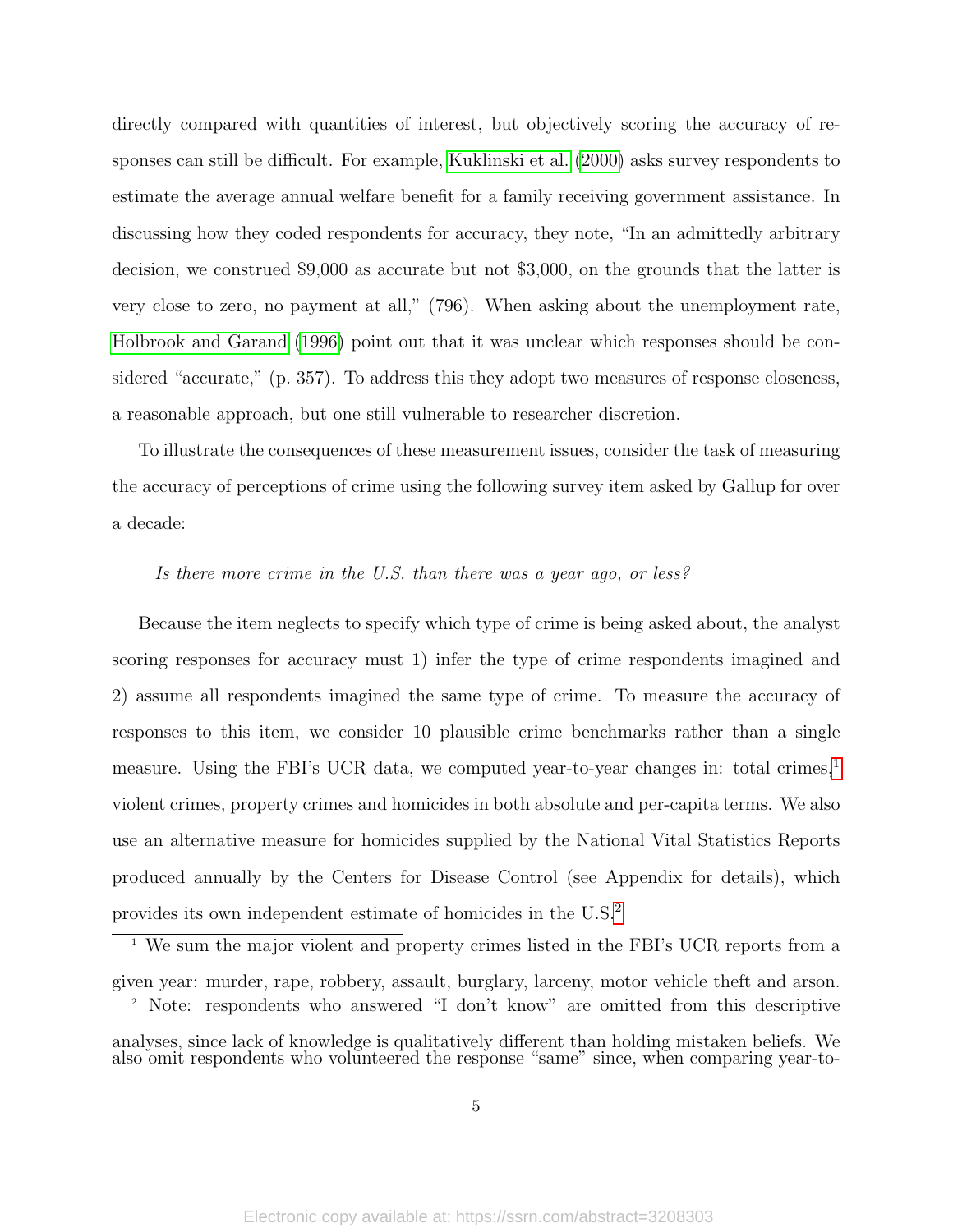<span id="page-6-0"></span>

### Figure 1: Recent crime trends by various government metrics

Sources: FBI, CDC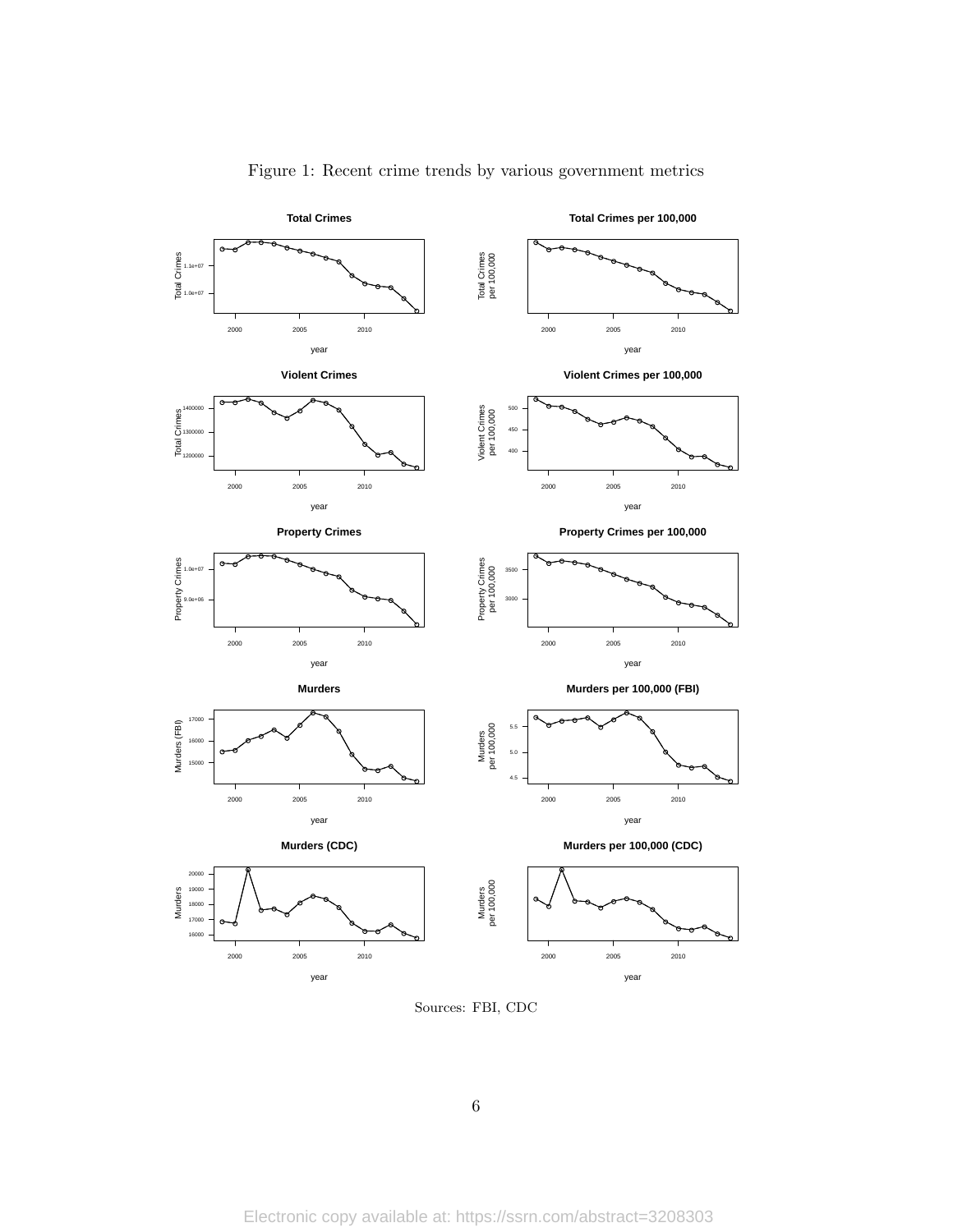Figure [1](#page-6-0) displays annual crime statistics according to these measures during the period covered by the Gallup data. In most cases, a downward trend is apparent across these metrics. But though most other measures fell in near-monotonic fashion in the early 2000s, the absolute count of murders according to the FBI rose in four consecutive years during the same period, and in six years total prior to 2007. Similar discrepancies between metrics can be seen when comparing violent crimes—which increase for several years in the mid 2000s to total crimes and property crimes, which fell nearly every year. As Figure [2](#page-8-0) shows, these inconsistencies result in markedly different conclusions when we score Gallup respondents on how accurately they perceive recent changes in crime. For example, using both the per capita and absolute results in 2006, we would conclude based on the total crime and property crime measures that 82% of respondents misperceived recent changes in crime. But that figure falls to 27% when the violent crime or homicide measures are used instead.

The choice of measure also affects our conclusions about which groups are most likely to misperceive crime. Figure [3](#page-9-0) displays the rates of misperceptions in various subgroups of the pooled Gallup data, using total crimes per capita and murders per capita as benchmarks. When using total crimes, respondents below the median household income in the pooled sample display a misperception rate of 84%, but when using the homicide benchmark, that rate falls to 66%. Using total crimes, African American respondents display a misperception rate of 81% compared with a rate of 75% among whites, a difference of roughly 6 percentage points  $(p < 0.001)$ . But with the homicide benchmark, the two rates are both approximately 63% ( $p = 0.86$  for this difference). The same switch in benchmarks also erases a 9-point gap in misperceptions between men and women. Simply changing the standard for accuracy in this arbitrary fashion leads to drastically different substantive conclusions.

A final threat to accurate measurement stems from the sincerity and care with which year continuous measures such as crimes per capita, such a response is almost guaranteed to be incorrect.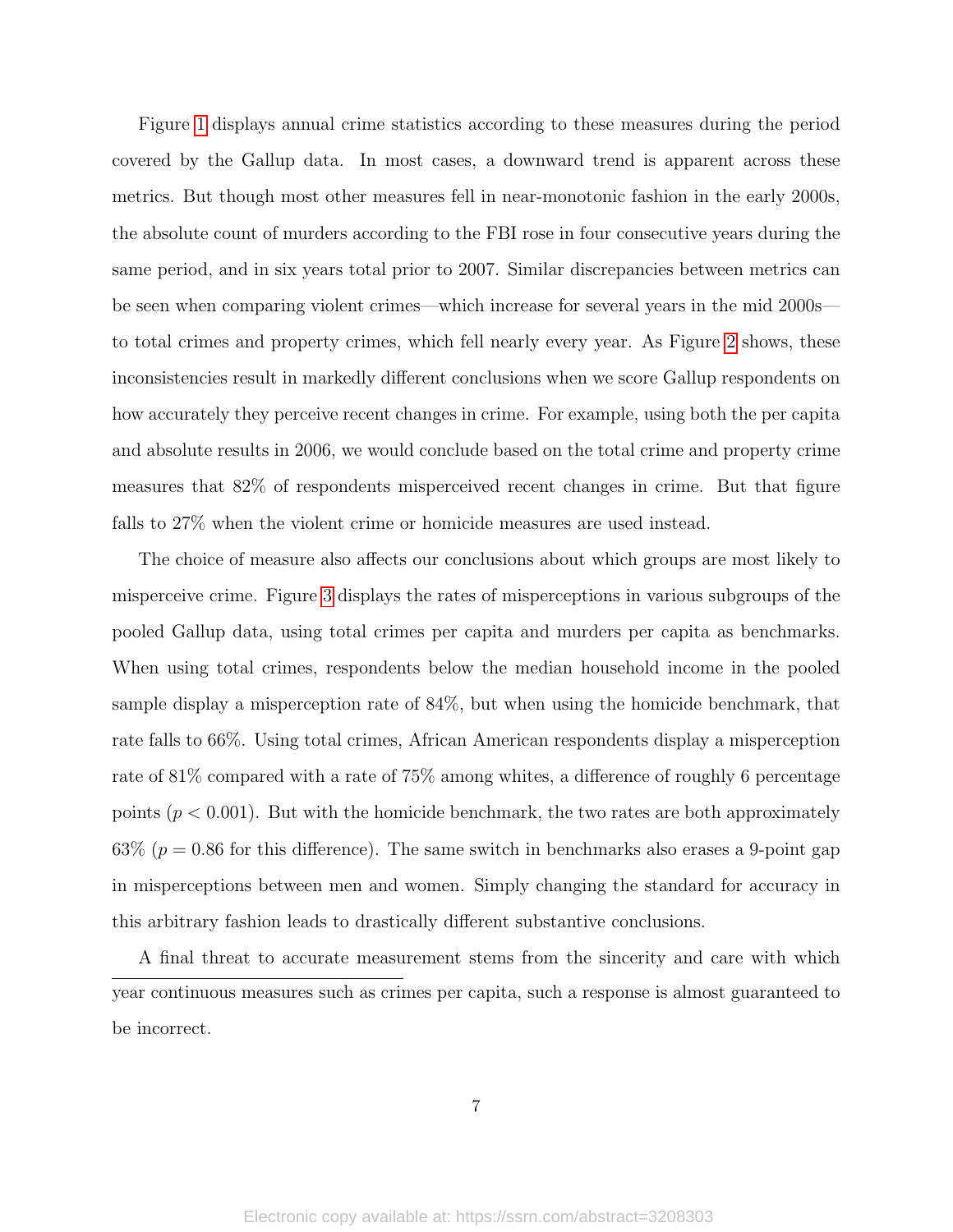

<span id="page-8-0"></span>

## **Misperceptions of Crimes per Capita**





### Sources: Gallup, FBI, CDC. Note: Gallup did not measure perceptions of crime in 2012.

8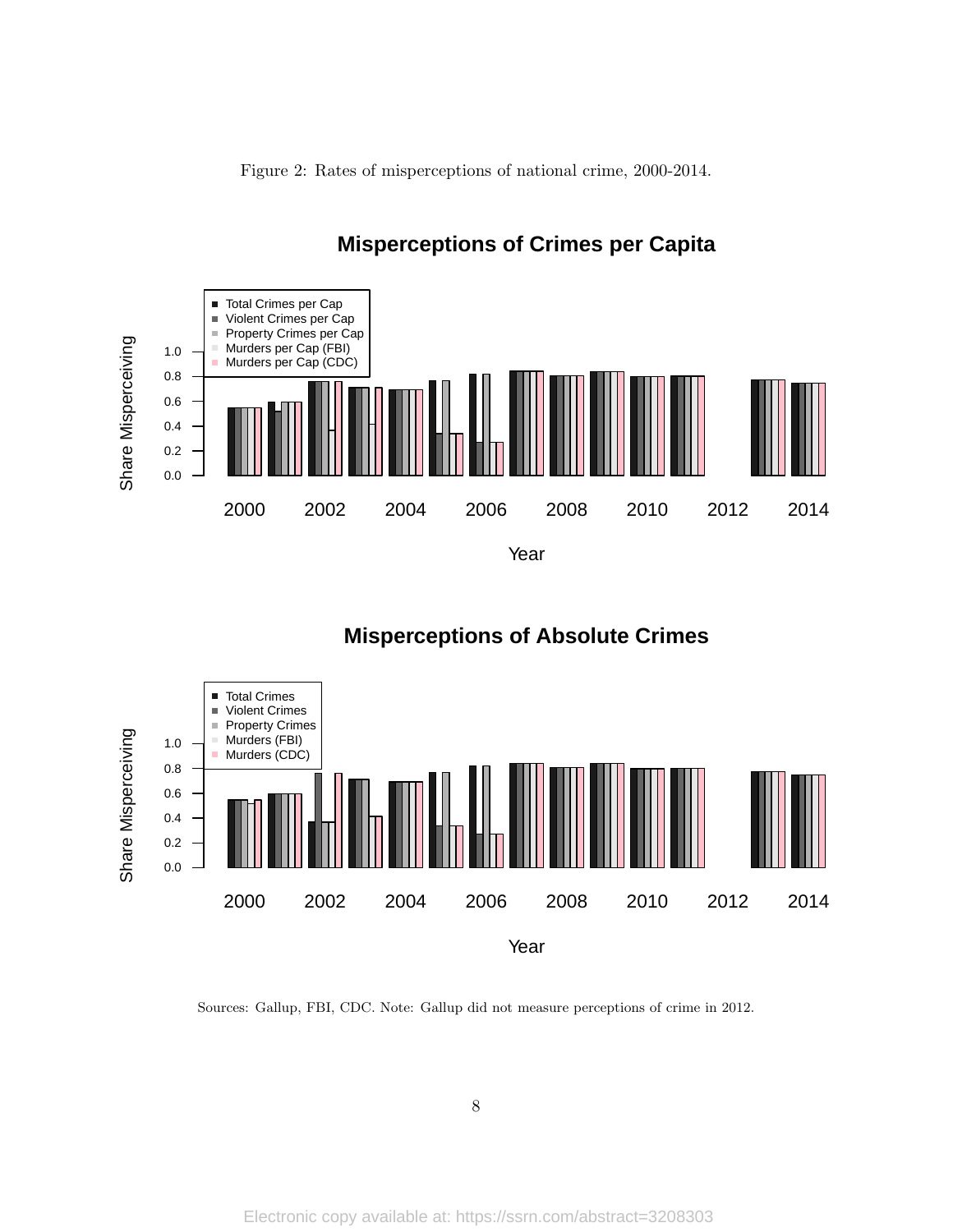<span id="page-9-0"></span>Figure 3: Misperceptions of crime in the pooled gallup data by subgroup, using total national crimes per capita and murders per capita as benchmarks.



**Choice of Benchmark Affects Gaps in Misperceptions Between Groups**

Sources: Gallup, FBI.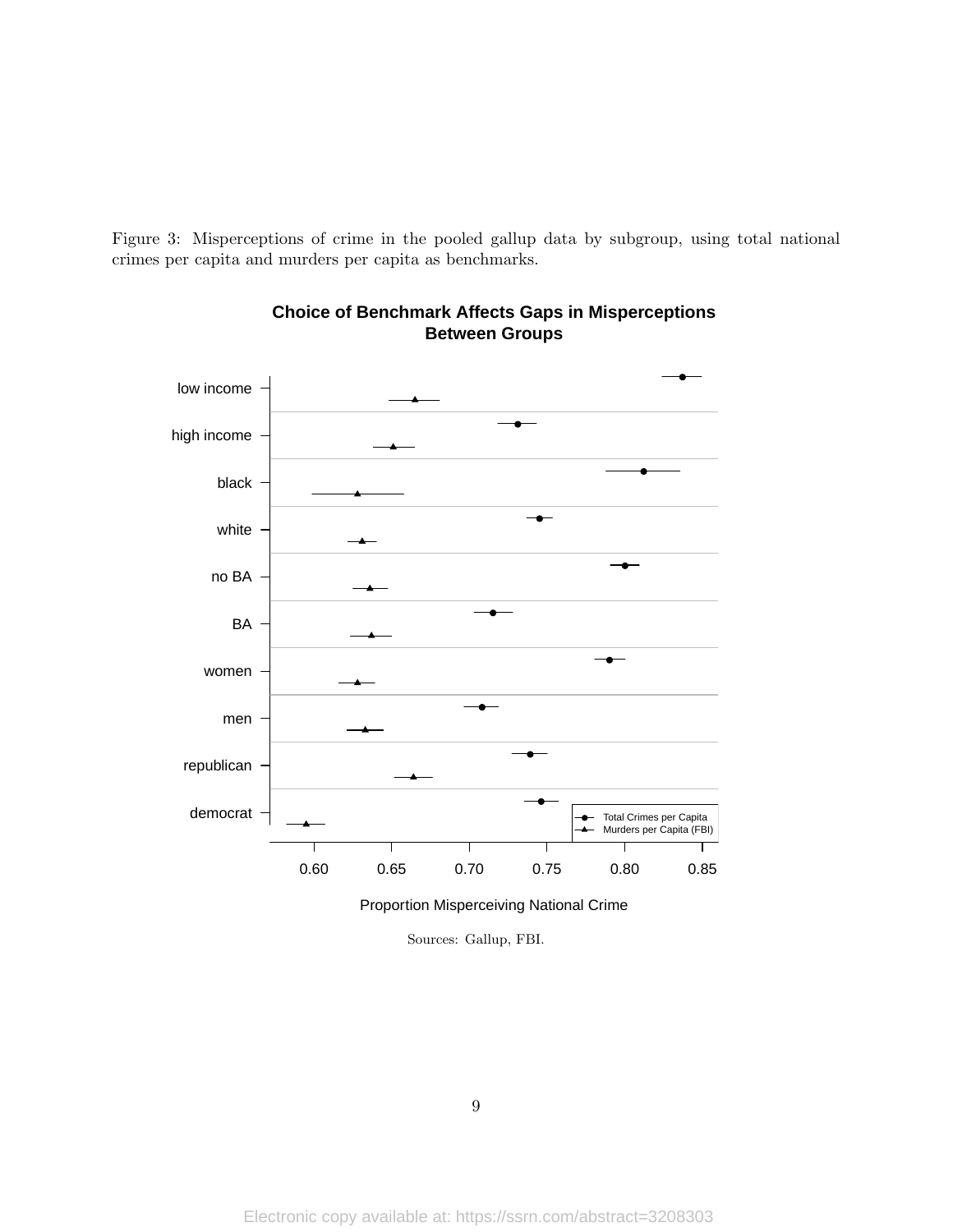respondents answer questions. Personal biases, or a simple lack of attention, may result in responses that deviate from respondents' actual beliefs, inflating the rate of misperceptions. We thus incorporate financial incentives in our surveys, described in detail below, to ensure our results are not distorted by insincere responses [Bullock et al.](#page-37-2) [\(2015\)](#page-37-2).

### Local Crime Conditions

Individuals may use a variety of heuristics to determine trends in social conditions. One of these is local conditions. For example, if citizens live in an area where crime is high or on the rise, they may incorrectly extrapolate to conclude that this is true in the country as a whole. Relatedly, [Ansolabehere, Meredith and Snowberg](#page-37-5) [\(2014\)](#page-37-5) demonstrate that citizens' perceptions of macro-economic performance are based on the conditions of people similar to themselves rather than factual indicators. If local crime rates are responsible for perceptions of national conditions, we should observe a correlation between the levels/changes in these measures and national crime trends.

### Information Exposure

Misperceptions of crime may spread because most people are simply not exposed to relevant facts. This can stem from at least two phenomena: 1) citizens choose not to consume media that would convey this information or 2) the media on which citizens rely for such facts presents them in ways that inhibit retention. There is considerable evidence for both avenues. The diversification of the news media market has allowed citizens who would once have been incidentally exposed to hard news to either consume preferred news content only, or to opt out of news consumption altogether, a behavioral change that has widened gaps in political knowledge [\(Iyengar and Hahn, 2009;](#page-40-8) [Levendusky, 2009;](#page-41-9) [Pariser, 2011;](#page-42-3) [Prior, 2007\)](#page-42-4). But even for those who consume news, the nature of coverage may limit exposure to relevant information. For example, the episodic nature of many news stories could overshadow thematic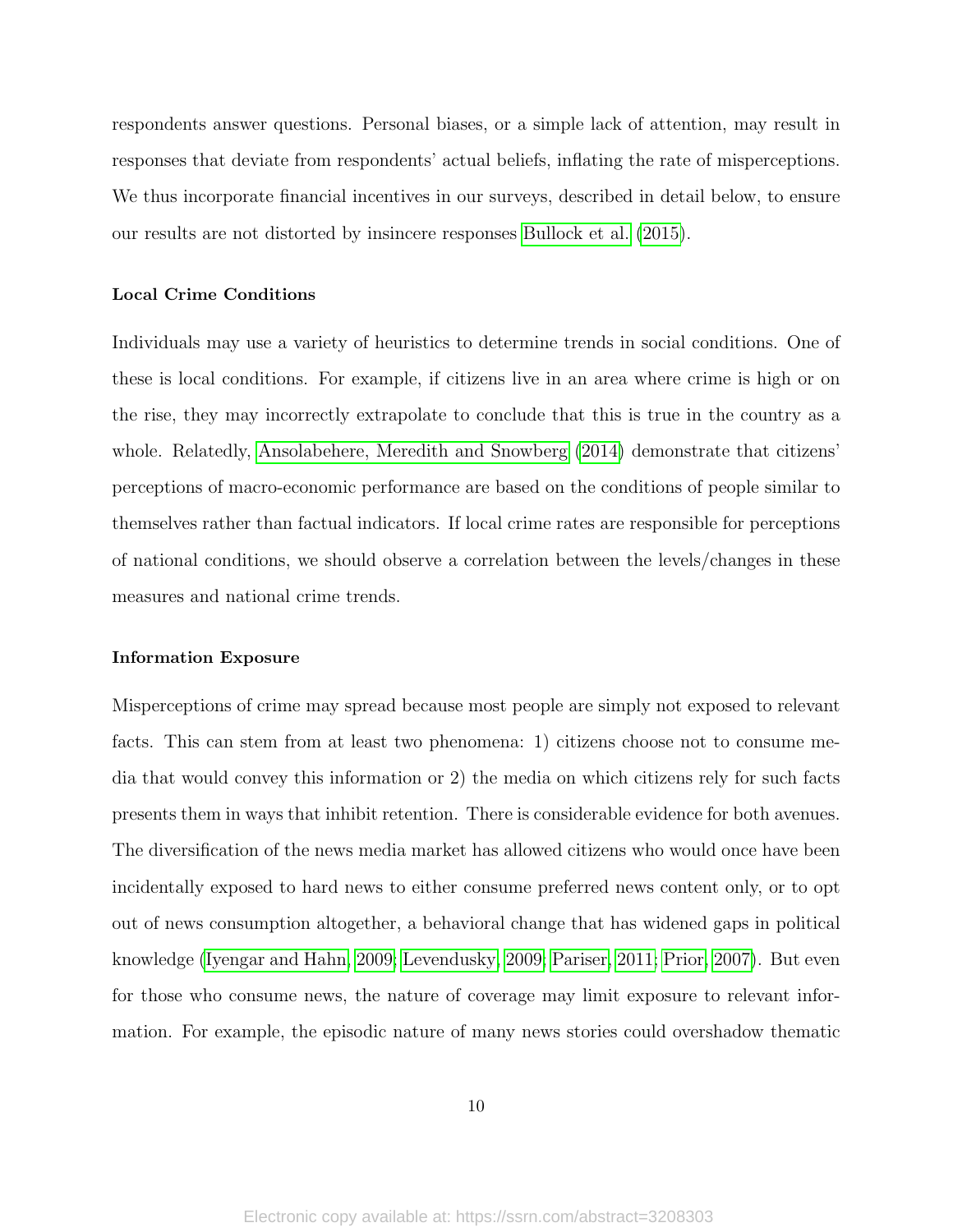reports on broad trends: e.g., reporting on individual murders with little or no comment on homicide trends [\(Iyengar, 1991;](#page-39-4) [Iyengar and Kinder, 1987\)](#page-40-6). In line with this, some work has found that consumption of television news—and even crime dramas—increases concern about crime, although this work has not focused explicitly on misperceptions of crime rates [\(Alderman, 1994;](#page-37-6) [Bartels, 2002;](#page-37-1) [Goidel, Freeman and Procopio, 2006;](#page-39-9) [Holbrook and Hill,](#page-39-10) [2005\)](#page-39-10). Prior work has also shown how episodic crime coverage serves to prime racialized fears. For example, [Gilliam and Iyengar](#page-39-5) [\(2000\)](#page-39-5) finds that many people recall seeing a Black criminal suspect in a crime news report even when the race of the suspect was not conveyed. In this sense, stereotypes associating violent crime and racial minorities, and the manner in which news is presented, may interact to promote misperceptions of crime.

Relatively little work focuses on the impact of correcting misperceptions on knowledge directly, instead identifying the downstream consequences on related policy preferences. For example, [Gilens](#page-39-3) [\(2001\)](#page-39-3) finds that providing information about crime rates significantly affects support for prison spending. In work done concurrently with this study, [Nyhan et al.](#page-41-5) [\(N.d.\)](#page-41-5) shows corrective information on crime trends can improve the accuracy of perceptions but has little effect on candidate choice. Similarly, [Hopkins, Sides and Citrin](#page-39-6) [\(2016\)](#page-39-6) finds that providing Americans' with information about the size of the immigrant population does not change attitudes towards migrants. This, they note, may mean that misperceptions are "more a consequence than a cause of attitudes" (p. 3).

Both a lack of exposure to news, and exposure to news that omits information on crime trends, suggest a common observable implication: misperceptions of crime should be able to be corrected simply by providing clear, relevant information to citizens. In addition, if misperceptions are influenced by the episodic nature of news coverage rather than omission alone, presenting facts alongside a news story about a specific crime should reduce the effect of this corrective information. And if episodic news coverage alone increases fears of crime, providing news about a single crime event without corrective information should exacerbate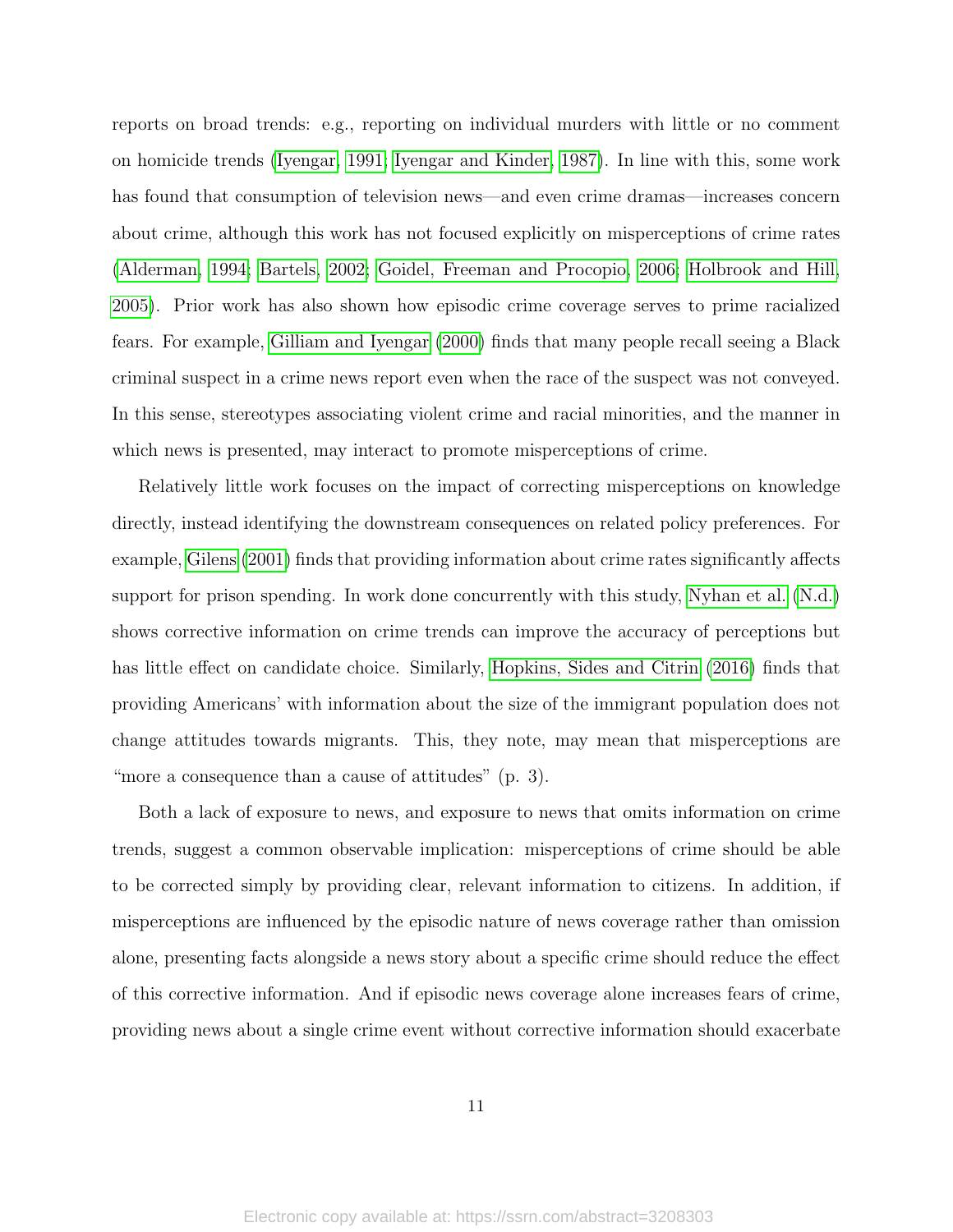misperceptions.

### Elite Partisan Cues

Though most studies on misperceptions proceed from the reasonable assumption that objective political facts exist, and define misperceptions as beliefs which deviate from these facts (e.g. [Delli Carpini and Keeter, 1997\)](#page-38-6), political elites often start from a very different assumption: facts are an object of political contest [\(Kuklinski et al., 2000\)](#page-40-7). That is, elites strategically advance alternative accounts of the very social conditions government is tasked with improving, often by calling into question the validity and usefulness of relevant data and scientific analysis.

The routine practice of "balancing" news coverage to represent both sides of a debate affords this opportunity to elites [\(Boykoff and Boykoff, 2004;](#page-37-7) [Dearing, 1995;](#page-38-10) [Stocking, 1999\)](#page-42-5), and may present issues as more contested than they are. Both Democrats and Republicans have either hinted or outright asserted publicly that vaccines cause autism in children, despite consistent scientific results to the contrary [\(Aron, 2015;](#page-37-8) [Miller, 2015\)](#page-41-10). For years, Republicans have questioned the validity of data on climate change [\(Milman, 2015;](#page-41-11) [O'Toole and Johnson,](#page-42-6) [2016\)](#page-42-6) and asserted without evidence that undocumented immigrants are voting en masse [\(Martin, 2017\)](#page-41-12). Featuring these "debates" in news coverage may decrease confidence in these empirical facts, although we know relatively little about the impact of such contestation [\(Einstein and Glick, 2015;](#page-38-11) [Jolley and Douglas, 2013\)](#page-40-9).

Elite commentary undermining FBI statistics on crime are reported frequently. Questioned about his candidate's assertion that crime was on the rise when federal statistics showed otherwise, Paul Manafort, Donald Trump's then campaign manager, said that crime statistics from the FBI were "suspect" [\(Bump, 2016\)](#page-37-9). In his inaugural address, Trump himself promised to put an end to "American carnage." Politicians may also ascribe undue importance to temporary fluctuations in the crime rate that may not be systematic. After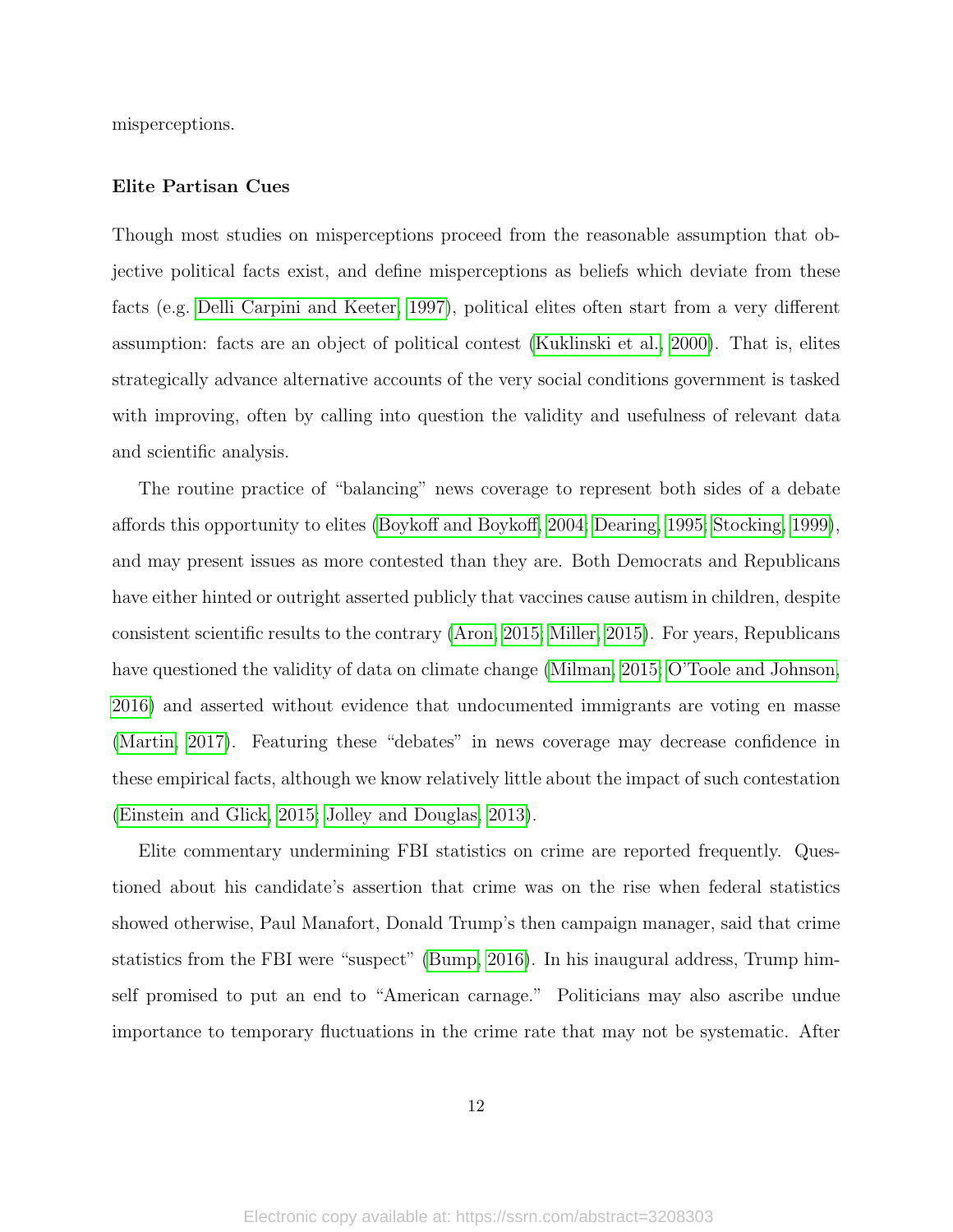the national violent crime rate increased for the first time in nearly a decade in 2007, then-Senator Joe Biden criticized the Bush administration: "It's time to get back to crime-fighting basics—that means more cops on the streets, equipped with the tools and resources they need to keep our neighborhoods safe" [\(Ye Hee Lee, 2017\)](#page-43-0). By the next year, the crime rate was falling again.

If the public follow the lead of their preferred politicians [\(Lau and Redlawsk, 2001;](#page-40-10) [Lupia and McCubbins, 1998;](#page-41-13) [Lupia, 1994;](#page-41-14) [Popkin, 1995;](#page-42-7) [Sniderman, Brody and Tetlock,](#page-42-8) [1991\)](#page-42-8)—and politicians are politically motivated to undermine some factual information elite cues could go far in explaining the prevalence of political misperceptions [\(Jerit and](#page-40-11) [Barabas, 2006;](#page-40-11) [Krosnick and Kinder, 1990;](#page-40-12) [Page and Shapiro, 1992;](#page-42-9) [Zaller, 1992,](#page-43-1) [1994\)](#page-43-2). For example, [Jerit and Barabas](#page-40-11) [\(2006\)](#page-40-11) find that misleading statements from politicians about Social Security cause some individuals to get facts concerning this policy wrong. If elite priming drives misperceptions, providing misleading elite statements should substantially increase misperceptions, as well as mute the effect of corrective information.

### The Racialization of Crime

Crime in the United States has long been understood through a racial lens in the mass public [\(Alexander, 2010;](#page-37-10) [Lerman and Weaver, 2014\)](#page-41-7). Deliberate efforts by elites to stoke racial resentment and fear among white voters [\(Mendelberg, 2001\)](#page-41-8)—Nixon's "Southern Strategy" being but one example—have helped to cement associations between violent crime and racial minorities. These efforts have continued to unfold alongside persistent increases in America's nonwhite population, with nonwhite citizens projected to outnumber white citizens later this century [\(Bowler and Segura, 2011\)](#page-37-11).

Relatedly, a large literature on racial threat suggests that local demographic indicators, such as levels or changes in the share of nonwhite residents in an area, can induce fear and resentment among whites [\(Blalock, 1967;](#page-37-12) [Hopkins, 2006;](#page-39-11) [Key, 1949\)](#page-40-13). While most studies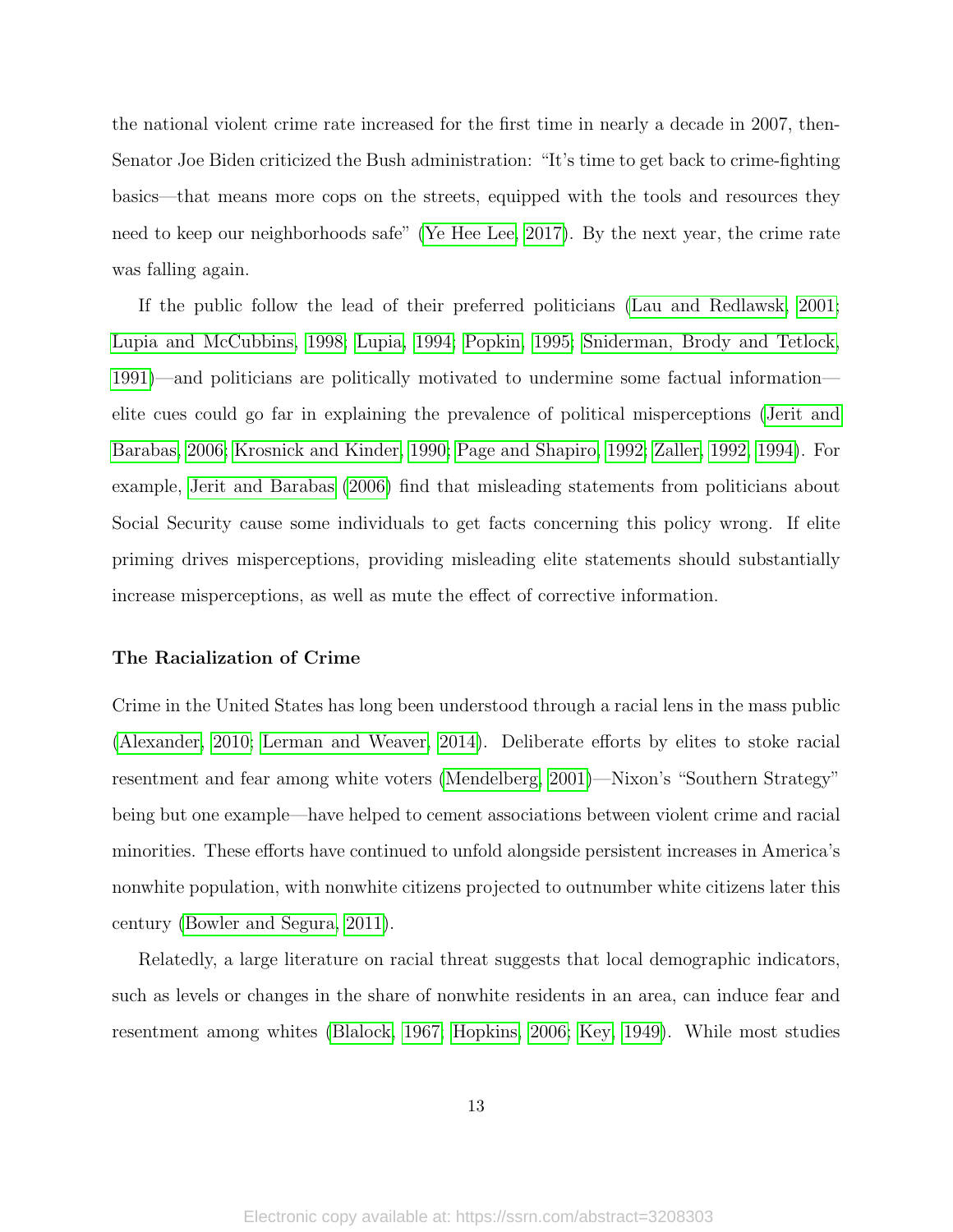of racial threat focus on intergroup conflict as an outcome [\(Gay, 2006\)](#page-38-12), it is plausible that the presence of racial minorities may also distort residents' perceptions of crime. Consistent with this hypothesis, [Sampson and Raudenbush](#page-42-10) [\(2004\)](#page-42-10), [Skogan](#page-42-11) [\(1995\)](#page-42-11) and [Quillian and](#page-42-12) [Pager](#page-42-12) [\(2001\)](#page-42-12) all find that the concentration of minorities in an area increase perceptions of disorder or fear of crime in the neighborhood, controlling for actual crime rates, raising the possibility that perceptions of national crime may be affected as well.

These prior findings suggest several plausible hypotheses. For one, popular associations between racial minorities and crime, combined with efforts to stoke fear of racial minorities among white voters [\(Valentino, Hutchings and White, 2002;](#page-42-13) [White, 2007\)](#page-42-14), could imply that mistaken beliefs about crime are more pronounced among white citizens than nonwhite citizens. Second, levels or changes in the nonwhite population in survey respondents' areas of residence may be associated with rates of misperceptions of crime.<sup>[3](#page-14-0)</sup> Finally, we might expect that responses to corrective information may be heterogeneous across racial groups. If white citizens are convinced that increasing minority populations in the U.S. are spreading crime, they may be especially resistant to updating perceptions of crime even when presented with accurate statistics.

### Research Design

We draw on a collection of extant polling data, administrative crime records and original survey experiments to arbitrate between these explanations for misperceptions of crime. Our strategy for testing whether mismeasurement is responsible for widespread misperceptions of crime is straightforward: we design a survey measure that is robust to the concerns of subjective interpretation and researcher discretion demonstrated above, deploy it and

<span id="page-14-0"></span><sup>&</sup>lt;sup>3</sup> We note that these hypotheses, while plausible, are not dispositive, since nonwhite residents may also internalize racial stereotypes and thus hold similar associations between race and crime [\(Jefferson, N.d.\)](#page-40-14).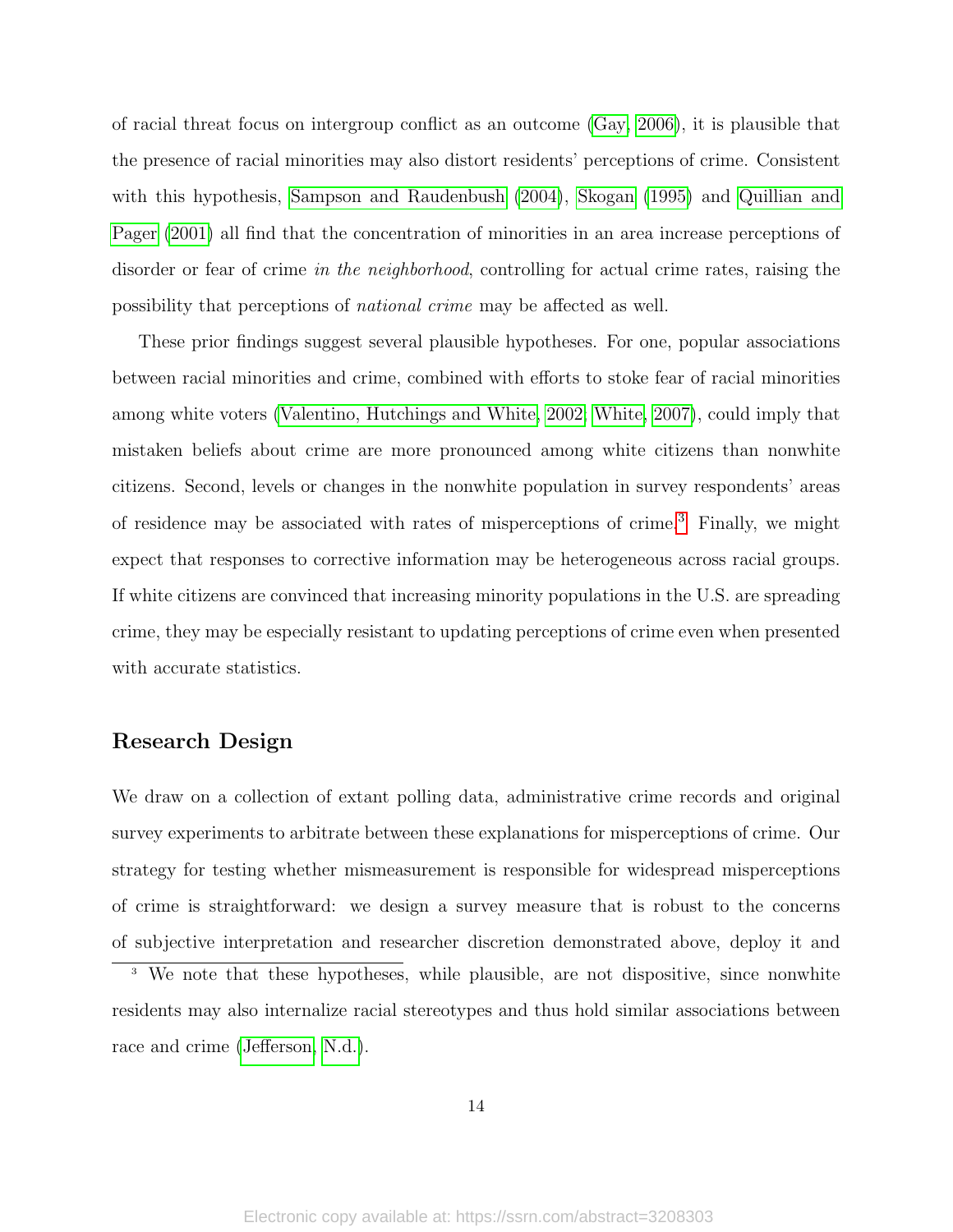see if misperceptions remain widespread. We also include financial incentives for accurate responses for a randomly chosen set of participants to assess the prevalence of insincere responses.

[Ansolabehere, Meredith and Snowberg](#page-37-3) [\(2013\)](#page-37-3) recommend asking for quantitative values of commonly known metrics or, for more complex political issues, benchmarking against specific values in the survey question itself. We draw on these lessons, but focus on perceptions of over-time national trends rather than point-in-time levels. This focus has several advantages. Perceived changes are believed to be central to mechanisms behind retrospective voting [\(Bartels, 2002;](#page-37-1) [Hopkins, 2011;](#page-39-12) [Fiorina, 1981,](#page-38-4) [1978;](#page-38-3) [Healy and Lenz, 2014\)](#page-39-1). We focus on national crime trends both because these statistics are more often reported and discussed, and because evidence suggests that citizens increasingly focus on national issues even in local political contexts [\(Hopkins, 2018\)](#page-39-13). In addition, asking individuals to judge the direction of changes in these metrics rather than the exact level at a point in time eliminates the need to establish a subjective accuracy bandwidth when coding responses. To measure perceptions of national crime trends, we included the following item in a series of surveys:

A "homicide" is the willful (non-negligent) killing of one human being by another. The national homicide rate is the number of homicides per 100,000 people in the United States.

Was the homicide rate in the U.S. in 2015 larger or smaller than it was in 2000?<sup>[4](#page-15-0)</sup>

Measuring the accuracy of public perceptions requires the researcher to know the true state of the world. We ask respondents to consider the change in the homicide rate between

<span id="page-15-0"></span><sup>4</sup> The order of the words "larger" and "smaller" was randomized across respondents, as was the order of the response options which were "larger," "smaller" and "I don't know." Note that by omitting a response option of "about the same," we avoid the need to choose an accuracy bandwidth when coding such responses.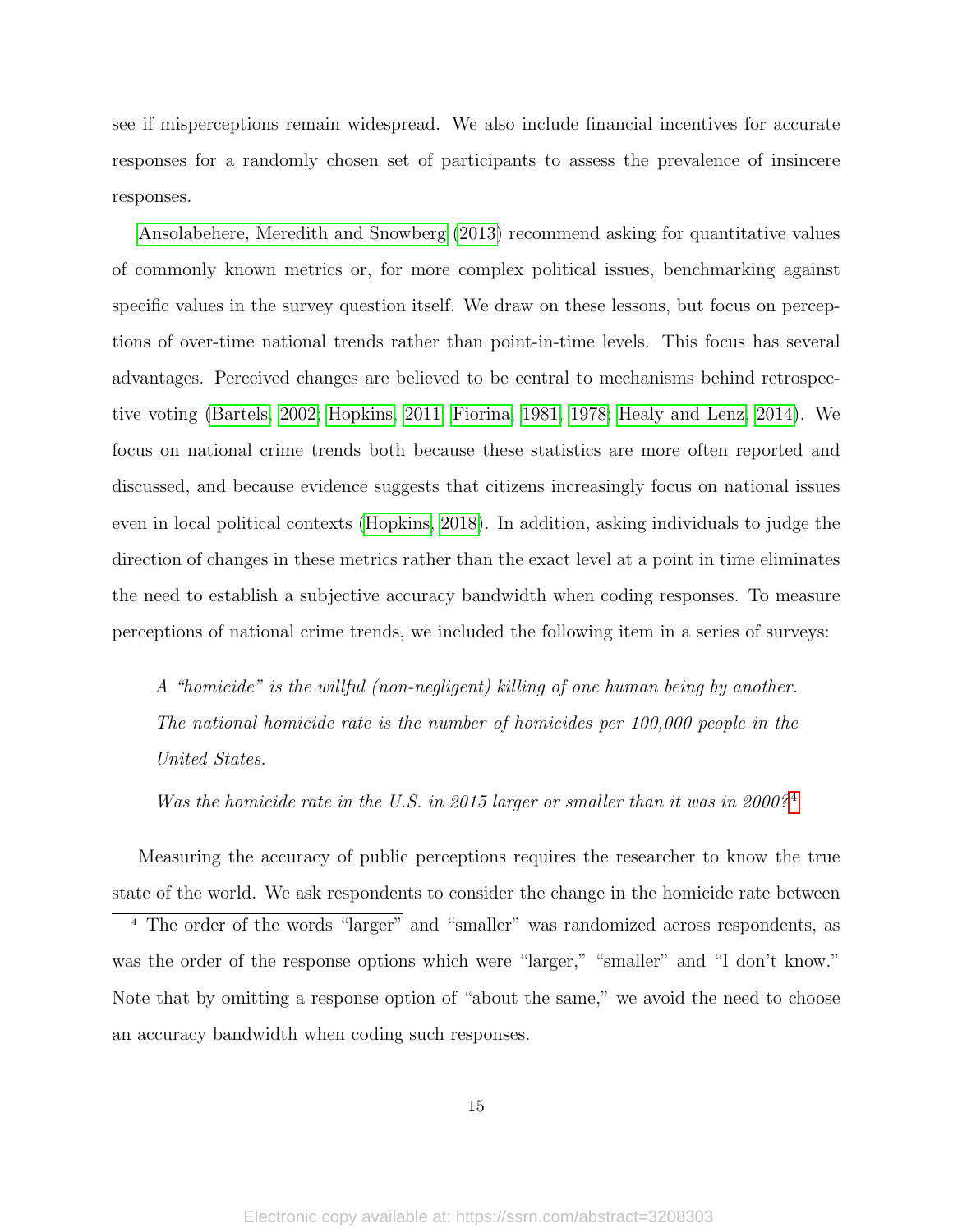2000 and 2015 because there was clear movement in the rate during this time. The national homicide rate fell from 5.5 to 4.9 (-11%) according to FBI data, a sizable decrease. These agency estimates surely contain some error, but because we have clearly identified the metric of interest in our survey items, we can code responses in terms of whether they align with the best estimates of those same metrics according to authoritative sources—our working definition of an "accurate" perception in this study. Further, this technique is robust to the presence of measurement error by the FBI at points in time. Because we are asking about perceptions of a change, measurement error could be present every year, but would have to change enough over time to flip the sign in the difference between 2000 and 2015 to invalidate our choice of benchmarks. The close correspondence between the FBI and CDC homicide data over time displayed in Figure [1,](#page-6-0) as well as the magnitude of the estimated differences in the crime rates between these two years, suggest that this is unlikely.

We conducted a series of survey experiments to test between competing mechanisms, as summarized in Tables [1](#page-17-0) and [2.](#page-19-0) Data from the control conditions in these surveys serve to establish base rates of misperceptions—a test of the "mismeasurement" hypothesis—and also facilitate various tests for associations between local crime and racial composition and misperceptions (the "local conditions" and "racialization of crime" hypotheses). Our experimental interventions provide further tests related to racialization, as well as the "information exposure" and "elite partisan cues" theories.

In our first survey experiment, respondents on Amazon's Mechanical Turk  $(N=912)$  were randomly assigned to one of four conditions: (1) receive a brief report on a European soccer match (the control condition); (2) receive information on the change in homicides between 2000 and 2015 according to the FBI data; (3) receive the same information plus an appeal from a copartisan (unnamed) U.S. Senator<sup>[5](#page-16-0)</sup> [\(Cobb and Kuklinski, 1997\)](#page-38-13) meant to undermine the facts provided; and (4) receive the same information plus an appeal that both undermines

<span id="page-16-0"></span> $\frac{5}{5}$  We identify the official as a U.S. Senator that is of the same party as the respondent, as indicated in a battery of pre-treatment demographics that appeared earlier in the sur-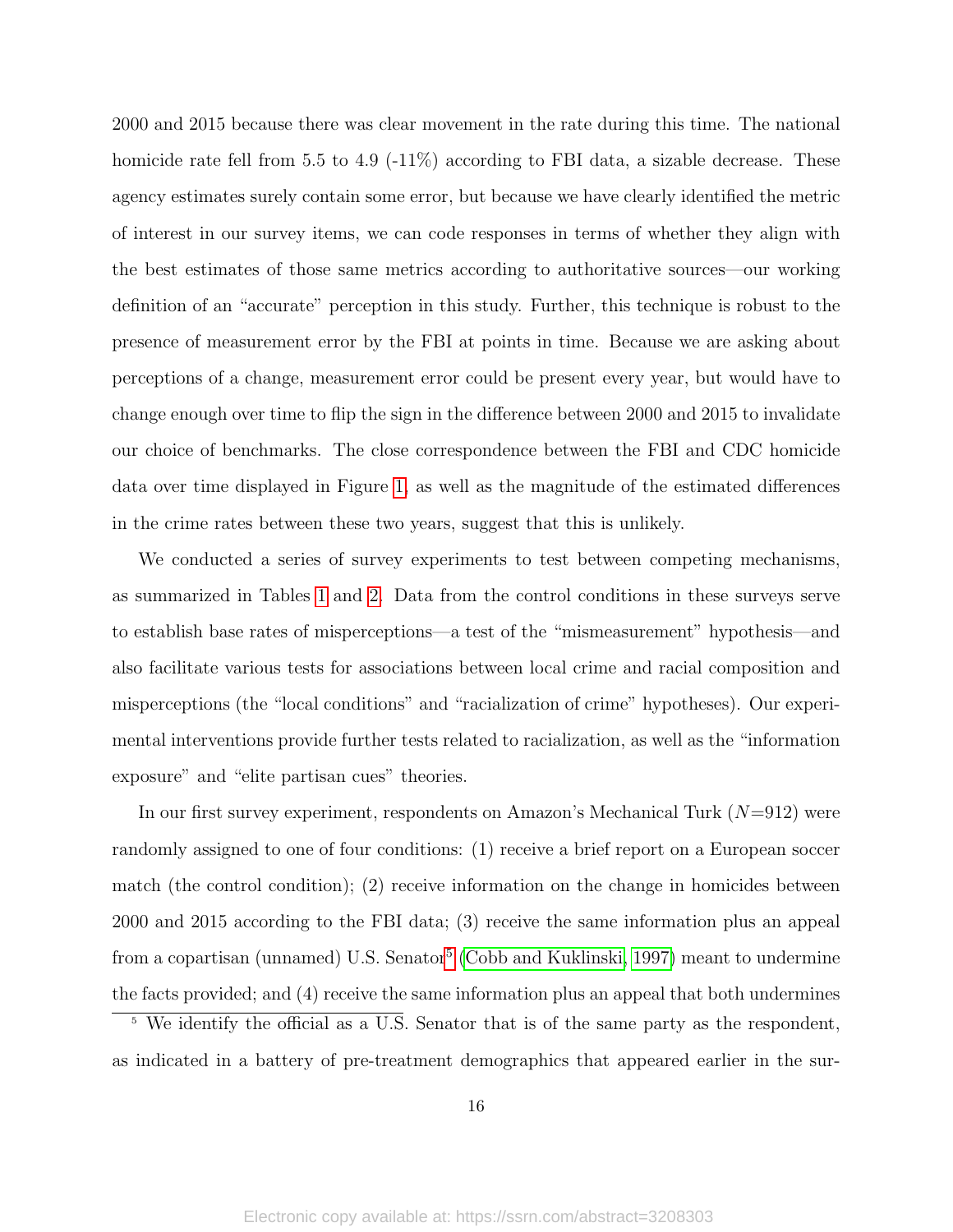<span id="page-17-0"></span>

| <b>Survey</b>             | Sample<br><b>Size</b> | Date       | Treatments                                                                                                                                                                                                                                            |
|---------------------------|-----------------------|------------|-------------------------------------------------------------------------------------------------------------------------------------------------------------------------------------------------------------------------------------------------------|
| Study $1$ (M-<br>Turk)    | 912                   | March 2017 | $(1)$ Control (soccer match); $(2)$ Information treat-<br>ment (FBI data on homicides, $2000-2015$ ); (3) In-<br>formation and elite undermining data; (4) Infor-<br>mation, elite undermining data, and elite providing<br>competing claim.          |
| Study<br>2<br>(Qualtrics) | 1,942                 | March 2017 | $(1)$ Control (soccer match); $(2)$ Information treat-<br>ment (FBI data on homicides, 2000-2015); (3) Elite<br>undermining data; (4) Information and elite under-<br>mining data.                                                                    |
| 3<br>Study<br>(Qualtrics) | 4,242                 | May 2018   | $(1)$ Control (soccer match); $(2)$ Information treat-<br>ment (FBI data on homicides, $2000-2015$ ); (3) News<br>article on specific crime; $(4)$ Information and news<br>article. Random assignment to financial incentives<br>and distractor task. |

Table 1: Summary of Survey Experiments

the factual information and provides a competing claim (i.e., "The homicide rate has been climbing." See Appendix for wording of all treatments.)

The second survey was conducted on 1,942 members of an online panel maintained by the survey vendor Qualtrics.<sup>[6](#page-17-1)</sup> The sample was quota-targeted to be representative of the U.S. population in terms of age, race and gender based on the 2010 U.S. Census.[7](#page-17-2) Respondents in the second homicide rate experiment were randomly assigned to one of four conditions: (1) the European soccer match control condition; (2) FBI data on the change in homicides between 2000 and 2015; (3) an appeal from a copartisan (unnamed) U.S. Senator undermining crime data; and (4) the politician's appeal and the FBI crime statistics. In addition to having a larger and more representative sample, this experiment extends the M-Turk study vey. Note: this survey also contained an analogous experiment regarding perceptions of the

national unemployment rate which yielded highly similar results; see Appendix Figure [11.](#page-19-0)

<span id="page-17-2"></span><span id="page-17-1"></span><sup>6</sup> Note: N varies during estimation due to nonresponse on various survey items.

<sup>7</sup> To ensure high-quality responses, Qualtrics also screened out participants who completed the survey in less than one third of the median completion time based on a pilot sample.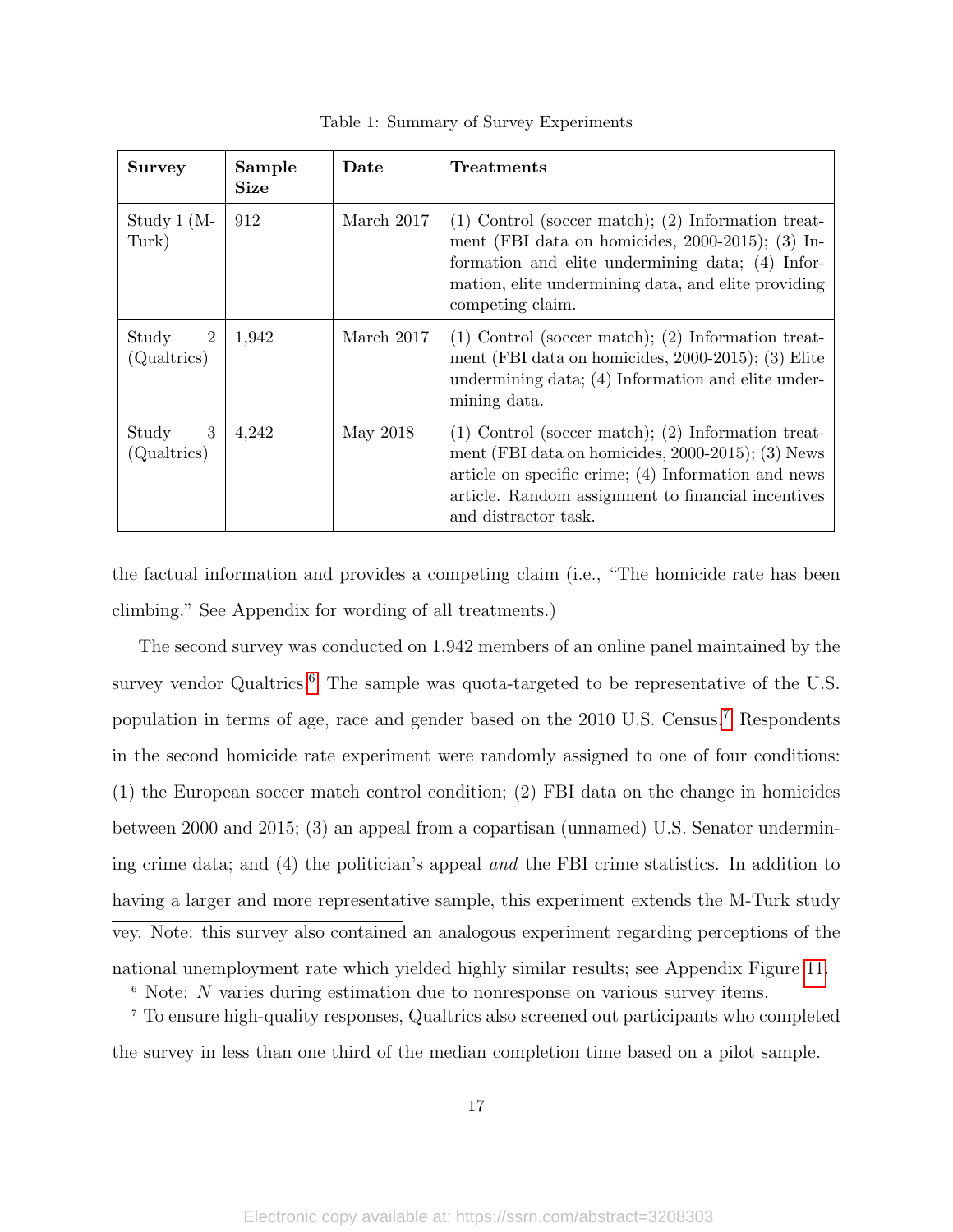by having a condition in which the politician's appeal is not challenged by official statistics, allowing us insight into the ability of politicians to skew perceptions when corrective infor-mation is not presented.<sup>[8](#page-18-0)</sup> Additionally, the crime trend information provided was identical to that in the M-Turk survey, but the appeals from copartisan officials raised the prospect of a threat to public safety, $9$  a rhetorical approach that has been used often by elites seeking to claim that crime is on the rise. Note that in all cases in both studies, the Senator's claim, or implied claim, is that crime is trending up—the opposite direction than that indicated by official statistics.

The third survey was conducted on 4,242 members of a Qualtrics online panel. As with Study 2, the sample was quota-targeted to be representative of the U.S. population in terms of age, race and gender. Demographic comparisons of the three study samples appear in Appendix Table [6.](#page-0-0) This survey expanded on our previous studies by embedding statistics in a news article about a specific crime. Respondents were assigned to one of four primary conditions: (1) the European soccer control; FBI data on the change in homicides between 2000 and 2015; (3) a news story describing a specific crime, reflecting episodic methods of crime reporting; and (4) the same news story and the FBI crime statistics. Respondents were also randomly assigned to receive financial incentives for accuracy, to ensure results are not driven various forms of insincere response. Finally, unlike the previous surveys, where perceptions were measured directly after exposure to treatment, a random half of the third survey was asked to provide their views on a variety of major companies and brands following treatment. This distractor task allowed us to test whether the effects of corrective information persist even when questions about the homicide rate do not quickly follow the

<span id="page-18-0"></span><sup>8</sup> We also included a timer in the second study that prevented respondents from advancing to the screen after the treatment for 15 seconds in order to increase the probability that each respondent was exposed to the treatment text.

<span id="page-18-1"></span><sup>9</sup> The reference to public safety was taken from a real statement made by former New York City Mayor Rudolph Giuliani during the 2016 presidential campaign [\(Drabold, 2016\)](#page-38-14).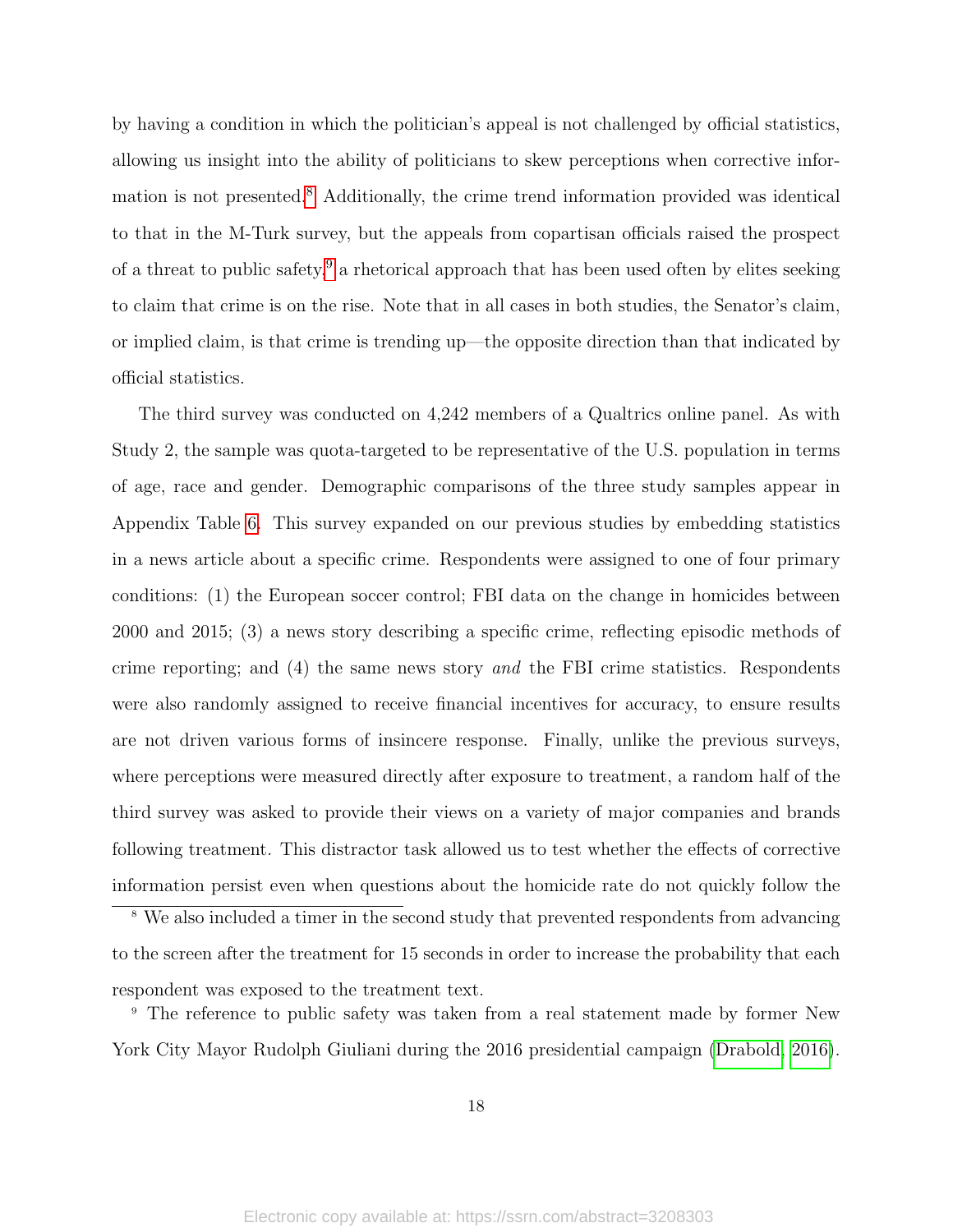<span id="page-19-0"></span>

| Explanation            | Mechanisms                                                                                    | <b>Test</b>                                                                                                  |
|------------------------|-----------------------------------------------------------------------------------------------|--------------------------------------------------------------------------------------------------------------|
| <i>Mismeasurement</i>  | Survey questions allow for respon-<br>dent or researcher discretion.                          | Original survey questions that ob-<br>jectively measure misperceptions.                                      |
|                        | Insincere responses.                                                                          | Financial incentives for accuracy.                                                                           |
| Local Conditions       | Respondents extrapolate national<br>trends from local conditions.                             | Correlations between survey re-<br>spondents' local crime rates and<br>misperceptions                        |
| Lack of Exposure       | Lack of information, due to media<br>omission or citizen media selection.                     | Corrective information provided<br>clearly.                                                                  |
|                        | Episodic news coverage buries facts<br>or inflates fears of crime.                            | Crime news article, with or with-<br>out corrective information embed-<br>ded.                               |
| Partisan Cues          | Elite cues mislead copartisans.                                                               | Elite statements countering correc-<br>tive information.                                                     |
| Racialization of Crime | Respondents extrapolate national<br>trends from changes in local demo-<br>graphics.           | Respondents resist corrective in-<br>formation due to internalized asso-<br>ciations between race and crime. |
|                        | Correlations between survey re-<br>spondents' local racial composition<br>and misperceptions. | Tests for heterogeneous responses<br>to corrective information across<br>racial groups.                      |

Table 2: Explanations for Misperceptions of Crime

relevant statistics. This design results in sixteen total treatment conditions in the third survey.

If episodic news coverage of individual crime events drives misperceptions, we should see this treatment increase citizens' perception that crime is on the rise. The combined treatment—which places the FBI crime statistics at the bottom of the news article—tests for whether providing factual information in the context of episodic news coverage reduces the effectiveness of the corrective treatment.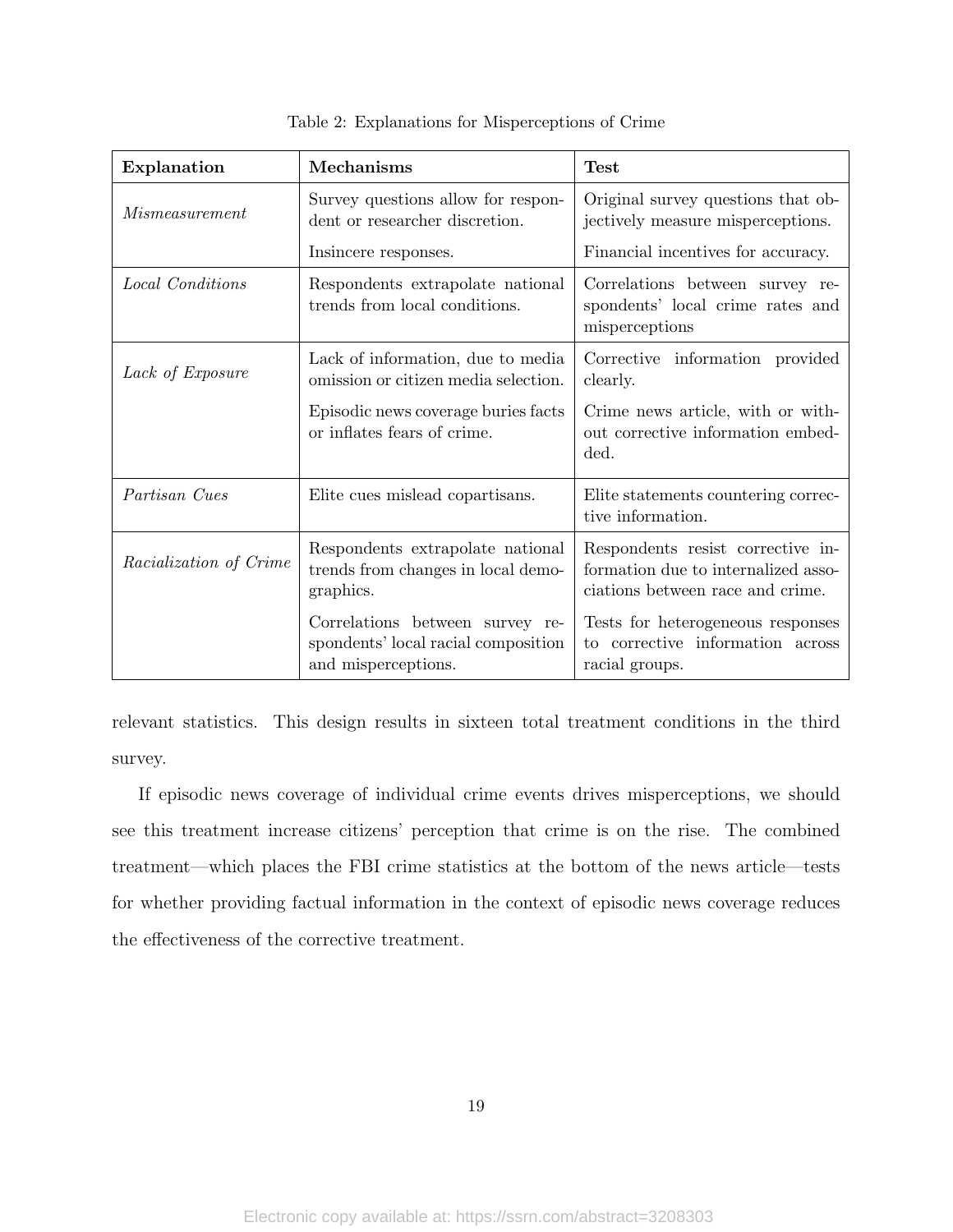## Results

To reiterate, this paper tests five competing explanations for the high rates of crime misperceptions: mismeasurement, extrapolation from local crime conditions, lack of exposure to information, elite partisan cues and the racialization of crime. For each explanation we test a set of associated hypotheses using observational and experimental survey data. We discuss the results of each set of results in turn below.

### Results: Mismeasurement

As described above, traditional survey instruments often do not explicitly benchmark statistics for survey respondents, making estimates vulnerable to respondent and researcher discretion and interpretation. We verify the prevalence of misperceptions by analyzing responses to our improved measure of crime perceptions in the control conditions in our survey experiments. Since the Qualtrics samples are more representative of the U.S. population, we confine most of this analysis of base rates to pooled data from studies 2 and 3 ( $N = 1,559$ ). We find that only 22% of participants responded correctly to the item asking about the direction of recent change in the national homicide rate—a strikingly low share, considering the dramatic reduction in homicides between 2000 and 2015. Among those who indicated having greater than the median level of confidence in their response, the results are highly similar, with  $20\%$  answering correctly. In fact, as Figure [4](#page-22-0) shows, across a range of demographic groups assigned to the control condition, including those with a college degree or an above average income, less than 50% of people are able to correctly sign the change in the national homicide rate.<sup>[10](#page-20-0)</sup> The relative ranking of certain groups in the data also comport with well-

<span id="page-20-0"></span><sup>10</sup> Confidence intervals are constructed using robust ("HC1") standard errors throughout. In generating all experimental results, we code responses of "I don't know" for the perception item as incorrect, since dropping responses in the experimental context risks post-treatment bias. Results are robust to this coding decision; see Appendix.

20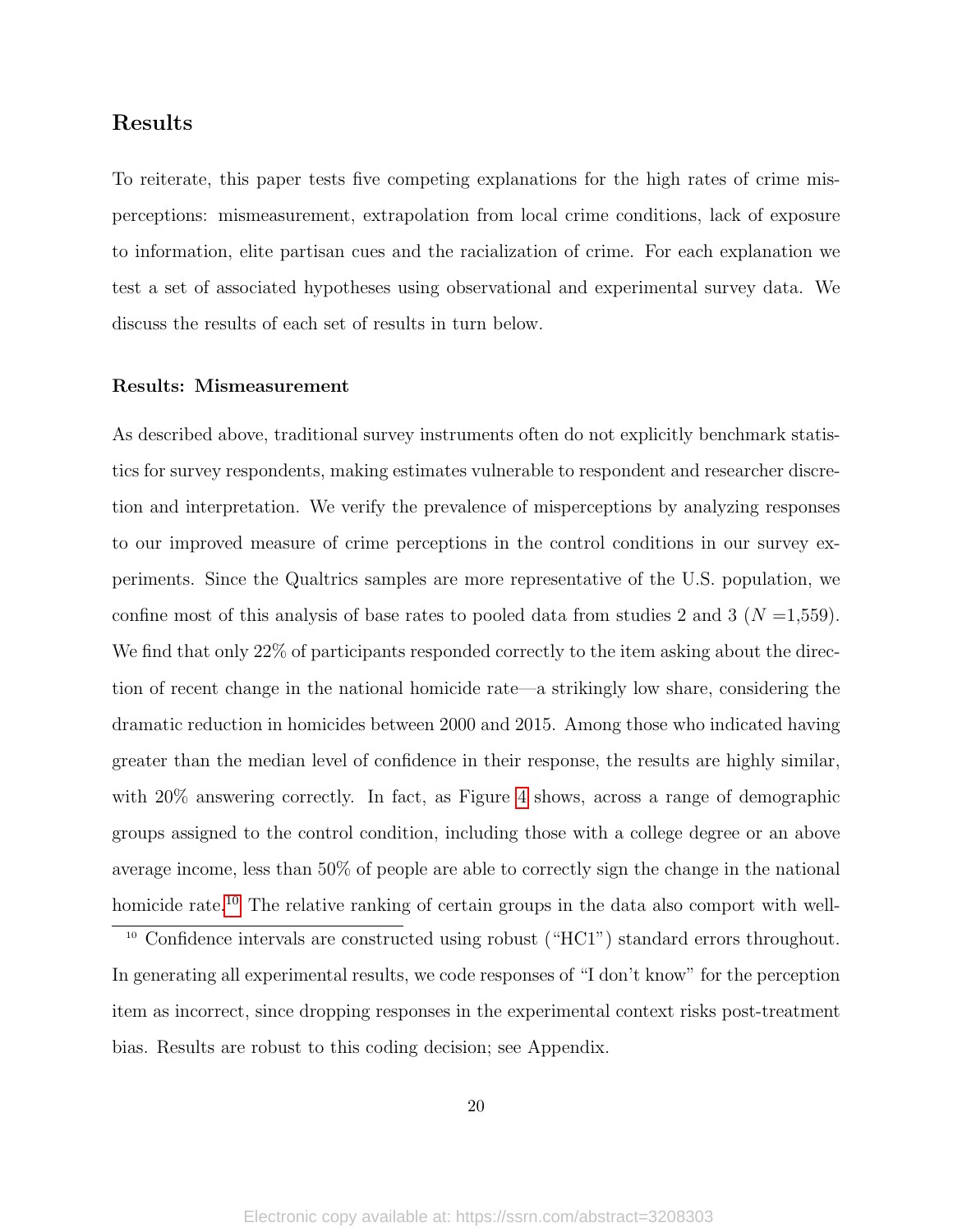known empirical regularities in the literature on political knowledge, lending credence to our survey item. For example, respondents with a college degree perceives national crime trends at the highest rate, while low income respondents, and respondents who reported not voting in 2016, showed the lowest rates of correct perceptions [\(Delli Carpini and Keeter, 1997\)](#page-38-6).

To ensure that this pattern is not driven by insincere responses, Study 3 includes a condition in which respondents are offered an additional financial incentive for responding correctly  $($.25)$ , which [Bullock et al.](#page-37-2)  $(2015)$  found to reduce similar biases.<sup>[11](#page-21-0)</sup> Comparing respondents within the control condition, financial incentives appear to lead to only a small decrease in rates of misperception compared to the non-incentive baseline, (the estimated difference is 5.13 on a scale that ranges between 0 and 100, 95% CI [0.1,10.2]). We therefore pool over the incentive and non-incentive conditions in remaining tests. Having confirmed these high rates of misperceptions, we now turn to adjudicating between alternative explanations for their prevalence.

#### Results: Local Crime Conditions

Individuals may mistakenly perceive national crime to be rising because they are extrapolating from either levels or changes in their local crime conditions. In this case, survey respondents residing in areas with high or rising crime should be more likely to incorrectly state that national crime is on the rise. We pair data from both Gallup polls and our own surveys with county-level FBI crime data to test for this observable implication. While subcounty crime data would more accurately capture "local" crime trends, county data has the advantage of nationwide coverage, making it feasible to pair crime data with the dispersed locations of survey respondents.

<span id="page-21-0"></span> $\frac{11}{11}$  To avoid prompting respondents to look up answers online in order to obtain the extra \$.25, all respondents were alerted prior to the perceived crime question that they would only have 30 seconds to respond to the item.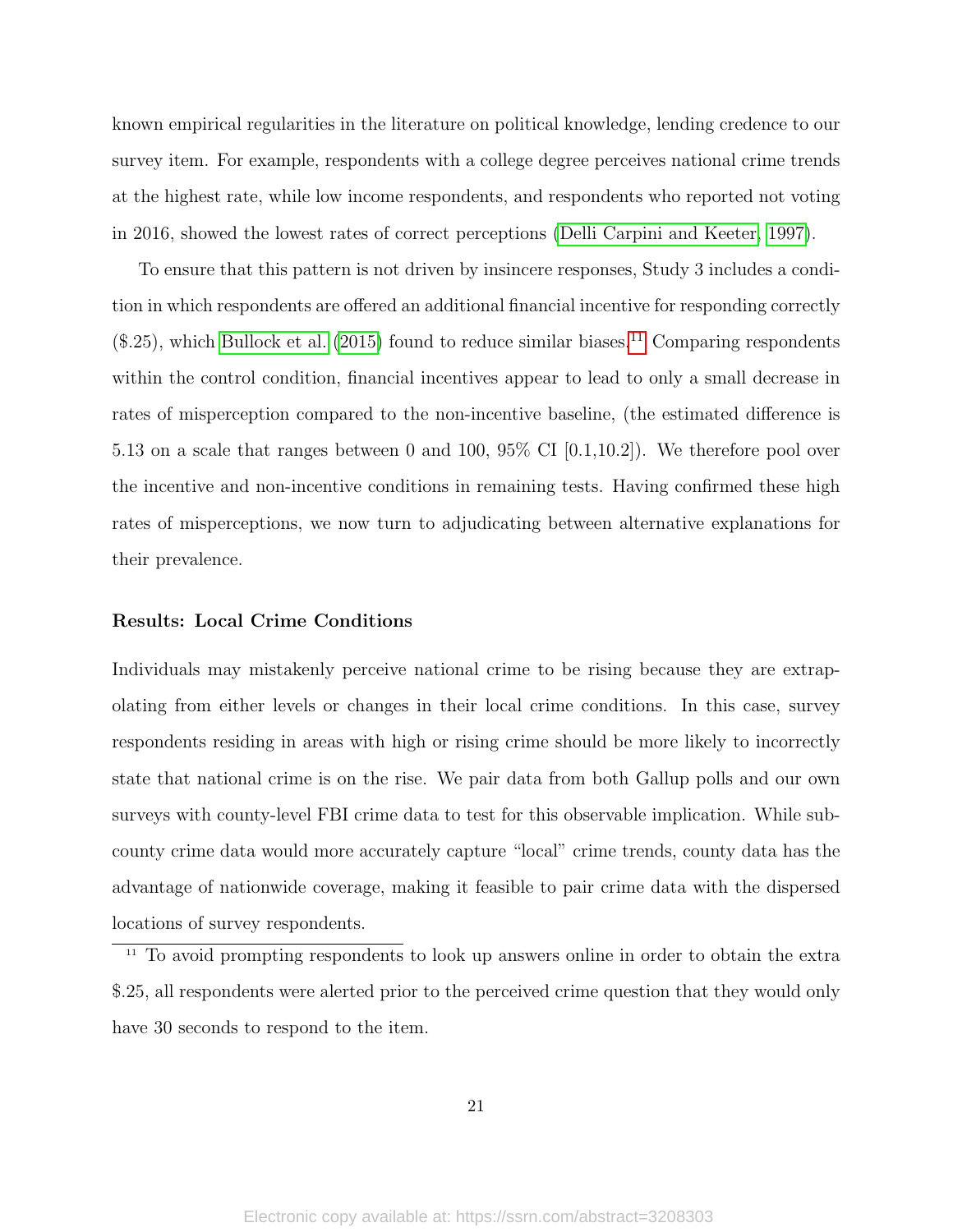<span id="page-22-0"></span>Figure 4: Rates of accurate perceptions of the direction change in the national homicide rate between 2000 and 2015 by subgroup in Studies 2 and 3 (control conditions only, pooled). Bars denote 95% confidence intervals.



# **Accuracy of Perceptions of Crime by Group (Studies 2 and 3, Control Conditions)**

22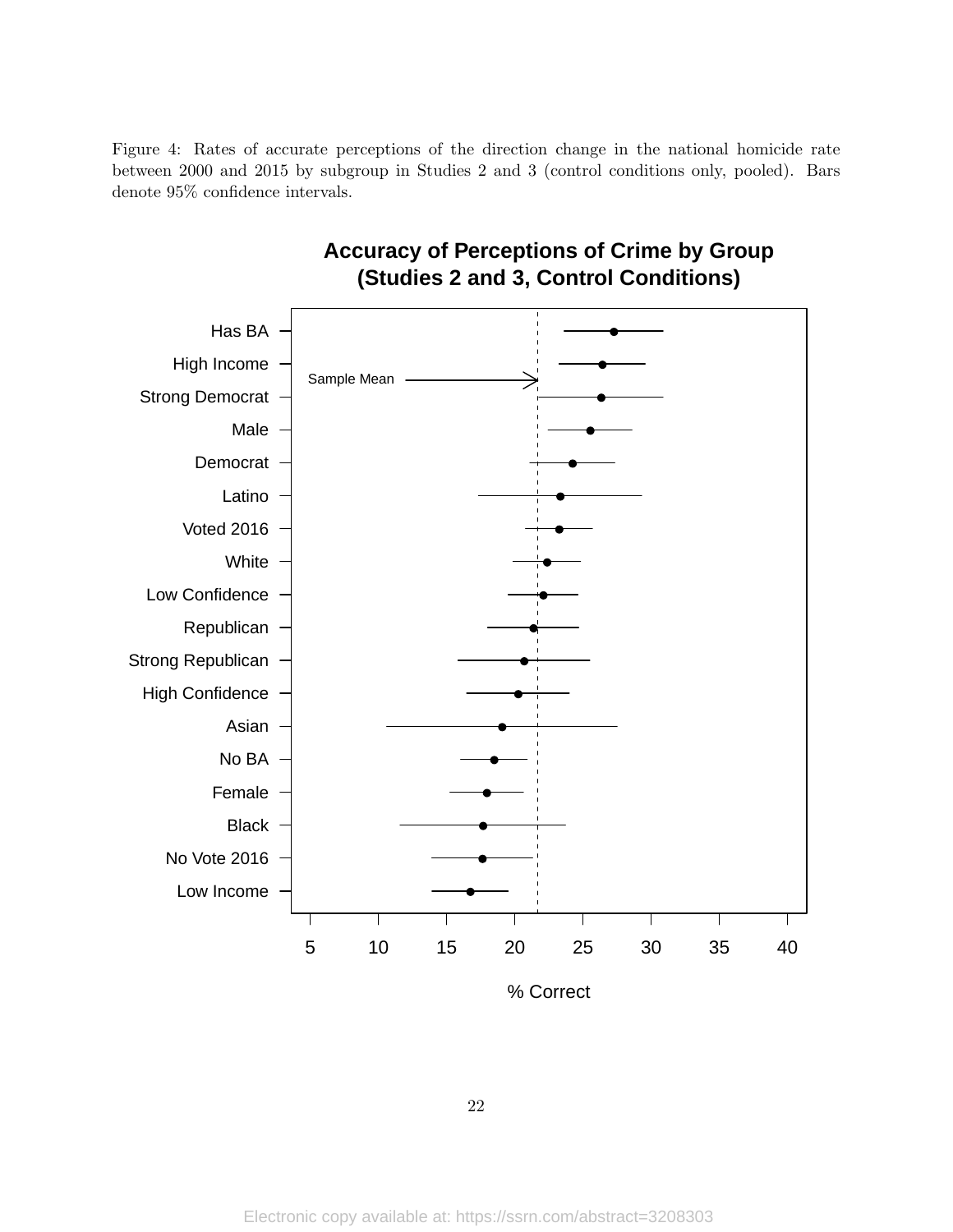We use several approaches to labeling counties as high and low crime. We define crime as "falling" ("rising") in a county if, during the period of interest, the per capita crime rate of interest decreases (increases). For the Gallup data, we focus on change in county crime rates since the previous year (in line with the Gallup question wording), and for the Qualtrics sample we use change between 2000 and 2014, since this most closely reflects the national benchmark we provide.<sup>[12](#page-23-0)</sup> We define counties as having "low" ("high") crime if, in that year for the Gallup data or in the most recent year available (2014) for the Qualtrics data, the crime rate is below (at or above) the median. We report high and low crime counties using both total number of crimes and violent crimes only.

Figure [5](#page-24-0) displays the mean proportion of misperceptions in national crime trends across groups of respondents living in counties experiencing various crime conditions. As the figure shows, respondents living in counties with high or rising crime are not substantially more likely to believe the national overall crime rate (our chosen benchmark for the Gallup data) is rising, $13$  or that the national homicide rate is increasing for the Qualtrics sample. This is true across crime benchmarks. For the Gallup data, the only statistically significant difference is between counties with rising and falling overall crime, but the direction—with falling crime county residents more likely to misperceive crime trends—runs in the opposite direction from what the local conditions hypothesis would predict, and the difference is substantively small.

### Results: Information Exposure

We now test the effectiveness of supplying a random subset of survey respondents with information on changes in the homicide rate on the accuracy perceptions. To the extent providing accurate information about crime trends can correct misperceptions, we have evidence that a lack of exposure to said information is likely contributing to these mistaken beliefs. If, on

See Appendix Figures [10-](#page-33-0)[12.](#page-0-0)

<span id="page-23-0"></span> $12$  County-level crime data has not yet been released for 2015.

<span id="page-23-1"></span><sup>&</sup>lt;sup>13</sup> Gallup results are robust to alternative benchmarks of misperceptions of national crime.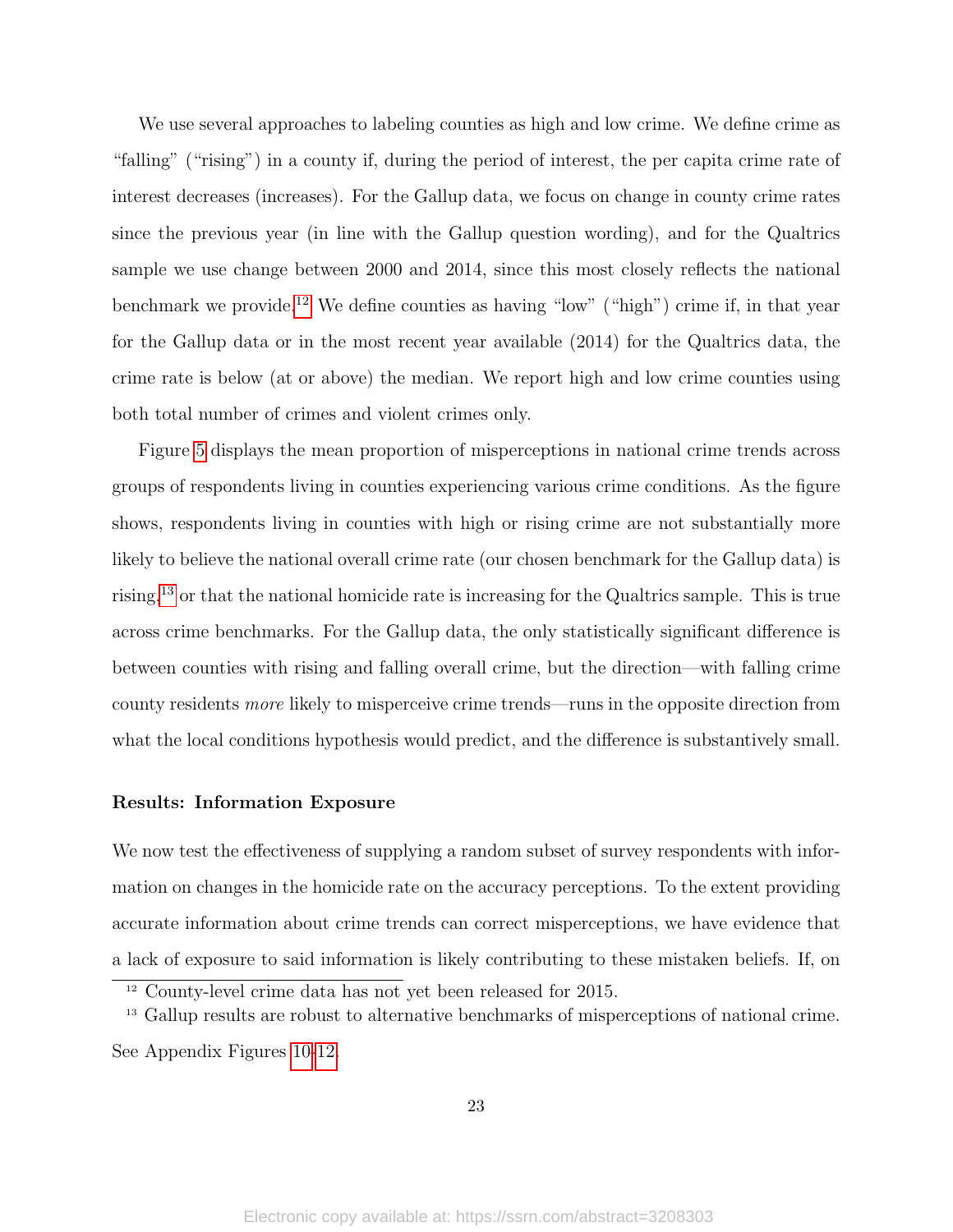Figure 5: Misperceptions of crime by crime conditions in survey respondents' counties of residence, Gallup (left) and Qualtrics (right).

<span id="page-24-0"></span>

the other hand this information does not lead to large improvements in accuracy, we have a strong piece of evidence that individuals are resistant to updating their prior beliefs, perhaps due to one of our other theorized mechanisms.

Figure [6](#page-26-0) displays the effect of the corrective information treatments.<sup>[14](#page-24-1)</sup> The left panel displays results from all three studies, demonstrating that the proportion of the sample correctly stating that the U.S. homicide rate fell between 2000 and 2015 was substantially higher among those exposed to the FBI data (relative to the control condition), with effects ranging between 42 and 55 percentage points. The information treatment similarly increased confidence in perceptions, causing a 14 percentage-point increase in Study 2 (relative to the control condition; 95%  $CI = [10.1, 17.1]$ . A distractor task added in Study 3, to ensure that results hold when adding additional time between respondents seeing statistics and providing their perceptions of the crime rate, has negligible, statistically insignificant and

<span id="page-24-1"></span><sup>14</sup> Numeric results for all analyses can be found in the Appendix.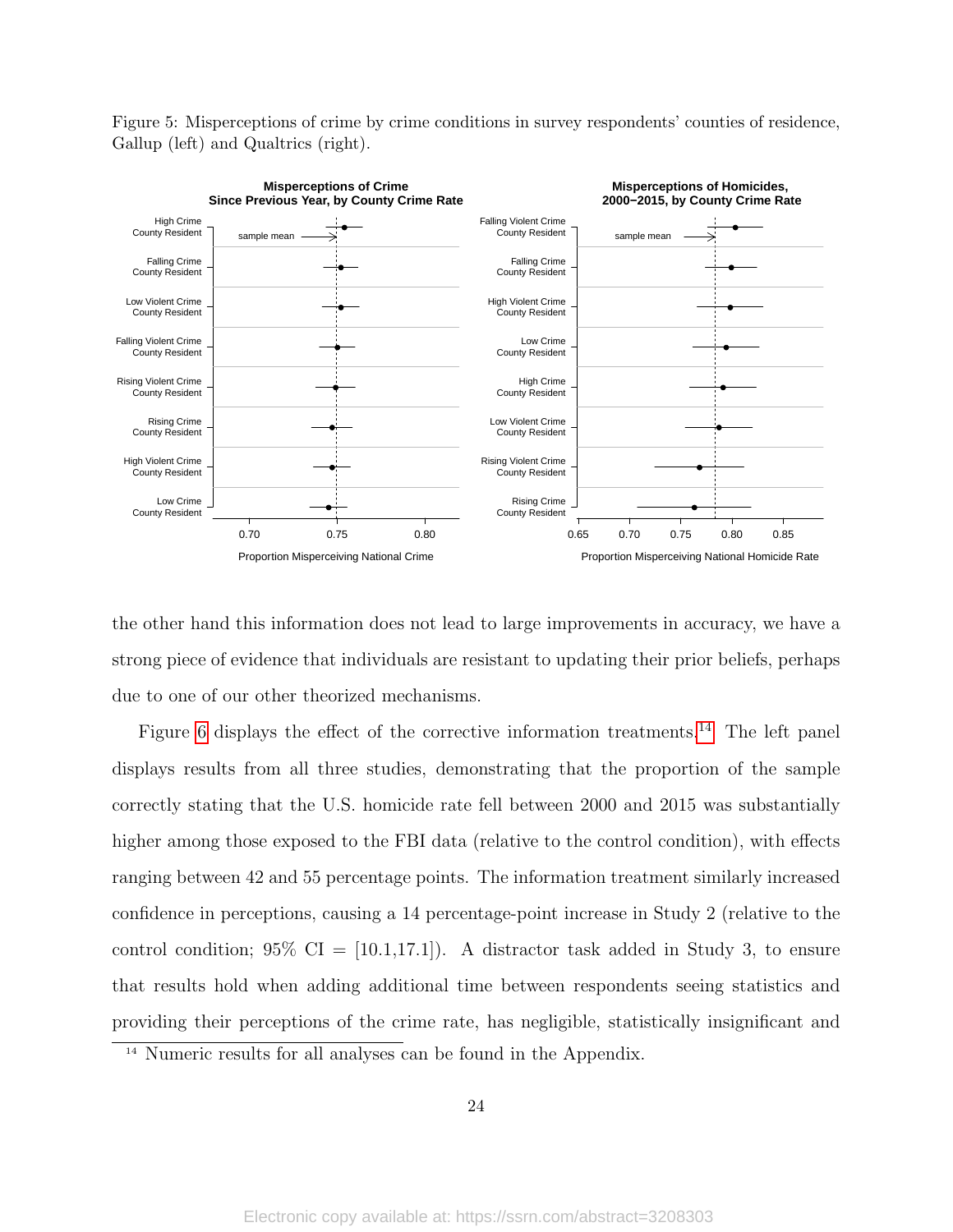positive effects on the corrective power of the information treatment (3.77 percentage points,  $95\%$  CI  $[-1.3, 8.9]$ ).

These results suggest that lack of exposure to information about crime plays a significant role in driving misperceptions. To further test this interpretation, we examine the heterogeneous treatment effects of information by self-reported engagement in public affairs. Respondents who said they follow public affairs "hardly at all" misperceived crime at a rate of 87.39%, compared to the average across all other groups of  $75.21\%$  ( $p < .05$ ). The information treatment decreases misperceptions to 41.94%, for those who do not follow public affairs, and 33.23%, for those who do, though the difference in treatment effect sizes is not significant. Respondents who do not follow public affairs thus appear to have considerably higher rates of misperceptions pre-treatment than those who do, further suggesting that lack of exposure to information plays a significant role in driving misperceptions.

The right panel of Figure [6](#page-26-0) shows the effects of each treatment in Study 3, which included conditions in which respondents were provided with a story about a specific violent crime (a double homicide), with and without the FBI crime data. While the news article alone does not significantly change misperceptions, including it alongside the crime trend statistics depresses the effect of corrective information by about a third, from an increase of 42% to 27%. Together, this provides evidence that both a lack of exposure and the nature of exposure to statistics—particularly the format of typical crime reports—significantly impacts rates of misperceptions. Individuals are broadly accepting of crime trend statistics when they encounter them, but when embedded in a news article about episodic crime, the impact of the information on perceptions is substantially reduced.

#### Results: Partisan Cues

Corrective information appears to have a large effect on misperceptions, but the media often reports political facts alongside elite statements contesting them. Placing corrective

25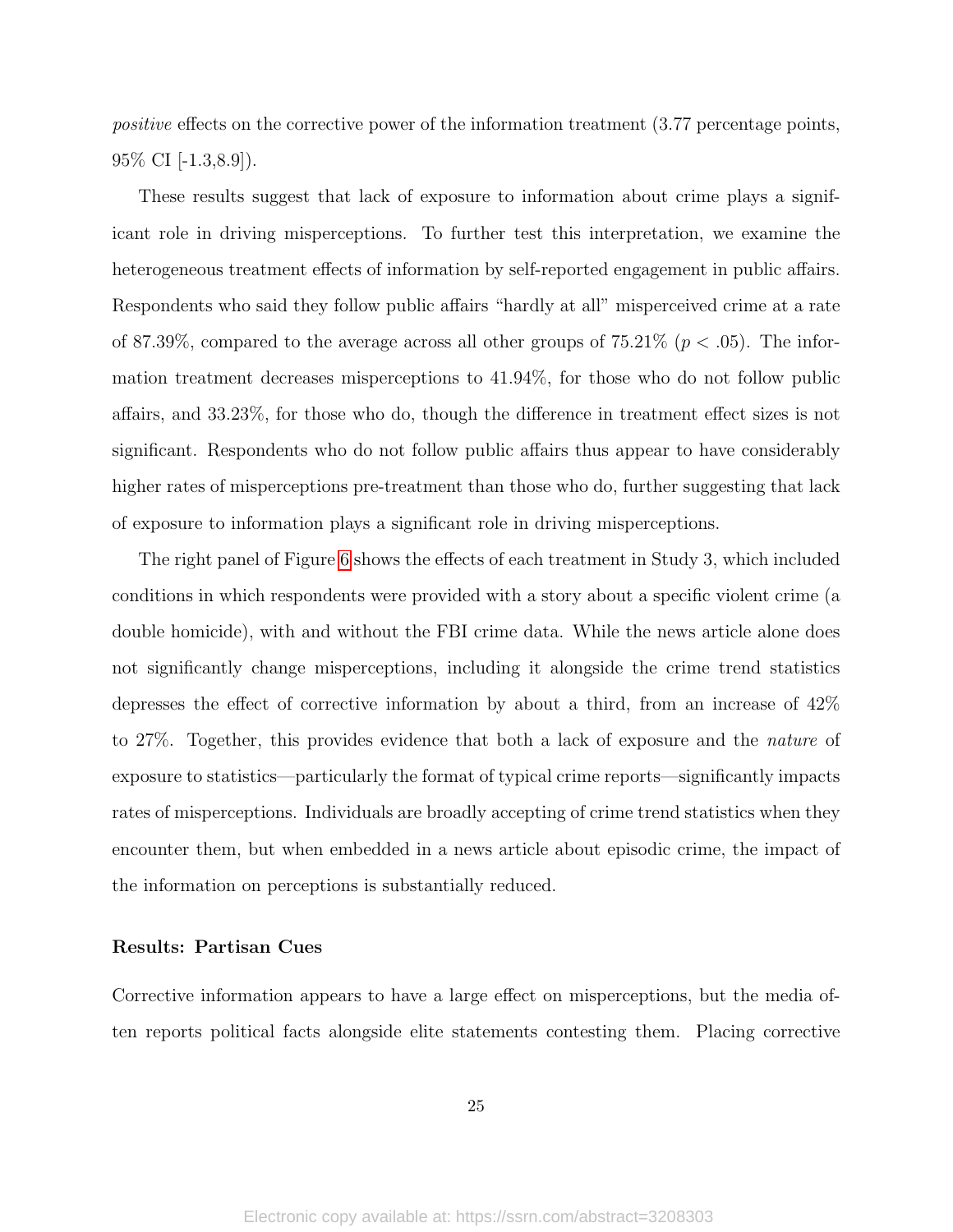<span id="page-26-0"></span>

#### Figure 6: Treatment effects on perceptions of crime

The left panel shows average differences in responses between the pure crime information condition and the control condition. Estimates from Study 3 include respondents who did or did not have additional financial incentives or face a distractor task following treatment, since those independently randomized interventions imposed negligible effects. The right panel displays the effect of each information treatment separately. Bars denote 95% confidence intervals.

information next to copartisan elite statements undermining or contradicting the FBI crime data may reduce the effects of corrections. We tested this in Studies 1 and 2. In the first study, we had a copartisan elite undermine the validity of the FBI data or additionally issue a competing claim (e.g., "the homicide rate is climbing"). The addition of these partisan cues caused the effects of the information treatments to fall by about 10 points. We see similar but smaller point estimates in Study 2. When a copartisan Senator questions the veracity of FBI data and suggests that America is a dangerous place to live, there is no discernible effect on perceptions of crime. However, when the information and copartisan rhetoric treatments are provided together, we see a large, but discernibly smaller, increase of 48 percentage points in accuracy than we did in the condition where FBI data are presented alone. Effects by respondent partisanship, reported in the Appendix, show little difference between Democrats and Republicans. This suggests that when pitted against official statistics, copartisan elites cause a somewhat lower rate of correct perceptions than we would see absent their rhetoric. However, the effects drop considerably less than when embedding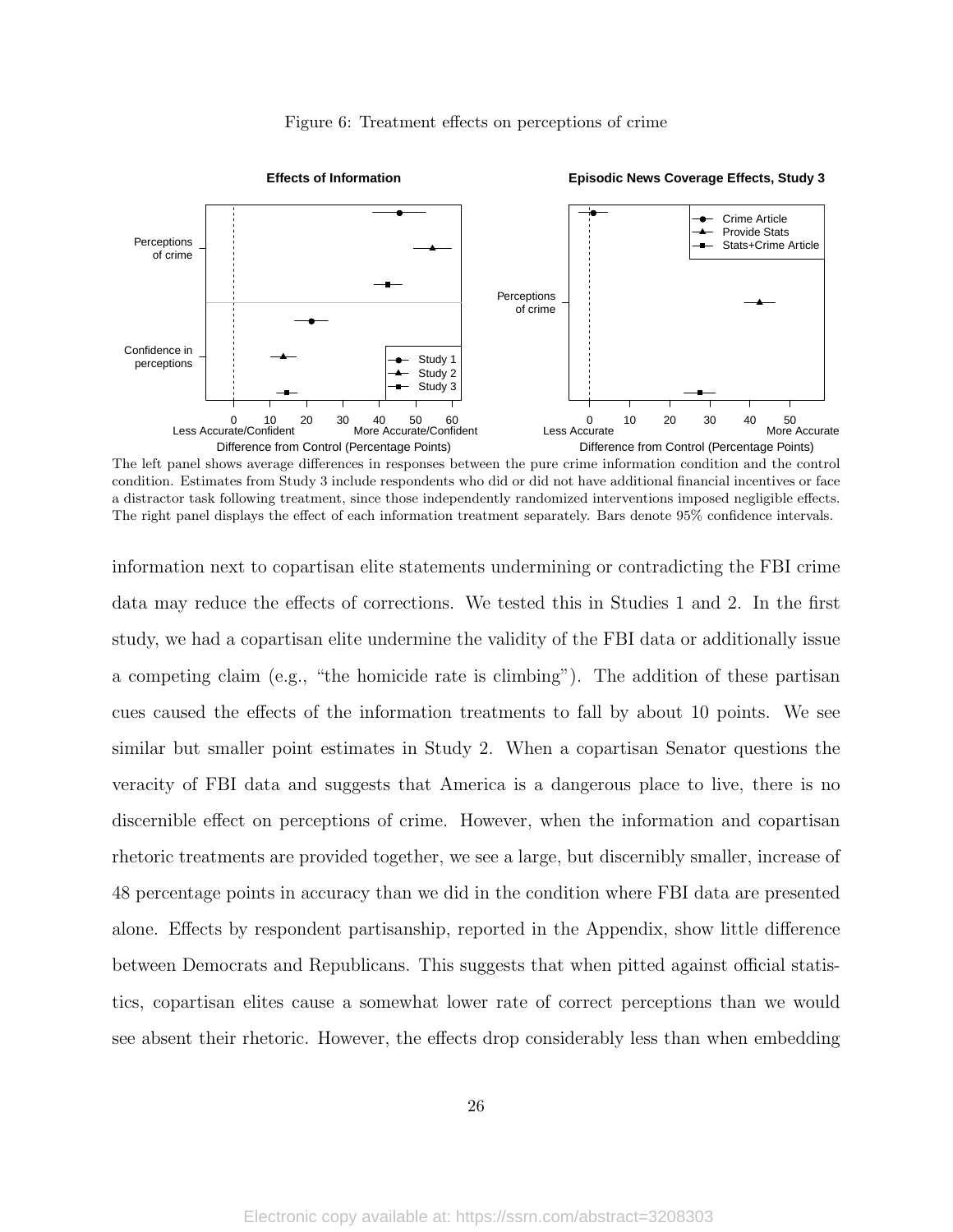<span id="page-27-0"></span>

Figure 7: Treatment effects on perceptions of social conditions and confidence in institutions

Average differences in responses between each treatment condition and control condition. Bars denote 95% confidence intervals.

statistics in a news article about a specific crime, suggesting that elite cues play a less central role in driving misperceptions of crime than the manner in which news is presented.

But while the accuracy of perceptions did not drastically change, respondents exposed to copartisan elite rhetoric had less confidence in both their own perceptions of the homicide rate and in the FBI's ability to document that rate accurately. Compared with those in the pure information condition, respondents in the conditions with copartisan appeals score 9.6 and 8 points lower on the item measuring confidence in the accuracy of their own perceptions  $(95\% \text{ CIs are } [-12.6, -3.4] \text{ and } [-13.9, -5.3],$  respectively), and 9.9 and 9.5 points lower on the item measuring confidence in the accuracy of FBI data, (95% CIs are [-14.7,-5.1] and [-14.2,- 4.9], respectively).

In Study 2 we again see a marked reduction in the confidence when copartisans challenge the conclusions of official sources. While providing FBI data alone causes a 14 percentage-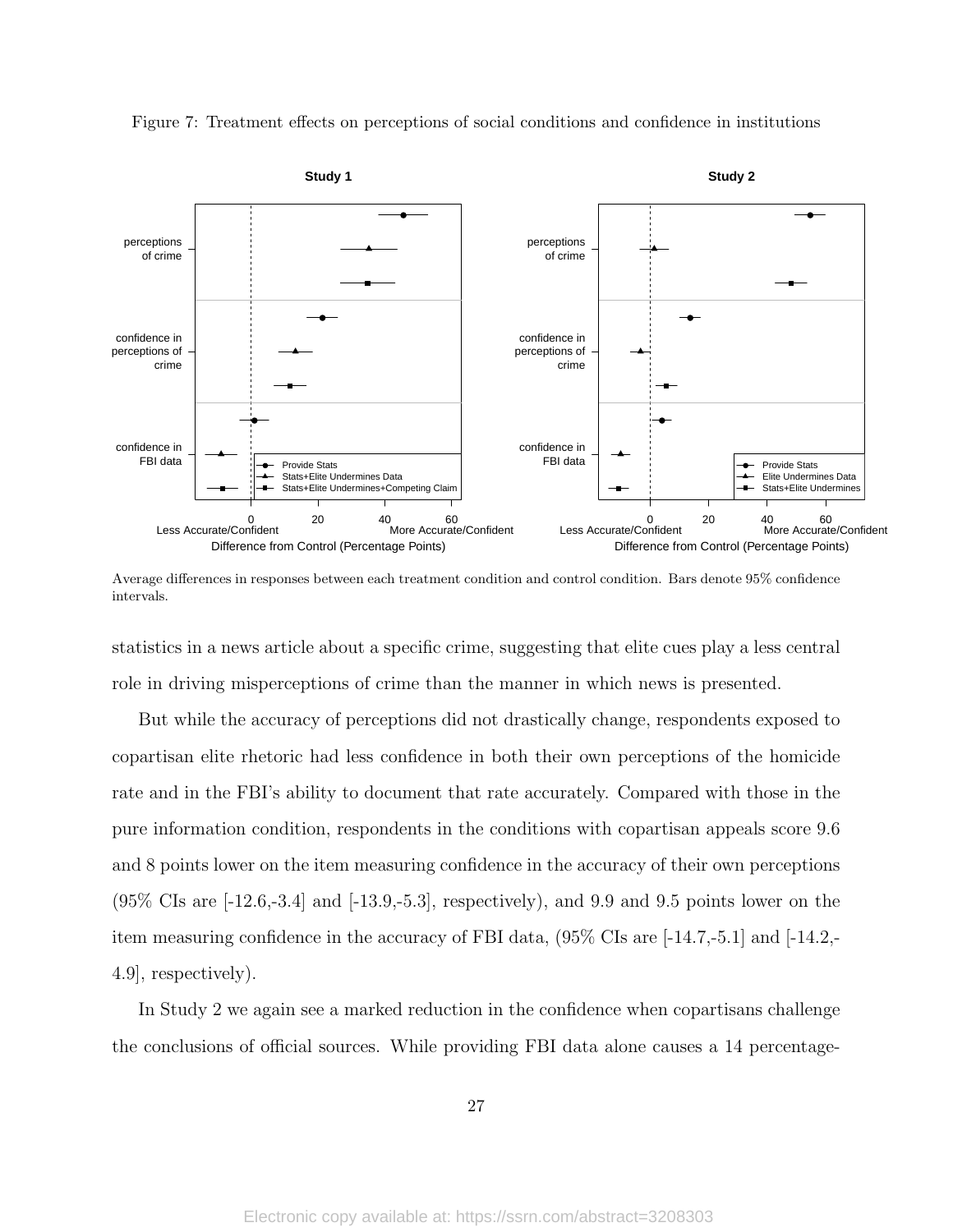point increase in the confidence with which perceptions are reported  $(95\% \text{ CI} = |10.1,17.1|)$ , hearing a copartisan official undermine official crime data causes a -3-point shift in confidence on this measure  $(95\% \text{ CI} = [-6.7, 0.2])$ . When both treatments are presented together, the effect is an increase of 6 points (95% CI =  $[2,9.2]$ ), which is -8 smaller than the effect of the FBI data alone (the  $95\%$  CI on this difference is  $[-11.5,-4.4]$ ). These treatments also affected confidence in the validity of the FBI data, with the conditions featuring a copartisan challenge causing -10.04 and -10.77-point shifts.

Results suggest that the common reporting practice of "balancing" coverage in an attempt to show both sides of the issue may undermine confidence in official statistics and their providing institutions. While elite cues do not directly drive misperceptions about crime, continued exposure to such statements may make citizens less likely to trust official statistics and more likely to rely on heuristics—like episodic reporting of specific news events—to judge conditions.[15](#page-28-0)

#### Results: The Racialization of Crime

If race-based fears of rising crime are responsible for misperceptions, we might expect to see several patterns in the data. For one, given the established efforts of political elites to stoke racial resentment among whites by associating violent crime with racial minorities (e.g. [Mendelberg, 2001\)](#page-41-8), combined with persistent increases in the nonwhite population in the U.S. [\(Bowler and Segura, 2011\)](#page-37-11), we might expect to see higher rates of misperceptions among white citizens than non-white citizens.

Figure [4](#page-22-0) displays rates of misperceptions of national homicide trends across racial groups in the control conditions of Studies 1 and 2. As the figure shows, white respondents correctly perceive this crime trend at a rate of 22.3%, roughly the same rate as Latinos (21.4%), but

<span id="page-28-0"></span><sup>&</sup>lt;sup>15</sup> In the Appendix, we provide estimates of all treatment effects separately by the partisanship of respondents, and find little evidence for heterogeneous responses.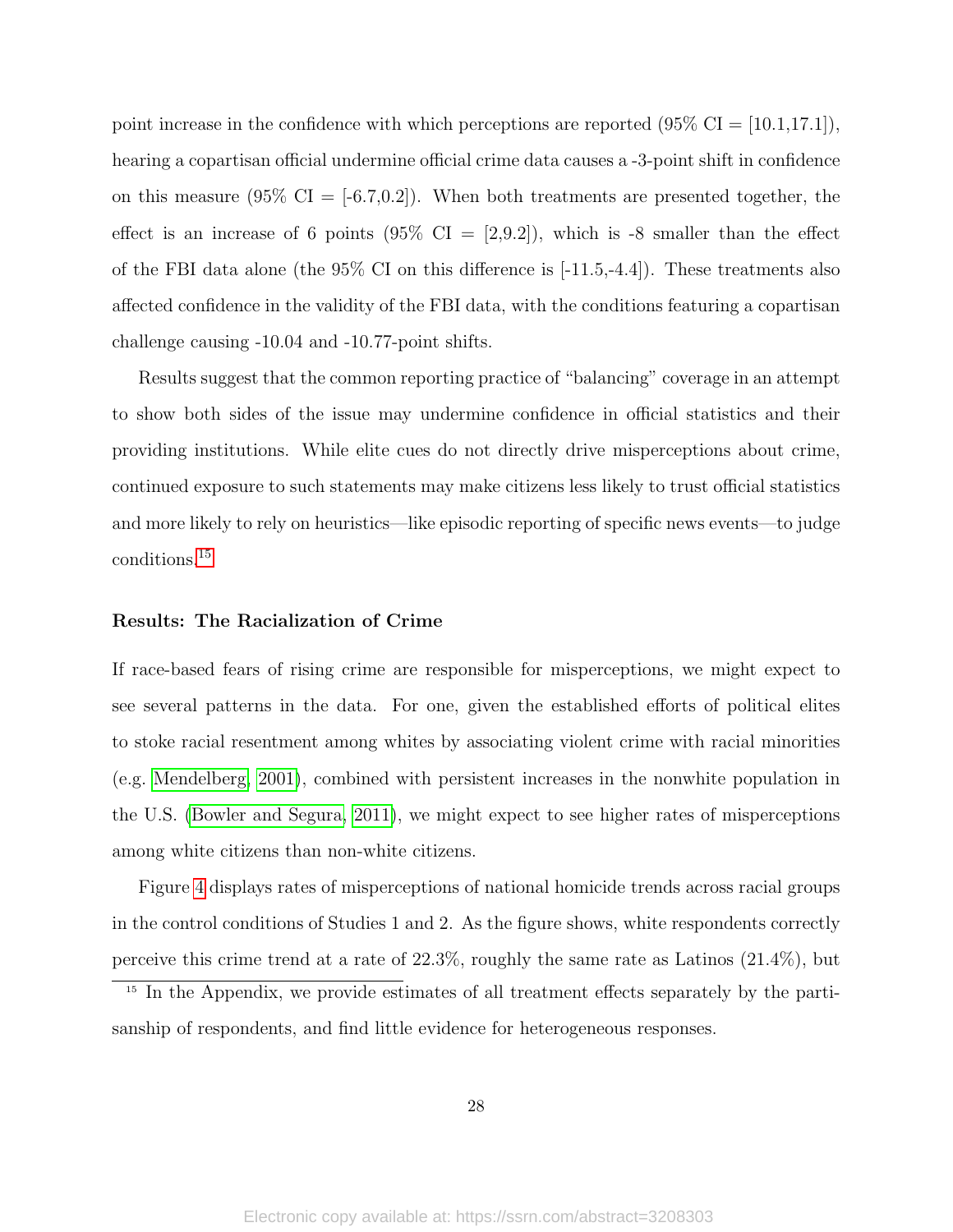slightly larger than the rate among Black respondents (a difference of -4.7 percentage points,  $95\%CI = [-11.2, 1.8]$ . If we include respondents from the M-Turk sample, this difference grows to -7.7 points and is statistically significant  $(95\%CI=[-14,-1.4])$ . These results are in the opposite direction of the "racialization of crime" theory, as white respondents appear to hold slightly more accurate beliefs about national crime trends than Black and Latino respondents. However, it is important to emphasize that all groups have very high rates of misperceptions, well above 70%.

To test whether racial threat generated by the levels or changes in local nonwhite populations is driving misperceptions, Figure [8](#page-30-0) shows rates of misperceptions by various measures of the racial composition in survey respondents' zip codes of residence.[16](#page-29-0) "High" ("Low") black (white) population zip codes are defined as those where the per capita black (white) population is at or above (below) the median in the previous census. For Qualtrics this is always the 2010 census. "Rising" ("Falling") black (white) population zip codes are defined as those that saw a per capita increase in the black (white) population between the 2000 and 2010 censuses. Results show little difference in misperceptions across these groups, suggesting that local demographic shifts cannot explain their persistence.<sup>[17](#page-29-1)</sup>

To test whether corrective information has weaker effects among white respondents, Figure [9](#page-31-0) displays treatment effects estimated separately for non-Hispanic white, non-Hispanic Black and Latino respondents. In this analysis, we pool across all three survey experiments to maximize statistical power in these subsamples. To pool across studies, all conditions in Studies 1 and 2 in which an elite contradicted official crime data were combined. The results displayed in Figure [9](#page-31-0) do not generally support the "racialization of crime" theory. We find

<span id="page-29-0"></span><sup>16</sup> Note: The Gallup data does not provide zip codes prior to 2008. Qualtrics respondents provided self-reported zip codes.

<span id="page-29-1"></span><sup>17</sup> Results look similar using different benchmarks for the Gallup data, looking at demographic shifts at the county level, or restricting analysis only to white respondents (see Appendix).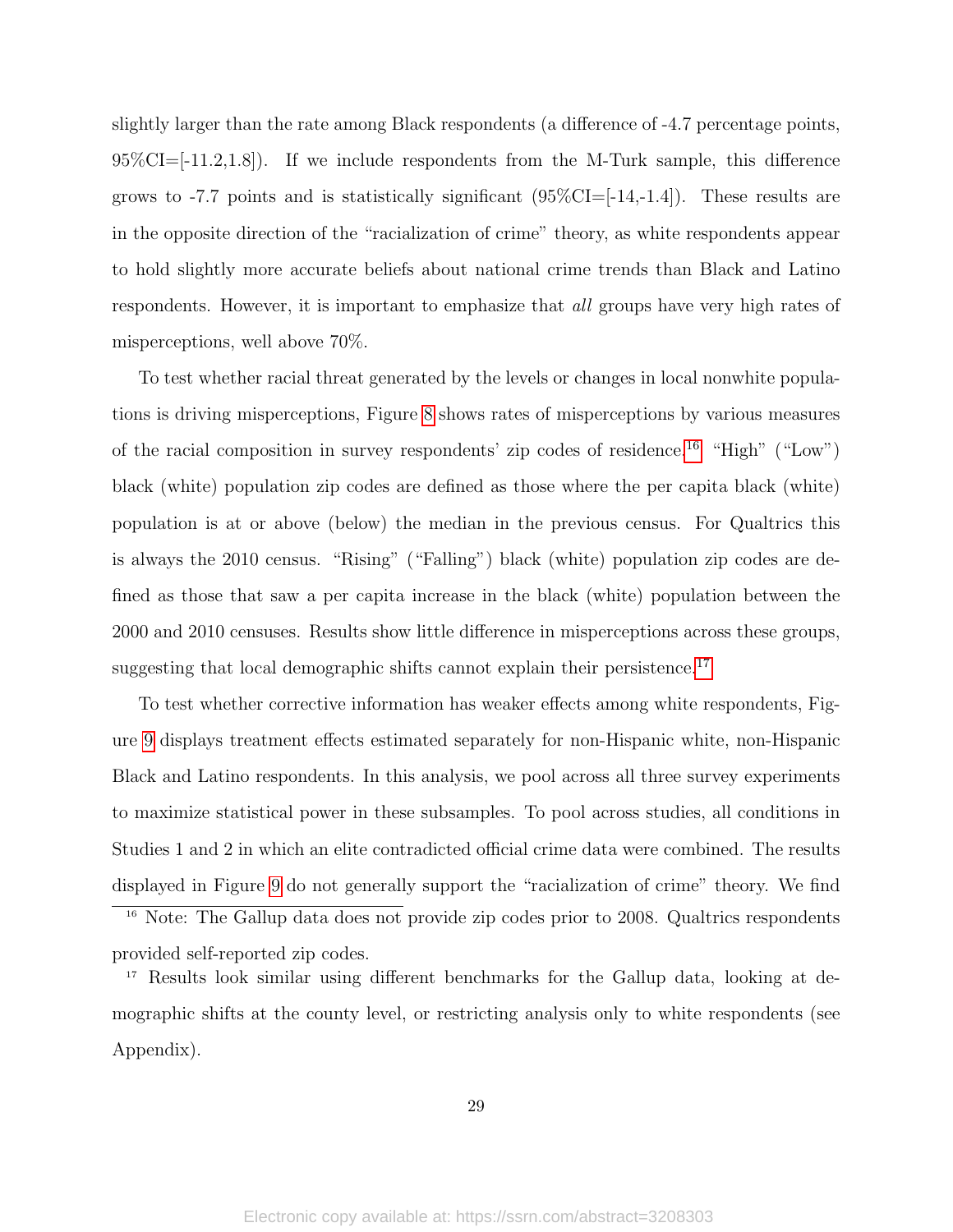Figure 8: Misperceptions of crime by demographics in survey respondents' zip codes of residence, Gallup (left) and Qualtrics (right).

<span id="page-30-0"></span>

that corrective information was more effective among white respondents (49.9 percentage points) than Black or Latino respondents (33.9 and 34.1 points, respectively). In addition, we see all three groups responded similarly to the episodic news treatment with near-zero changes in the accuracy of perceptions. Results using confidence in crime data and the FBI as outcomes reveal little heterogeneity by racial group; see Appendix.

We note that it remains possible that race is playing a role in mass perceptions of national crime in ways these tests could not detect. For example, nonwhite respondents may have internalized the same negative stereotypes associating crime and racial minorities, thereby producing relatively homogeneous responses to treatments [\(Jefferson, N.d.\)](#page-40-14). Still, these tests produce estimates that bear the opposite signs of our predictions. While race may play a significant role in the formulation of perceptions of crime in many venues, we have little evidence that it is responsible for high rates of misperceptions of national crime trends.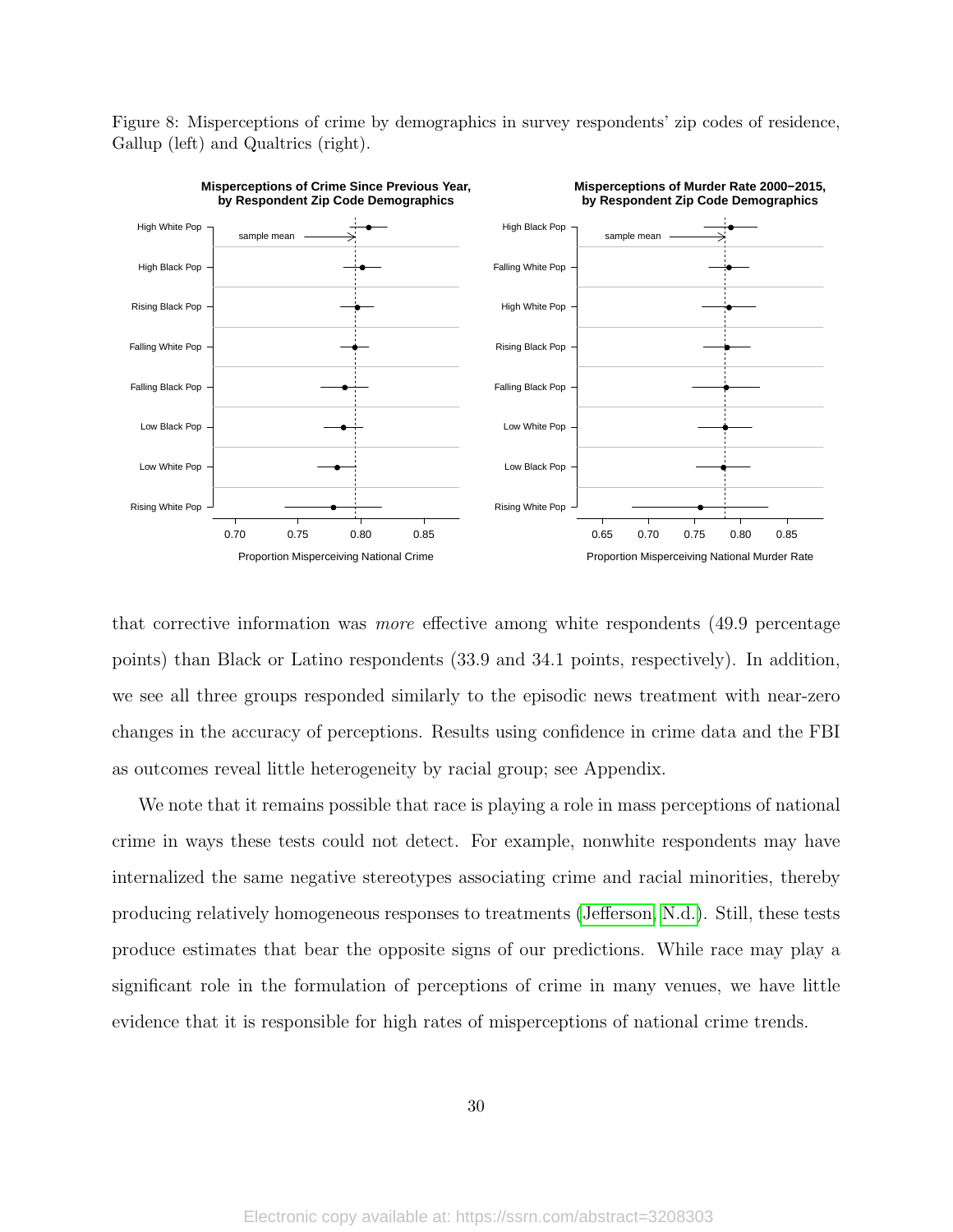<span id="page-31-0"></span>Figure 9: The figure displays treatment effects by the race of respondents among non-Hispanic white, non-Hispanic Black and Latino respondents. Surveys 1-3, pooled. Models estimating treatment effects included study fixed effects. Bars denote 95% confidence intervals.



### **Treatment Effects by Race of Respondent**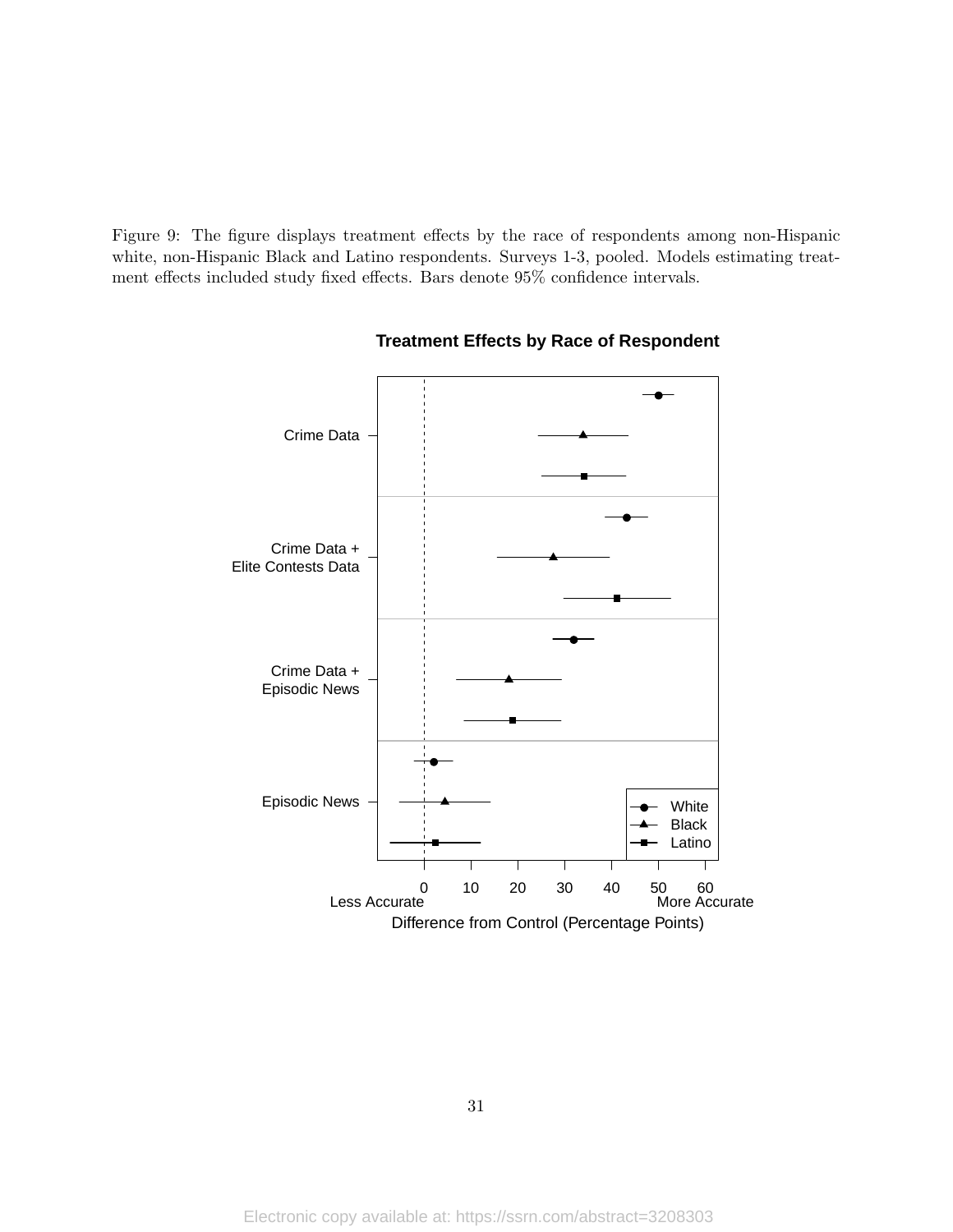### Effects on Related Policy Attitudes

Given the clear increase in the share of respondents who correctly perceived trends in conditions as a result of our experimental interventions, we might expect that policy preferences on related issues would change as well. For example, if people come to learn that the national homicide rate has been falling, they may be less likely to support "tough on crime" initiatives [\(Gilens, 2001\)](#page-39-3). Figure [10](#page-33-0) displays the effect of each homicide rate treatment on support for various criminal justice policies, as well as related attitudes (e.g. confidence that police will keep one safe and whether the respondent plans to purchase a gun).<sup>[18](#page-32-0)</sup> Across a host of policies and attitudes, we rarely see discernible effects. Receiving information on the falling homicide rate appears to reduce the probability of the respondent indicating they plan to buy a gun in Study 1, perhaps because they come to believe they are safer than they had previously thought, but these effect estimates are imprecise, and the result failed to replicate in Study 2. We see a significant increase in the share of respondents preferring a tough approach on crime in Study 1 in the condition where the elite claims the homicide rate is climbing, but given the null results on a host of related items, such as whether violent crime is a serious problem, we do not put much stock in this result. In general, we find little evidence that corrective information about crime trends alters related policy attitudes. These results are consistent with previous studies finding tenuous links between factual perceptions and related policy preferences [\(Hopkins, Sides and Citrin, 2016\)](#page-39-6) as well as weak links between attitudes on seemingly related issues [\(Hopkins and Mummolo, 2017\)](#page-39-7).<sup>[19](#page-32-1)</sup> Consistent with prior work, we thus find little evidence that corrective information leads citizens to update policy preferences, another potential obstacle to efficient retrospective voting.

<span id="page-32-0"></span><sup>18</sup> Note: The outcomes displayed are those common to both studies. See Appendix for additional results.

<span id="page-32-1"></span><sup>19</sup> See Figures [3,](#page-26-0) [4](#page-0-0) and [5](#page-27-0) in the Appendix for treatment effects within subgroups of the data. These results show little indication of substantially heterogeneous effects.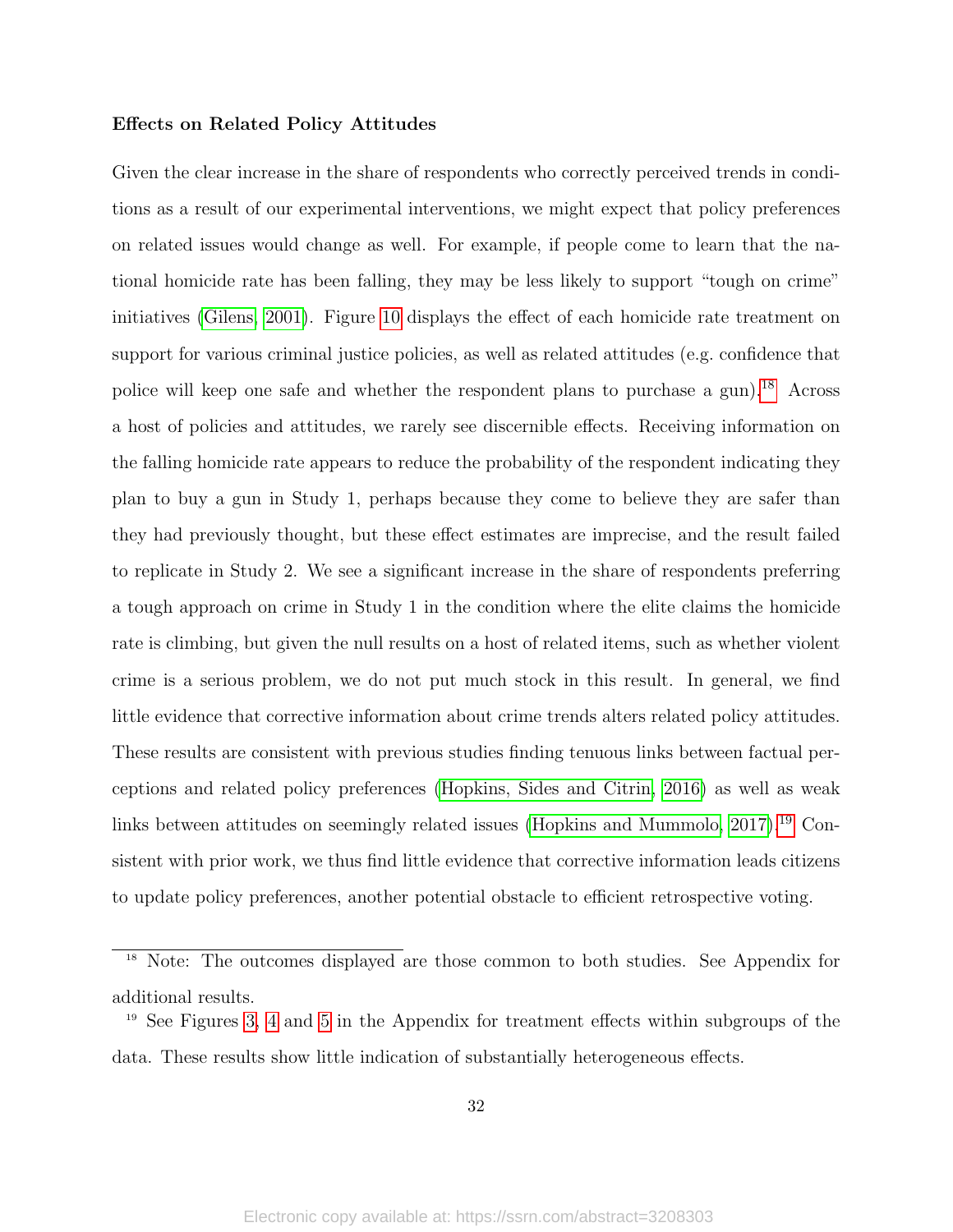<span id="page-33-0"></span>

### Figure 10: Treatment effects on policy preferences

Policy variables measured on seven-point scale. Figures show average percent differences in responses between each treatment condition and control condition. Bars denote  $95\%$  confidence intervals.<br>33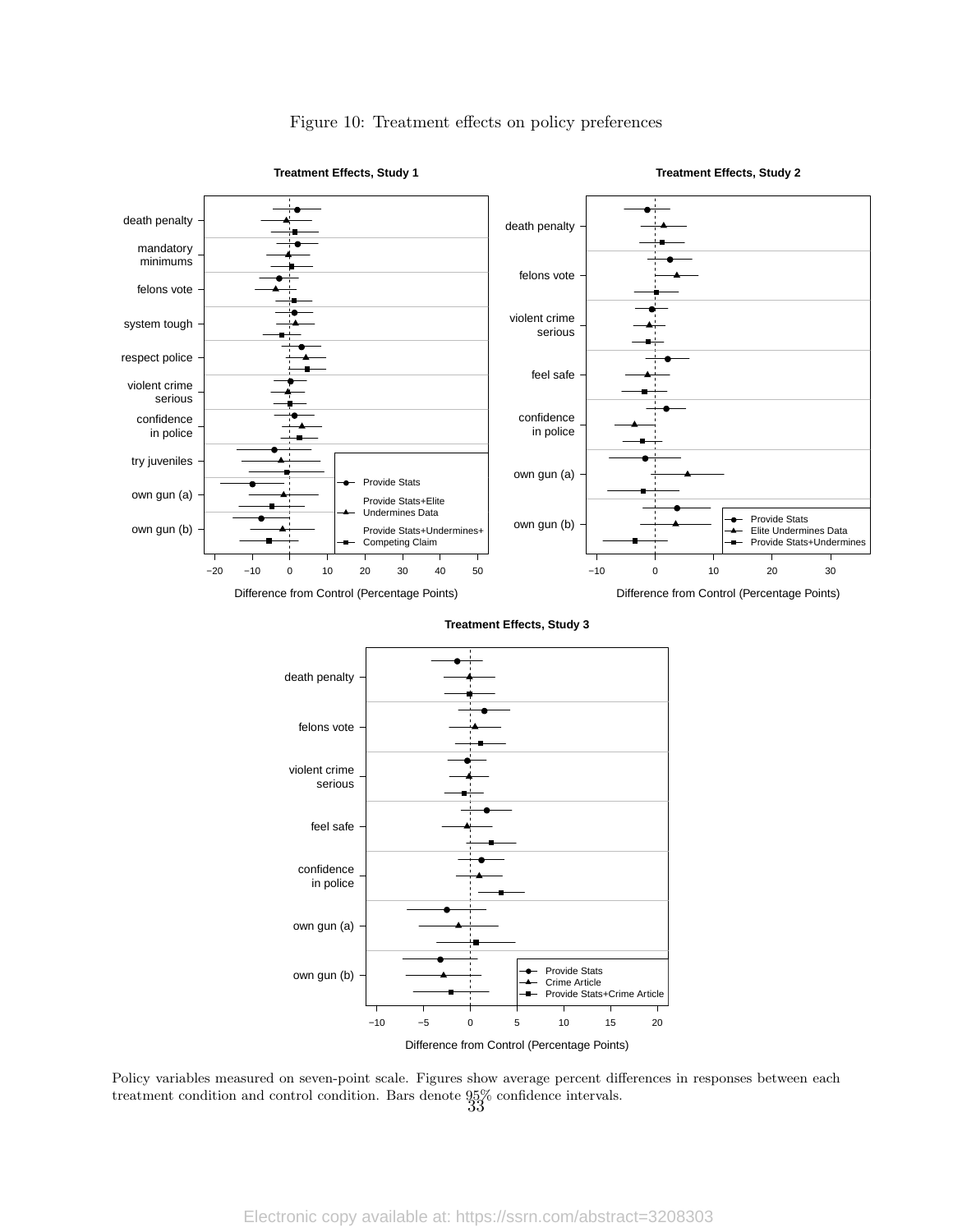## Discussion and Conclusion

Although crime rates have fallen dramatically in recent decades, most Americans believe they are rising. This trend has potentially important political implications: effective retrospective voting requires accurately evaluating social conditions, "law and order" platforms may remain popular due to faulty perceptions of crime, and research suggests that security threats make individuals more willing to relinquish civil liberties [\(Davis and Silver, 2004\)](#page-38-5). It is therefore critical to investigate the causes of widespread misperceptions of crime trends.

Our results suggest that the prevalence of misperceptions of national crime is largely a byproduct of the lack of exposure—and the nature of exposure—to factual information about crime. Contrary to several prior studies which find it difficult to correct misperceptions [\(Kuklinski and Hurley, 1994;](#page-40-4) [Kuklinski et al., 1998;](#page-40-5) [Nyhan and Reifler, 2010,](#page-41-4) [2016\)](#page-41-6), we find that citizens readily update their beliefs in response to crime statistics attributed to authoritative sources. We also find that rates of misperceptions are lower among the highly educated and those who report keeping up with current affairs, consistent with the "lack of exposure" hypothesis.

This is not to say that other factors do not contribute to mistaken beliefs. We also find that partisan cues mildly enhance misperceptions and diminish individuals' confidence in both their beliefs and the institutions providing official data. Providing elite commentary without the relevant data did not have a meaningful impact on misperceptions of crime rates. But when presented alongside official statistics, we saw the corrective effect of crime data diminished. This suggests that the practice of "balancing" news coverage by offering critical voices even when those voices undermine objective reality may also be contributing to faulty perceptions in the mass public. Even when corrective information is given in the absence of elite cues, moreover, our results show that embedding crime data in a typical episodic news story significantly attenuates the data's corrective power [\(Gilliam et al., 1996;](#page-39-14) [Gilliam and](#page-39-5) [Iyengar, 2000\)](#page-39-5).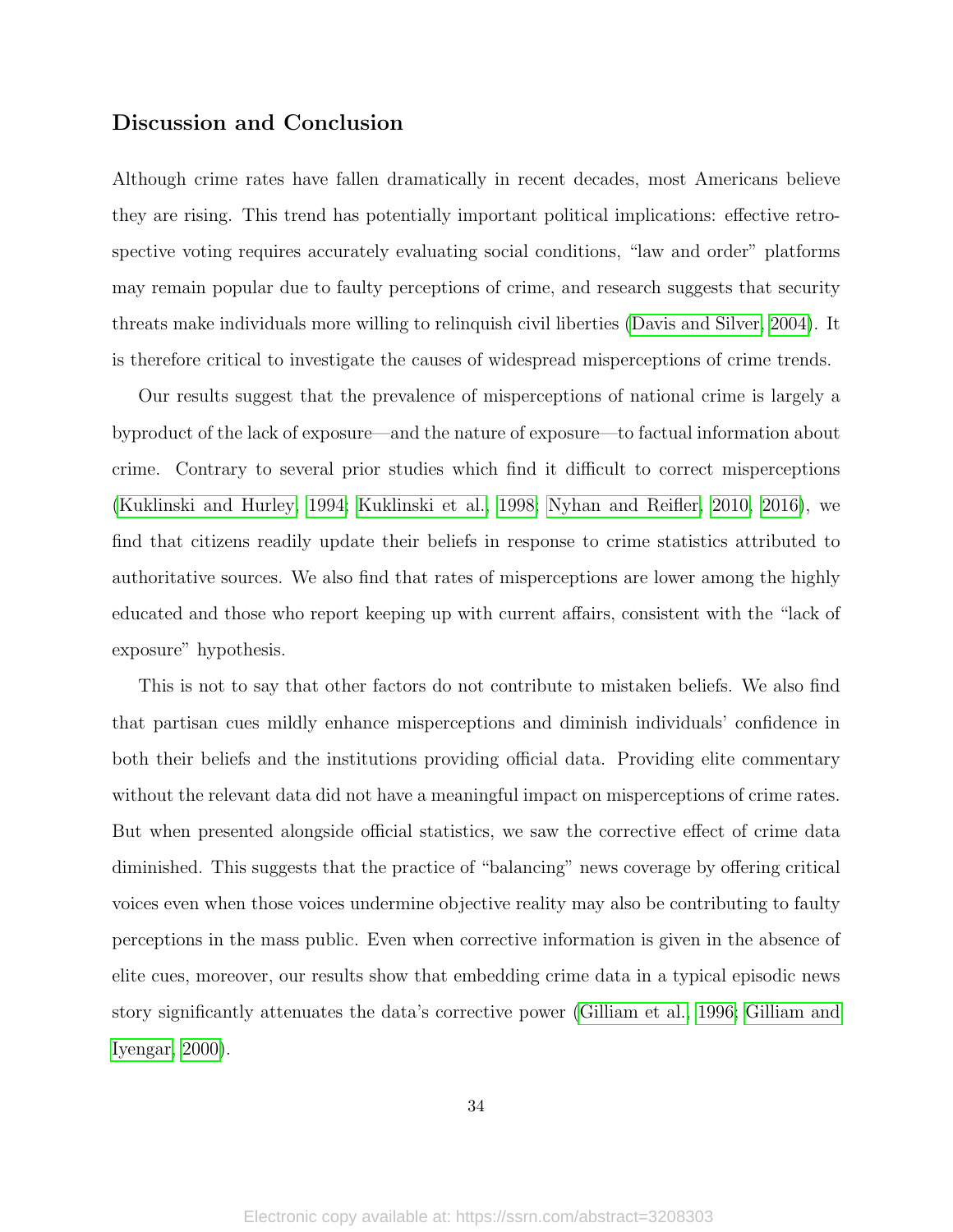We find little evidence that widespread misperceptions are being driven by either local crime conditions or concerns about race. However, given the long history of racial discrimination in the U.S. and overt efforts by elites to associate race and crime in the minds of the mass public, we share this conclusion with some caution, and further research is necessary before ruling out this explanation completely. Most of our tests of this theory pertain to estimating differences in responses between racial groups, but it is possible these groups all view crime through a racial lens, thereby producing a homogeneous pattern of results [\(Jef](#page-40-14)[ferson, N.d.\)](#page-40-14). It is also possible that some of the effects regarding the presentation of facts we observe in our data would be even more dramatic if our treatments explicitly mentioned race [\(Gilliam and Iyengar, 2000\)](#page-39-5).

Finally, we show that informing individuals about broad improvements in crime rates does not affect theoretically proximal criminal justice policy preferences. This suggests a further obstacle to effective retrospective voting. Even in the event that voters learn about the status of politically relevant social conditions, they may have difficulty using that information to logically update their policy views.

While the consistency of our results gives us confidence in their validity, several caveats are in order, and a number of additional tests could shed further light on these questions. For one, we have specifically chosen a social condition frequently measured in a standardized fashion, thus affording us a reasonable method of scoring individuals' perceptions for accuracy. While crime is an important social condition that conveys information relevant to a wide array of government responsibilities, it remains possible that elite influence may be more pronounced in areas where less authoritative data are available, such as the impact of a specific policy. One drawback of our design is that we are only able to give our respondents a single "dose" of the information and elite rhetoric treatments. While elite rhetoric fails to produce large effects in our study, repeated messaging over the course of a campaign could have a cumulative effect on perceptions [\(Druckman, Fein and Leeper, 2012;](#page-38-15) [Larsen](#page-40-3)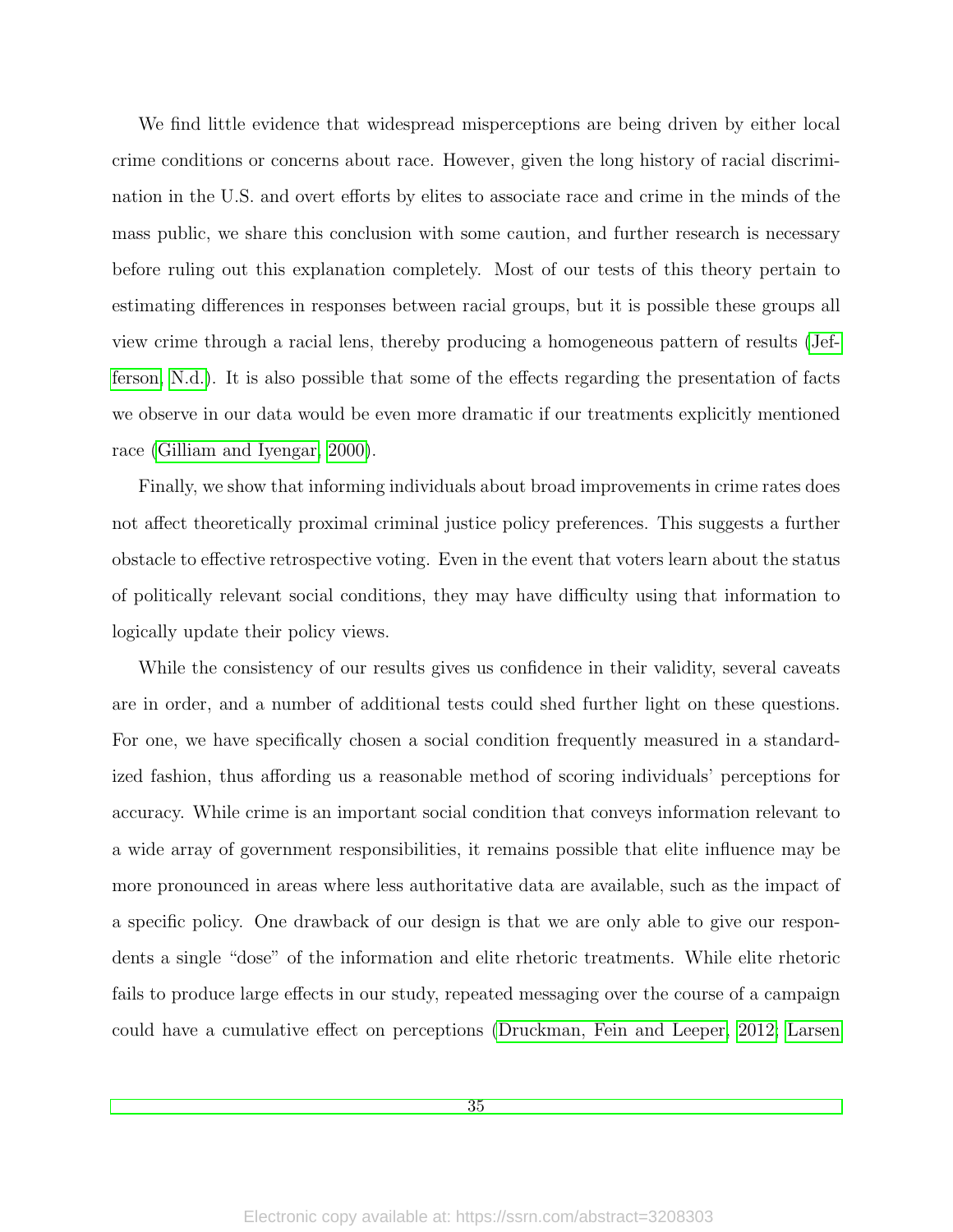[and Olsen, 2018\)](#page-40-0). Implementing a panel design that allowed us to repeatedly expose respondents to these sorts of messages over a longer period of time could test this proposition, as well as determine whether the large increases in the accuracy of perceptions persist. While we show that a distractor task that expands the amount of time between treatment and response does not substantially change results, over the longterm the corrective effect may decay, particularly if citizens are consistently consuming episodic news coverage.

With these caveats in mind, our results give reason for both optimism and concern. On the one hand, we find that individuals appear readily willing to update their beliefs about crime. But our results also imply widespread misperceptions of crime are likely to persist barring a foundational change in the types of media individuals consume, or in the reporting practices that weaken the corrective power of crime statistics. Absent such changes, we believe Americans' perceptions of crime may continue to diverge even more sharply from reality.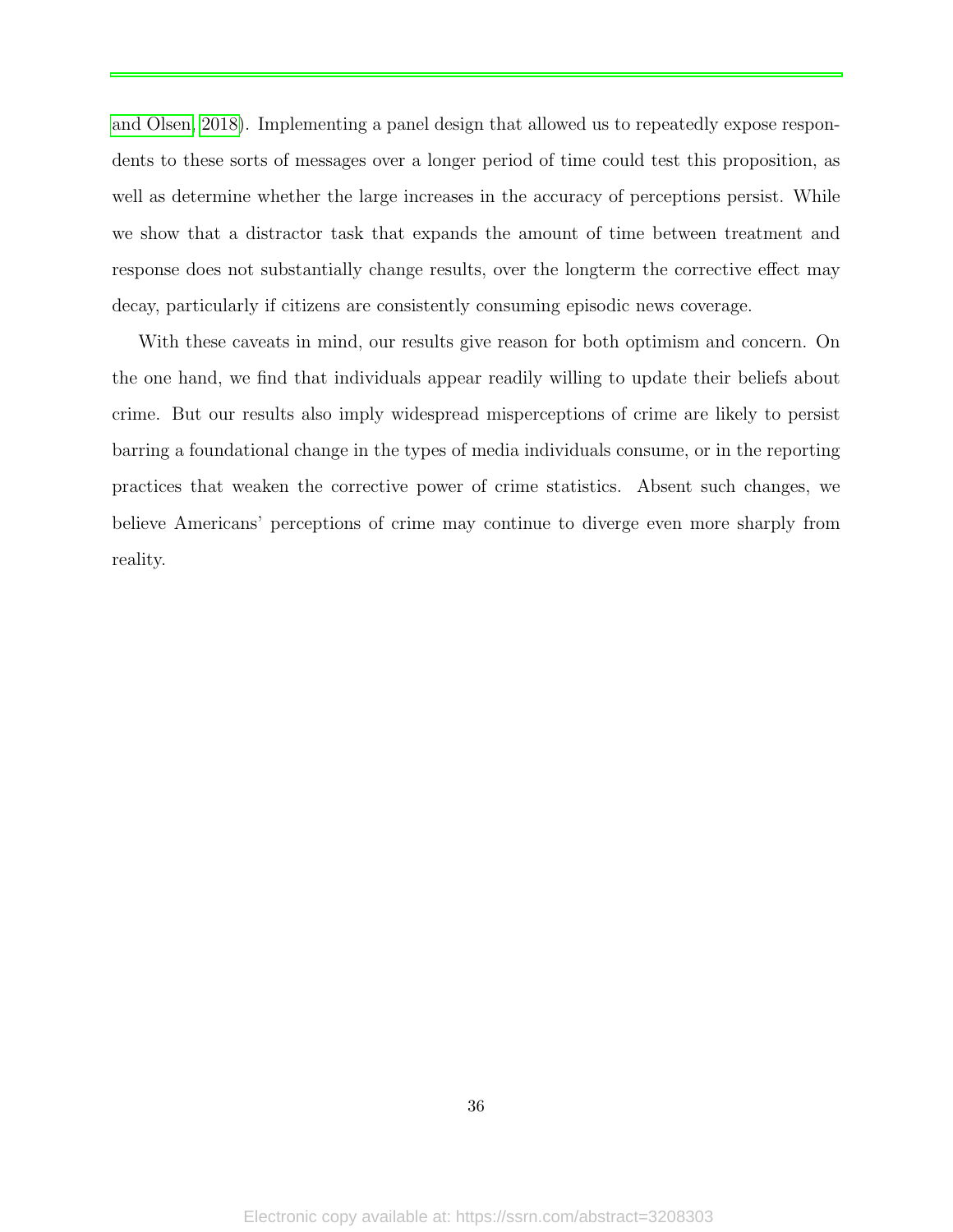# References

- Alderman, Jeffrey D. 1994. "Leading the Public: The Media's Focus on Crime Shaped Sentiment." The Public Perspective 5(3):26–27.
- Alexander, Michelle. 2010. The New Jim Crow: Mass Incarceration in the Age of Colorblindness. The New Press.
- Ansolabehere, Stephen, Marc Meredith and Erik Snowberg. 2013. "Asking About Numbers: Why and How." *Political Analysis* 21(1):48–69.
- Ansolabehere, Stephen, Marc Meredith and Erik Snowberg. 2014. "Mecro-Economic Voting: Local Information and Micro-Perceptions of the Macro-Economy." Economics and Politics 26(3):380–410.
- Aron, Hillel. 2015. "Here Are the Five Democrats Who Voted Against California's Tough New Vaccination Bill." LA Weekly . http://www.laweekly.com/news/here-are-the-fivedemocrats-who-voted-against-californias-tough-new-vaccination-bill-5732471.
- Bartels, Larry M. 2002. "Beyond the Running Tally: Partisan Bias in Political Perceptions." Political Behavior 24(2):117–150.
- Bartels, Larry M. 2009. Unequal Democracy: The Political Economy of the New Gilded Age. Princeton University Press.
- Blalock, Hubert M. 1967. Toward a Theory of Minority-Group Rela tions. New York: John Wiley and Sons.
- Blendon, Robert J., John M. Benson, Mollyann Brodie, Richard Morin, Drew E. Altman, Daniel Glitterman, Mario Brossard and Matt James. 1997. "Bridging the Gap Between the Public's and Economists' Views of the Economy." The Journal of Economic Perspectives 11(3):105–118.
- Bowler, S. and G. Segura. 2011. The future is ours: Minority politics, political behavior, and the multiracial era of American politics. Sage.
- Boykoff, Maxwell T. and Jules M. Boykoff. 2004. "Balance as Bias: Global Warming and the U.S. Prestige Press." Global Environmental Change 14(2):125–136.
- Bullock, John G., Alan S. Gerber, Seth J. Hill and Gregory A. Huber. 2015. "Partisan Bias in Factual Beliefs about Politics." Quarterly Journal of Political Science 10(4):519–578.
- Bump, Philip. 2016. "Trump's campaign manager suggests that the FBI's decades of crime data aren't trustworthy." Washington Post . [https://www.washingtonpost.com/news/the-fix/wp/2016/07/21/](https://www.washingtonpost.com/news/the-fix/wp/2016/07/21/trumps-campaign-manager-suggests-that-the-fbis-decades-of-crime-data-arent-trustworthy/?utm_term=.fe447872bd62) [trumps-campaign-manager-suggests-that-the-fbis-decades-of-crime-data-arent-trustworthy/](https://www.washingtonpost.com/news/the-fix/wp/2016/07/21/trumps-campaign-manager-suggests-that-the-fbis-decades-of-crime-data-arent-trustworthy/?utm_term=.fe447872bd62) ?utm\_[term=.fe447872bd62](https://www.washingtonpost.com/news/the-fix/wp/2016/07/21/trumps-campaign-manager-suggests-that-the-fbis-decades-of-crime-data-arent-trustworthy/?utm_term=.fe447872bd62).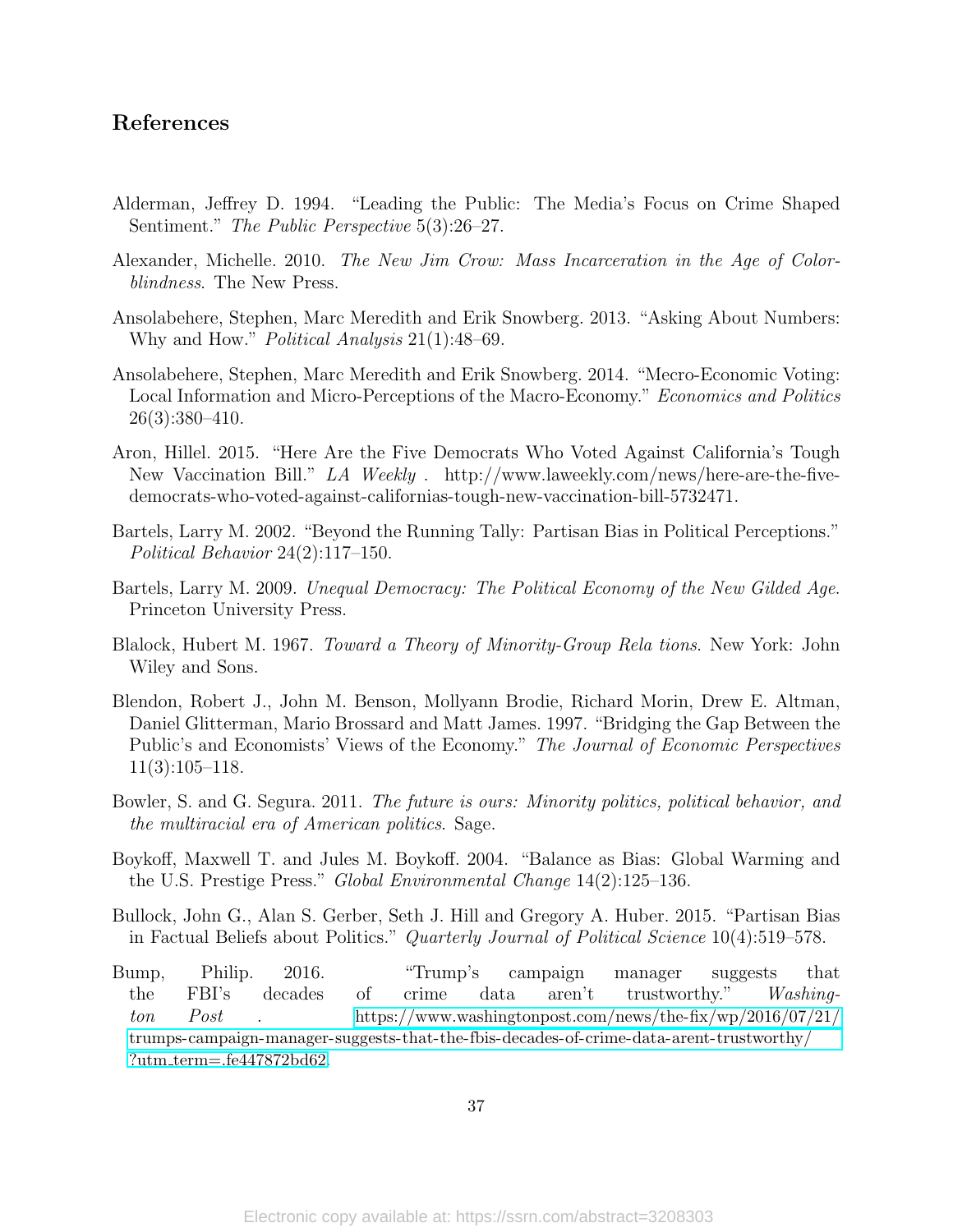- Campbell, Angus, Philip Converse, Warren Miller and Donald Stokes. 1960. The American Voter. Wiley and Sons.
- Cobb, Michael D. and James H. Kuklinski. 1997. "Changing Minds: Political Arguments and Political Persuasion." American Journal of Political Science 41(1):88–121.
- Conover, Pamela Johnstone, Stanley Feldman and Kathleen Knight. 1986. "Judging Inflation and Unemployment: The Origins of Retrospective Evaluations." The Journal of Politics 48(3):565–588.
- Davis, Darren W. and Brian D. Silver. 2004. "Civil Liberties vs. Security: Public Opinion in the Context of the Terrorist Attacks on America." Amerian Journal of Political Science  $48(1):28-46.$
- Dearing, James W. 1995. "Newspaper Coverage of Maverick Science: Creating Controversy through Balancing." Public Understanding of Science 4(4):341–361.
- Delli Carpini, Michael X. and Scott Keeter. 1997. What Americans Know about Politics and Why it Matters. Yale University Press.
- Downs, Anthony. 1957. An Economic Theory of Democracy. New York: Harper.
- Drabold, Will. 2016. "Watch Rudy Giuliani's Energetic Speech at the Republican Convention." Time Magazine . [http://time.com/4412059/](http://time.com/4412059/republican-convention-rudy-giuliani-transcript-video/) [republican-convention-rudy-giuliani-transcript-video/](http://time.com/4412059/republican-convention-rudy-giuliani-transcript-video/).
- Druckman, James N., Jordan Fein and Thomas J. Leeper. 2012. "A Source of Bias in Public Opinion Stability." American Political Science Review 106(2):430–454.
- Einstein, Katherine Levine and David M. Glick. 2015. "Do I Think BLS Data are BS? The Consequences of Conspiracy Theories." Political Behavior 37(3):679–701.
- FBI, Uniform Crime Reporting. 2014. Annual Violent Crime Rate, 1960-2014. Technical report Federal Bureau of Investigation. [https://www.ucrdatatool.gov/Search/Crime/State/](https://www.ucrdatatool.gov/Search/Crime/State/RunCrimeStatebyState.cfm) [RunCrimeStatebyState.cfm](https://www.ucrdatatool.gov/Search/Crime/State/RunCrimeStatebyState.cfm).
- Ferejohn, John. 1986. "Incumbent Performance and Electoral Control." Public Choice  $50(1):5-25.$
- Fiorina, Morris P. 1978. "Economic Retrospective Voting in American National Elections: A Micro-Analysis." American Journal of Political Science 22(2):426–443.
- Fiorina, Morris P. 1981. Retrospective Voting in American National Elections. Yale University Press.
- Galston, William A. 2001. "Political Knowledge, Political Engagement, and Civic Education." Annual Review of Political Science 4(1):217–234.
- Gay, Claudine. 2006. "Seeing Difference: The Effect of Economic Disparity on Black Attitudes Toward Latinos." American Journal of Political Science 50:982–97.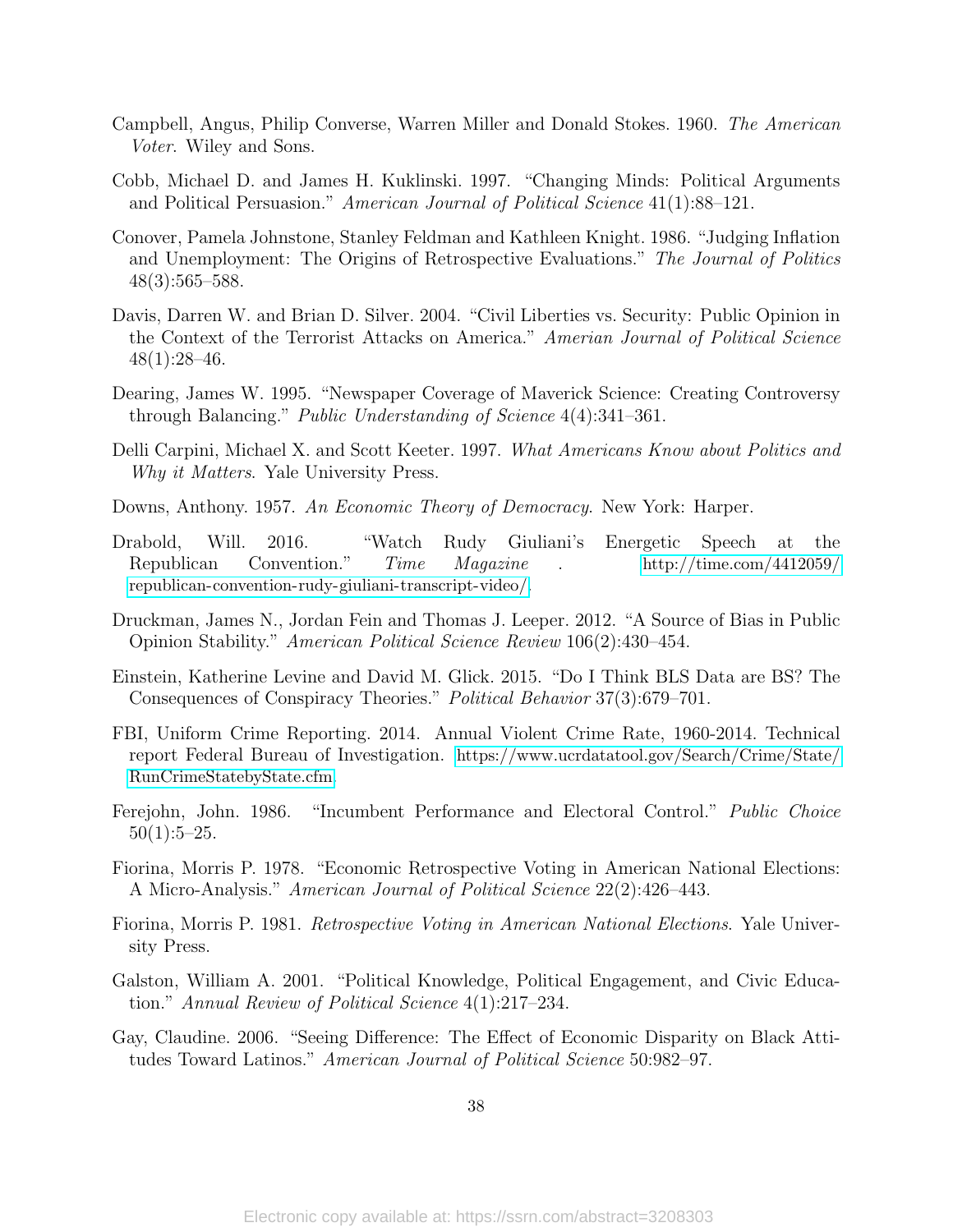- Gilens, Martin. 2001. "Political Ignorance and Collective Policy Preferences." American Political Science Review 95(2):379–396.
- Gilliam, Franklin D. and Shanto Iyengar. 2000. "Prime Suspects: The Influence of Local Television News on the Viewing Public." American Journal of Political Science 44(3):560– 573.
- Gilliam, Franklin D., Shanto Iyengar, Adam Simon and Oliver Wright. 1996. "Crime in Black and White: The Violent, Scary World of Local News." The International Journal of Press/Politics 1(3):6–23.
- Goidel, Robert K., Craig M. Freeman and Steven T. Procopio. 2006. "The Impact of Television Viewing on Perceptions of Juvenile Crime." Journal of Broadcasting and Electronic Media 50(1):119–139.
- Healy, Andrew and Gabriel S. Lenz. 2014. "Substituting the End for the Whole: Why Voters Respond Primarily to the Election-Year Economy." American Journal of Political Science 58(1):31–47.
- Healy, Andrew and Neil Malhotra. 2010. "Random Events, Economic Losses, and Retrospective Voting: Implications for Democratic Competence." Quarterly Journal of Political Science 5(2):193–208.
- Holbrook, R. Andrew and Timothy G. Hill. 2005. "Agenda-setting and Priming in Primetime Television: Crime Dramas as Political Cues." Political Communication 22(3):277-295.
- Holbrook, Thomas and James C. Garand. 1996. "Homo Economus? Economic Information and Economic Voting." Political Research Quarterly 49(2):351–375.
- Hopkins, Daniel J. 2006. "Politicized Places: Explaining Where and When Immigrants Provoke Local Opposition." American Political Science Review 104(1):40–60.
- Hopkins, Daniel J. 2011. "Whose Economy? Perceptions of National Economic Performance During Unequal Growth." *Public Opinion Quarterly* 76(1):50–71.
- Hopkins, Daniel J. 2018. The Increasingly United States: How and Why American Political Behavior Nationalized. Chicago: University of Chicago Press.
- Hopkins, Daniel J., John Sides and Jack Citrin. 2016. "The Muted Consequences of Correct Information about Immigration." Working Paper .
- Hopkins, Daniel J. and Jonathan Mummolo. 2017. "Assessing the Breadth of Framing Effects." Quarterly Journal of Political Science 12(1):37–57.
- Hopkins, Daniel J. and Lindsay M. Pettingill. 2015. "Economic Voting in Big-City U.S. Mayoral Elections." [http://papers.ssrn.com/sol3/papers.cfm?abstractid=2567294](http://papers.ssrn.com/sol3/papers.cfm?abstract id= 2567294).
- Iyengar, Shanto. 1991. Is Anyone Responsible? How Television Frames Political Issues. University of Chicago Press.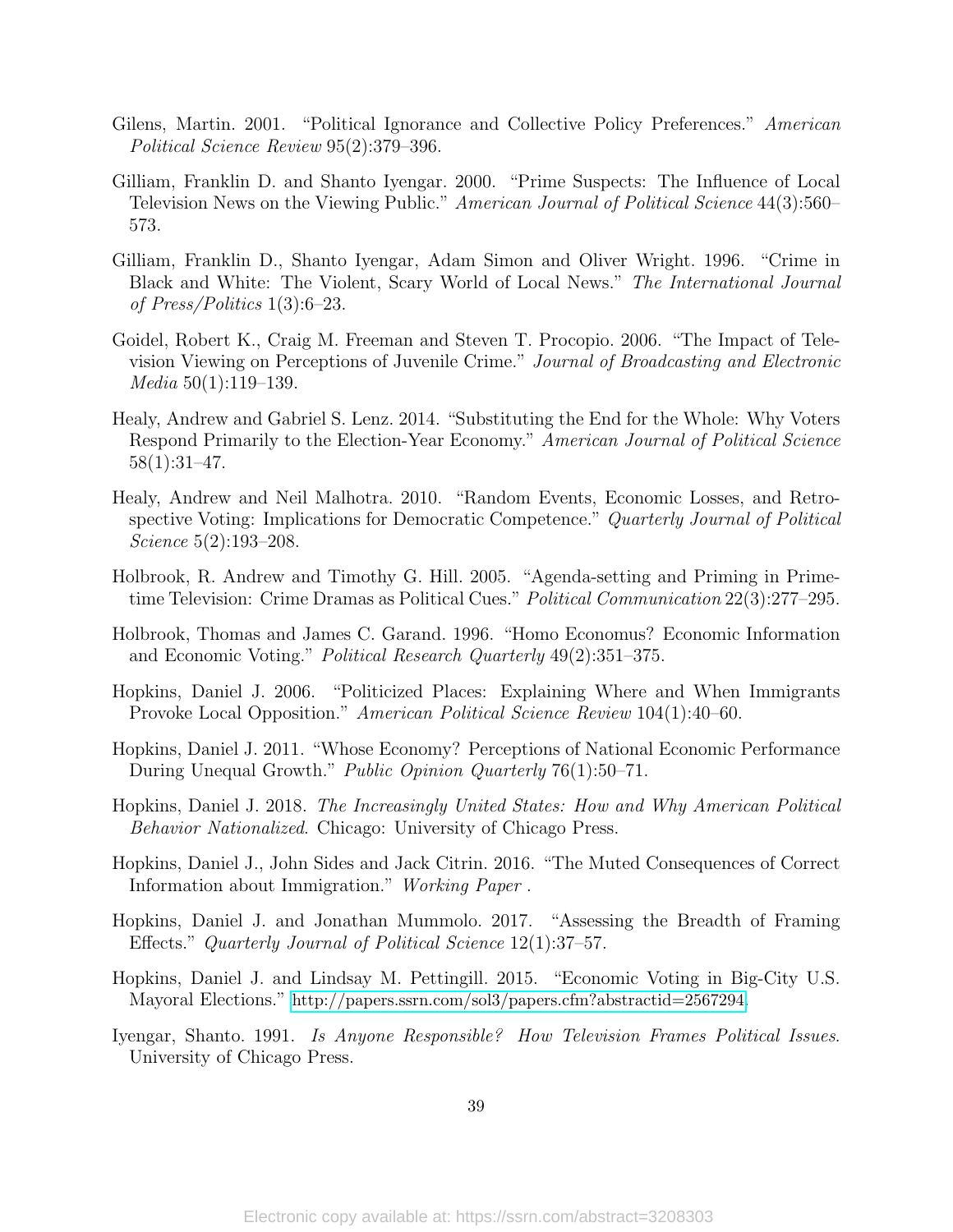- Iyengar, Shanto and Donald R. Kinder. 1987. News that matters: Television and American opinion. University of Chicago Press.
- Iyengar, Shanto and Kyu S. Hahn. 2009. "Red Media, Blue Media: Evidence of Ideological Selectivity in Media Use." Journal of Communication 59(1):19–39.
- Jarvis, Lee and Michael Lister. 2012. "Disconnected Citizenship? The Impacts of Anti-Terrorism Policy on Citizenship in the UK." Political Studies 61(3):656–675.
- Jefferson, Hakeem Jerome. N.d. "Policing Norms: Punishment and the Politics of Respectability among Black Americans.". [https://drive.google.com/file/d/](https://drive.google.com/file/d/0B-HYbenLAUkbVURnRnN4c3hUbk0/view) [0B-HYbenLAUkbVURnRnN4c3hUbk0/view](https://drive.google.com/file/d/0B-HYbenLAUkbVURnRnN4c3hUbk0/view).
- Jerit, Jennifer and Jason Barabas. 2006. "Bankrupt Rhetoric: How Misleading Information Affects Knowledge about Social Security." Public Opinion Quarterly 70(3):278–303.
- Jolley, Daniel and Karen M. Douglas. 2013. "The social consequences of conspiracism: Exposure to conspiracy theories decreases intentions to engage in politics and to reduce one's carbon footprint." British Journal of Psychology 105(1):35–56.
- Key, Valdimer Orlando. 1966. The Responsible Electorate. Harvard University Press.
- Key, V.O. 1949. Southern Politics in State and Nation. New York: A.A. Knopf.
- Krosnick, Jon A. and Donald R. Kinder. 1990. "Altering the Foundations of Support for the President through Priming." American Political Science Review 84:497–512.
- Kuklinski, James H. and Norman L. Hurley. 1994. "On hearing and interpreting political messages: A cautionary tale of citizen cue-taking." The Journal of Politics 56(3):729–851.
- Kuklinski, James H., Paul J. Quirk, David W. Schwieder and Robert F. Rich. 1998. ""Just the Facts, Ma'am": Political Facts and Public Opinion." The Annals of the American Academy of Political and Social Science 560:143–154.
- Kuklinski, James H., Paul J. Quirk, Jennifer Jerit, David Schwieder and Robert F. Rich. 2000. "Misinformation and the Currency of Democratic Citizenship." The Journal of Politics 62(3):790–816.
- <span id="page-40-0"></span>Larsen, Martin Vinæs and Asmus Leth Olsen. 2018. "Reducing Bias in Citizens? Perception of Crime Rates: Evidence From a Field Experiment on Burglary Prevalence." Working Paper . [https://polsci.ku.dk/ansatte/vip/?pure=da%2Fpublications%](https://polsci.ku.dk/ansatte/vip/?pure=da%2Fpublications%2Freducing-bias-in-citizens-perception-of-crime-rates-evidence-from-a-field-experiment-on-burglary-prevalence(6f3f45f1-337e-46bc-8ffd-b39f786255ed)%2Fexport.html) [2Freducing-bias-in-citizens-perception-of-crime-rates-evidence-from-a-field-experiment-on-burgl](https://polsci.ku.dk/ansatte/vip/?pure=da%2Fpublications%2Freducing-bias-in-citizens-perception-of-crime-rates-evidence-from-a-field-experiment-on-burglary-prevalence(6f3f45f1-337e-46bc-8ffd-b39f786255ed)%2Fexport.html)ary-prevalence [%2Fexport.html](https://polsci.ku.dk/ansatte/vip/?pure=da%2Fpublications%2Freducing-bias-in-citizens-perception-of-crime-rates-evidence-from-a-field-experiment-on-burglary-prevalence(6f3f45f1-337e-46bc-8ffd-b39f786255ed)%2Fexport.html).
- Lau, Richard R. and David P. Redlawsk. 2001. "Advantages and Disadvantges and Cognitive Heuristics in Political Decision Making." American Journal of Political Science 45(4):951– 971.
- Lenz, Gabriel S. 2013. Follow the Leader?: How Voters Respond to Politicians Policies and Performance. University of Chicago Press.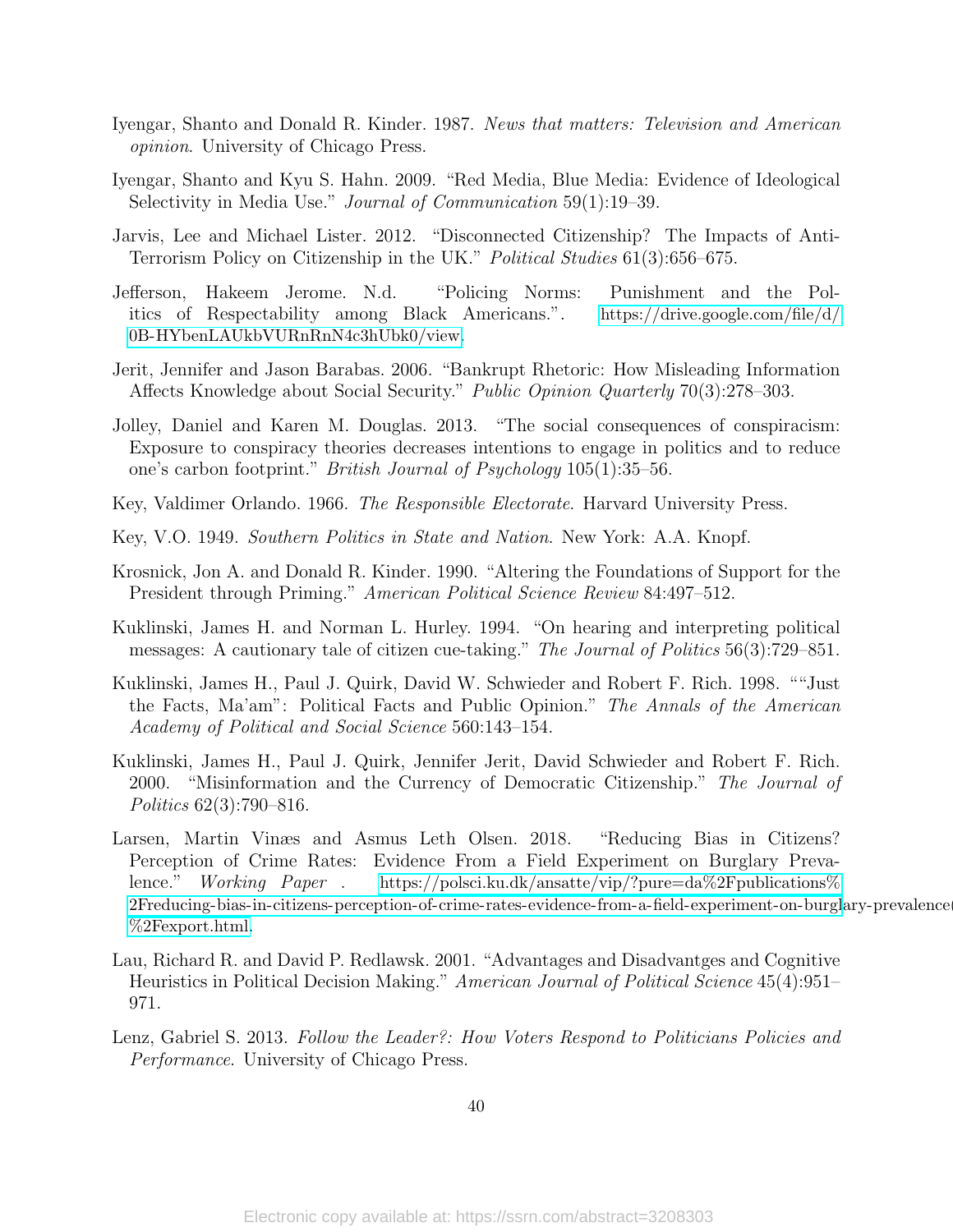- Lenz, Gabriel S. and Sean Freeder. N.d. "Election Cycles and Police Levels: Constrained Politicians Respond to Inattentive Voters." Working paper. Forthcoming. [https://www.](https://www.dropbox.com/s/b4u5f55u6gswsax/police_levels.pdf?dl=1) [dropbox.com/s/b4u5f55u6gswsax/police](https://www.dropbox.com/s/b4u5f55u6gswsax/police_levels.pdf?dl=1) levels.pdf?dl=1.
- Lerman, Amy and Vesla Weaver. 2014. Arresting Citizenship: The Democratic Consequences of American Crime Control. University of Chicago Press.
- Levendusky, Matthew. 2009. The Partisan Sort: How Liberals became Democrats and Conservatives became Republicans. University of Chicago Press.
- Lupia, Arthur. 1994. "Shortcuts Versus Encyclopedias: Information and Voting Behavior in California Insurance Reform Elections." American Political Science Review 88(1):63–76.
- Lupia, Arthur and Matthew D. McCubbins. 1998. The Democratic Dilemma: Can Citizens Learn What They Need to Know. Cambridge University Press.
- Martin, Jonathan. 2017. "Dubious Vote-Fraud Claim Gets the Trump Seal of Approval." The New York Times . https://www.nytimes.com/2017/01/27/us/politics/donald-trumpvoter-fraud.html.
- Mayhew, David R. 1974. Congress: The Electoral Connection. New Haven: Yale University Press.
- McCarthy, Justin. 2014. "Most Americans Still See Crime Up Over Last Year.". [http:](http://www.gallup.com/poll/179546/americans-crime-last-year.aspx) [//www.gallup.com/poll/179546/americans-crime-last-year.aspx](http://www.gallup.com/poll/179546/americans-crime-last-year.aspx).
- Mendelberg, Tali. 2001. The race card: Campaign strategy, implicit messages, and the norm of equality. Princeton University Press.
- Miller, Michael E. 2015. "The GOP's dangerous 'debate' on vaccines and autism." The Washington Post . [https://www.washingtonpost.com/news/morning-mix/wp/2015/09/17/](https://www.washingtonpost.com/news/morning-mix/wp/2015/09/17/the-gops-dangerous-debate-on-vaccines-and-autism/?utm_term=.e21accd75057) [the-gops-dangerous-debate-on-vaccines-and-autism/?utm](https://www.washingtonpost.com/news/morning-mix/wp/2015/09/17/the-gops-dangerous-debate-on-vaccines-and-autism/?utm_term=.e21accd75057)\_term=.e21accd75057.
- Milman, Oliver. 2015. "Obama: GOP is the 'only major party in advanced world' to deny climate change." The Guardian . [https://www.theguardian.com/environment/2015/dec/18/](https://www.theguardian.com/environment/2015/dec/18/obama-year-end-press-conference-climate-change-republicans) [obama-year-end-press-conference-climate-change-republicans](https://www.theguardian.com/environment/2015/dec/18/obama-year-end-press-conference-climate-change-republicans).
- Mondak, Jeffery J. and Jon Hurwitz. 2012. "Examining the Terror Exception: Terrorism and Commitment to Civil Liberties." Public Opinion Quarterly 76(2):193-213.
- Nyhan, Brendan, Ethan Porter, Jason Reifler and Thomas J. Wood. N.d. "Taking Corrections Literally But Not Seriously? The Effects of Information on Factual Beliefs and Candidate Favorability.". http://www.dartmouth.edu/∼[nyhan/trump-corrections.pdf](http://www.dartmouth.edu/~nyhan/trump-corrections.pdf).
- Nyhan, Brendan and Jason Reifler. 2010. "When Corrections Fail: The Persistence of Political Misperceptions." Political Behavior 32(2):303–330.
- Nyhan, Brendan and Jason Reifler. 2016. "The Role of Information Deficits and Identity Threat in the Prevalence of Misperception." Working Paper .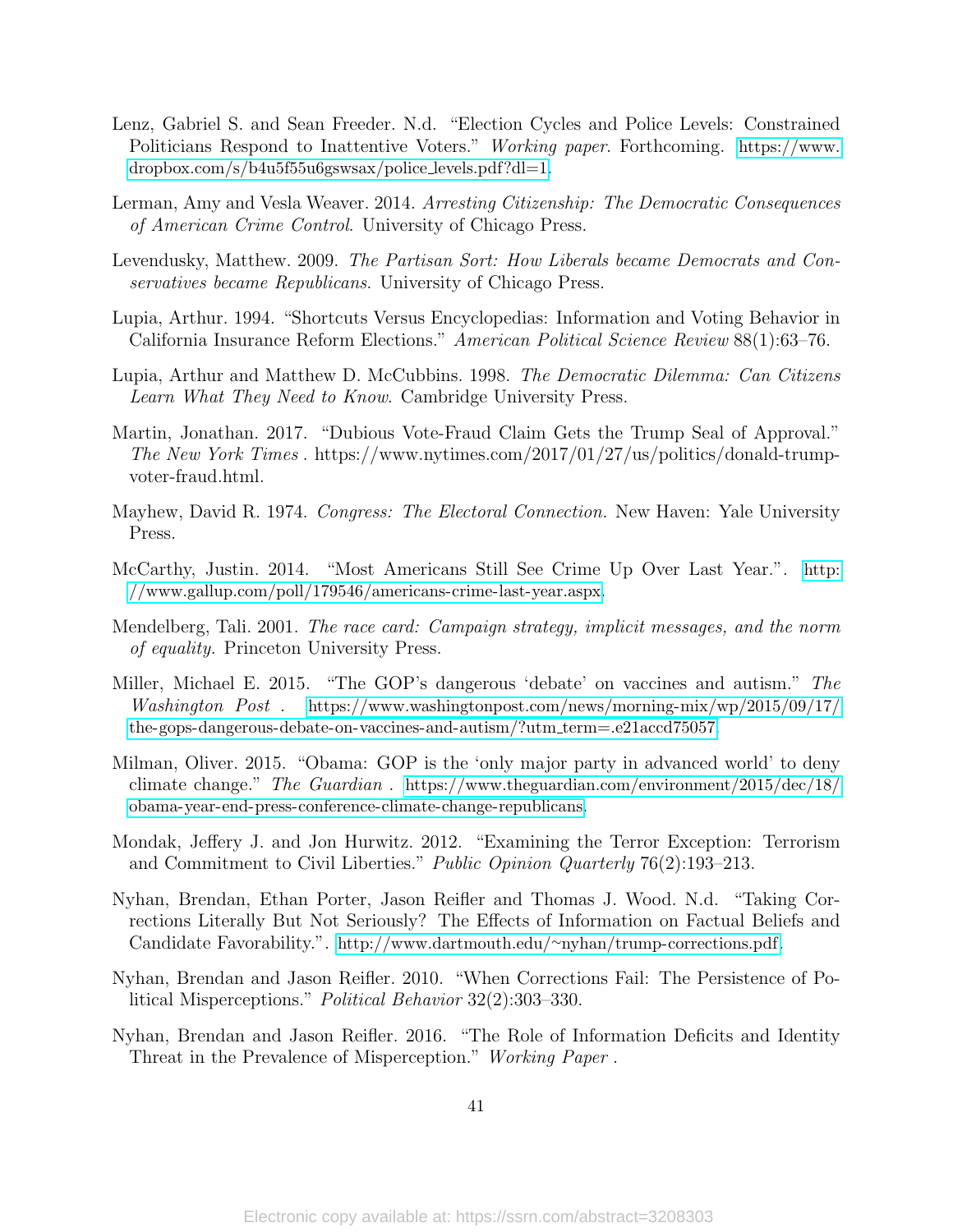- O'Toole, Molly and Keith Johnson. 2016. "Climate Change is Undeniable. So Why is the GOP Still Denying it?" Foreign Policy . [http://foreignpolicy.com/2016/03/11/](http://foreignpolicy.com/2016/03/11/climate-change-is-undeniable-so-why-is-the-gop-still-denying-it/) [climate-change-is-undeniable-so-why-is-the-gop-still-denying-it/](http://foreignpolicy.com/2016/03/11/climate-change-is-undeniable-so-why-is-the-gop-still-denying-it/).
- Page, Benjamin I. and Robert Y. Shapiro. 1992. The Rational Public: Fifty Years of Trends in Americans' Policy Preferences. University of Chicago Press.
- Pariser, Eli. 2011. The Filter Bubble: How the New Personalized Web is Changing What We Read and How We Think. Penguin.
- Popkin, Samuel L. 1995. "Information Shortcuts and the Reasoning Voter." Information, Participation and Choice: An Economic Theory of Democracy in Perspective pp. 17–35.
- Prior, Markus. 2007. Post-Broadcast Democracy. Cambridge University Press.
- Prior, Markus and Arthur Lupia. 2008. "Money, Time, and Political Knowledge: Distinguishing Quick Recall and Political Learning Skills." American Journal of Political Science 52(1):169–183.
- Prior, Markus, Gaurav Sood and Kabir Khanna. 2015. "You Cannot be Serious: The Impact of Accuracy Incentives on Partisan Bias in Reports of Economic Perceptions." Quarterly Journal of Political Science 10(4):489–518.
- Quillian, Lincoln and Devah Pager. 2001. "Black Neighbors, Higher Crime? The Role of Racial Stereotypes in Evaluations of Neighborhood Crime." American Journal of Sociology 107(3):717–767.
- Sampson, Robert J. and Stephen W. Raudenbush. 2004. "Seeing Disorder: Neighborhood Stigma and the Social Construction of 'Broken Windows'." Social psychology quarterly 67(4):319–342.
- Scheingold, Stuart A. 1995. The Politics of Street Crime and Criminal Justice. In Crime, Communities, and Public Policy, ed. Lawrence B. Joseph. University of Illinois Press.
- Skogan, Wesley G. 1995. "Crime and the Racial Fears of White Americans." The Annals of the American Academy of Political and Social Science 539(1):59–71.
- Sniderman, Paul M., Richard A. Brody and Philip E. Tetlock. 1991. Reasoning and Choice: Explorations in Political Psychology. Cambridge University Press.
- Stocking, S. Holly. 1999. How Journalists Deal With Scientific Uncertainty. In Communicating Uncertainty: Media Coverage of New and Controversial Science, ed. S.M. Friedman, S. Dunwoody and C.L. Rogers. Lawrence Erlbaum pp. 23–41.
- Valentino, Nicholas A., Vincent L. Hutchings and Ismail K. White. 2002. "Cues that Matter: How Political Ads Prime Racial Attitudes During Campaigns." American Political Science Review 96(1):75–90.
- White, Ismail K. 2007. "When Race Matters and When It Doesn't: Racial Group Differences in Response to Racial Cues." American Political Science Review 101(2):339–354.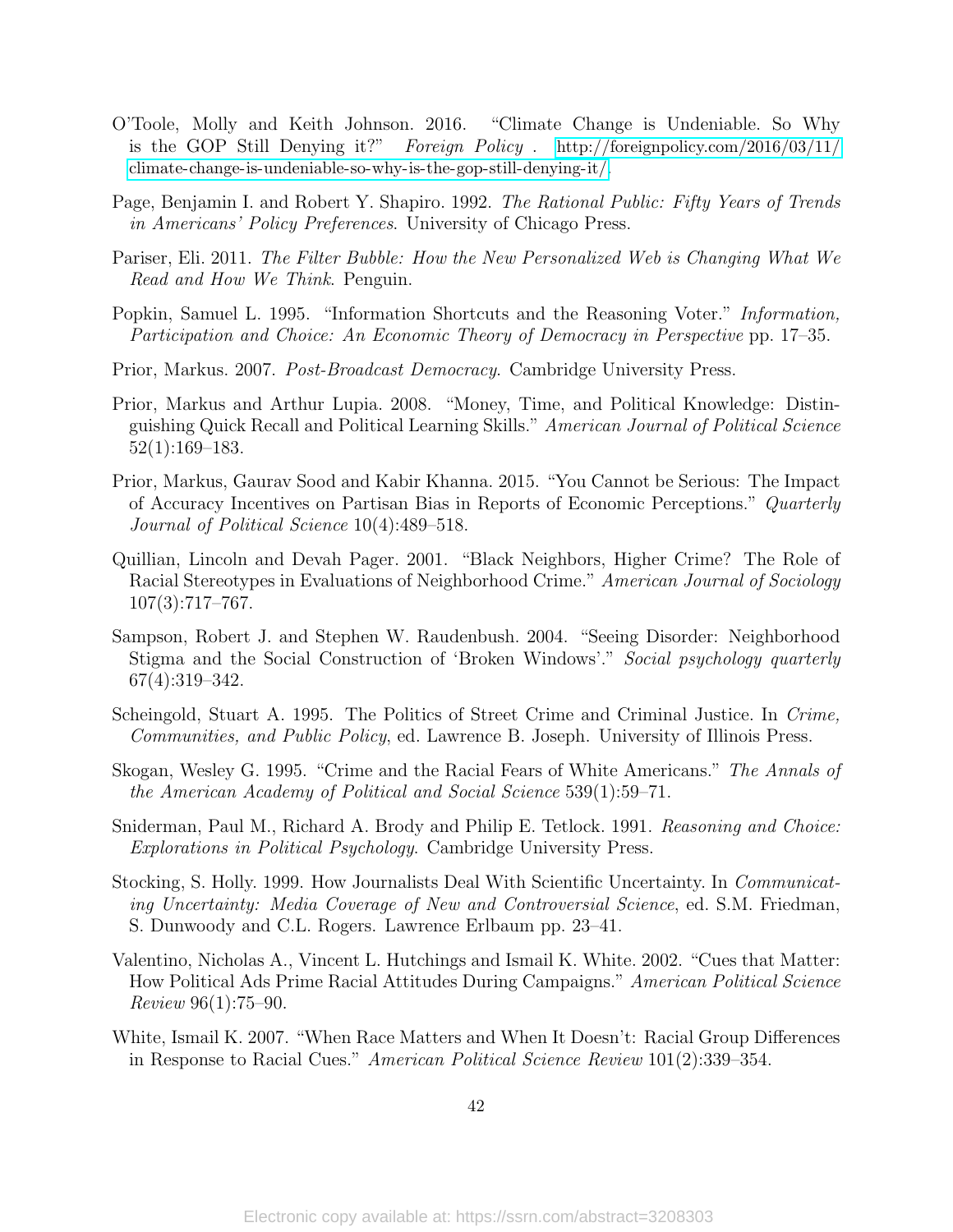- Ye Hee Lee, Michelle. 2017. "Fact-checking Trump's rhetoric on crime and the 'American carnage'." Washington Post . [https://www.washingtonpost.com/news/fact-checker/wp/](https://www.washingtonpost.com/news/fact-checker/wp/2017/01/30/fact-checking-trumps-rhetoric-on-crime-and-the-american-carnage/?utm_term=.6aa372e2e22e) [2017/01/30/fact-checking-trumps-rhetoric-on-crime-and-the-american-carnage/?utm](https://www.washingtonpost.com/news/fact-checker/wp/2017/01/30/fact-checking-trumps-rhetoric-on-crime-and-the-american-carnage/?utm_term=.6aa372e2e22e) term= [.6aa372e2e22e](https://www.washingtonpost.com/news/fact-checker/wp/2017/01/30/fact-checking-trumps-rhetoric-on-crime-and-the-american-carnage/?utm_term=.6aa372e2e22e).
- Zaller, John. 1994. Elite Leadership of Mass Opinion: New Evidence from the Gulf War. In Taken By Storm: The Media, Public Opinion, and U.S. Foreign Policy in the Gulf War, ed. W. Lance Bennett and David L. Paletz. University of Chicago Press.

Zaller, John R. 1992. The Nature and Origins of Mass Opinion. Cambridge University Press.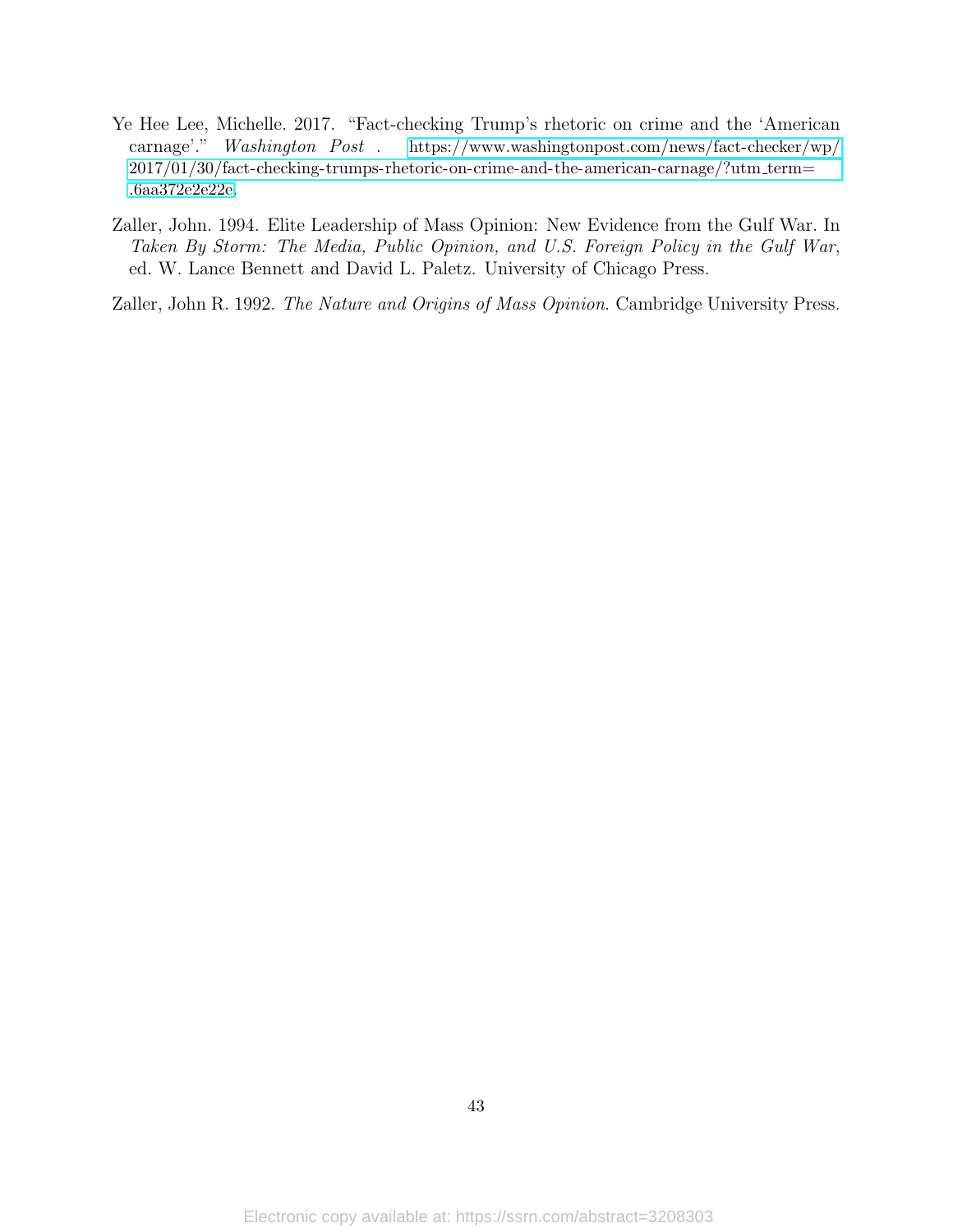# Supplementary Appendix: Explaining Misperceptions of Crime

Jane Esberg and Jonathan Mummolo<sup>∗</sup>

July 4, 2018

<sup>∗</sup> Jane Esberg is a PhD candidate in Stanford University's Dept. of Political Science, jesberg@stanford.edu. Jonathan Mummolo is an Assistant Professor of Politics and Public Affairs at Princeton University, jmummolo@princeton.edu. Funded by grants from Stanford University and the National Science Foundation (Grant #15-571); approved by Institutional Review Boards at Stanford University and Princeton University.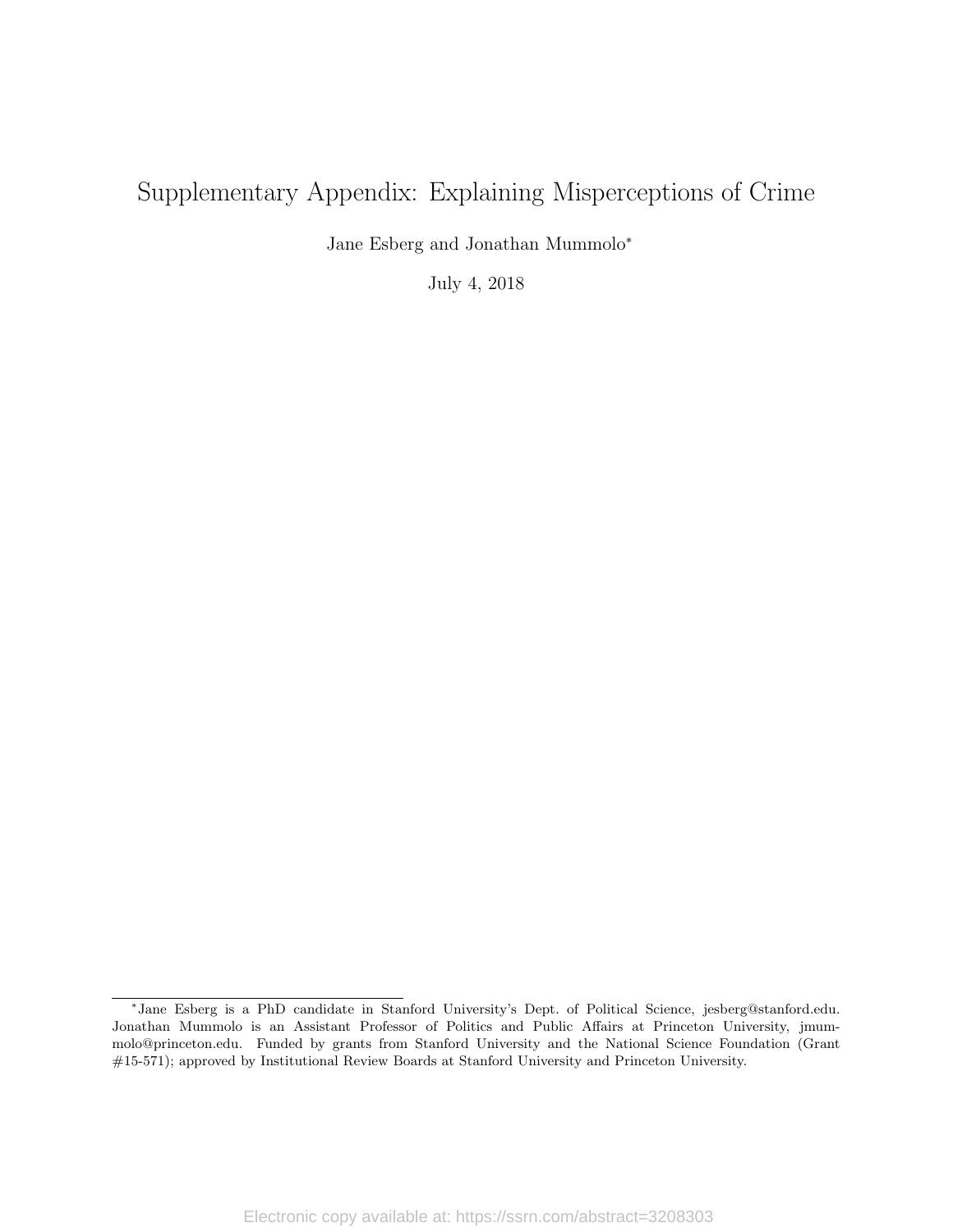# Contents

| $\mathbf{1}$   | Data |                                                                           | $\overline{2}$ |
|----------------|------|---------------------------------------------------------------------------|----------------|
|                | 1.1  |                                                                           | $\overline{2}$ |
|                | 1.2  |                                                                           | $\overline{2}$ |
|                | 1.3  |                                                                           | 3              |
|                | 1.4  |                                                                           | 8              |
|                | 1.5  |                                                                           | 8              |
| $\overline{2}$ |      | <b>Survey Design</b>                                                      | 10             |
|                | 2.1  |                                                                           | 10             |
|                | 2.2  |                                                                           | 13             |
|                | 2.3  |                                                                           | 15             |
|                | 2.4  |                                                                           | 17             |
|                | 2.5  |                                                                           | 19             |
| 3              |      | <b>Additional Results</b>                                                 | 21             |
|                | 3.1  |                                                                           | 21             |
|                | 3.2  |                                                                           | 27             |
|                | 3.3  |                                                                           | 29             |
|                | 3.4  |                                                                           | 33             |
|                | 3.5  | Local Conditions and Misperceptions of National Crime, Alternative Bench- |                |
|                |      |                                                                           | 37             |
|                | 3.6  | Racial Threat and Misperceptions of National Crime, Additional Tests      | 40             |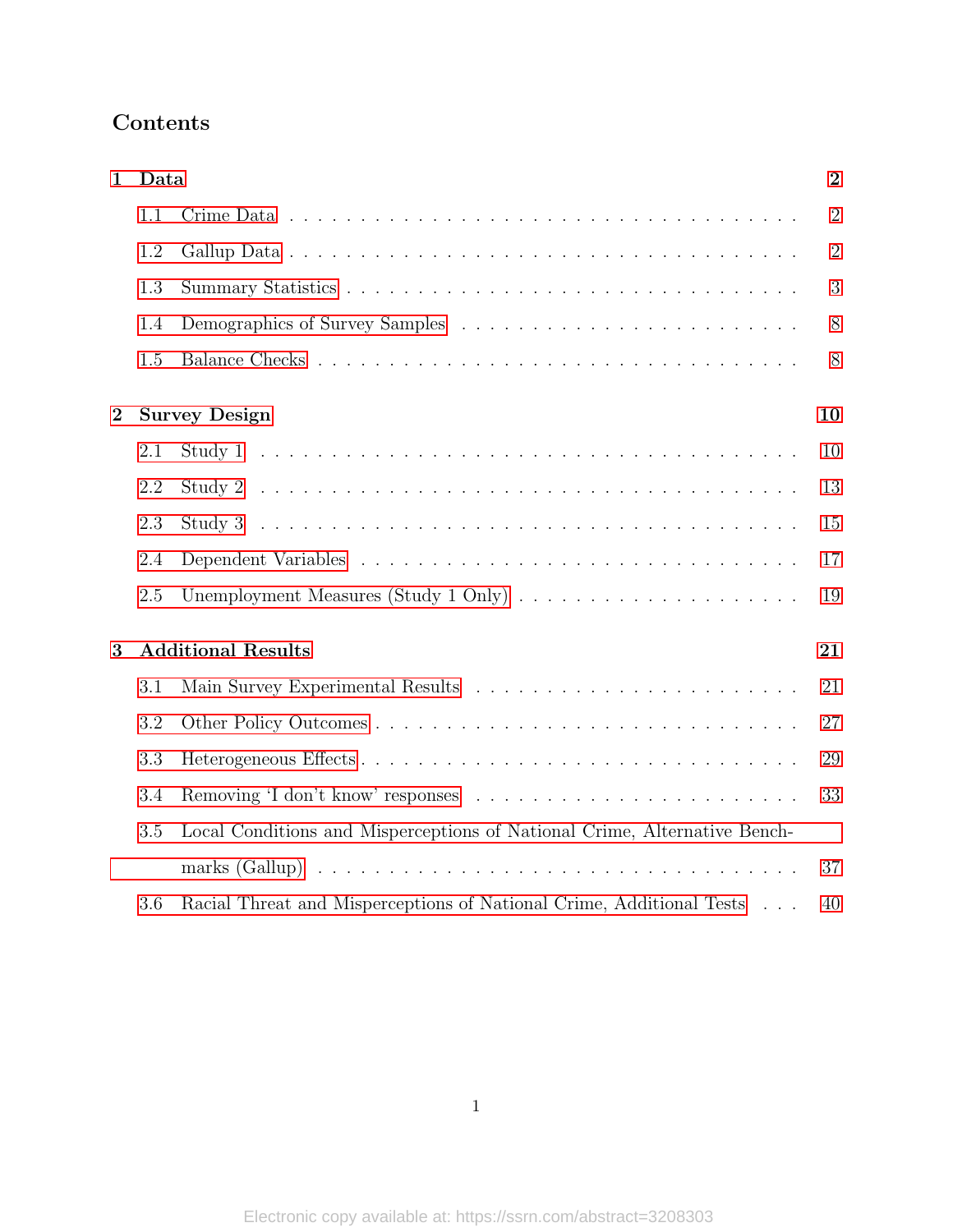# <span id="page-46-0"></span>1 Data

#### <span id="page-46-1"></span>1.1 Crime Data

National murder rates were obtained directly from the FBI's web site here: [https://ucr.fbi.](https://ucr.fbi.gov/crime-in-the-u.s/2015/crime-in-the-u.s.-2015/tables/table-1) [gov/crime-in-the-u.s/2015/crime-in-the-u.s.-2015/tables/table-1](https://ucr.fbi.gov/crime-in-the-u.s/2015/crime-in-the-u.s.-2015/tables/table-1). FBI county crime data used was used in the local conditions analysis [\(DOJ, 2000,](#page-90-0) [2014\)](#page-90-1).

As an alternative measure of homicides, the Centers for Disease Control tracks homicides via coroner's reports from local agencies. We use the data contained in their annual reports as an alternative measure of homicides to the FBI data when characterizing national crime trends[\(Hoyert et al., 2001;](#page-90-2) Miniño et al., 2002; [Arias et al., 2003;](#page-90-3) [Kochanek et al., 2004,](#page-91-1) [2006;](#page-91-2) Miniño et al., 2007; [Kung et al., 2008;](#page-91-4) [Heron et al., 2009;](#page-90-4) [Xu et al., 2010;](#page-92-0) Miniño et al., 2011; [Kochanek et al., 2011;](#page-90-5) [Murphy, Xu and Kochanek, 2013;](#page-92-1) [Kochanek, Murphy and Xu, 2015;](#page-91-6) [Murphy et al., 2015;](#page-92-2) [Xu et al., 2015;](#page-92-3) [Kochanek et al., 2016\)](#page-91-7).

#### <span id="page-46-2"></span>1.2 Gallup Data

Gallup data on perceptions of crime were collected through the Gallup Poll Social Series (GPSS), public opinion surveys conducted every year in the same month on a series of social issues [\(Gallup Analytics, 2018\)](#page-90-6). Results were provided through Gallup Analytics, and are also available on a year-by-year basis through the Roper Center. Data cover 2000 to 2014, with the exception of 2012, when Gallup did not measure perceptions of crime.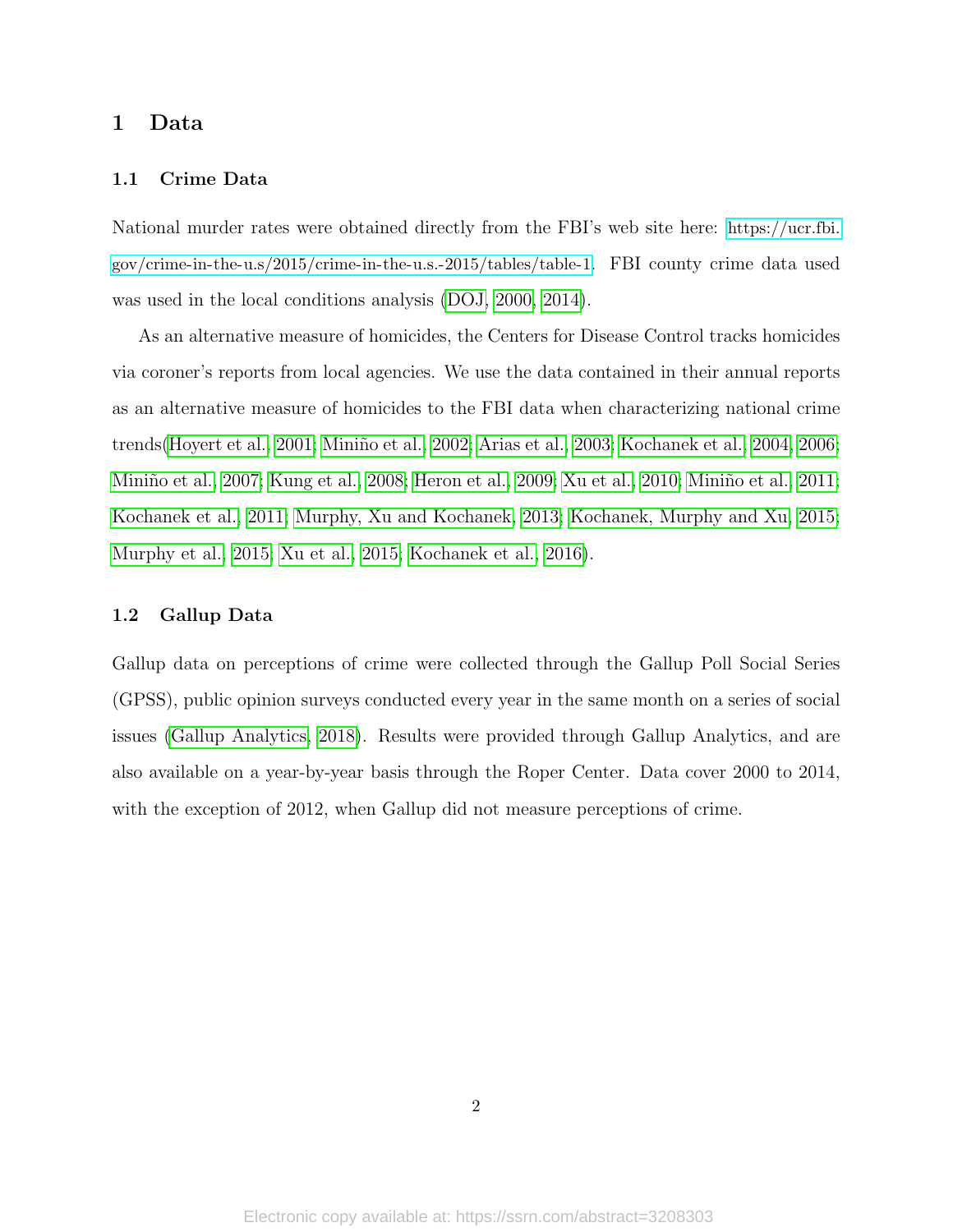# <span id="page-47-0"></span>1.3 Summary Statistics

| Statistic                                  | $\mathbf N$ | Mean  | St. Dev. | Min              | Max          |
|--------------------------------------------|-------------|-------|----------|------------------|--------------|
| Misperceptions of total crime rate         | 13,220      | 0.750 | 0.433    | $\overline{0}$   | 1            |
| Misperceptions of violent crime rate       | 13,220      | 0.674 | 0.469    | $\overline{0}$   | 1            |
| Misperceptions of murder rate              | 13,220      | 0.630 | 0.483    | $\overline{0}$   | $\mathbf{1}$ |
| Misperceptions of property crime rate      | 13,220      | 0.750 | 0.433    | $\overline{0}$   | $\mathbf{1}$ |
| Female                                     | 16,229      | 0.503 | 0.500    | $\overline{0}$   | 1            |
| Hispanic or latino                         | 16,064      | 0.061 | 0.239    | $\overline{0}$   | $\mathbf{1}$ |
| Non-hispanic white                         | 16,229      | 0.807 | 0.394    | $\overline{0}$   | 1            |
| Non-hispanic black                         | 16,229      | 0.078 | 0.268    | $\overline{0}$   | $\mathbf{1}$ |
| Asian                                      | 16,229      | 0.016 | 0.127    | $\overline{0}$   | $\mathbf{1}$ |
| Democrat                                   | 15,992      | 0.466 | 0.499    | $\overline{0}$   | 1            |
| Republican                                 | 15,992      | 0.442 | 0.497    | $\overline{0}$   | $\mathbf{1}$ |
| Independent                                | 15,992      | 0.092 | 0.289    | $\overline{0}$   | 1            |
| Has BA                                     | 15,193      | 0.427 | 0.495    | $\overline{0}$   | 1            |
| High crime county resident                 | 14,842      | 0.500 | 0.500    | $\overline{0}$   | $\mathbf{1}$ |
| Low crime county resident                  | 14,842      | 0.500 | 0.500    | $\overline{0}$   | 1            |
| Rising crime county resident               | 14,842      | 0.418 | 0.493    | $\overline{0}$   | $\mathbf{1}$ |
| Falling crime county resident              | 14,842      | 0.567 | 0.495    | $\overline{0}$   | $\mathbf{1}$ |
| High violent crime county resident         | 14,842      | 0.500 | 0.500    | $\overline{0}$   | 1            |
| Low violent crime county resident          | 14,842      | 0.500 | 0.500    | $\overline{0}$   | $\mathbf{1}$ |
| Rising violent crime county resident       | 14,842      | 0.443 | 0.497    | $\overline{0}$   | $\mathbf{1}$ |
| Falling violent crime county resident      | 14,842      | 0.533 | 0.499    | $\overline{0}$   | $\mathbf{1}$ |
| High white population zip code resident    | 7,946       | 0.500 | 0.500    | $\overline{0}$   | $\mathbf{1}$ |
| Low white population zip code resident     | 7,946       | 0.500 | 0.500    | $\boldsymbol{0}$ | 1            |
| High black population zip code resident    | 7,945       | 0.500 | 0.500    | $\theta$         | 1            |
| Low black population zip code resident     | 7,945       | 0.500 | 0.500    | $\overline{0}$   | $\mathbf{1}$ |
| Rising black population zip code resident  | 7,811       | 0.663 | 0.473    | $\boldsymbol{0}$ | $\mathbf{1}$ |
| Falling black population zip code resident | 7,811       | 0.337 | 0.473    | $\overline{0}$   | $\mathbf{1}$ |
| Rising white population zip code resident  | 7,811       | 0.084 | 0.277    | $\overline{0}$   | $\mathbf{1}$ |
| Falling white population zip code resident | 7,811       | 0.916 | 0.277    | $\overline{0}$   | $\mathbf{1}$ |

Table 1: Summary Statistics, Gallup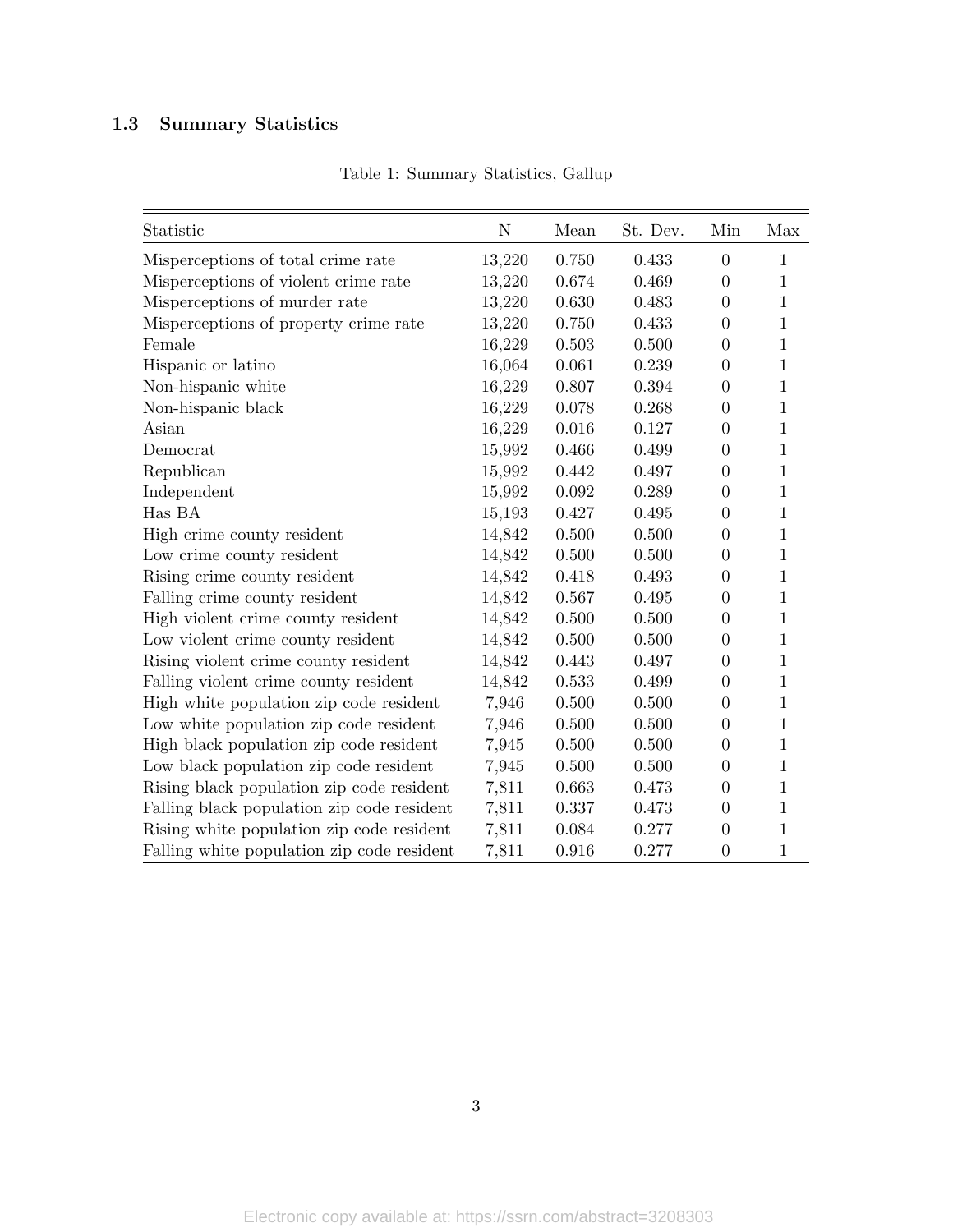| Statistic                 | N     | Mean      | St. Dev. | Min            | Max          |
|---------------------------|-------|-----------|----------|----------------|--------------|
| Murder perception correct | 1,571 | 0.564     | 0.496    | $\theta$       | 1            |
| Confidence in FBI         | 1,567 | 0.631     | 0.253    | 0.000          | 1.000        |
| Confidence in perception  | 1,567 | 0.676     | 0.289    | 0.000          | 1.000        |
| Definition of homicide    | 1,565 | 0.878     | 0.327    | $\overline{0}$ | 1            |
| Republican                | 1,571 | $0.307\,$ | 0.461    | $\overline{0}$ | $\mathbf{1}$ |
| Democrat                  | 1,571 | 0.586     | 0.493    | $\theta$       | 1            |
| Strong democrat           | 1,571 | 0.220     | 0.414    | 0              | 1            |
| Strong republican         | 1,571 | 0.084     | 0.278    | 0              | 1            |
| Has BA                    | 1,571 | 0.528     | 0.499    | $\overline{0}$ | $\mathbf 1$  |
| Voted 2016                | 1,571 | 0.840     | 0.367    | $\theta$       | 1            |
| Non-hispanic asian        | 1,571 | 0.092     | 0.289    | 0              | 1            |
| Non-hispanic black        | 1,571 | 0.080     | 0.272    | $\overline{0}$ | 1            |
| Non-hispanic white        | 1,570 | 0.754     | 0.431    | $\overline{0}$ | $\mathbf{1}$ |
| Hispanic or latino        | 1,570 | 0.080     | 0.271    | $\theta$       | $\mathbf 1$  |
| Income $(1,000s)$         | 1,292 | 61.575    | 52.029   | 15             | 200          |
| Death penalty             | 1,523 | 0.512     | 0.344    | 0.000          | 1.000        |
| Mandatory minimums        | 1,523 | 0.665     | 0.306    | 0.000          | 1.000        |
| Felons vote               | 1,523 | 0.748     | 0.278    | 0.000          | 1.000        |
| Criminal justice tough.   | 1,522 | 0.523     | 0.265    | 0.000          | 1.000        |
| Respect police            | 1,523 | 0.678     | 0.275    | 0.000          | 1.000        |
| Crime serious             | 1,523 | 0.639     | 0.240    | 0.000          | 1.000        |
| Confidence in police      | 1,523 | 0.554     | 0.270    | 0.000          | 1.000        |
| Try juveniles             | 1,215 | 0.587     | 0.493    | $\overline{0}$ | 1            |
| Own gun $(a)$             | 1,518 | 0.349     | 0.477    | $\theta$       | $\mathbf{1}$ |
| Own gun $(b)$             | 1,192 | 0.171     | 0.377    | $\overline{0}$ | $\mathbf{1}$ |

Table 2: Summary Statistics, Study 1 (M-Turk)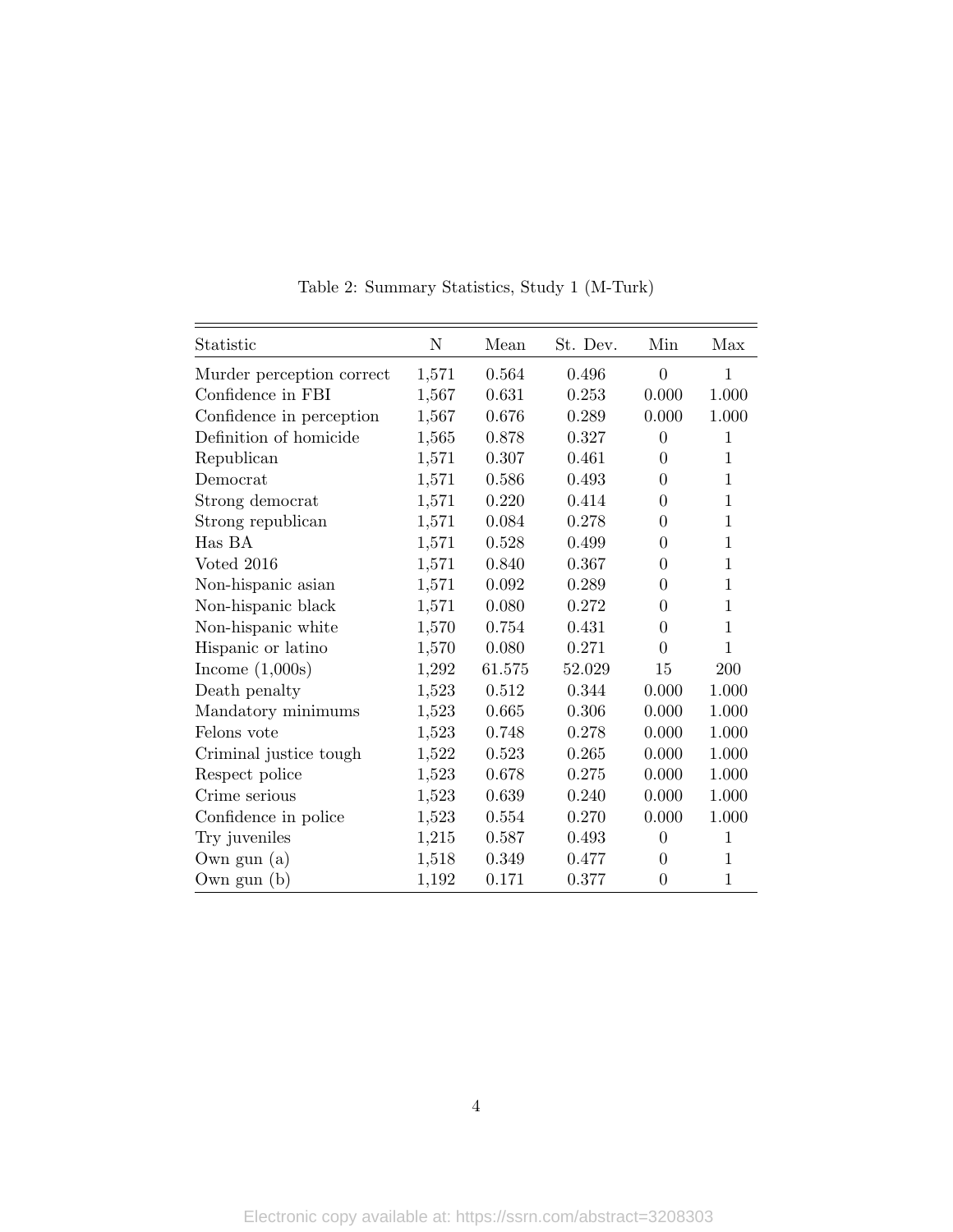| Statistic                 | N     | Mean   | St. Dev. | Min            | Max          |
|---------------------------|-------|--------|----------|----------------|--------------|
| Murder perception correct | 1,942 | 0.440  | 0.497    | $\overline{0}$ | $\mathbf{1}$ |
| Confidence in FBI         | 1,940 | 0.558  | 0.272    | 0.000          | 1.000        |
| Confidence in perception  | 1,940 | 0.676  | 0.286    | 0.000          | 1.000        |
| Definition of homicide    | 1,939 | 0.829  | 0.377    | $\theta$       | 1            |
| Female                    | 1,942 | 0.502  | 0.500    | $\overline{0}$ | 1            |
| Republican                | 1,942 | 0.380  | 0.486    | $\Omega$       | 1            |
| Democrat                  | 1,942 | 0.485  | 0.500    | $\Omega$       | 1            |
| Strong democrat           | 1,942 | 0.227  | 0.419    | 0              | 1            |
| Strong republican         | 1,942 | 0.166  | 0.372    | 0              | 1            |
| Has BA                    | 1,942 | 0.395  | 0.489    | 0              | 1            |
| Voted 2016                | 1,941 | 0.803  | 0.398    | 0              | 1            |
| Non-hispanic asian        | 1,942 | 0.057  | 0.231    | 0              | 1            |
| Non-hispanic black        | 1,942 | 0.111  | 0.314    | 0              | 1            |
| Non-hispanic white        | 1,942 | 0.693  | 0.461    | 0              | 1            |
| Hispanic or latino        | 1,942 | 0.114  | 0.318    | $\Omega$       | 1            |
| Income $(1,000s)$         | 1,630 | 60.810 | 52.958   | 15             | 200          |
| Death penalty             | 1,940 | 0.655  | 0.313    | 0.000          | 1.000        |
| Safety                    | 1,940 | 0.648  | 0.296    | 0.000          | 1.000        |
| Felons vote               | 1,940 | 0.764  | 0.218    | 0.000          | 1.000        |
| Crime serious             | 1,942 | 0.567  | 0.270    | 0.000          | 1.000        |
| Confidence in police      | 1,940 | 0.408  | 0.492    | $\theta$       | 1            |
| Own gun $(a)$             | 1,433 | 0.198  | 0.399    | $\overline{0}$ | 1            |

Table 3: Summary Statistics, Study 2 (Qualtrics)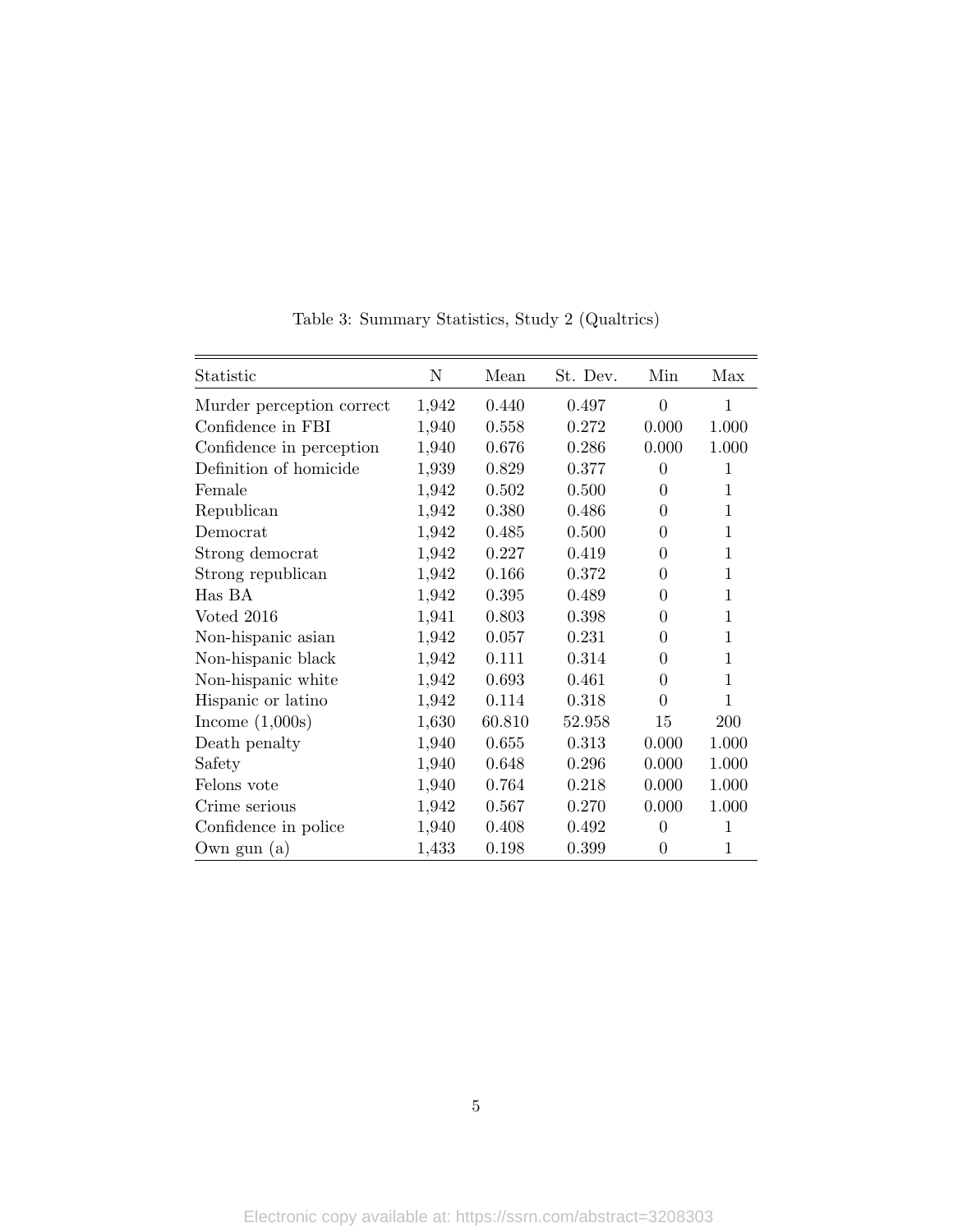| Statistic                     | $\mathbf N$ | Mean   | St. Dev. | Min            | Max   |
|-------------------------------|-------------|--------|----------|----------------|-------|
| Murder perception correct     | 4,242       | 0.411  | 0.492    | $\overline{0}$ | 1     |
| Confidence in perception      | 3,783       | 0.560  | 0.310    | 0.000          | 1.000 |
| Female                        | 4,235       | 0.503  | 0.500    | $\Omega$       | 1     |
| Republican                    | 4,242       | 0.384  | 0.486    | 0              | 1     |
| Democrat                      | 4,242       | 0.446  | 0.497    | 0              | 1     |
| Strong democrat               | 3,884       | 0.252  | 0.434    | $\theta$       | 1     |
| Strong republican             | 3,920       | 0.197  | 0.398    | $\Omega$       | 1     |
| Has BA                        | 4,242       | 0.348  | 0.477    | 0              | 1     |
| Voted 2016                    | 4,231       | 0.716  | 0.451    | 0              | 1     |
| Non-hispanic asian            | 4,236       | 0.053  | 0.223    | 0              | 1     |
| Non-hispanic black            | 4,236       | 0.093  | 0.290    | 0              | 1     |
| Non-hispanic white            | 4,232       | 0.719  | 0.450    | 0              | 1     |
| Hispani or latino             | 4,234       | 0.119  | 0.324    | $\Omega$       | 1     |
| Income $(1,000s)$             | 4,079       | 57.319 | 52.508   | 15             | 200   |
| Hardly follows public affairs | 4,236       | 0.118  | 0.323    | $\theta$       | 1     |
| Death penalty                 | 4,192       | 0.650  | 0.316    | 0.000          | 1.000 |
| Safety                        | 4,194       | 0.608  | 0.318    | 0.000          | 1.000 |
| Felons vote                   | 4,190       | 0.758  | 0.239    | 0.000          | 1.000 |
| Crime serious                 | 4,191       | 0.537  | 0.285    | 0.000          | 1.000 |
| Confidence in police          | 4,186       | 0.413  | 0.492    | $\theta$       | 1     |
| Own gun $(a)$                 | 3,063       | 0.197  | 0.398    | $\theta$       | 1     |

Table 4: Summary Statistics, Study 3 (Qualtrics)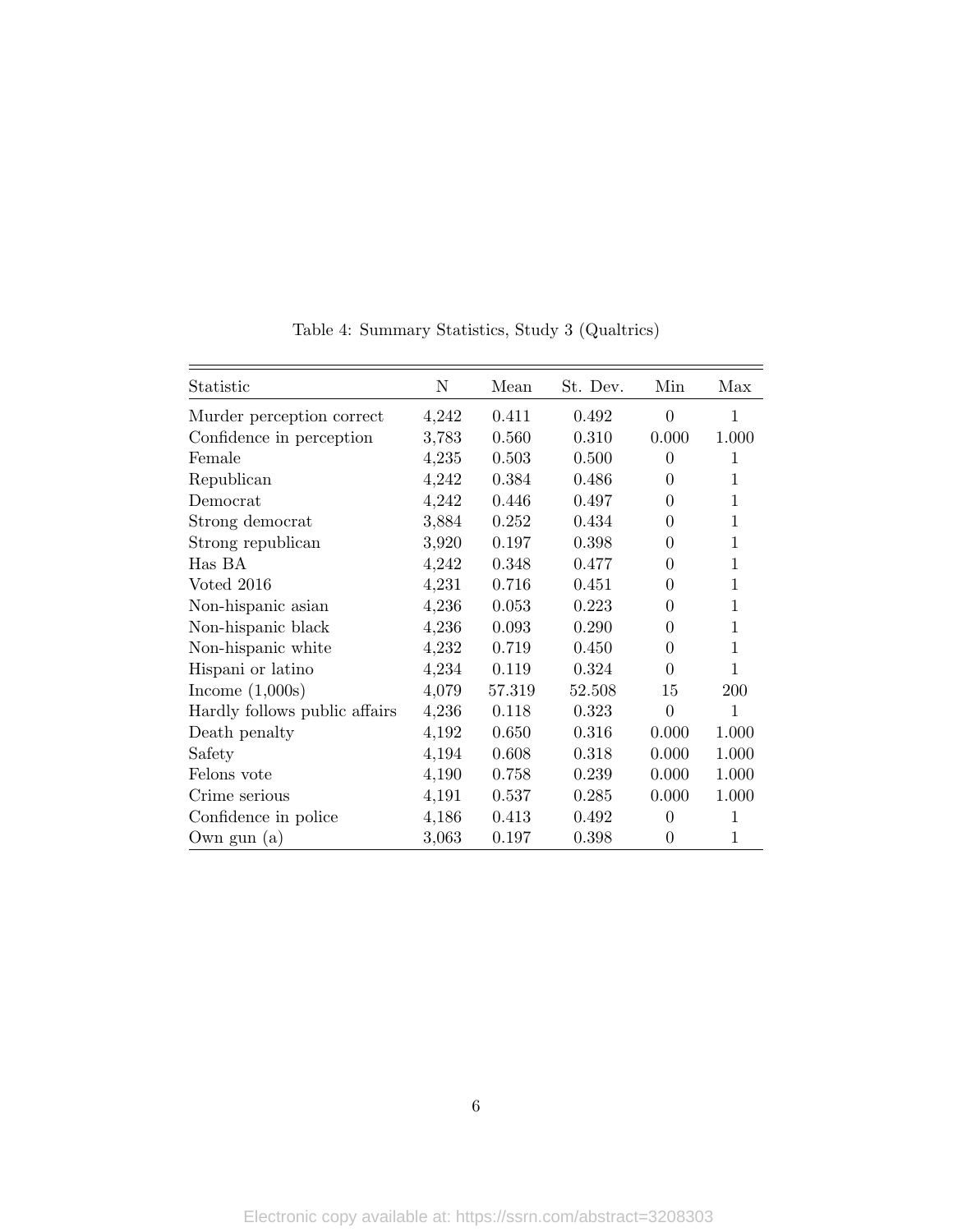| Statistic                                  | N     | Mean   | St. Dev. | Min              | Max          |
|--------------------------------------------|-------|--------|----------|------------------|--------------|
| Murder perception correct                  | 1,559 | 0.217  | 0.412    | $\boldsymbol{0}$ | $\mathbf 1$  |
| Confidence in perception                   | 1,455 | 0.540  | 0.316    | 0.000            | 1.000        |
| Female                                     | 1,557 | 0.502  | 0.500    | $\boldsymbol{0}$ | $\mathbf{1}$ |
| Republican                                 | 1,559 | 0.373  | 0.484    | $\boldsymbol{0}$ | $\mathbf{1}$ |
| Democrat                                   | 1,559 | 0.469  | 0.499    | $\boldsymbol{0}$ | $\mathbf{1}$ |
| Strong democrat                            | 1,459 | 0.247  | 0.432    | $\boldsymbol{0}$ | $\mathbf{1}$ |
| Strong republican                          | 1,482 | 0.183  | 0.387    | $\boldsymbol{0}$ | $\mathbf{1}$ |
| Has BA                                     | 1,559 | 0.372  | 0.484    | $\boldsymbol{0}$ | $\mathbf{1}$ |
| Voted 2016                                 | 1,554 | 0.737  | 0.441    | $\boldsymbol{0}$ | $\mathbf{1}$ |
| Non-hispanic asian                         | 1,556 | 0.054  | 0.226    | $\boldsymbol{0}$ | $\mathbf{1}$ |
| Non-hispanic black                         | 1,556 | 0.098  | 0.298    | $\boldsymbol{0}$ | $\mathbf{1}$ |
| Non-hispanic white                         | 1,554 | 0.703  | 0.457    | $\boldsymbol{0}$ | $\mathbf{1}$ |
| Hispanic or latino                         | 1,555 | 0.124  | 0.330    | $\boldsymbol{0}$ | $\mathbf{1}$ |
| Income $(1,000s)$                          | 1,438 | 56.850 | 51.050   | 15               | $200\,$      |
| Death penalty                              | 1,546 | 0.654  | 0.315    | 0.000            | 1.000        |
| Safety                                     | 1,546 | 0.611  | 0.316    | 0.000            | 1.000        |
| Felons vote                                | 1,547 | 0.764  | 0.240    | 0.000            | 1.000        |
| Crime serious                              | 1,546 | 0.540  | 0.287    | 0.000            | 1.000        |
| Confidence in police                       | 1,547 | 0.415  | 0.493    | $\boldsymbol{0}$ | $\mathbf{1}$ |
| Own gun $(a)$                              | 1,143 | 0.208  | 0.406    | $\boldsymbol{0}$ | $\mathbf{1}$ |
| Own gun $(b)$                              | 1,200 | 0.500  | 0.500    | $\theta$         | $\mathbf{1}$ |
| High crime county resident                 | 1,200 | 0.500  | 0.500    | $\boldsymbol{0}$ | $\mathbf{1}$ |
| Low crime county resident                  | 1,200 | 0.189  | 0.392    | $\overline{0}$   | $\mathbf{1}$ |
| Rising crime county resident               | 1,200 | 0.811  | 0.392    | $\boldsymbol{0}$ | $\mathbf{1}$ |
| Falling crime county resident              | 1,200 | 0.502  | 0.500    | $\boldsymbol{0}$ | $\mathbf{1}$ |
| High violent crime county resident         | 1,200 | 0.498  | 0.500    | $\boldsymbol{0}$ | $\mathbf{1}$ |
| Low violent crime county resident          | 1,200 | 0.302  | 0.459    | $\boldsymbol{0}$ | $\mathbf{1}$ |
| Rising violent crime county resident       | 1,200 | 0.698  | 0.459    | $\boldsymbol{0}$ | $\mathbf{1}$ |
| Falling violent crime county resident      | 1,498 | 0.673  | 0.469    | $\overline{0}$   | $\mathbf{1}$ |
| Rising black population zip code resident  | 1,498 | 0.327  | 0.469    | $\boldsymbol{0}$ | $\mathbf{1}$ |
| Falling black population zip code resident | 1,498 | 0.087  | 0.283    | $\boldsymbol{0}$ | $1\,$        |
| Rising white population zip code resident  | 1,498 | 0.913  | 0.283    | $\boldsymbol{0}$ | $\perp$      |
| Falling white population zip code resident | 1,535 | 0.500  | 0.500    | $\boldsymbol{0}$ | $\mathbf{1}$ |
| High black population zip code resident    | 1,535 | 0.500  | 0.500    | $\boldsymbol{0}$ | 1            |
| Low black population zip code resident     | 1,535 | 0.500  | 0.500    | $\boldsymbol{0}$ | 1            |
| High white population zip code resident    | 1,535 | 0.500  | 0.500    | $\boldsymbol{0}$ | $\mathbf{1}$ |
| Low white population zip code resident     | 1,535 | 0.500  | 0.500    | $\boldsymbol{0}$ | $\mathbf{1}$ |

Table 5: Summary Statistics, Control Conditions Studies 2 and 3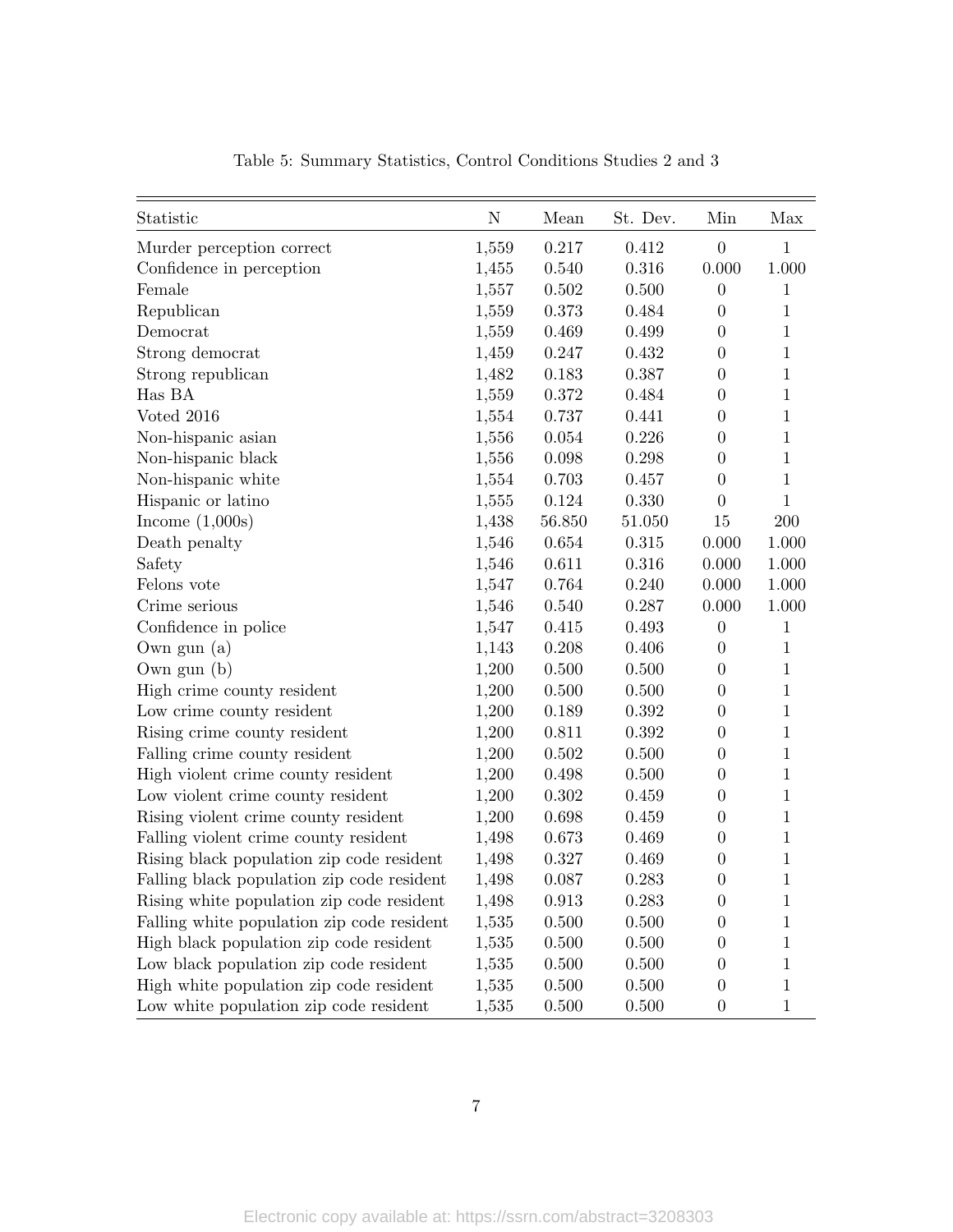### <span id="page-52-0"></span>1.4 Demographics of Survey Samples

|                               | Study 1 | Study 2   | Study 3   | $U.S.$ Census/ |
|-------------------------------|---------|-----------|-----------|----------------|
|                               | M-Turk  | Qualtrics | Qualtrics | <b>CCES</b>    |
| %Female                       |         | 50        | 50        | 51             |
| Median Age                    | 34      | 46        | 46        | 37             |
| %Latino                       | 8       | 11        | 12        | 16             |
| <i>%</i> Non-Hispanic White   | 76      | 69        | 72        | 72             |
| %Non-Hispanic Black           | 8       | 11        | 9         | 13             |
| %Non-Hispanic Asian           | 9       | 6         | 5         | 5              |
| $\%$ w/ B.A.                  | 53      | 40        | 35        | 28             |
| Median HH Income $(\$1,000s)$ | 55      | 55        | 45        | 49             |
| %Democrat                     | 57      | 48        | 45        | 44             |
| %Republican                   | 32      | 38        | 38        | 39             |
| N                             | 912     | 1,942     | 4,242     |                |

Table 6: Makeup of Survey Samples

Party ID percentages taken from weighted 2014 Cooperative Congressional Election Study. All other numbers in final column taken from the 2010 U.S. Census. Percent female omitted from M-Turk sample because respondent sex was not measured in that survey. Note: sample size conveys number of complete responses used to estimate the model of crime perceptions on treatment conditions. N varies by model due to nonresponse on some items.

#### <span id="page-52-1"></span>1.5 Balance Checks

Tables [7,](#page-53-0) [8,](#page-53-1) [9,](#page-53-2) and [10](#page-53-3) report the results of balance checks to ensure that the random assignment to treatment conditions worked properly. OLS regressions of indicators for being assigned to each treatment arm on respondent race, self-reported turnout in 2016, education, income, age and party identification were estimated. The  $p$  values on the  $F$  statistics in these regressions refer to the null hypothesis that the coefficients on these predictors are jointly zero, which should be the case (in expectation) if random assignment was achieved (i.e., we should not be able to predict treatment assignment with this set of covariates). As the tables show, we fail to reject this null hypothesis in all cases.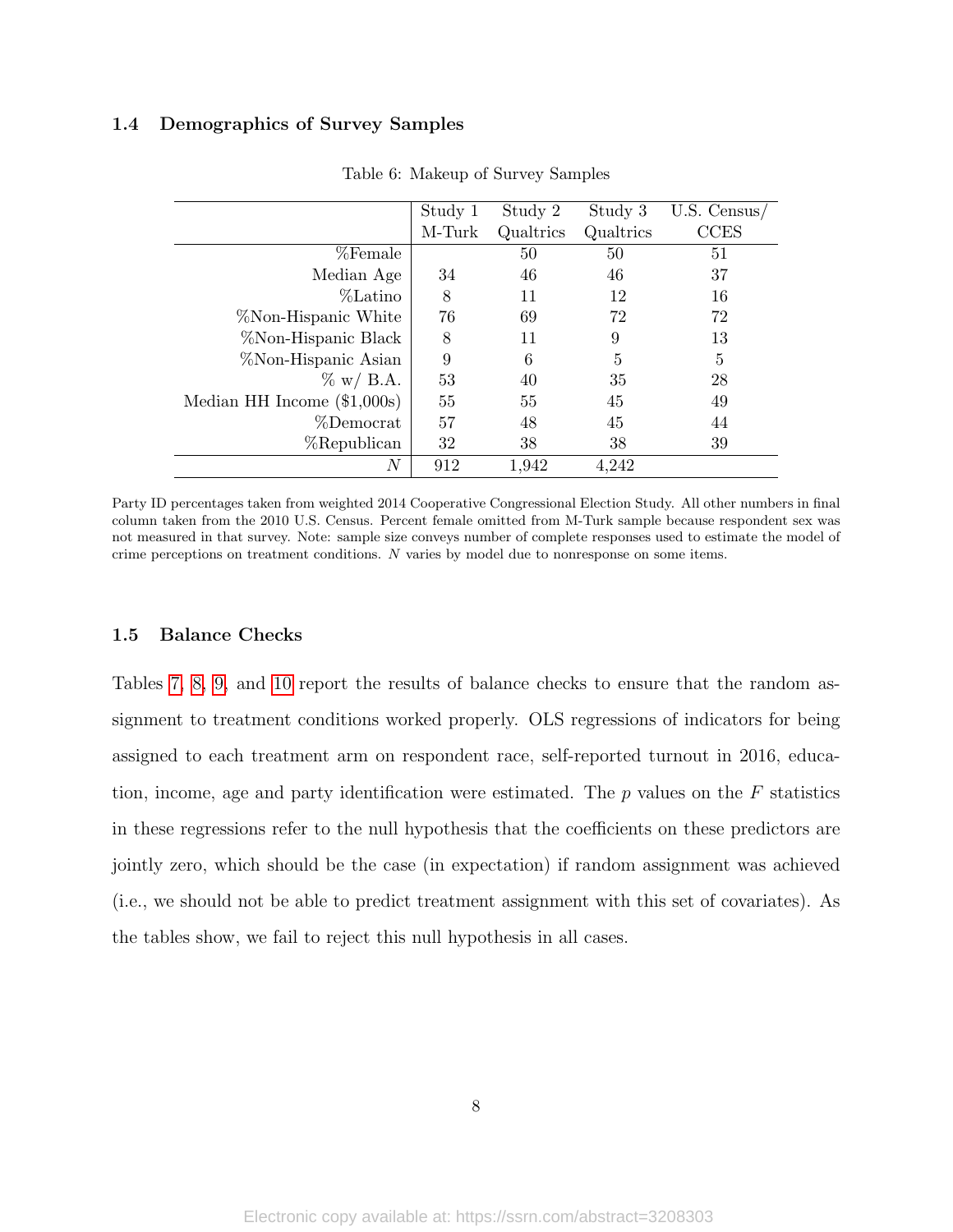|                                               | $F$ Statistic $p$ value |      |
|-----------------------------------------------|-------------------------|------|
| control                                       | 1.32                    | 0.22 |
| crime info                                    | 1.36                    | 0.2  |
| $\text{ crime info} + \text{undermine}$       | 0.56                    | 0.83 |
| $\text{ crime info} + \text{undermine/claim}$ | 1.64                    | 01   |

<span id="page-53-0"></span>Table 7: Check for Balance on Observables: Study 1 (M-Turk Sample)

<span id="page-53-1"></span>Table 8: Check for Balance on Observables: Study 2 (Qualtrics Sample)

|                                         | F Statistic | $p$ value |
|-----------------------------------------|-------------|-----------|
| crime info                              | 0.47        | 0.89      |
| undermine                               | 0.77        | 0.64      |
| control                                 | 0.38        | 0.95      |
| $\text{ crime info} + \text{undermine}$ | 0.94        | 0.49      |
|                                         |             |           |

<span id="page-53-2"></span>Table 9: Check for Balance on Observables: Study 3 (Qualtrics Sample), Main Treatments

|                                       | $F$ Statistic $p$ value |      |
|---------------------------------------|-------------------------|------|
| crime info                            | 1.04                    | 0.63 |
| crime article                         | 1.68                    | 0.09 |
| control                               | 0.64                    | 0.76 |
| $\alpha$ crime info $+$ crime article | 0.94                    | 0.49 |

<span id="page-53-3"></span>Table 10: Check for Balance on Observables: Study 3 (Qualtrics Sample), All Treatments

|                                                  | F Statistic | p value |
|--------------------------------------------------|-------------|---------|
| crime article+stats, incentive, no distractor    | 1.27        | 0.25    |
| crime article+stats, no incentive, distractor    | 1.31        | 0.23    |
| crime article+stats, incentive, distractor       | 0.74        | 0.74    |
| crime article no incentive, no distractor        | 0.58        | 0.82    |
| crime article, incentive, no distractor          | 0.93        | 0.5     |
| control, no incentive, distractor                | 0.94        | 0.49    |
| stats, no incentive, no distractor               | 0.76        | 0.65    |
| crime article, no incentive, distractor          | 0.76        | 0.66    |
| stats, incentive, distractor                     | 0.76        | 0.66    |
| control, incentive, no distractor                | 1.23        | 0.27    |
| control, no incentive, no distractor             | 0.87        | 0.55    |
| stats, no incentive, distractor                  | 1.92        | 0.05    |
| control, incentive, distractor                   | 0.51        | 0.87    |
| crime article+stats, no incentive, no distractor | 0.92        | 0.51    |
| stats, incentive, no distractor                  | 1.61        | 0.11    |
| crime article, incentive, distractor             | 1.07        | 0.38    |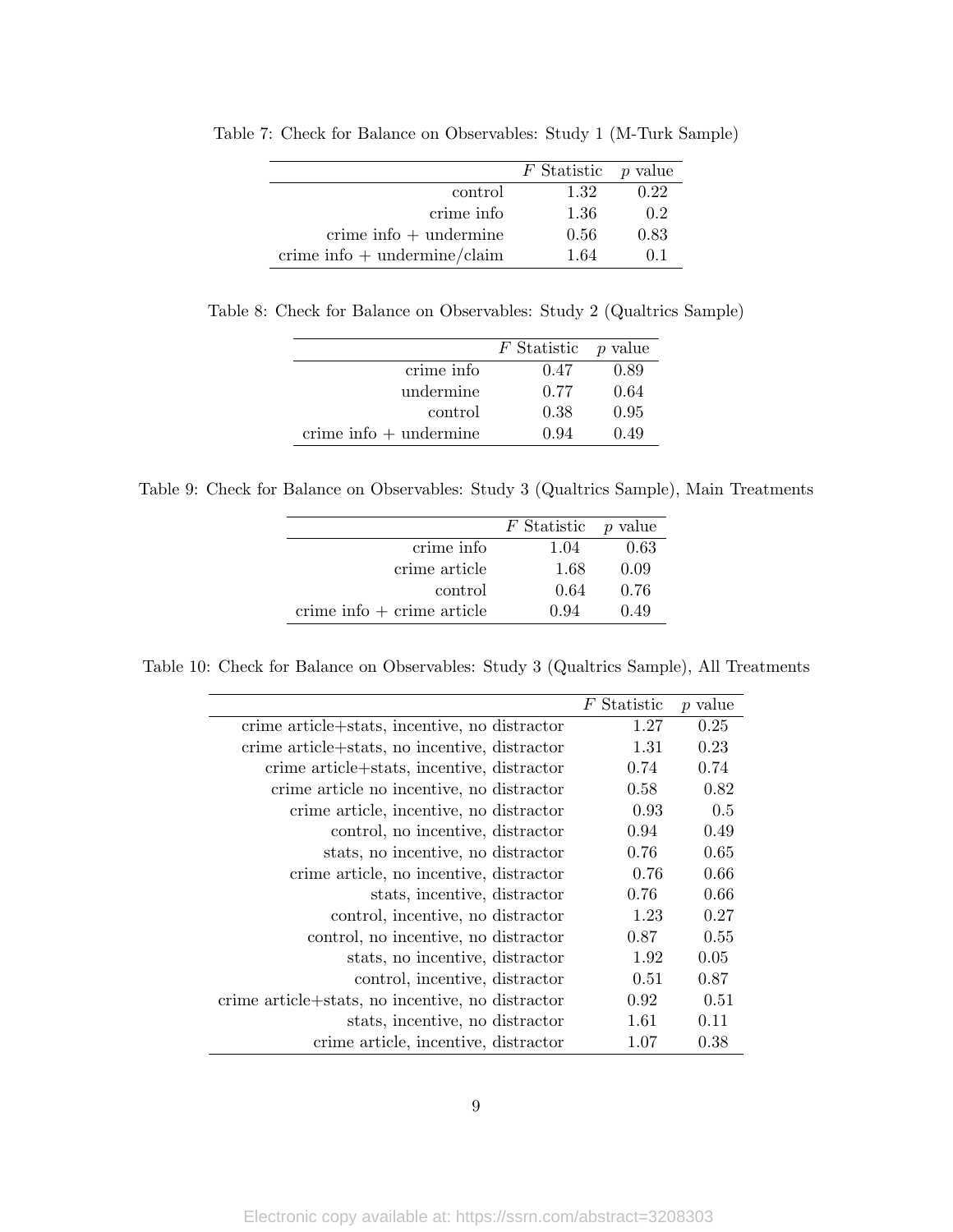# <span id="page-54-0"></span>2 Survey Design

# <span id="page-54-1"></span>2.1 Study 1

#### Control

Zlatan Ibrahimovic scored his first hat-trick for the European football squad Manchester United and the 17th of his career in a win over Saint-Etienne last week.

Ibrahimovic's deflected free-kick wrong-footed goalkeeper Stephane Ruffier and dribbled over the line for the opener, and he tapped home from close range after good work from Marcus Rashford, as well as adding a late penalty – his 23rd goal of the season.

# Crime Information

According to the Federal Bureau of Investigation (FBI), the homicide rate in the U.S. was 5.5 homicides per 100,000 people in 2000, but was down to 4.9 homicides per 100,000 people in 2015.

#### Crime Information and Undermining

According to the Federal Bureau of Investigation (FBI), the homicide rate in the U.S. was 5.5 homicides per 100,000 people in 2000, but was down to 4.9 homicides per 100,000 people in 2015.

However, (Republican/Democratic) officials in Washington have recently called these statis-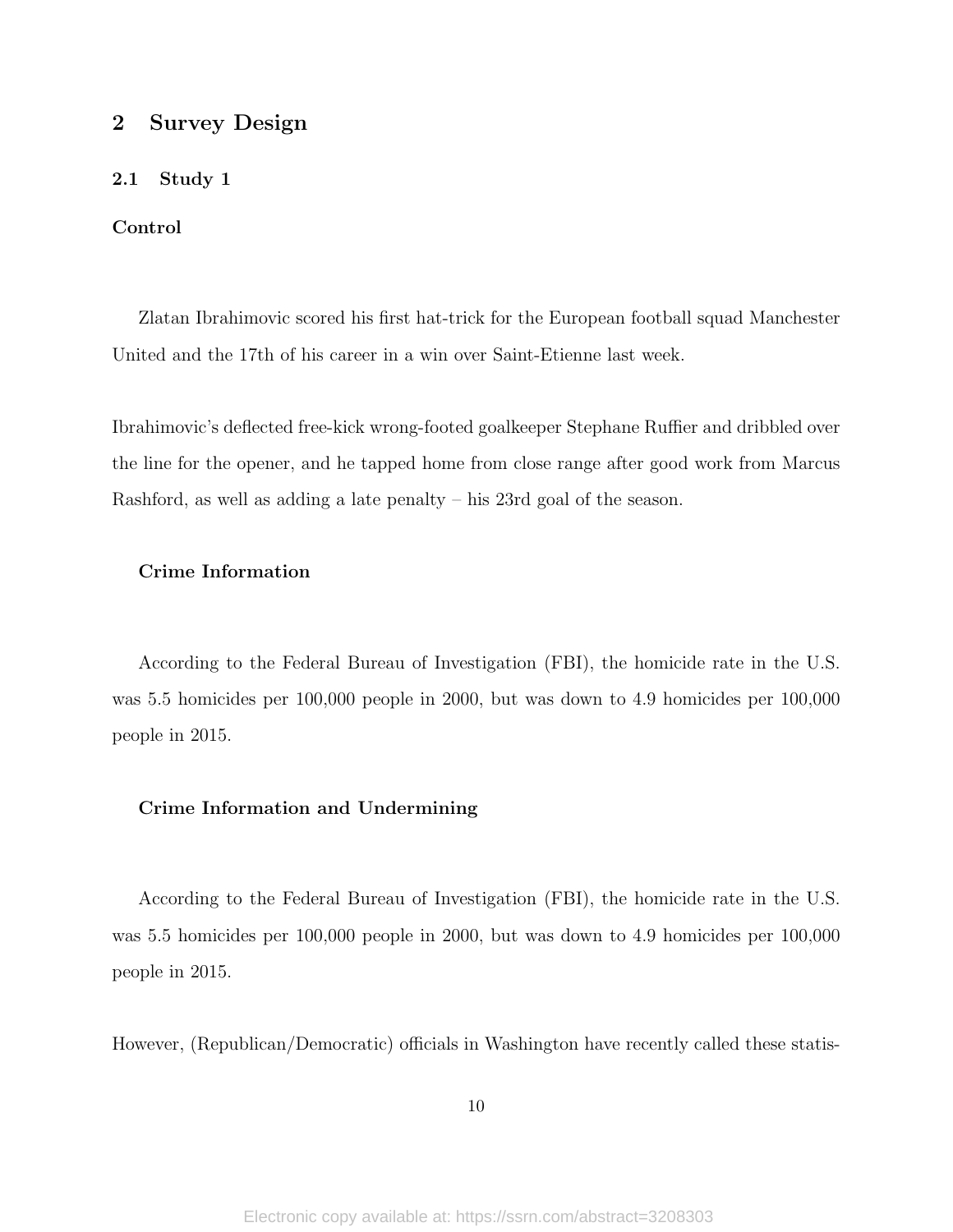tics into question.

"You can throw around all the numbers you want, but sometimes it's better to rely on common sense than a bunch of statisticians," said one (Republican/Democratic) U.S. Senator. "Local agencies often fail to report all their crime data to the FBI, so these statistics aren't much use."

#### Crime Information and Competing Claim

According to the Federal Bureau of Investigation (FBI), the homicide rate in the U.S. was 5.5 homicides per 100,000 people in 2000, but was down to 4.9 homicides per 100,000 people in 2015.

However, (Republican/Democratic) officials in Washington have recently called these statistics into question.

"You can throw around all the numbers you want, but sometimes it's better to rely on common sense than a bunch of statisticians," said one (Republican/Democratic) U.S. Senator. "Local agencies often fail to report all their crime data to the FBI, so these statistics aren't much use. The homicide rate has been climbing."

#### Unemployment Information

According to the Bureau of Labor Statistics (BLS), the unemployment rate in the U.S. the percent of the labor force that was out of work, looking for a job and available for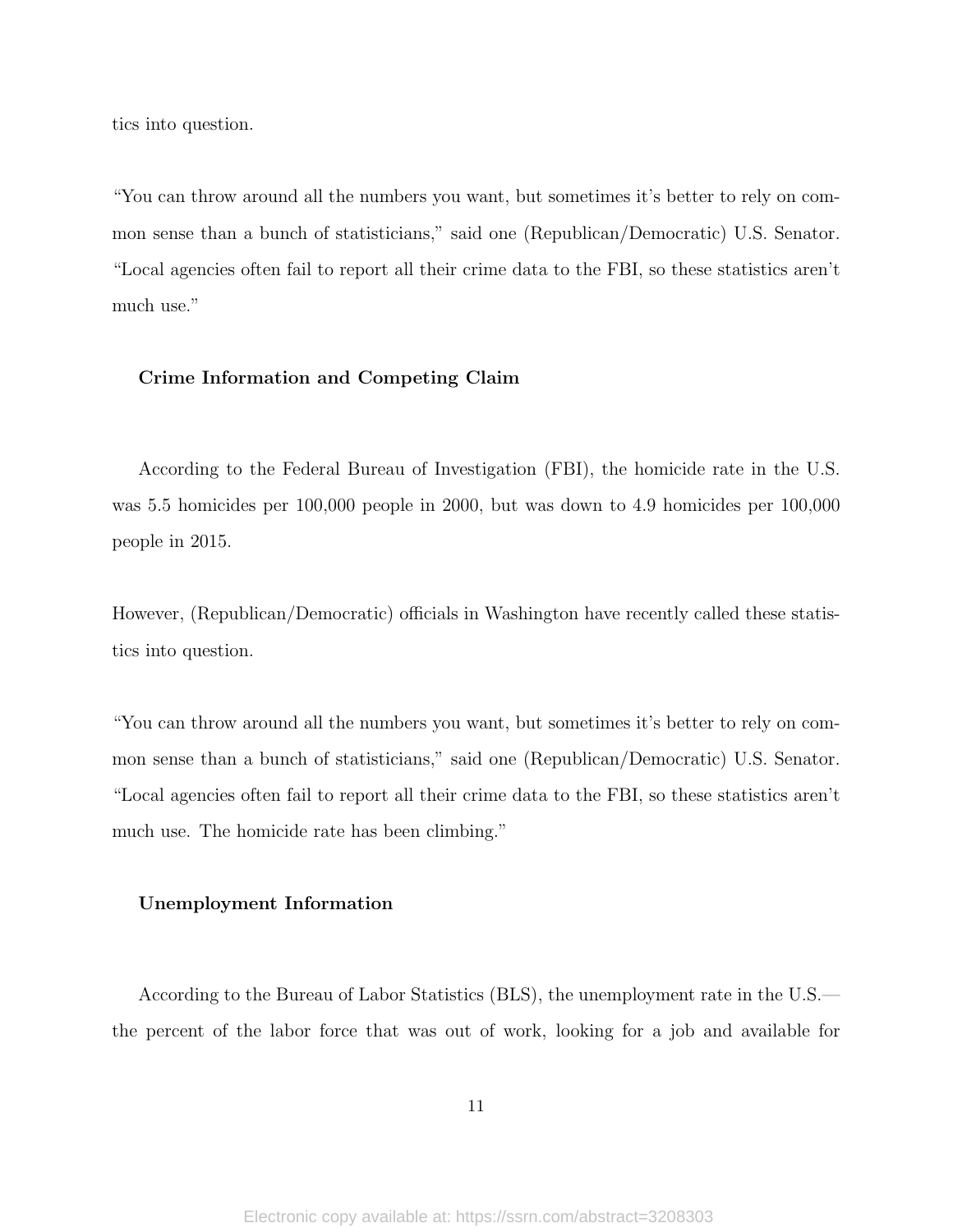work—was 4% on average in 2000, but was up to 5.3% on average in 2015.

#### Unemployment Information and Undermining

According to the Bureau of Labor Statistics (BLS), the unemployment rate in the U.S. the percent of the labor force that was out of work, looking for a job and available for work—was 4% on average in 2000, but was up to 5.3% on average in 2015.

However, (Republican/Democratic) officials in Washington have recently called these statistics into question.

"You can throw around all the numbers you want, but sometimes it's better to rely on common sense than a bunch of statisticians," said one (Republican/Democratic) U.S. Senator. "These numbers are based on surveys that many people refuse to take, so these statistics aren't much use."

#### Unemployment Information and Competing Claim

According to the Bureau of Labor Statistics (BLS), the unemployment rate in the U.S. the percent of the labor force that was out of work, looking for a job and available for work—was 4% on average in 2000, but was up to 5.3% on average in 2015.

However, (Republican/Democratic) officials in Washington have recently called these statistics into question.

"You can throw around all the numbers you want, but sometimes it's better to rely on common sense than a bunch of statisticians," said one (Republican/Democratic) U.S. Senator.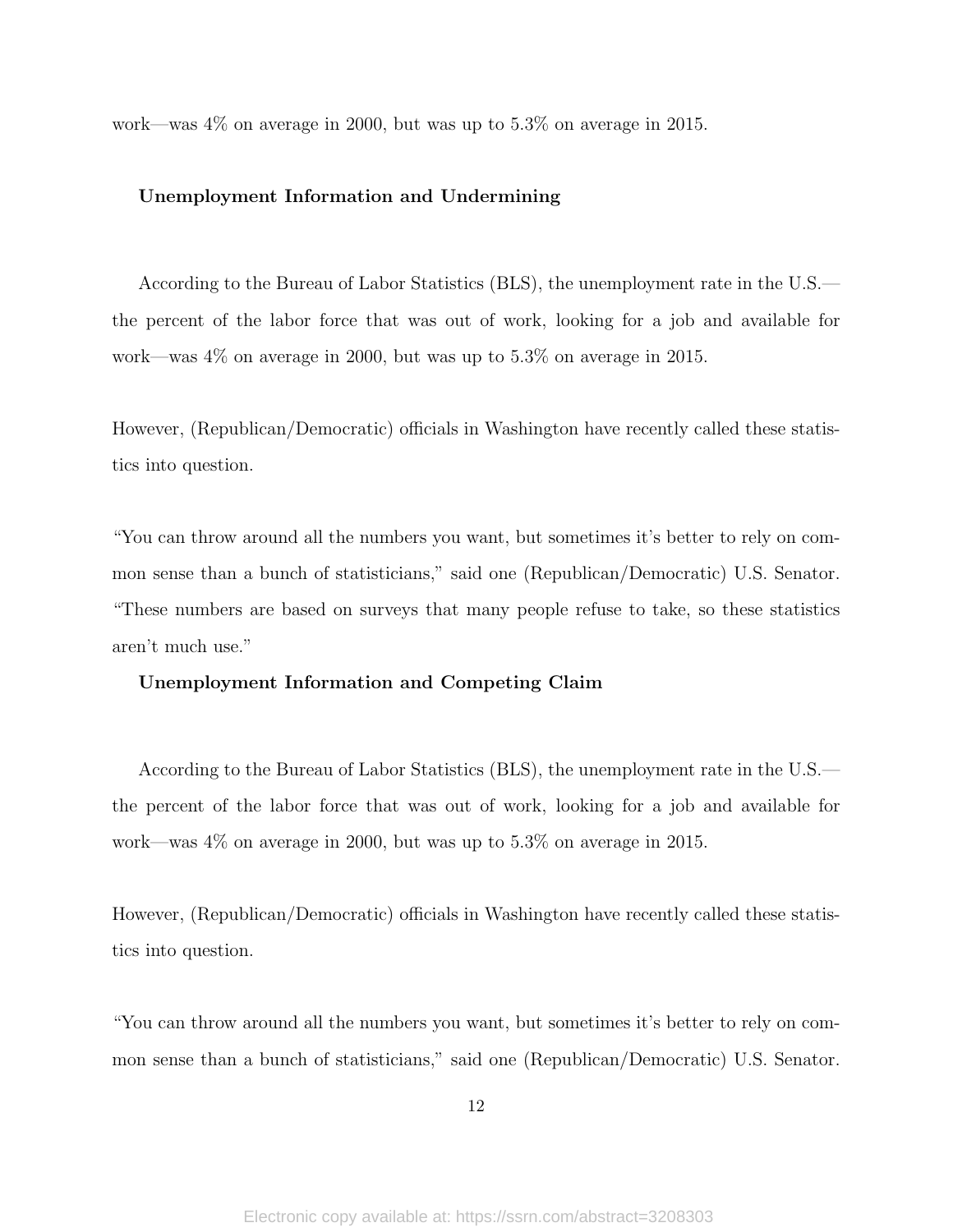"These numbers are based on surveys that many people refuse to take, so these statistics aren't much use. The unemployment rate has been falling."

# <span id="page-57-0"></span>2.2 Study 2

Respondents in the Qualtrics studies were given the following instructions before seeing one of the blocks of text listed below:

You will now be asked to read an excerpt from a brief news report. Please read the text on the following screen carefully.

The report will be displayed for about 15 seconds before you are allowed to advance in the survey.

Note that all respondents were debriefed at the end of the survey with the following text:

Please note that the purpose of the survey was to gauge how information on social conditions affects perceptions, policy preferences and political opinions. Though the information concerning recent social conditions provided in the news item was accurate, the news item itself and the quotes within it were constructed for this survey. The news items we asked you to consider were hypothetical (not real), though some news items were based on real online news content.

### Control

Zlatan Ibrahimovic scored his first hat-trick for the European football squad Manchester United and the 17th of his career in a win over Saint-Etienne last week.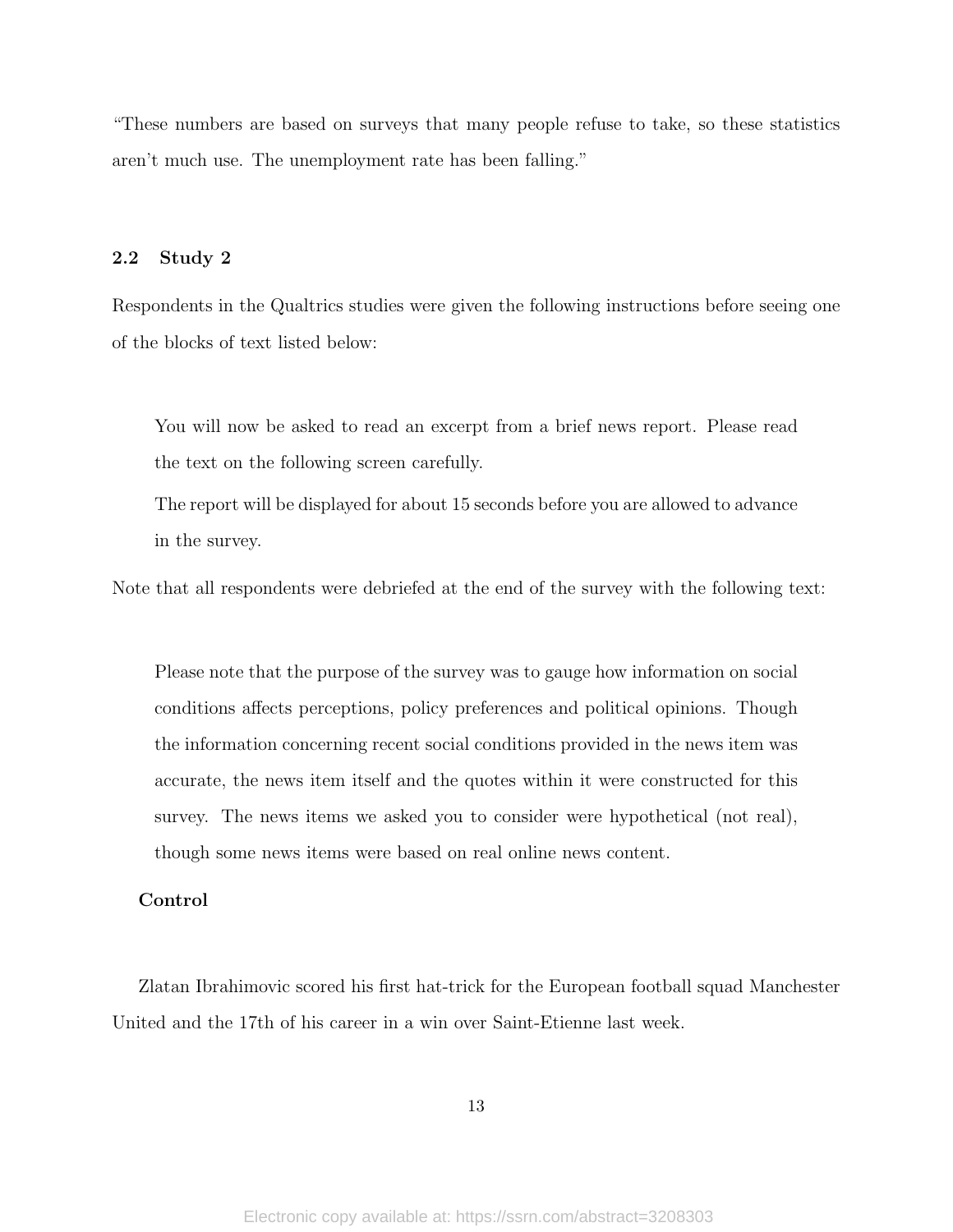Ibrahimovic's deflected free-kick wrong-footed goalkeeper Stephane Ruffier and dribbled over the line for the opener, and he tapped home from close range after good work from Marcus Rashford, as well as adding a late penalty – his 23rd goal of the season [\(Hafez, 2017\)](#page-90-7).

#### Crime Information

According to the Federal Bureau of Investigation (FBI), the homicide rate in the U.S. was 5.5 homicides per 100,000 people in 2000, but was down to 4.9 homicides per 100,000 people in 2015.

#### Elite Cue

(Republican/Democratic) officials in Washington have recently called official crime statistics into question.

"Local agencies often fail to report all their crime data to the FBI, so federal crime statistics aren't much use," said one (Republican/Democratic) U.S. Senator. "The vast majority of Americans today do not feel safe. They fear for their children and they fear for themselves."

#### Crime Information and Elite Cue

According to the Federal Bureau of Investigation (FBI), the homicide rate in the U.S. was 5.5 homicides per 100,000 people in 2000, but was down to 4.9 homicides per 100,000 people in 2015.

(Republican/Democratic) officials in Washington have recently called official crime statistics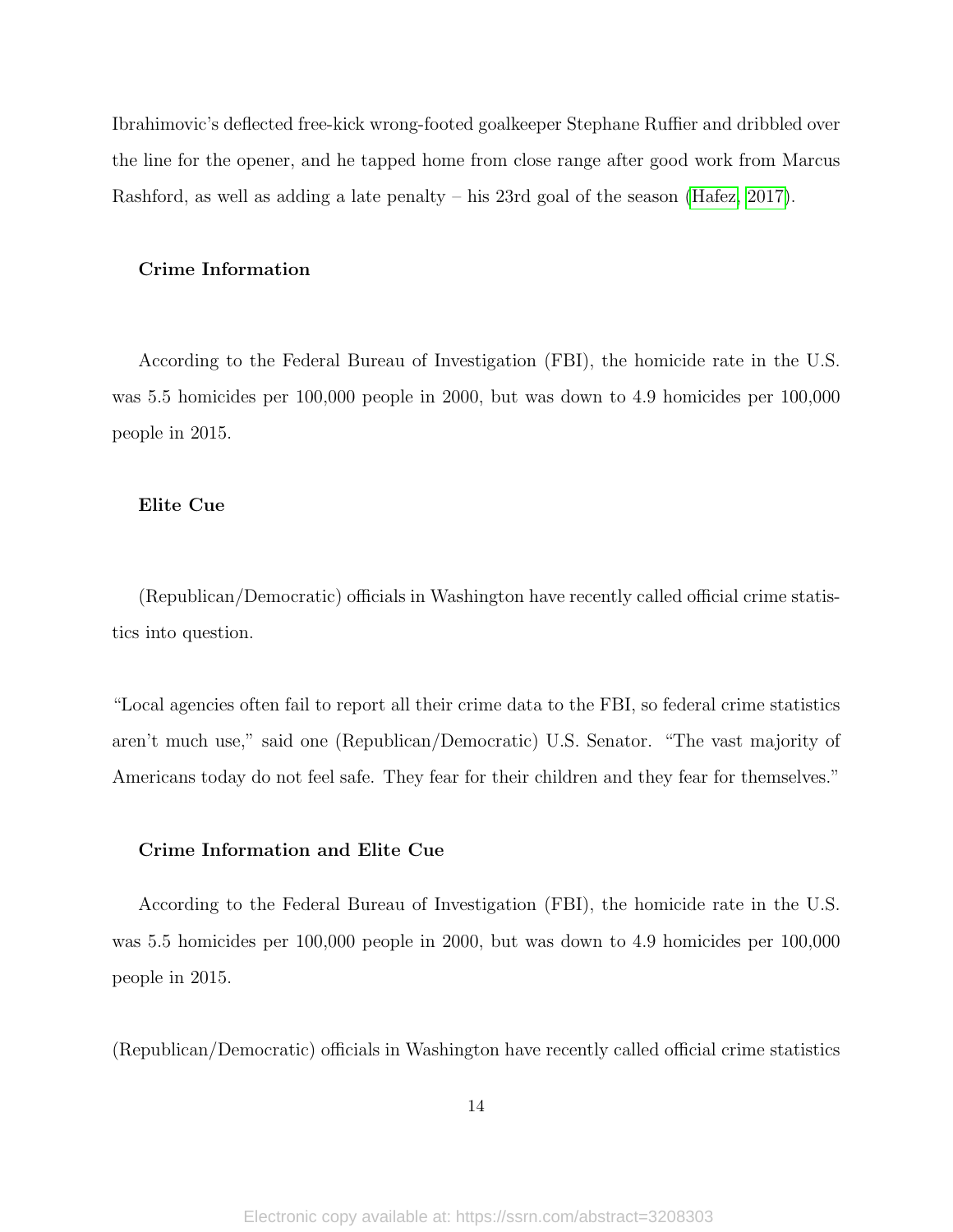into question.

"Local agencies often fail to report all their crime data to the FBI, so federal crime statistics aren't much use," said one (Republican/Democratic) U.S. Senator. "The vast majority of Americans today do not feel safe. They fear for their children and they fear for themselves."

# <span id="page-59-0"></span>2.3 Study 3

## Financial Incentives

Prior to being assigned to one of the four main treatments, respondents were randomly assigned to a financial incentives treatment. Half of respondents were told: "You will now be asked to answer some factual questions about social conditions in the United States." The other half saw the following additional prompt:

You will now be asked to answer some factual questions about social conditions in the United States.

Note: If you answer accurately, you will earn a \$0.25 bonus payment!

### Control

Zlatan Ibrahimovic scored his first hat-trick for the European football squad Manchester United and the 17th of his career in a win over Saint-Etienne last week.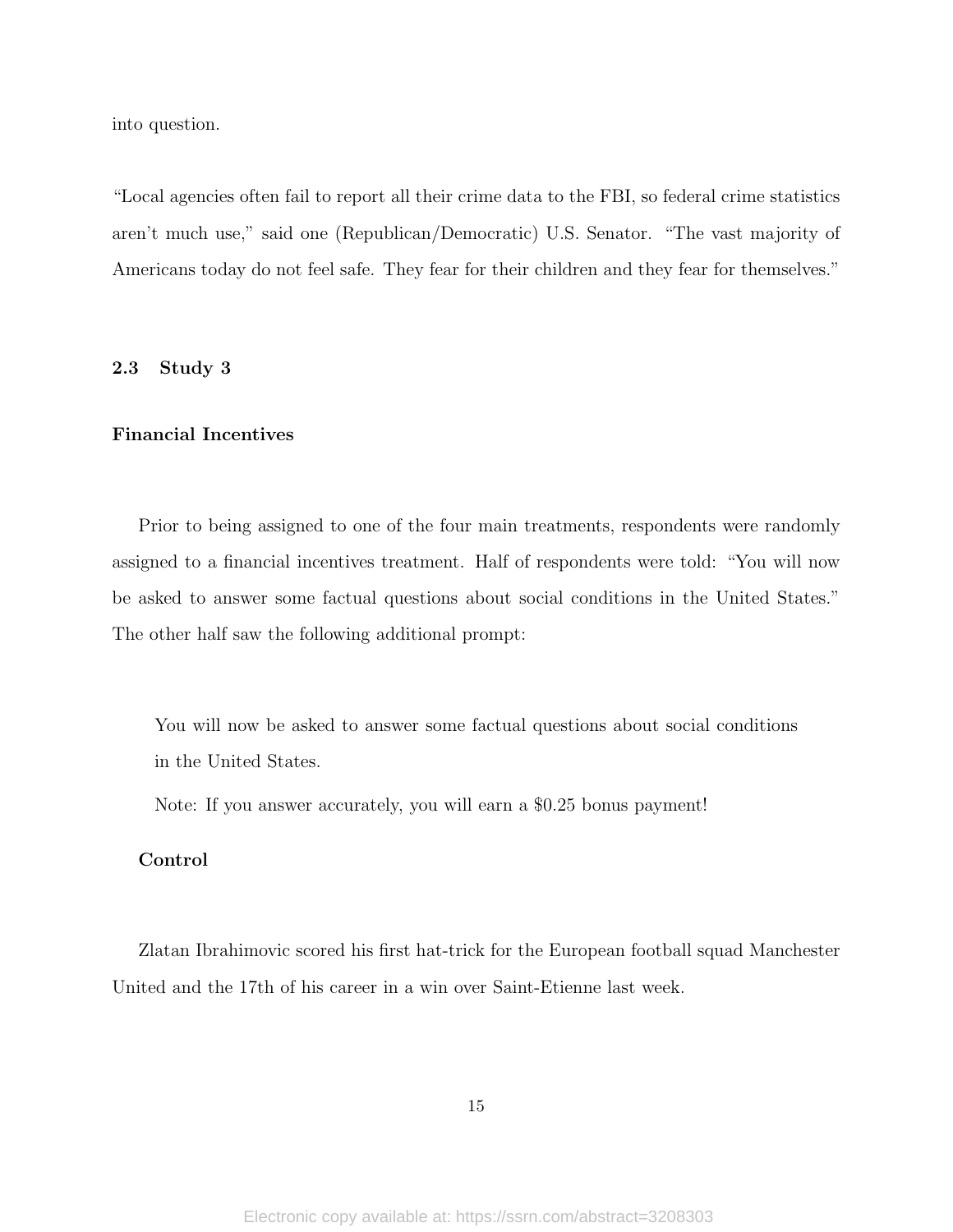Ibrahimovic's deflected free-kick wrong-footed goalkeeper Stephane Ruffier and dribbled over the line for the opener, and he tapped home from close range after good work from Marcus Rashford, as well as adding a late penalty – his 23rd goal of the season [\(Hafez, 2017\)](#page-90-7).

#### Crime Information

According to the Federal Bureau of Investigation (FBI), the homicide rate in the U.S. was 5.5 homicides per 100,000 people in 2000, but was down to 4.9 homicides per 100,000 people in 2015.

#### News Article

Two suspects on the run since Jan. 12 when the bodies of two men were found downtown have been located and arrested, police officials said.

According to police officials, the two victims were found shot to death by local police on Jan. 31.

Both suspects have been charged with two counts of first degree murder. Robbery is being considered as a possible motive, the department said today during a 1:30 p.m. press conference.

## Information and News Article

Two suspects on the run since Jan. 12 when the bodies of two men were found downtown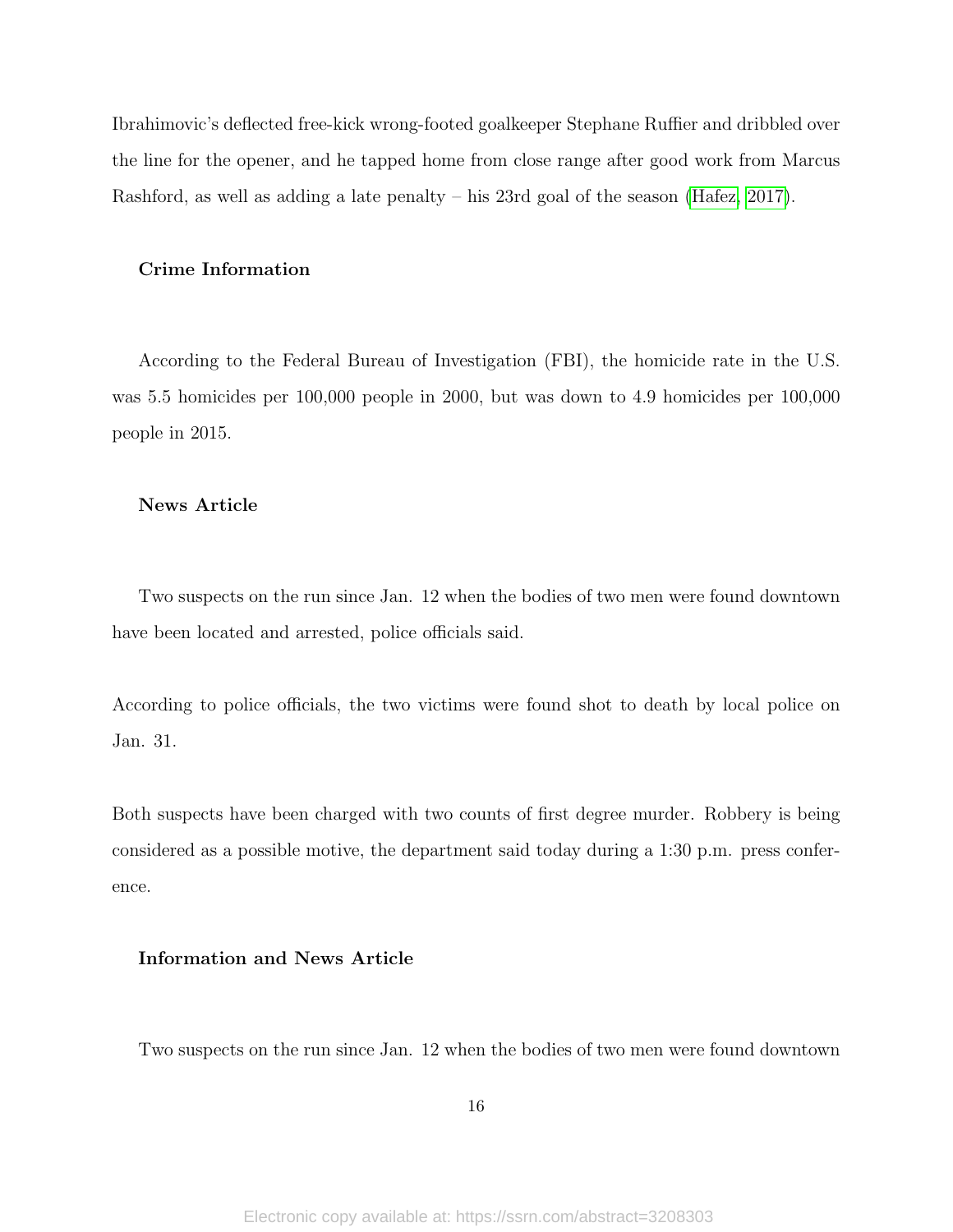have been located and arrested, police officials said.

According to police officials, the two victims were found shot to death by local police on Jan. 31.

Both suspects have been charged with two counts of first degree murder. Robbery is being considered as a possible motive, the department said today during a 1:30 p.m. press conference.

According to the Federal Bureau of Investigation (FBI), the homicide rate in the U.S. was 5.5 homicides per 100,000 people in 2000, but was down to 4.9 homicides per 100,000 people in 2015.

#### Distractor Task

Following treatment, half of respondents were funneled to a distractor task, in order to test whether the effects of information persist. Respondents were told: "We are interested in learning more about your preferences as a consumer. In the next section, we will display a series of brand names and ask you to indicate how you feel about each one." The task then asked respondents to give their impression of well-known brands, like Google and Lego.

#### <span id="page-61-0"></span>2.4 Dependent Variables

1. A "homicide" is the willful (non-negligent) killing of one human being by another. The national homicide rate is the number of homicides per 100,000 people in the United States.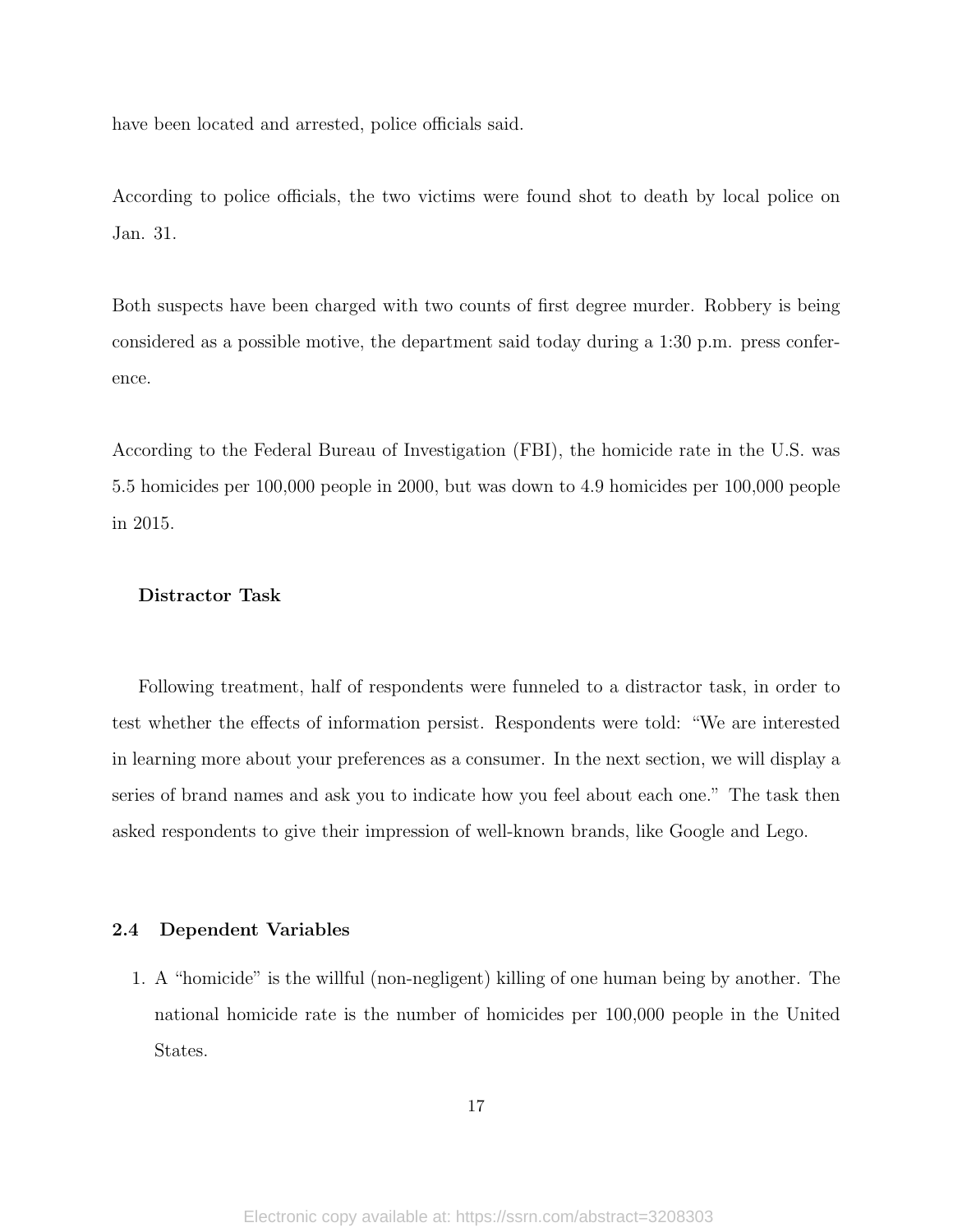Was the homicide rate in the U.S. in 2015 larger (smaller) or smaller (larger) than it was in 2000?

- Larger
- Smaller
- 2. How confident are you in your response to the previous question about the change in the national homicide rate between 2000 and 2015?
	- 7-point scale, 1=Not at all confident, 4=Moderately confident, 7=Extremely confident
- 3. How confident are you that the Federal Bureau of Investigation (FBI) provides accurate estimates of the national homicide rate?
	- 7-point scale,  $1=Not$  at all confident,  $4=Moderately$  confident,  $7=Extremely$  confident
- 4. When you think about the national homicide rate, do you think of the number of homicides per 100,000 people, or do you think of some other definition? If you think of another definition, please describe it in the text field below.
	- Yes, that is the definition I think of
	- No, I think of some other definition:
- 5. Based on your own personal definition of the homicide rate, was the homicide rate in the U.S. in 2015 larger (smaller) or smaller (larger) than it was in 2000?
	- Larger
	- Smaller
- 6. In a few sentences or less, please briefly describe why you think that the homicide rate in the U.S. in 2015 was larger (smaller) or smaller (larger) than it was in 2000.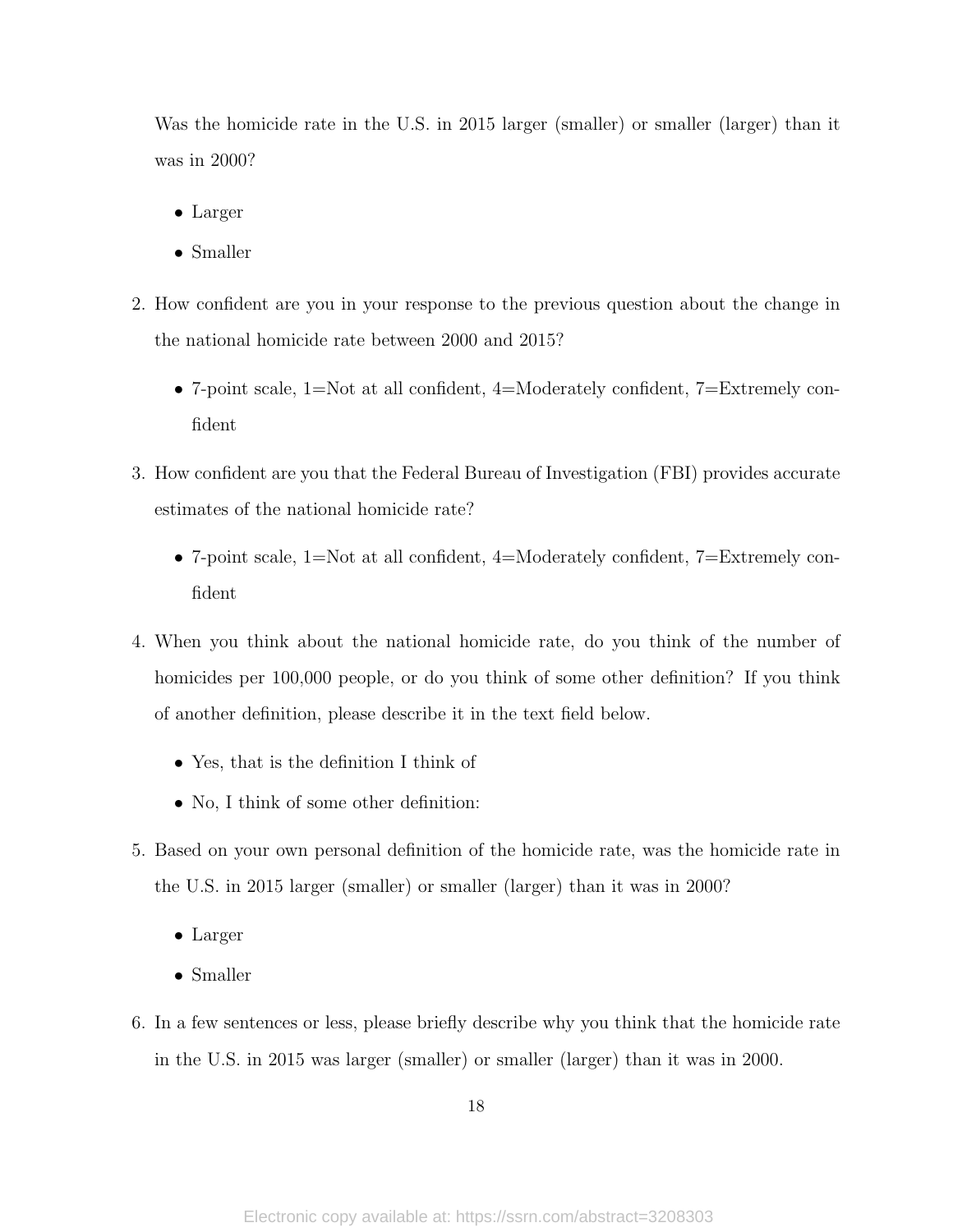- 1. Do you favor or oppose the death penalty for a person convicted of murder?
	- 7-point scale, 1=Strongly oppose, 4=Neither support nor oppose, 7=Strongly in favor
- 2. Do you favor or oppose allowing nonviolent drug offenders who have served their sentences to vote?
	- 7-point scale, 1=Strongly oppose, 4=Neither support nor oppose, 7=Strongly in favor
- 3. Please indicate how serious a problem you think violent crime is in the US today?
	- 7-point scale,  $1=Not$  at all serious,  $4=Moderately$  serious,  $7=Extremely$  serious
- 4. How safe do you feel walking alone at night within a mile of where you live?
	- 7-point scale, 1=Not at all safe, 4=Moderately safe, 7=Extremely safe
- 5. Which of the following best describes you?
	- I own a firearm
	- I don't own a firearm but I plan on purchasing one
	- I do not own a firearm
- 6. How much confidence do you have in the police to protect you from violent crime?
	- 7-point scale,  $1$ =Very little confidence,  $4$ =A moderate amount of confidence,  $7$ =Quite a lot of confidence

# <span id="page-63-0"></span>2.5 Unemployment Measures (Study 1 Only)

1. The "labor force" is defined as all people who either have a job, or are unemployed. The "unemployed" are people who are jobless, looking for a job, and available for work.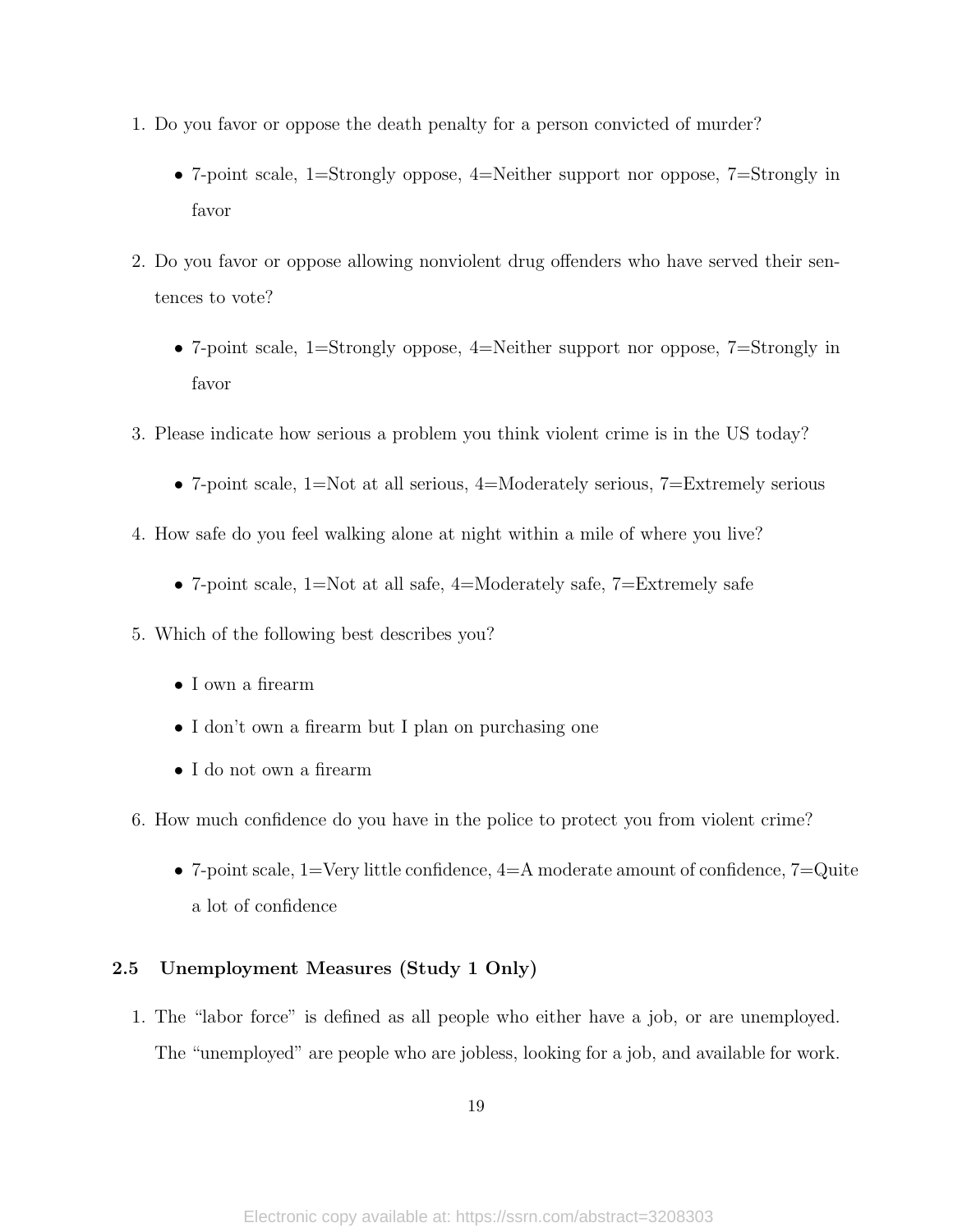The "unemployment rate" is therefore the percent of people in the labor force who are unemployed.

Was the average unemployment rate in the U.S. in 2015 larger (smaller) or smaller (larger) than it was in 2000?

- Larger
- Smaller
- 2. How confident are you that the Bureau of Labor Statistics (BLS) provides accurate estimates of the national unemployment rate?
	- 7-point scale,  $1=Not$  at all confident,  $4=Moderately$  confident,  $7=Extremely$  confident
- 3. When you think about the national unemployment rate, do you think of the percent of the labor force that is jobless, looking for a job and available for work, or do you think of some other definition? If you think of another definition, please describe it in the text field below.
	- Yes, that is the definition I think of
	- No, I think of some other definition:
- 4. Based on your own personal definition of the unemployment rate, was the average unemployment rate in the U.S. in 2015 larger (smaller) or smaller (larger) than it was in 2000?
	- Larger
	- Smaller
- 5. In a few sentences or less, please briefly describe why you think that the average unemployment rate in the U.S. in 2015 was larger (smaller) or smaller (larger) than it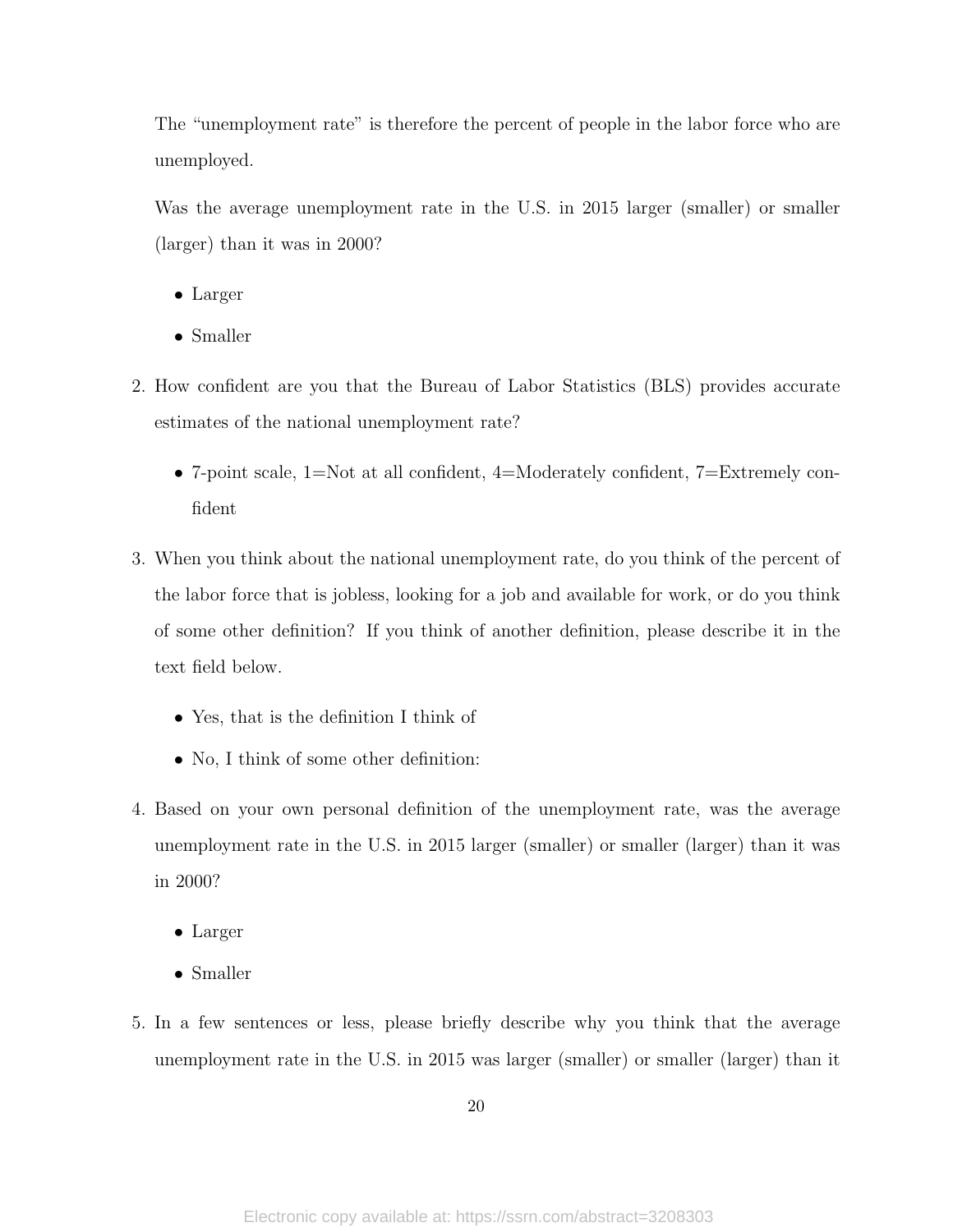was in 2000.

- 1. Thinking about taxes, do you support or oppose raising taxes on household income over \$250,000?
	- 7-point scale, 1=Strongly oppose, 4=Neither support nor oppose, 7=Strongly in favor
- 2. Do you see foreign trade as harmful or beneficial to the U.S. economy?
	- 7-point scale, 1=Harmful, 4=Neither beneficial nor harmful, 7=Beneficial
- 3. In your view, should immigration be kept at its present level, increased or decreased?
	- 7-point scale, 1=Decreased, 4=Kept the same, 7=Increased
- 4. In general, do you think that free trade agreements like NAFTA (North American Free Trade Agreement) have been a good thing or a bad thing for the United States?
	- 7-point scale, 1=Definitely bad, 4=Neither good nor bad, 7=Definitely good
- 5. Do you favor or oppose a one-year extension of federal unemployment benefits for people who have been out of work for a long time?
	- 7-point scale, 1=Strongly oppose, 4=Neither favor nor oppose, 7=Strongly in favor
- 6. As you may know, the federal minimum wage is currently \$7.25 an hour. Do you favor or oppose increasing the minimum wage?
	- 7-point scale, 1=Strongly oppose, 4=Neither favor nor oppose, 7=Strongly in favor

# <span id="page-65-0"></span>3 Additional Results

# <span id="page-65-1"></span>3.1 Main Survey Experimental Results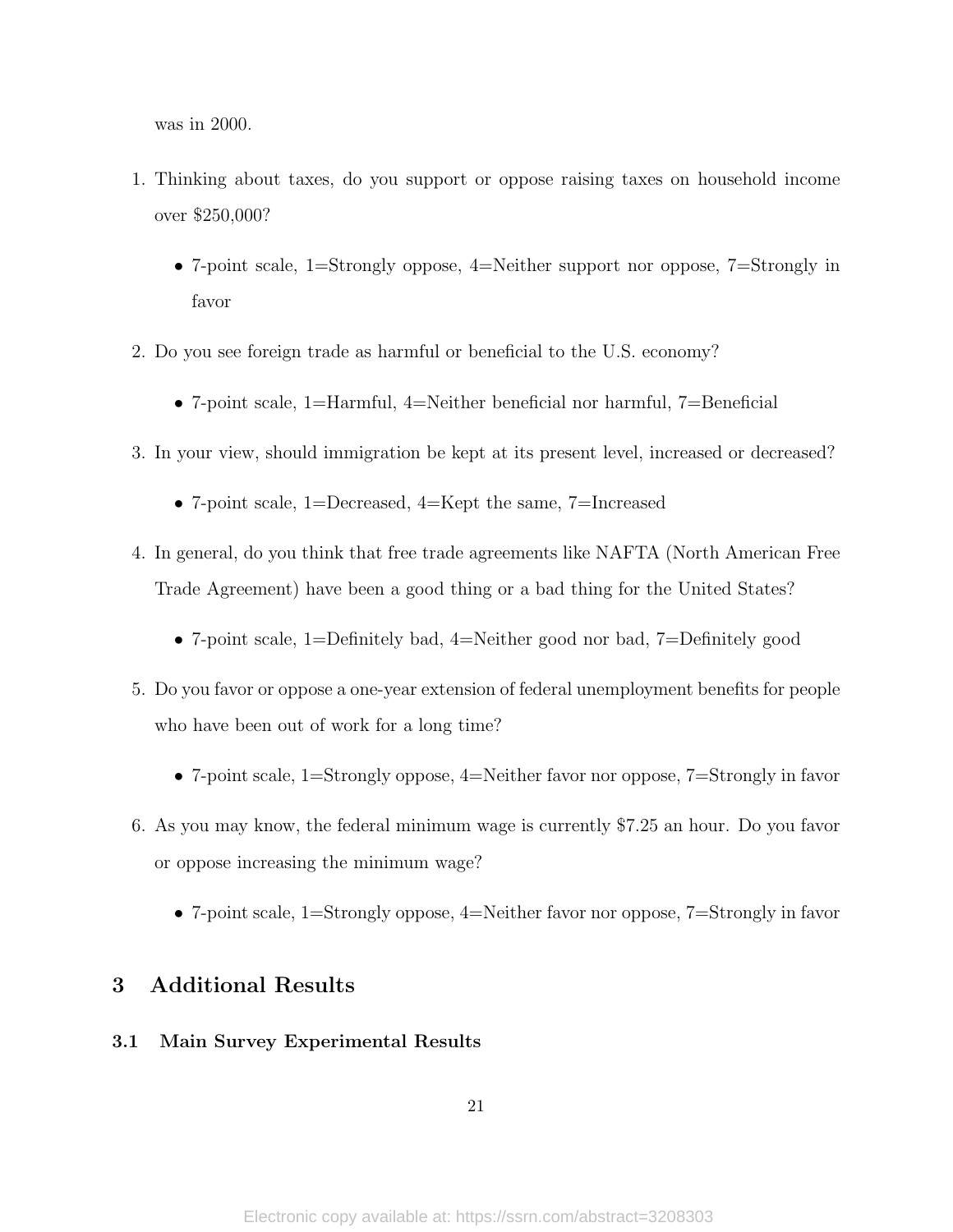|                       | Control Comparison Info Comparison |            |
|-----------------------|------------------------------------|------------|
| (Intercept)           | $0.44***$                          | $0.89***$  |
|                       | (0.03)                             | (0.02)     |
| Provide Stats         | $0.45***$                          |            |
|                       | (0.04)                             |            |
| Elite Undermines Data | $0.35***$                          | $-0.10**$  |
|                       | (0.04)                             | (0.04)     |
| Elite Competing Claim | $0.35***$                          | $-0.11***$ |
|                       | (0.04)                             | (0.03)     |
| Control               |                                    | $-0.45***$ |
|                       |                                    | (0.04)     |
| N                     | 912                                | 912        |
| $R^2$                 | 0.16                               | 0.16       |
| adj. $R^2$            | 0.15                               | 0.15       |
| Resid. sd             | 0.41                               | 0.41       |

Table 11: Study 1 (M-Turk) Treatment Effects

Robust ("HC1") standard errors. M-Turk sample.

<sup>†</sup> significant at  $p < .10$ ;  ${}^*p < .05$ ;  ${}^{**}p < .01$ ;  ${}^{***}p < .001$ 

|  |  |  |  |  |  | Table 12: Study 2 (Qualtrics) Treatment Effects |  |
|--|--|--|--|--|--|-------------------------------------------------|--|
|--|--|--|--|--|--|-------------------------------------------------|--|

|                        | Control Comparison Info Comparison |            |
|------------------------|------------------------------------|------------|
| (Intercept)            | $0.18***$                          | $0.73***$  |
|                        | (0.02)                             | (0.02)     |
| Provide Stats          | $0.55***$                          |            |
|                        | (0.03)                             |            |
| Elite Undermines Data  | 0.01                               | $-0.53***$ |
|                        | (0.03)                             | (0.03)     |
| Stats+Elite Undermines | $0.48***$                          | $-0.06*$   |
|                        | (0.03)                             | (0.03)     |
| Control                |                                    | $-0.55***$ |
|                        |                                    | (0.03)     |
| N                      | 1942                               | 1942       |
| $R^2$                  | 0.26                               | 0.26       |
| adj. $R^2$             | 0.26                               | 0.26       |
| Resid. sd              | 0.43                               | 0.43       |

Robust ("HC1") standard errors. Qualtrics sample.

<sup>†</sup> significant at  $p < .10$ ;  ${}^*p < .05$ ;  ${}^{**}p < .01$ ;  ${}^{***}p < .001$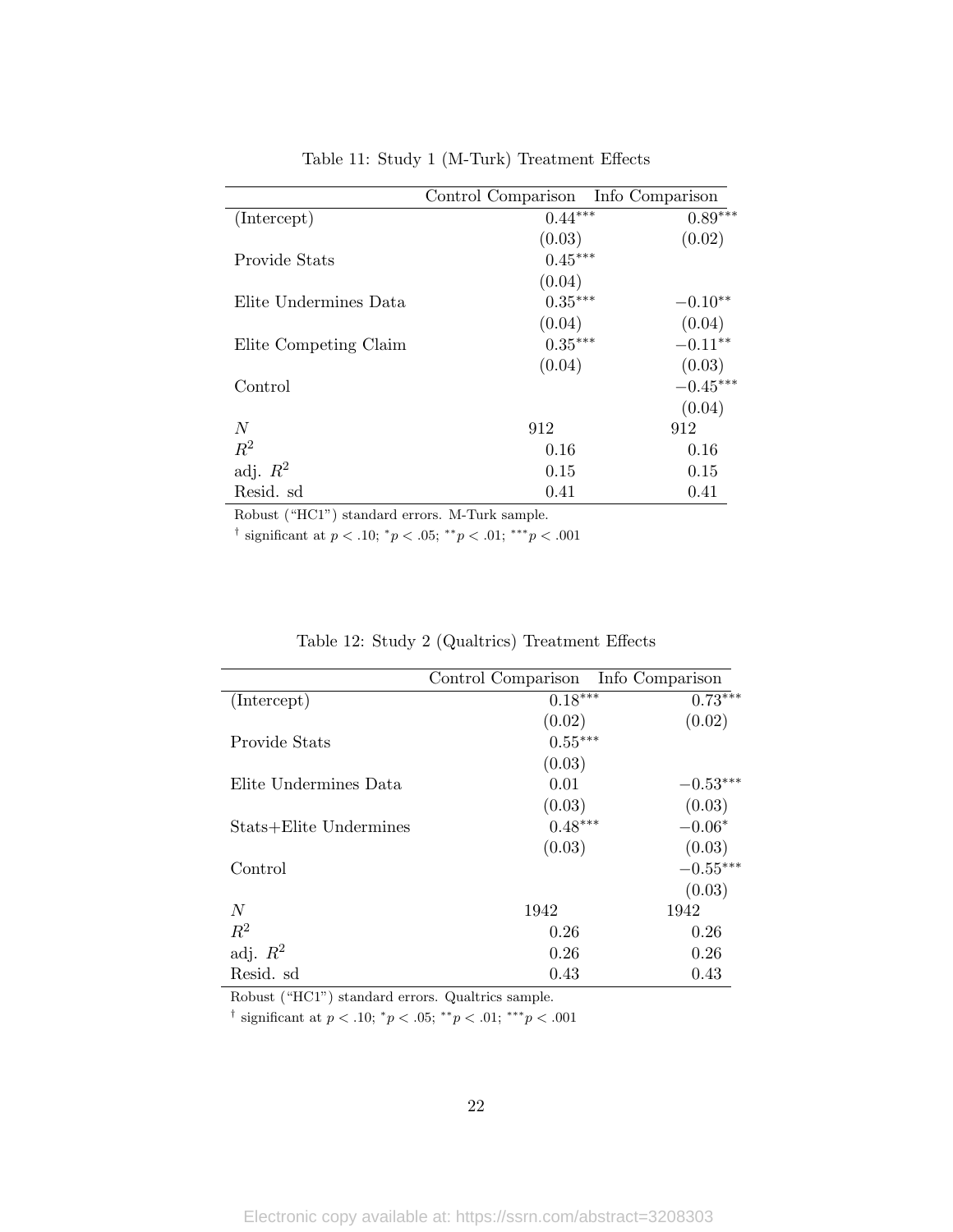|                                                | Control Comparison | Info Comparison            |
|------------------------------------------------|--------------------|----------------------------|
| (Intercept)                                    | $0.18***$          | $0.68***$                  |
|                                                | (0.02)             | (0.03)                     |
| Crime Article                                  | $0.07*$            | $-0.50***$                 |
|                                                | (0.04)             | (0.04)                     |
| Stats+Crime Article                            | $0.31***$          |                            |
|                                                | (0.04)             |                            |
| <b>Stats</b>                                   | $0.50***$          |                            |
|                                                | (0.04)             |                            |
| Incentive                                      | $0.07^{\dagger}$   | $-0.04$                    |
|                                                | (0.04)             | (0.04)                     |
| Distractor                                     | 0.05               | $-0.07$                    |
|                                                | (0.04)             | (0.04)                     |
| Crime Article x Incentive                      | $-0.06$            | $0.10^{\dagger}$           |
|                                                | (0.05)             | (0.05)                     |
| Stats+Crime Article x Incentive                | 0.00               |                            |
|                                                | (0.06)             |                            |
| Stats x Incentive                              | $-0.10^{\dagger}$  |                            |
|                                                | (0.05)             |                            |
| Crime Article x Distractor                     | $-0.07$            | $0.12*$                    |
|                                                | (0.05)             | (0.06)                     |
| Stats+Crime Article x Distractor               | $-0.10^{\dagger}$  |                            |
|                                                | (0.06)             |                            |
| Stats x Distractor                             | $-0.12*$           |                            |
|                                                | (0.06)             |                            |
| Crime Article x Incentive x Distractor         | $-0.03$            | $0.11^{\dagger}$           |
|                                                | (0.05)             | (0.06)                     |
| Stats+Crime Article x Incentive x Distractor   | 0.00               |                            |
|                                                | (0.07)             |                            |
| Stats x Incentive x Distractor                 | 0.06               | $-0.14^{\dagger}$          |
|                                                | (0.08)             | (0.08)                     |
| Control+Crime Article                          |                    | $-0.43***$                 |
|                                                |                    | (0.04)<br>$-0.19***$       |
| Control                                        |                    |                            |
| Control+Crime Article x Incentive              |                    | (0.04)<br>0.04             |
|                                                |                    |                            |
| Control x Incentive                            |                    | (0.05)<br>$0.11^{\dagger}$ |
|                                                |                    |                            |
| Control+Crime Article x Distractor             |                    | (0.06)                     |
|                                                |                    | 0.06<br>(0.06)             |
| Control x Distractor                           |                    | $0.02\,$                   |
|                                                |                    | (0.06)                     |
| Control+Crime Article x Incentive x Distractor |                    | $-0.14^{\dagger}$          |
|                                                |                    | (0.08)                     |
| Ν                                              | 4242               | 4242                       |
| $\mathbb{R}^2$                                 | 0.14               | 0.14                       |
| adj. $R^2$                                     | 0.14               | 0.14                       |
| Resid. sd                                      | 0.46               | 0.46                       |
|                                                |                    |                            |

# Table 13: Study 3 (Qualtrics) Treatment Effects

Robust ("HC1") standard errors. Qualtrics sample.

<sup>†</sup> significant at  $p < .10$ ;  ${}^*p < .05$ ;  ${}^{**}p < .01$ ;  ${}^{***}p < .001$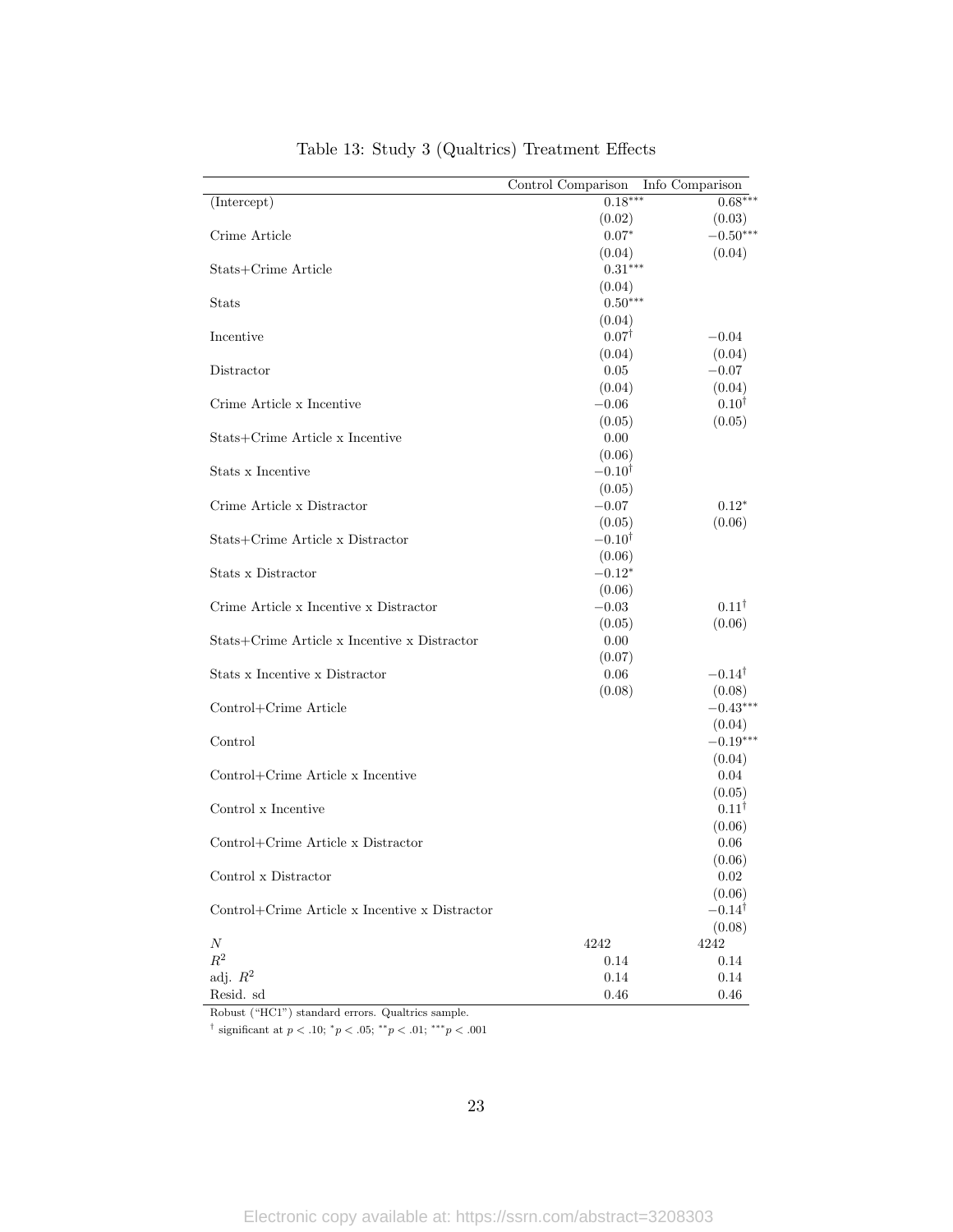|                       | Control Comparison | Info Comparison |
|-----------------------|--------------------|-----------------|
| (Intercept)           | $0.41***$          | $0.46***$       |
|                       | (0.04)             | (0.04)          |
| Provide Stats         | $0.48***$          |                 |
|                       | (0.04)             |                 |
| Elite Undermines Data | $0.46***$          | $-0.06$         |
|                       | (0.04)             | (0.05)          |
| Elite Competing Claim | $0.45***$          | $-0.13*$        |
|                       | (0.04)             | (0.05)          |
| Control               |                    | $-0.15***$      |
|                       |                    | (0.05)          |
| N                     | 766                | 766             |
| $R^2$                 | 0.21               | 0.01            |
| adj. $R^2$            | 0.21               | 0.01            |
| Resid. sd             | 0.38               | 0.48            |

Table 14: Unemployment Treatment Effects (M-Turk)

Robust ("HC1") standard errors. M-Turk sample.

<sup>†</sup> significant at  $p < .10$ ;  ${}^*p < .05$ ;  ${}^{**}p < .01$ ;  ${}^{***}p < .001$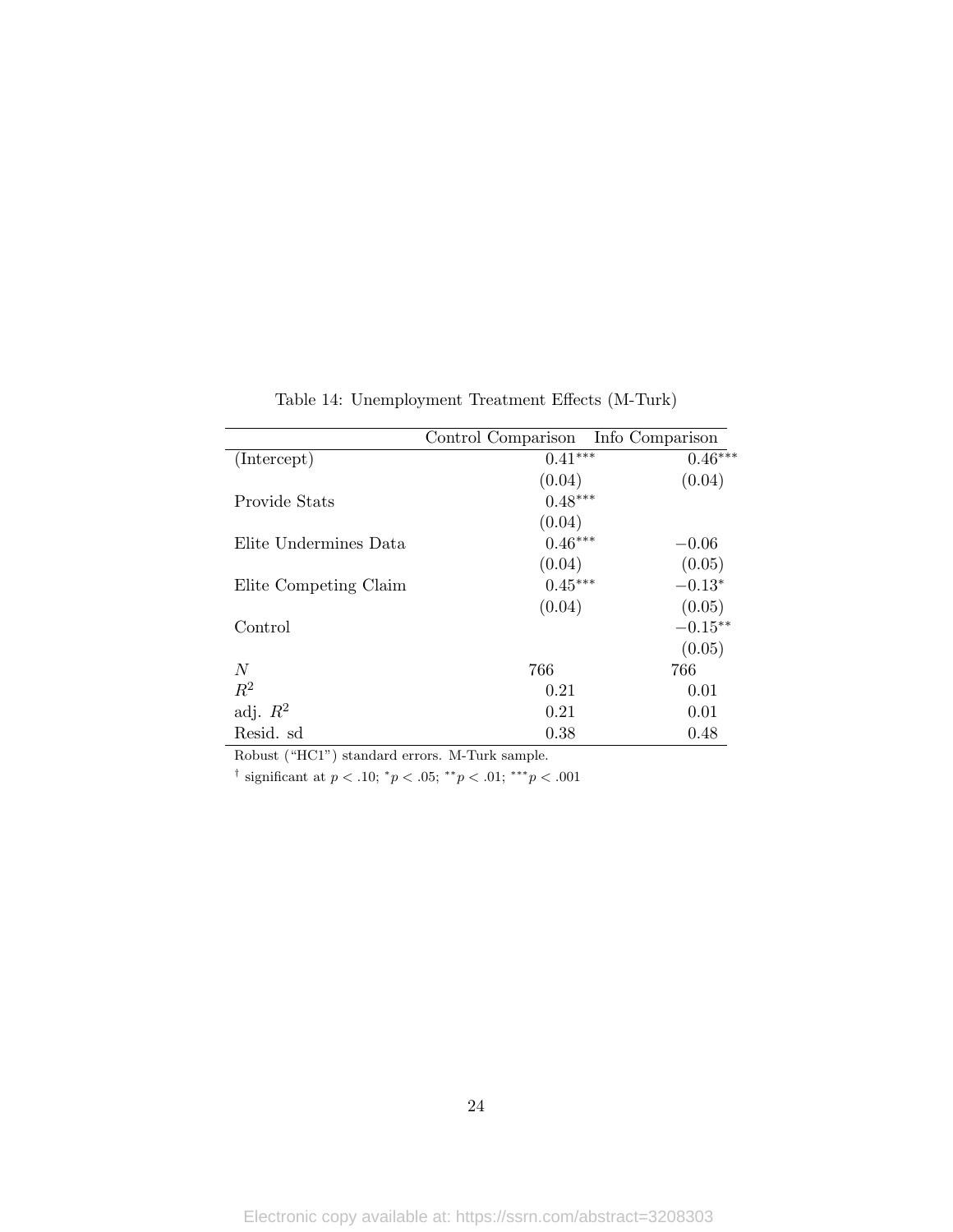#### Effects by Party

We have so far restricted our analysis to main effects, but it remains possible that these interventions affected partisans in different ways. To explore this, Figure [1](#page-70-0) displays treatment effects across the two studies by the partisanship of respondents. In Study 1, effects appear to be more pronounced among Republicans when it comes to the accuracy of perceptions of crime, but it is difficult to draw strong conclusions because the small number of Republicans in the M-Turk sample resulted in large confidence intervals on these effects. The same general pattern is echoed in Study 2, but with much smaller differences in effects. For example, in the second study, the effects of providing FBI statistics on the accuracy of perceptions are 61 points for Democrats and 59 for Republicans, though this difference is not statistically detectable. The elite rhetoric condition seems to have had no effect on any partisan group. The results of Study 3 similarly hold across partisan differences: all groups show the same pronounced effect of corrective information, and a significant attenuation of that effect when placing statistics in the context of a news article. The depressing effect of the news story is particularly strong for Democrats, with a drop of 13.6 percentage points from the information only treatment compared to 17.7 percentage points for Republicans. In general, however, the analysis shows that information treatments had massive effects across partisan groups.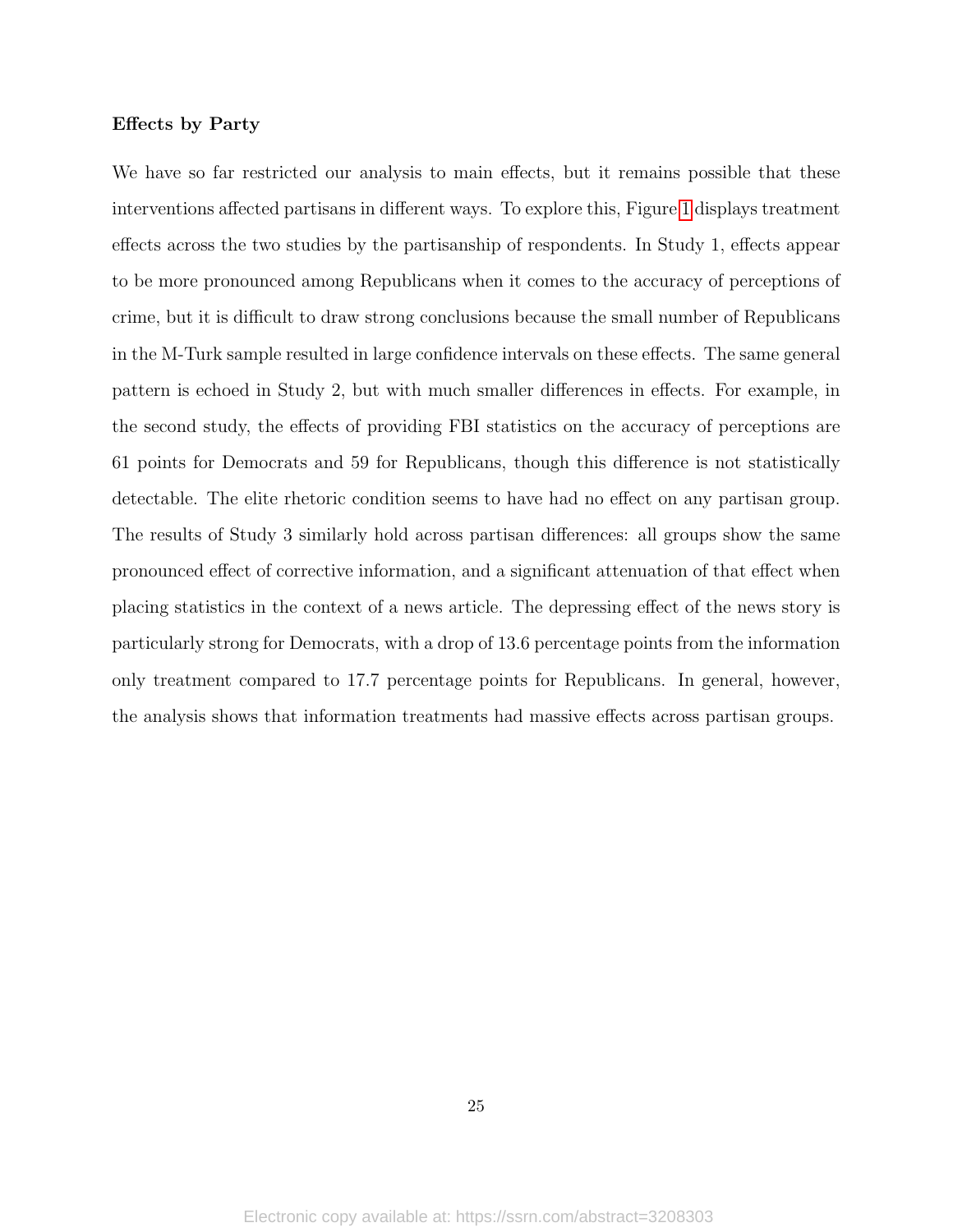<span id="page-70-0"></span>Figure 1: Crime treatment effects on perceptions of social conditions by partisanship of respondents.



Average differences in responses for Democrats and Republicans between each treatment condition and control condition. Bars denote 95% confidence intervals.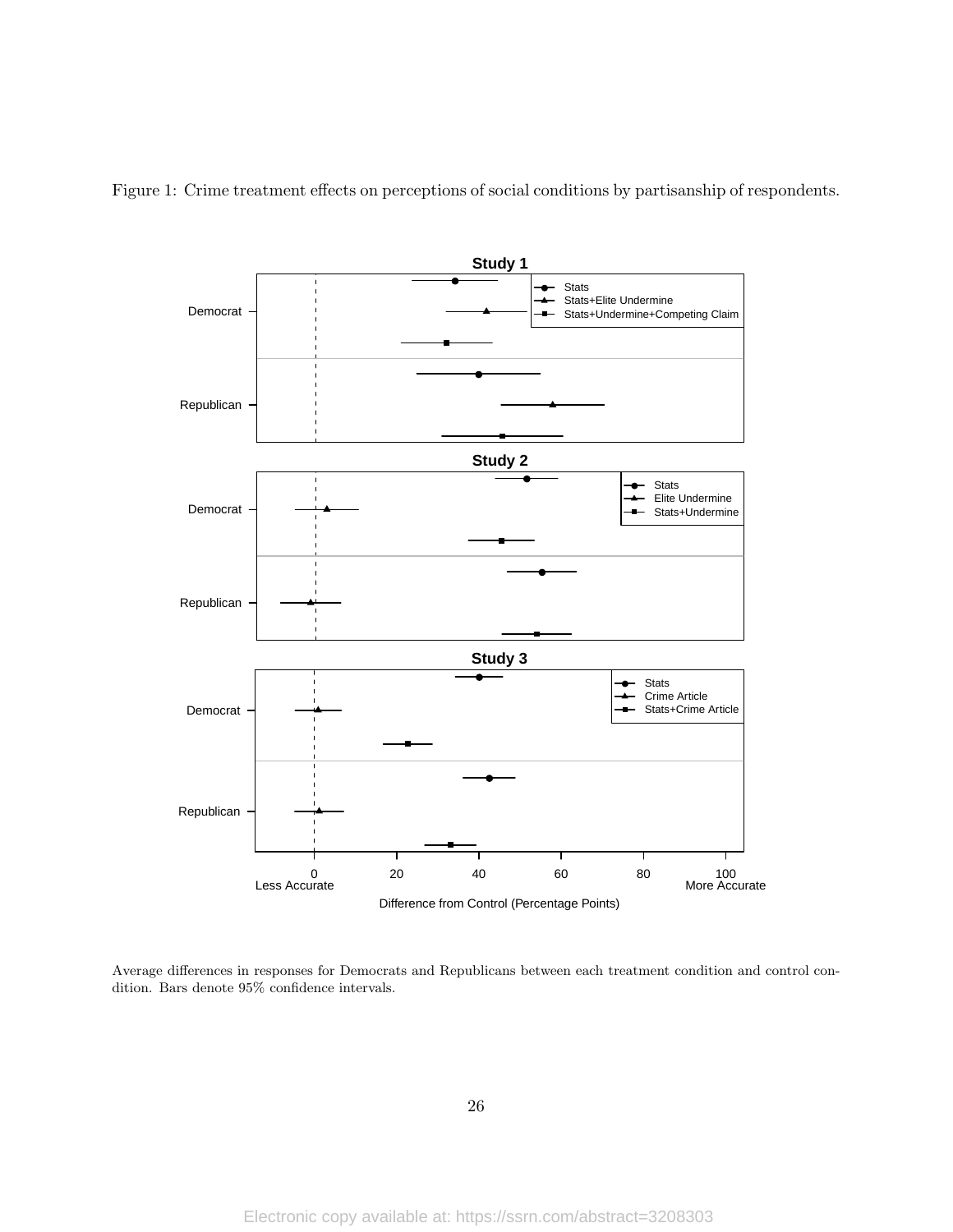# <span id="page-71-0"></span>3.2 Other Policy Outcomes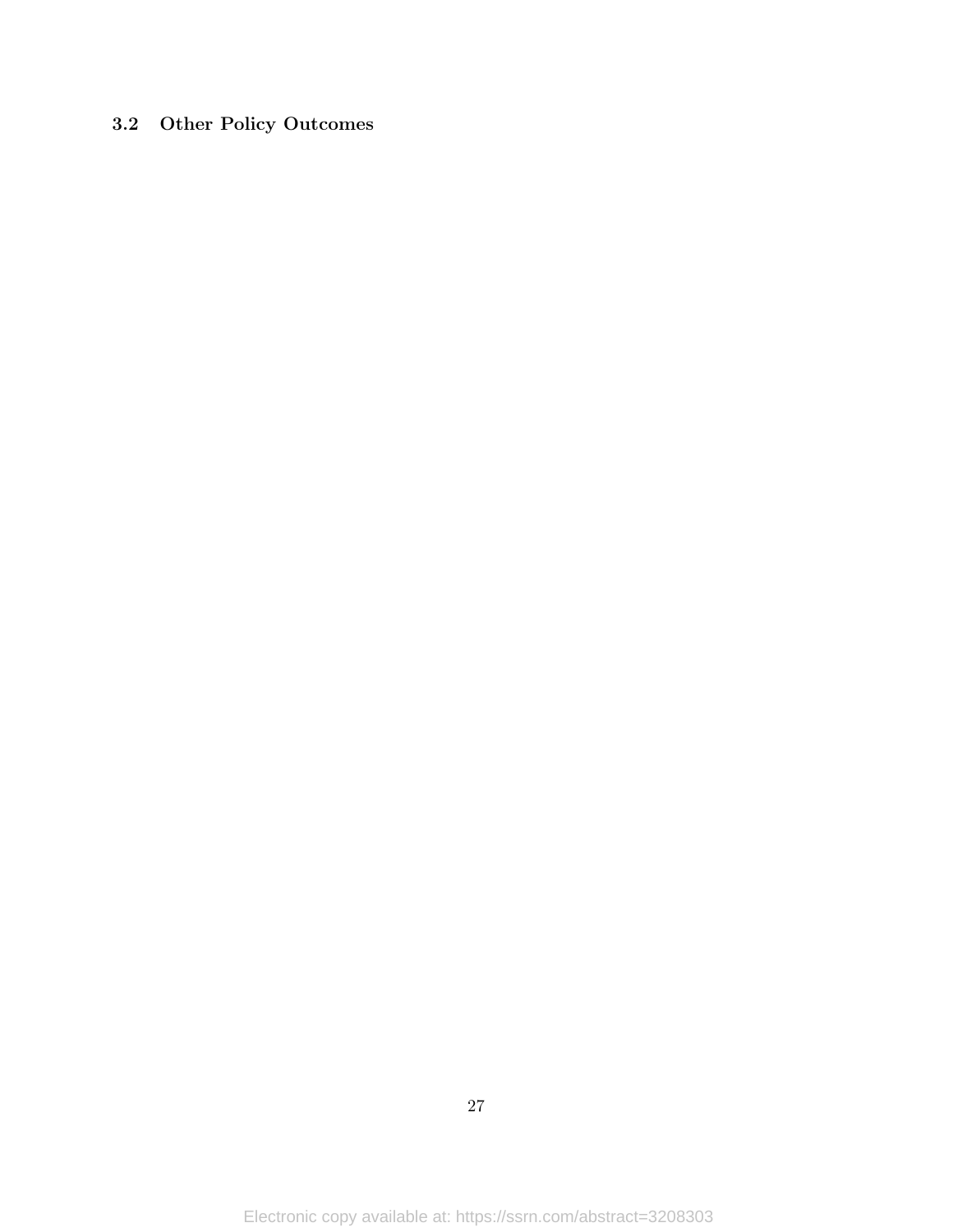

# **Treatment Effects, Study 1**

Difference from Control (Percentage Points)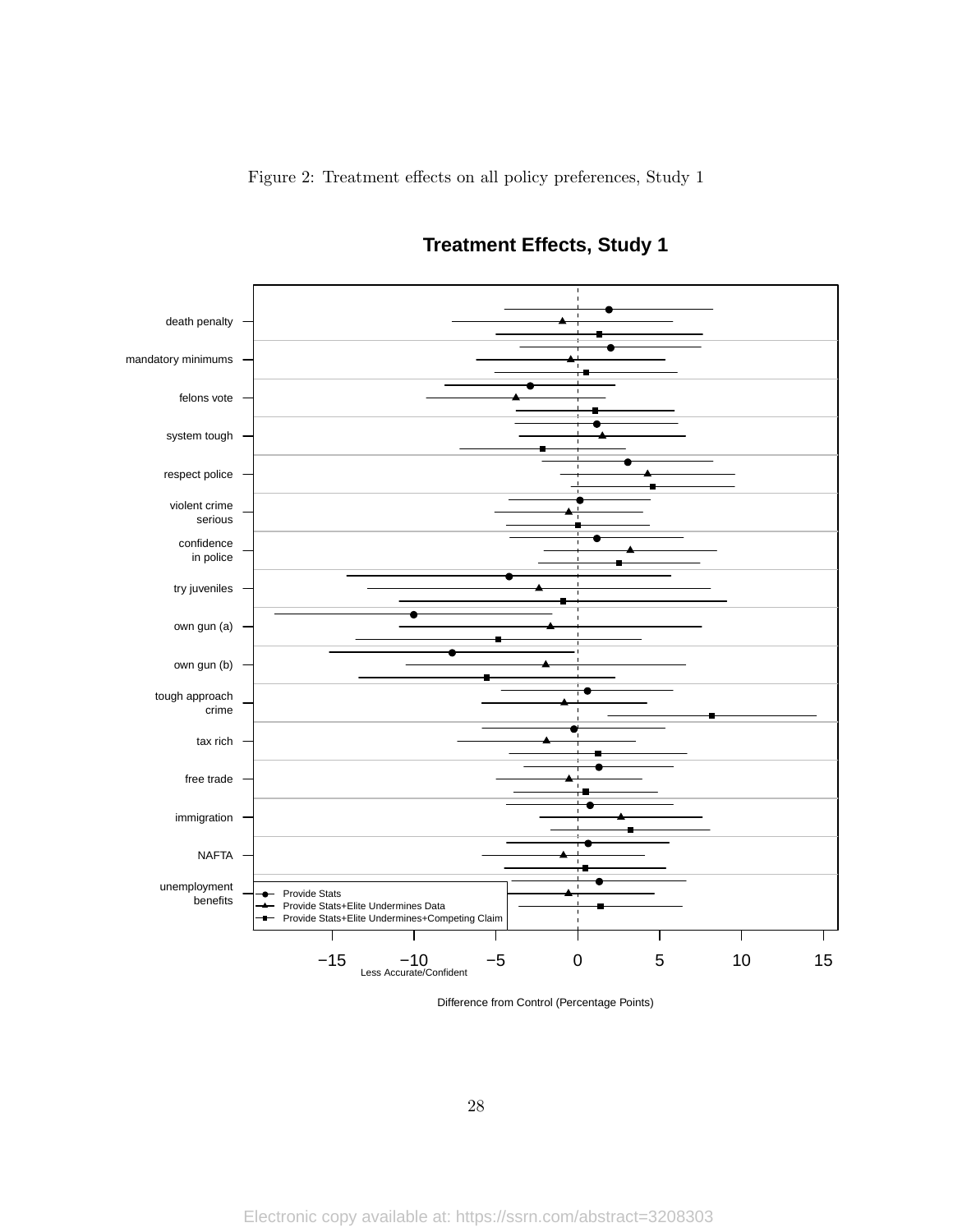# 3.3 Heterogeneous Effects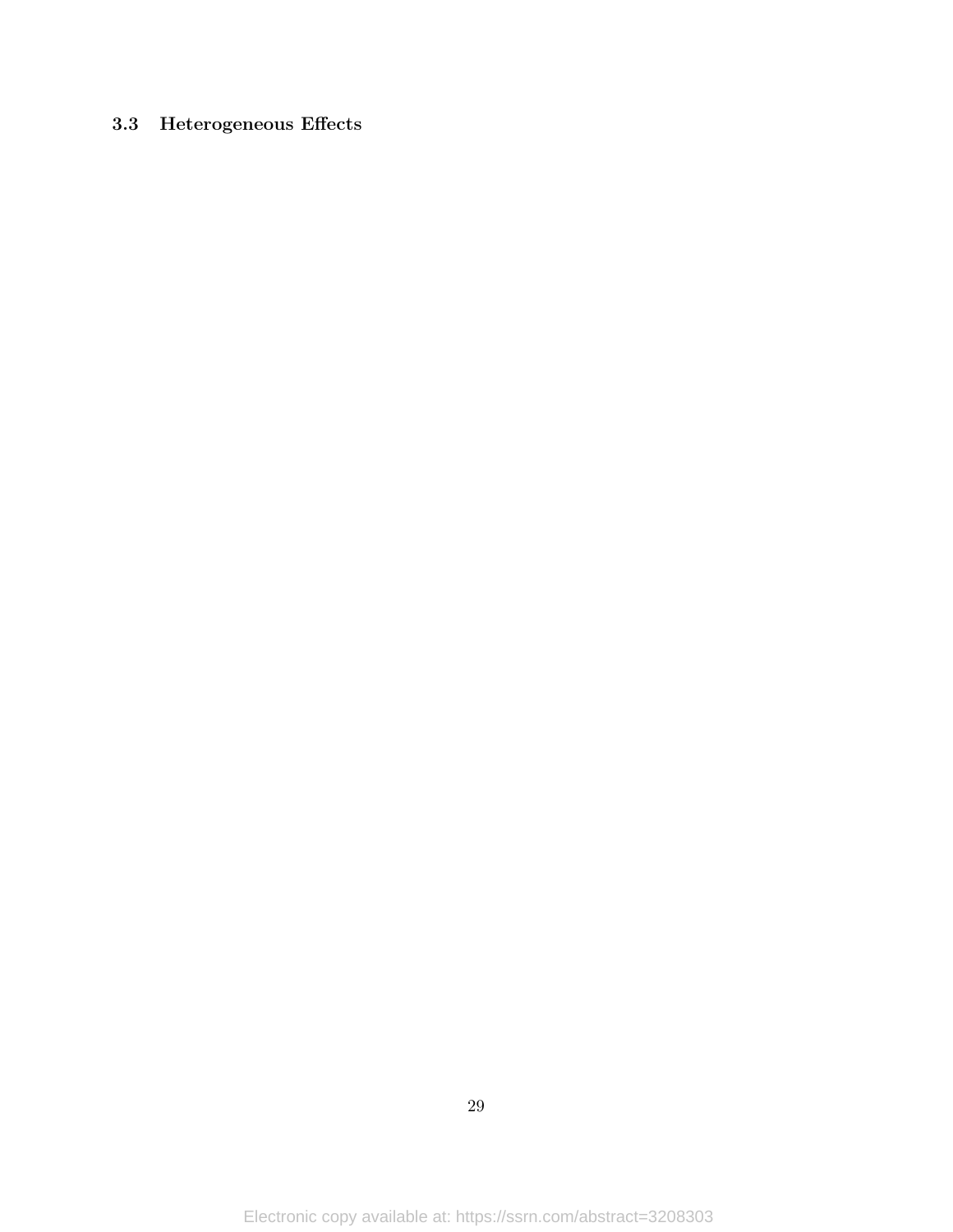Figure 3: Treatment effects on all policy preferences by Subgroup, Study 1.



## **Treatment Effects by Subgroup**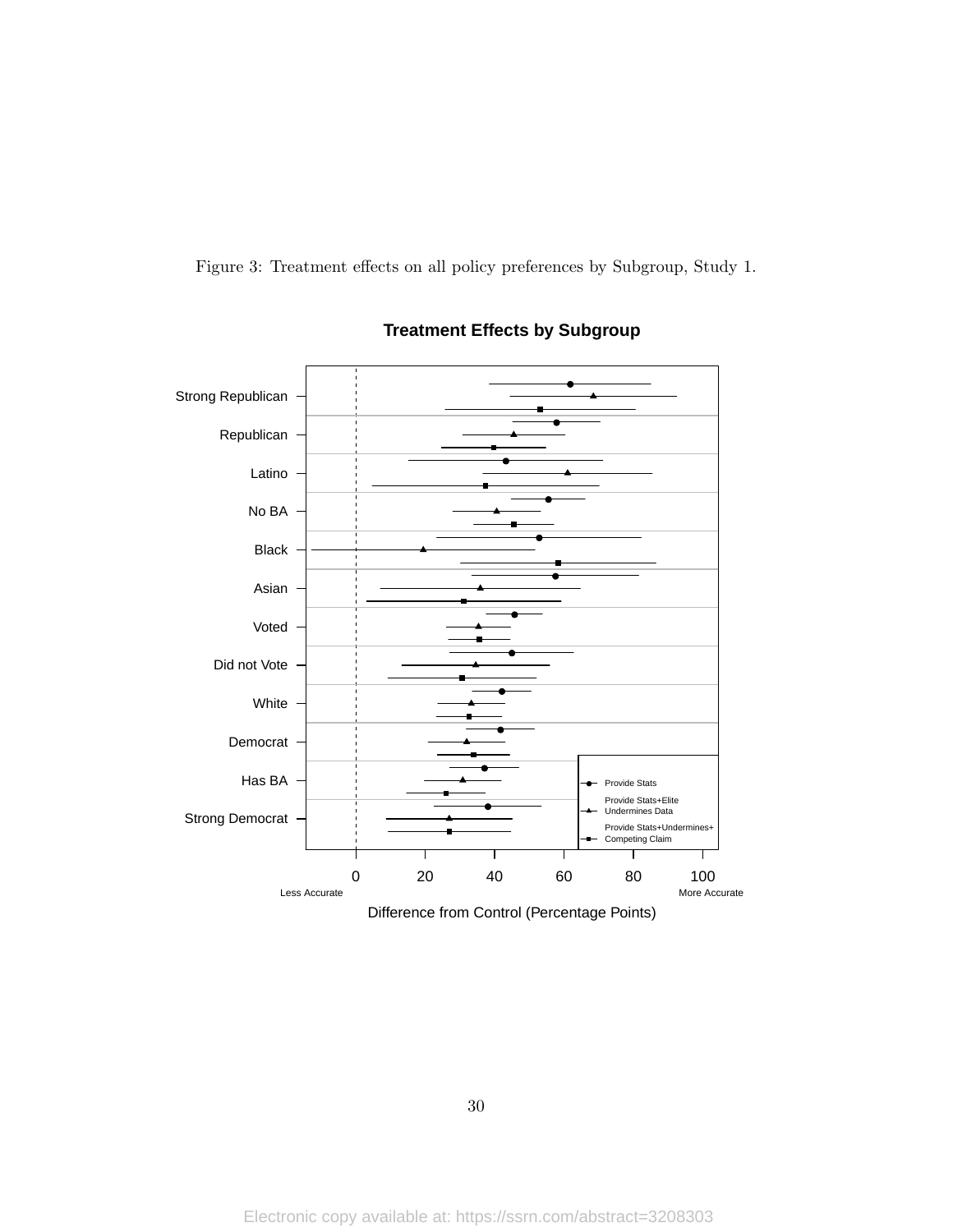Figure 4: Treatment effects on all policy preferences by Subgroup, Study 2.



## **Treatment Effects by Subgroup**

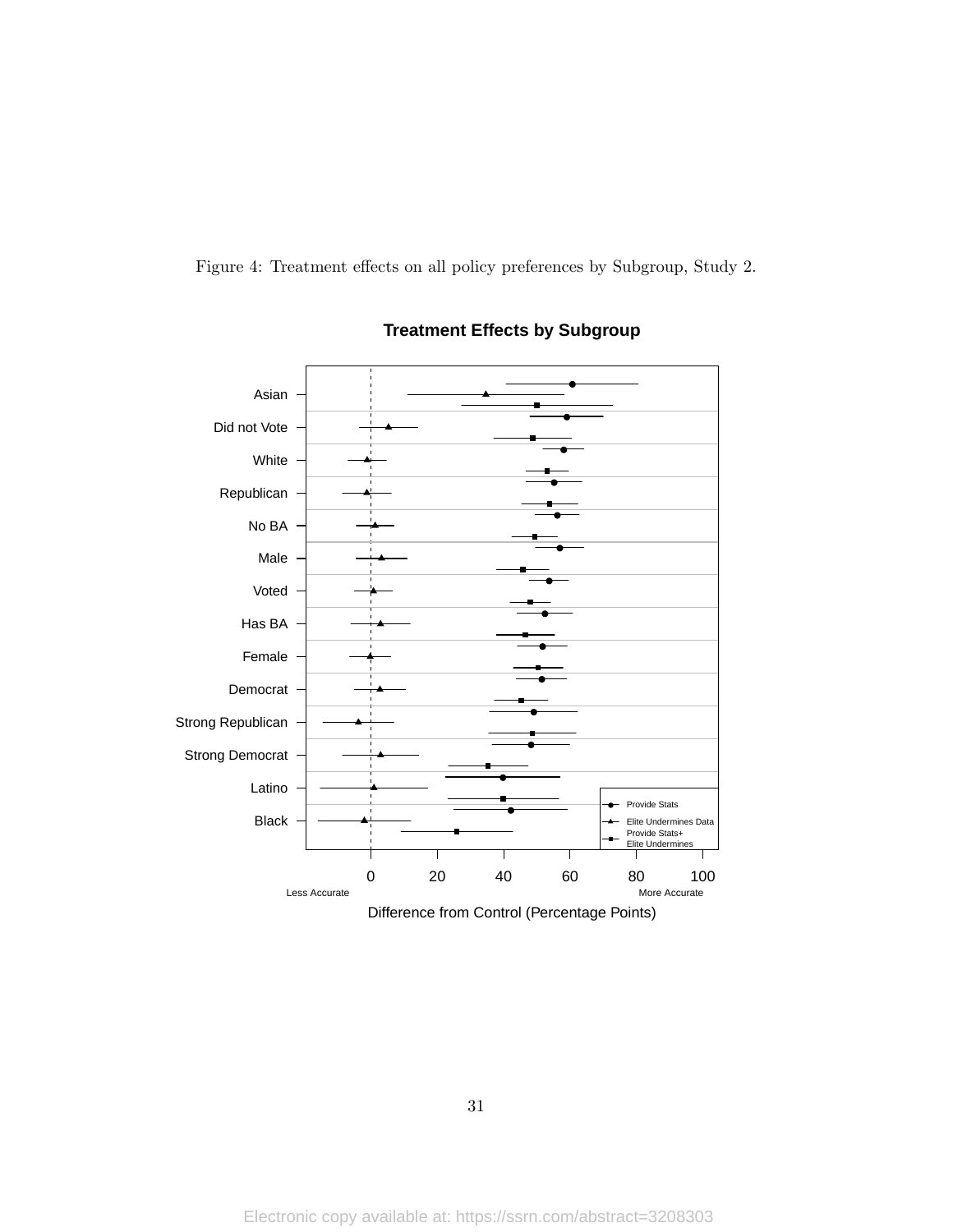Figure 5: Treatment effects on all policy preferences by Subgroup, Study 3.



## **Treatment Effects by Subgroup**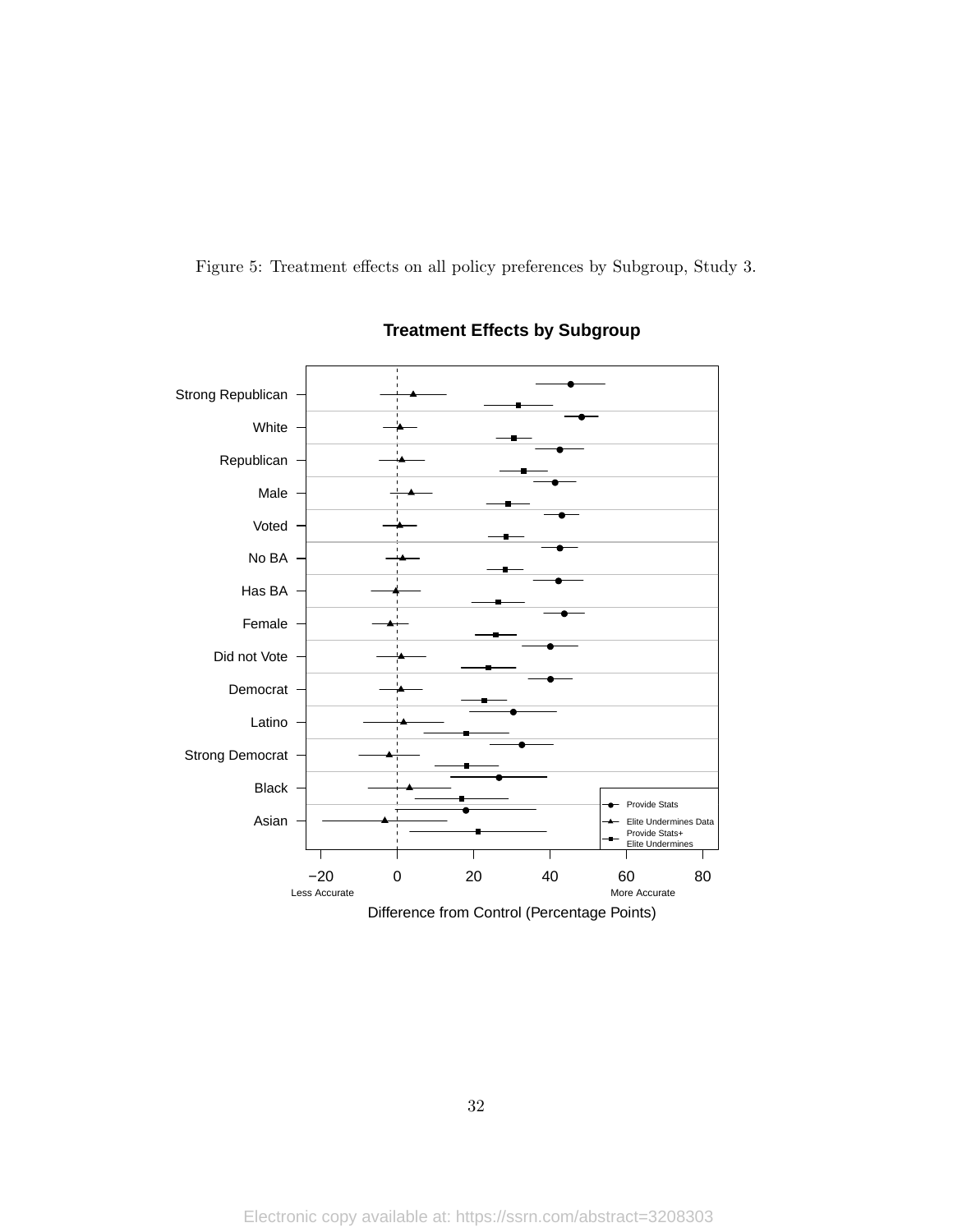#### 3.4 Removing 'I don't know' responses

In the analysis in the main text, we code responses of "I don't know" to the perception questions as incorrect. We do this because dropping these responses may induce post-treatment bias, since different treatment arms could differentially affect the probability of answering in this way. However, we realize this coding choice comes with a trade: not knowing the answer to these questions and holding a mistaken belief are qualitatively different, and our coding scheme conflates the two. We therefore display all results below after dropping respondents who answered "I don't know" to assess whether this coding choice is consequential. We recover highly similar results when using this alternative coding scheme.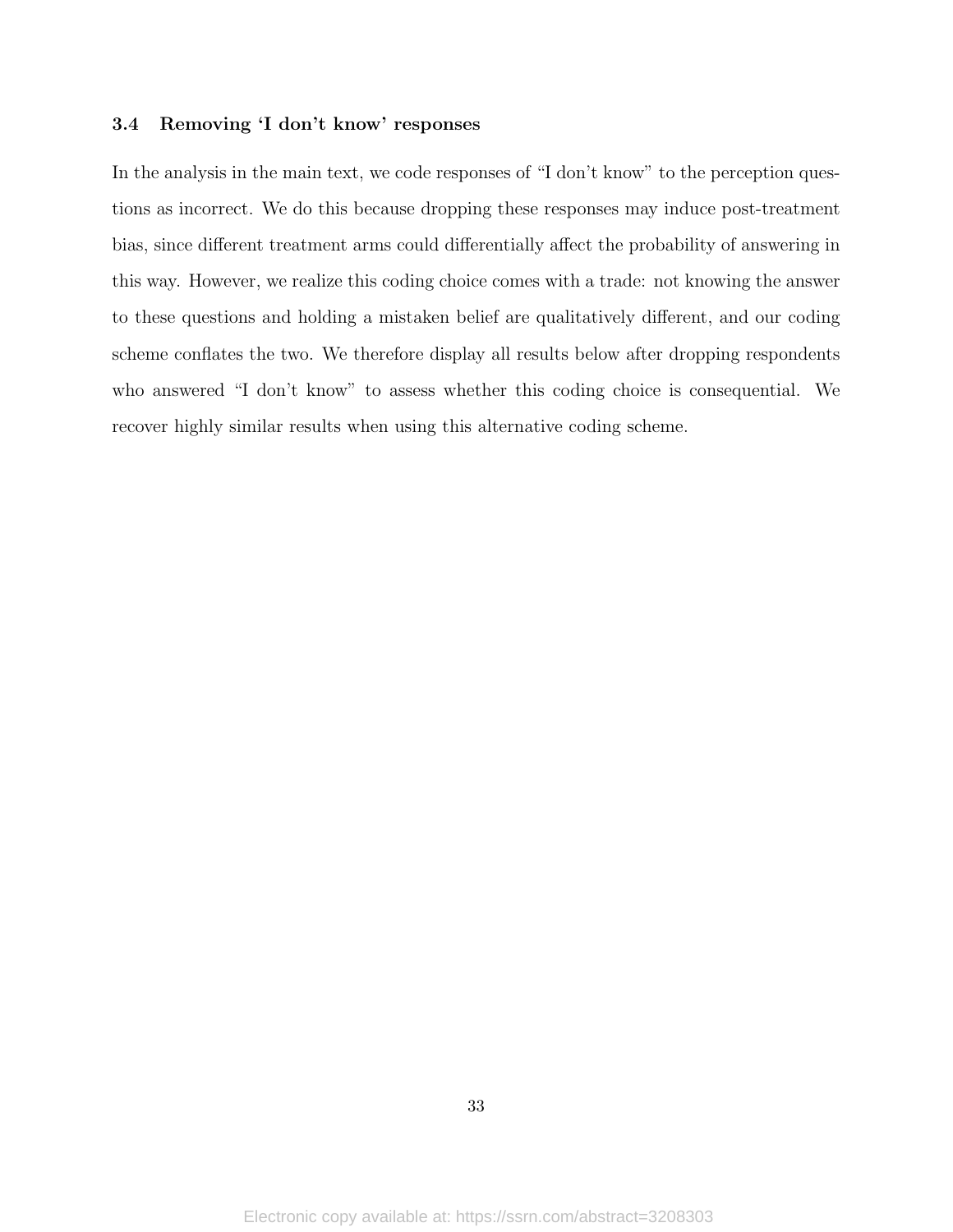Figure 6: Rates of accurate perceptions of the direction change in the national homicide rate between 2000 and 2014 by subgroup in Studies 2 and 3 (control conditions only, pooled, 'don't knows' excluded)





Bars denote 95% confidence intervals.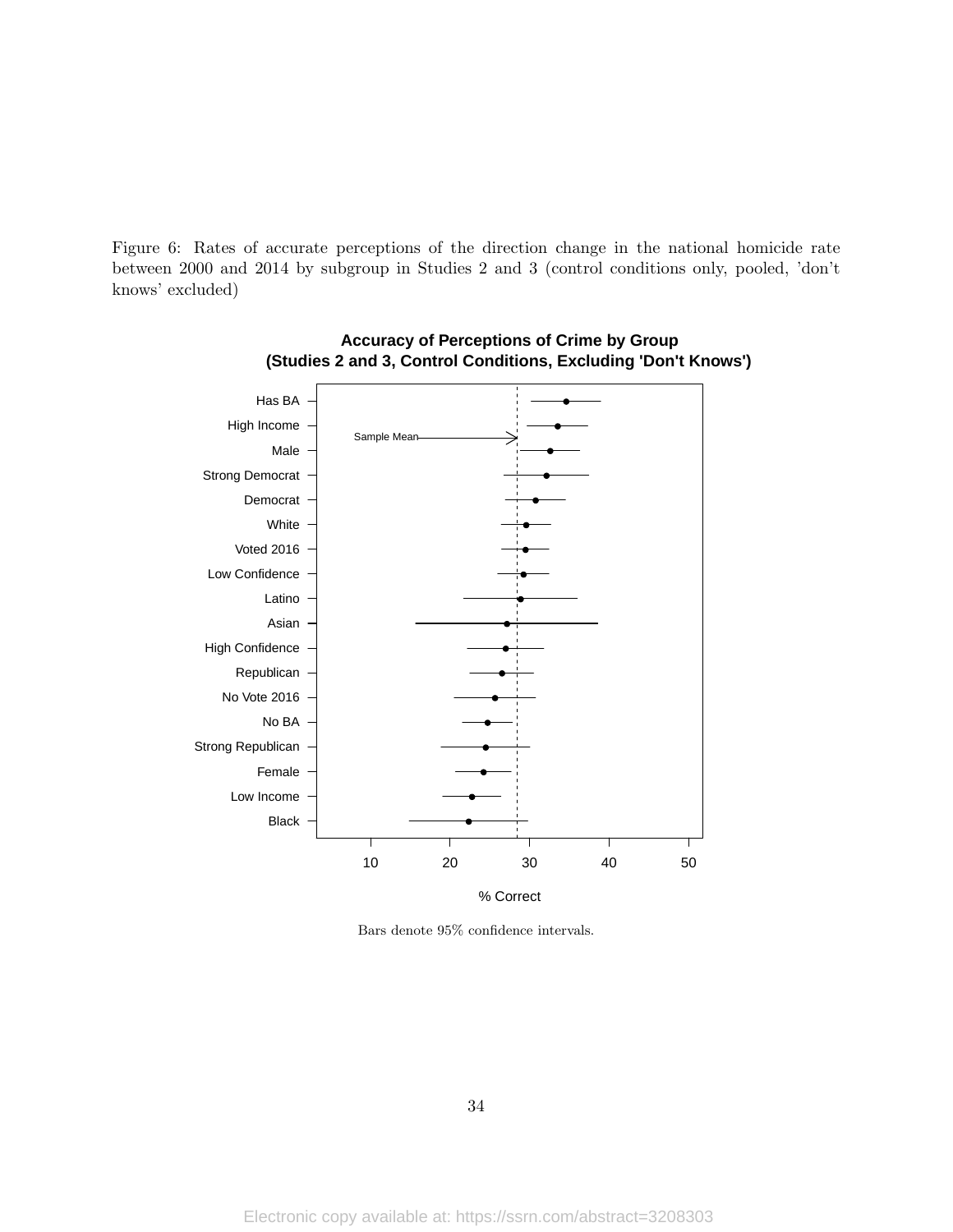Figure 7: Misperceptions of crime by high and low crime counties, Qualtrics, excluding 'don't know' responses.



Proportion Misperceiving National Homicide Rate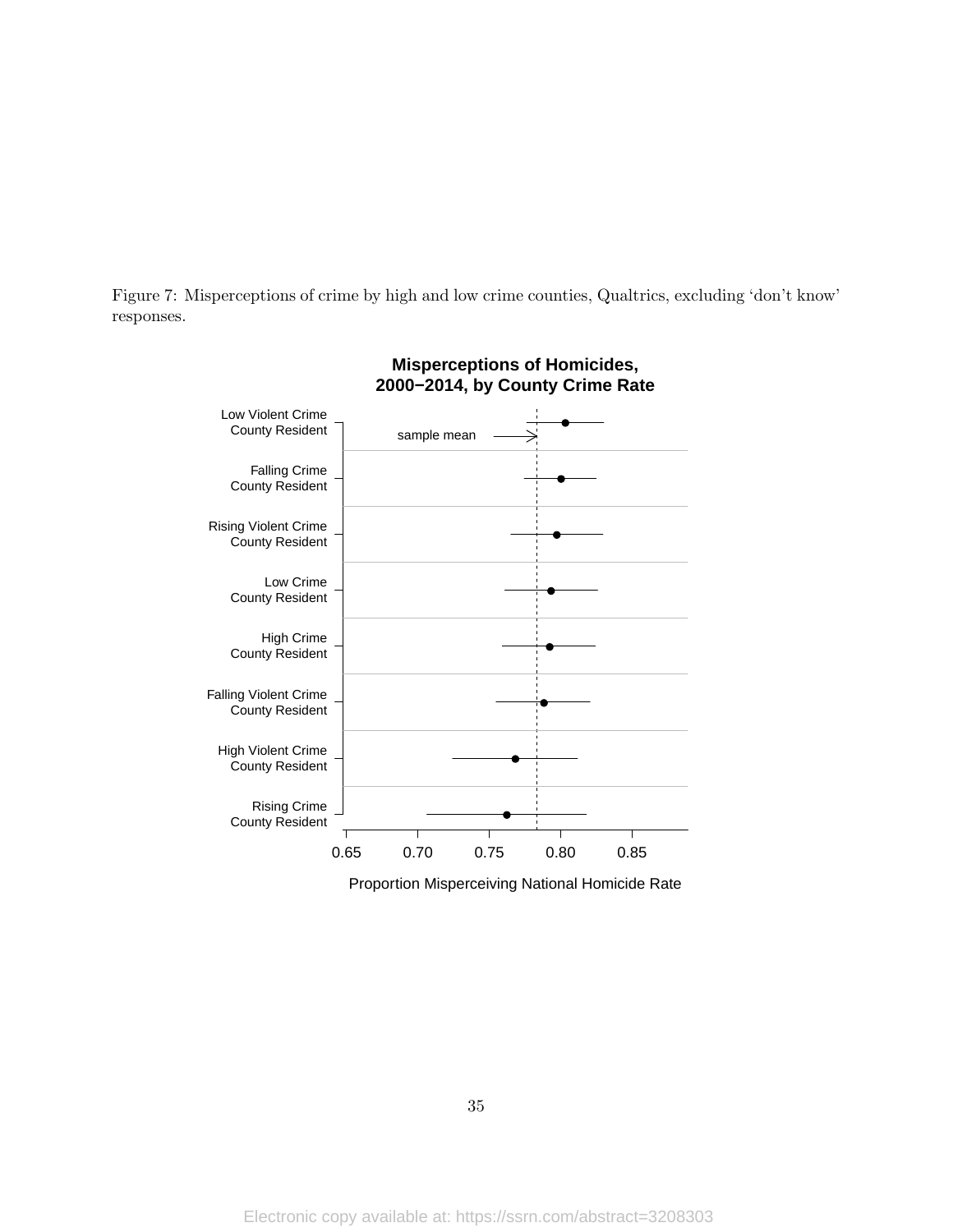

Figure 8: Treatment effects on perceptions of crime, excluding 'don't know' responses.

Figure 9: Treatment effects on perceptions of social conditions and confidence in institutions, excluding 'don't know' responses.



**Study 1, Excluding 'Don't Knows'**



Bars denote 95% confidence intervals.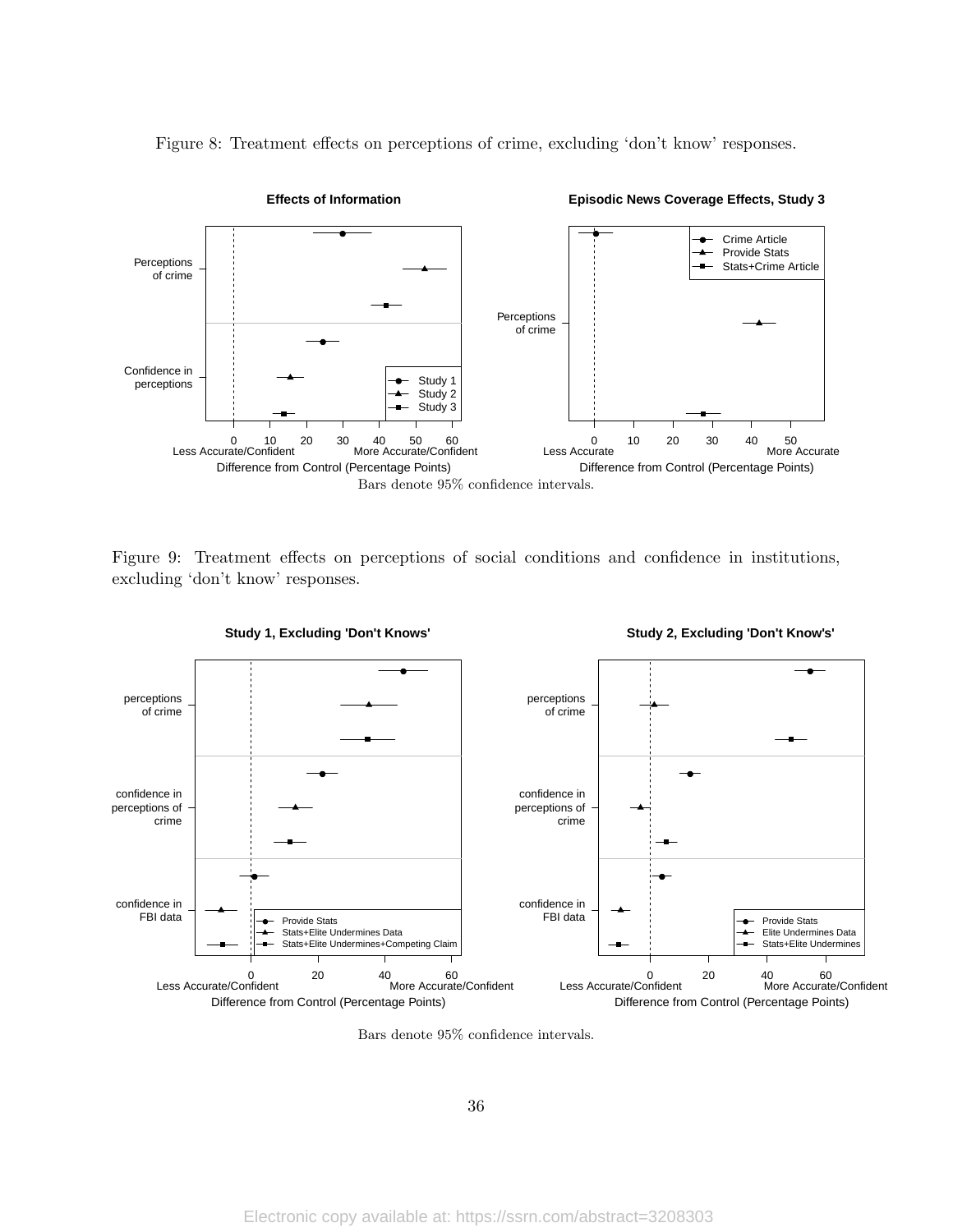# 3.5 Local Conditions and Misperceptions of National Crime, Alternative Benchmarks (Gallup)

Figure 10: Misperceptions of violent crime by high and low crime counties (Gallup)



**Misperceptions of Violent Crime Since Previous Year, by County Crime Rate**

Proportion Misperceiving National Violent Crime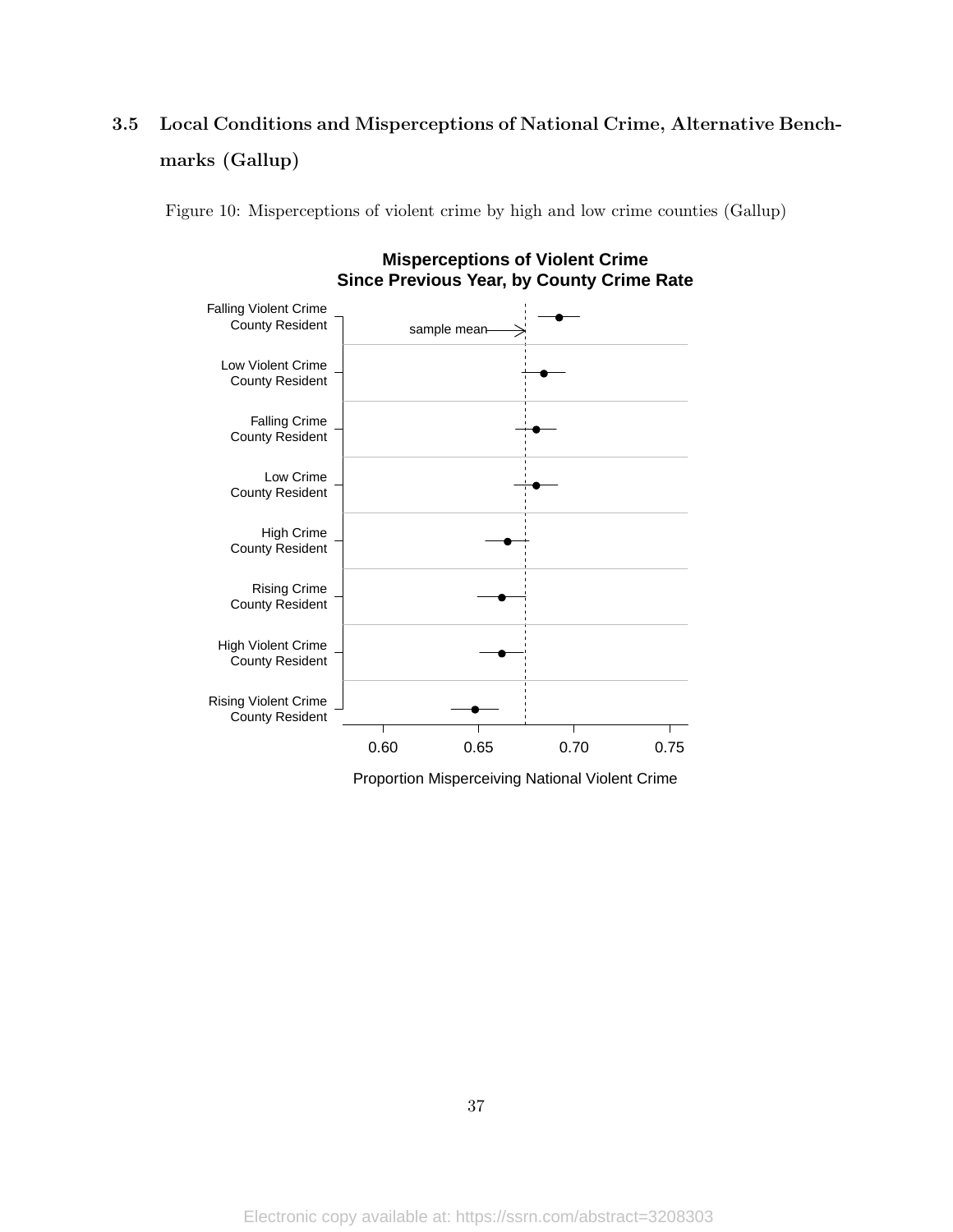Figure 11: Misperceptions of property crime by high and low crime counties (Gallup)



**Misperceptions of Property Crime**

Proportion Misperceiving National Property Crime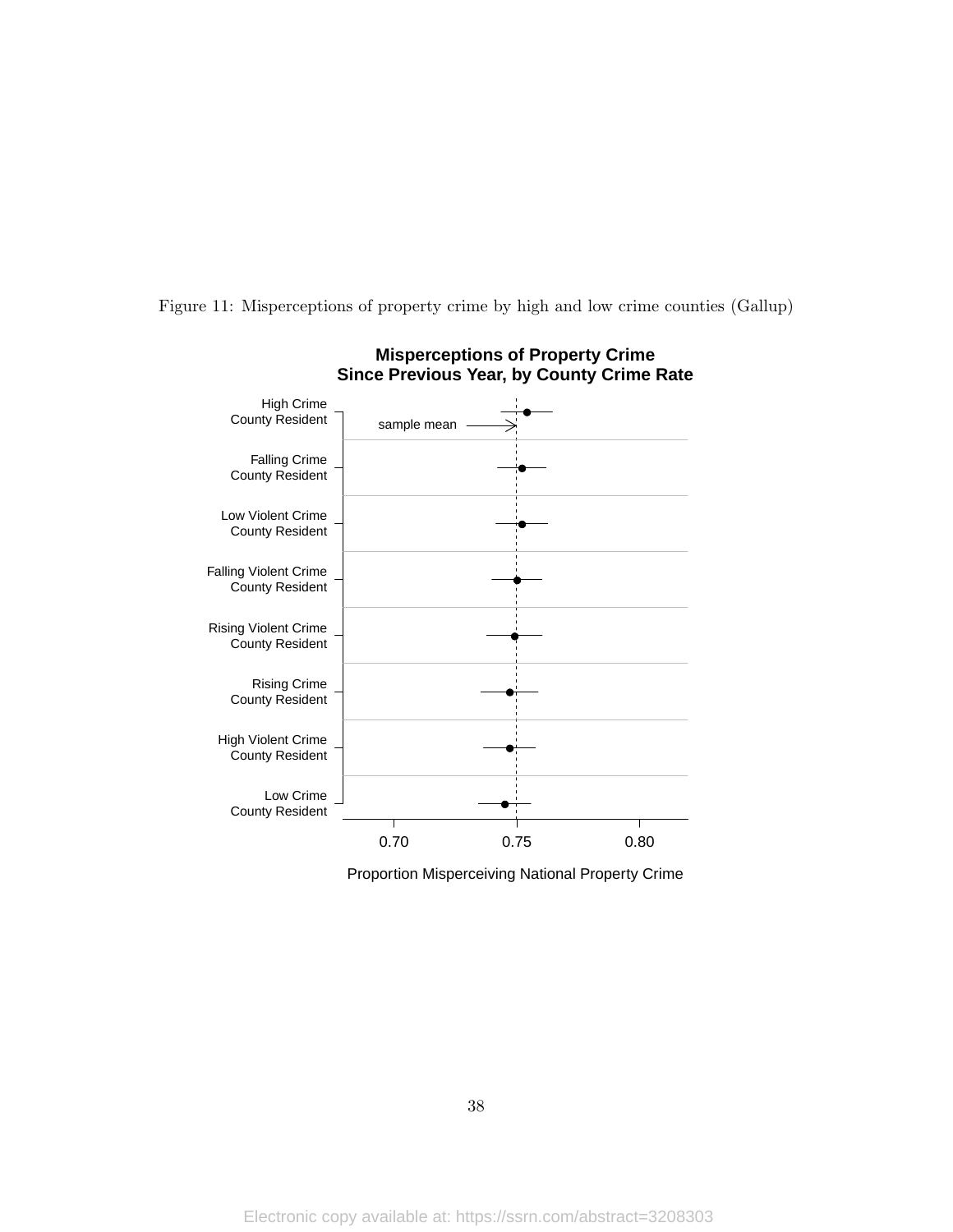Figure 12: Misperceptions of murder rate by high and low crime counties (Gallup)



**Misperceptions of Murder Rate**

Proportion Misperceiving National Murder Rate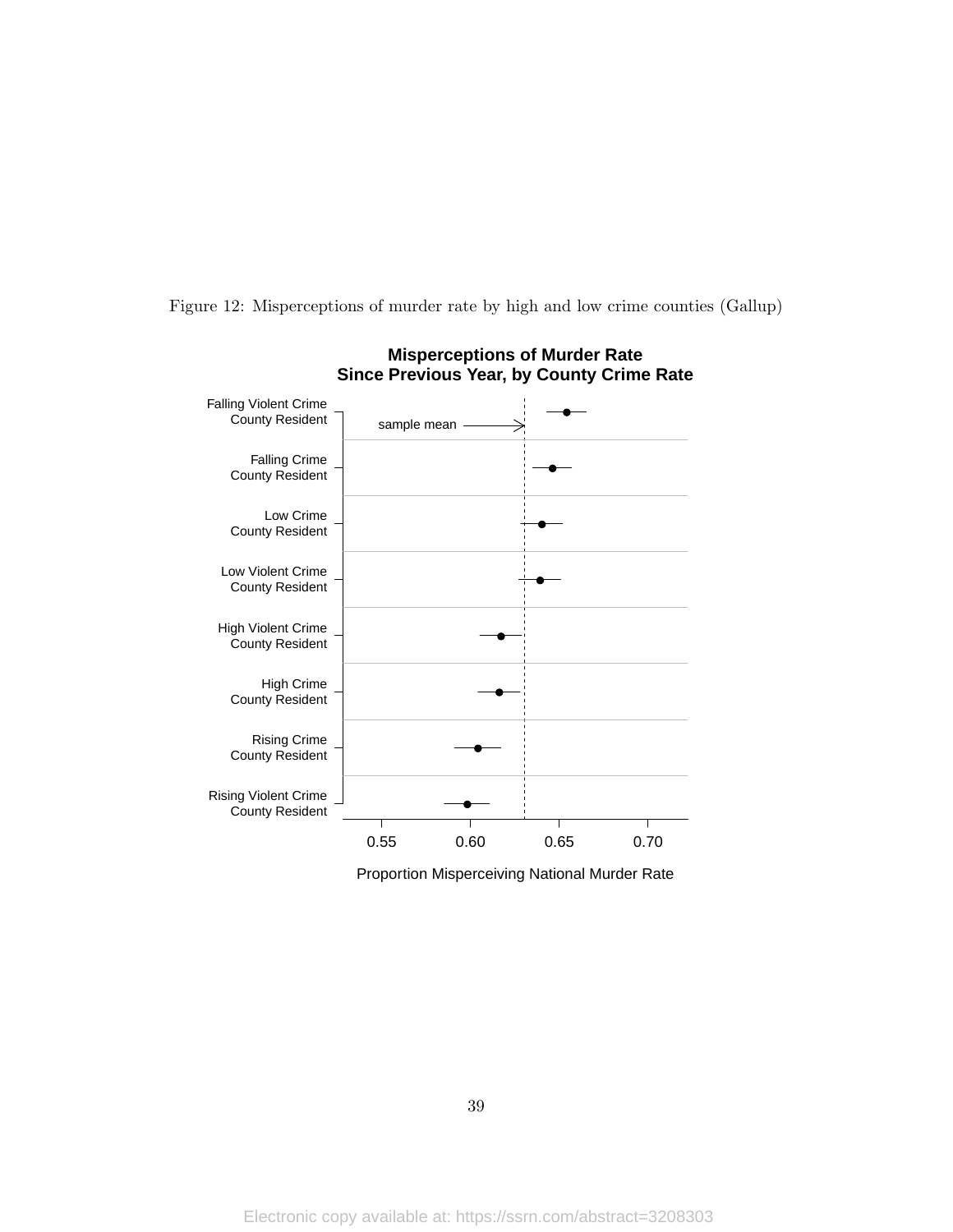#### 3.6 Racial Threat and Misperceptions of National Crime, Additional Tests

Figure 13: Misperceptions of national violent crime by zip code demographics (Gallup)



**Misperceptions of Violent Crime Since Previous Year, by Respondent Zip Code Demographics**

Proportion Misperceiving National Violent Crime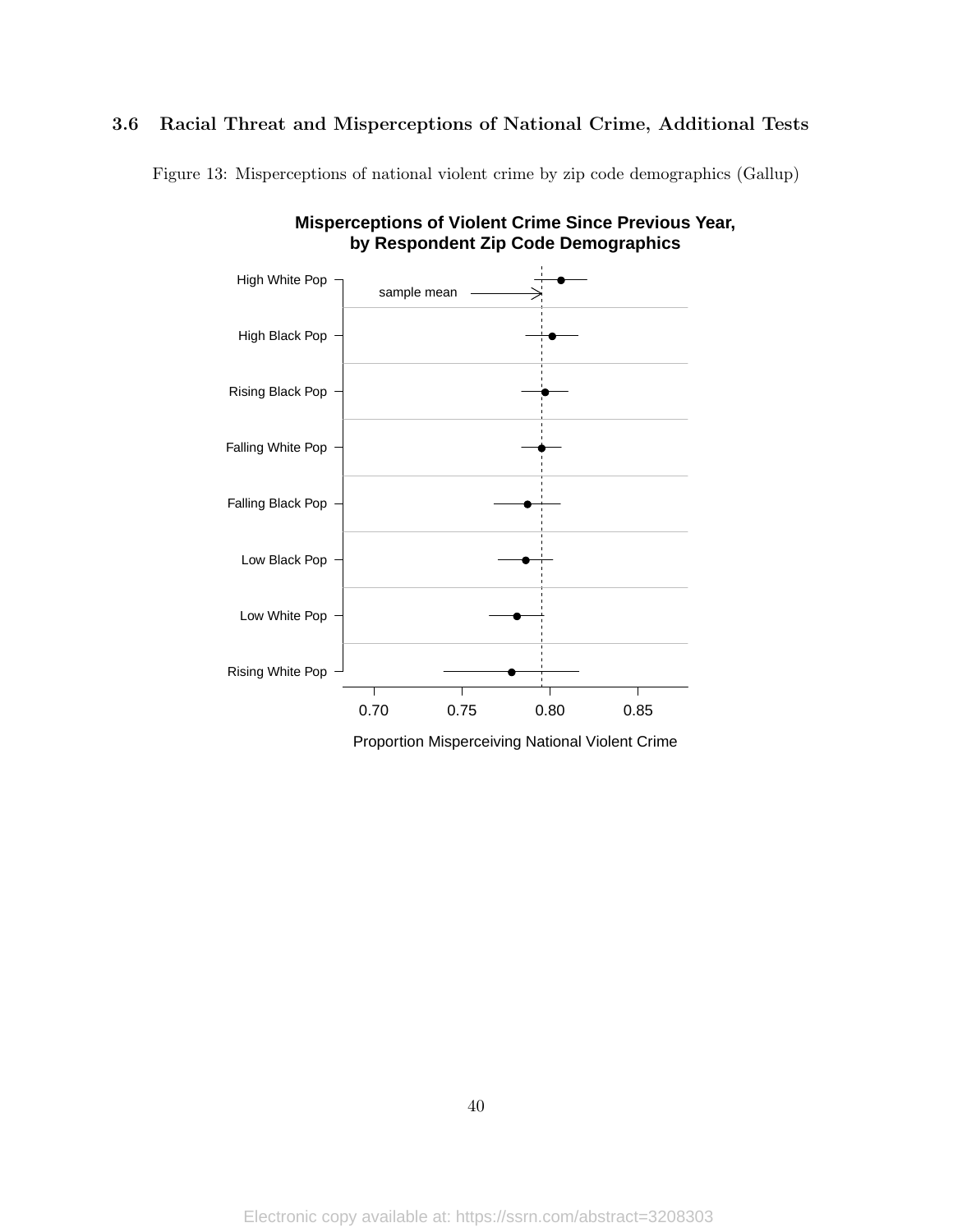Figure 14: Misperceptions of national property crime by zip code demographics (Gallup)



### **Misperceptions of Property Crime Since Previous Year, by Respondent Zip Code Demographics**

Proportion Misperceiving National Property Crime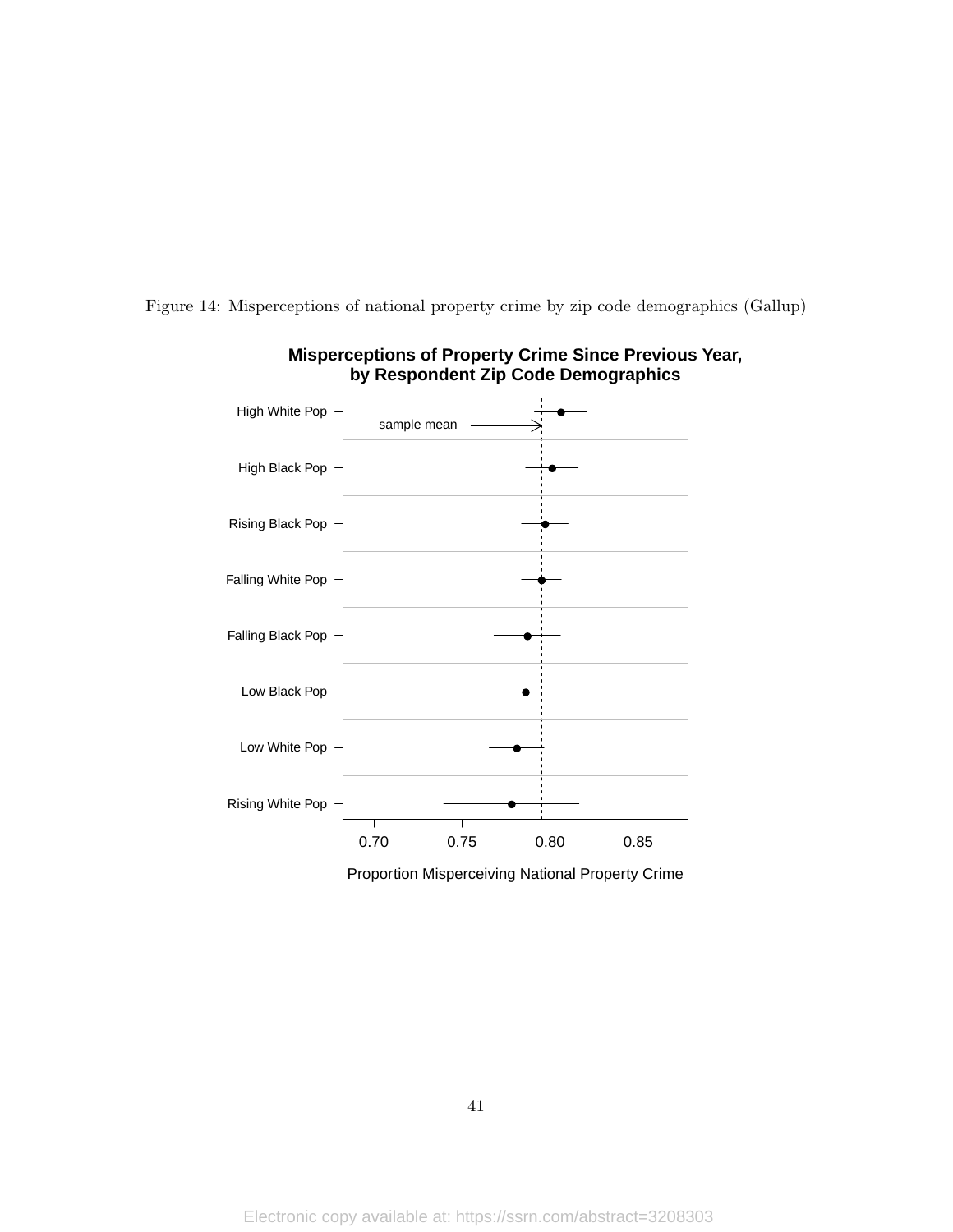



### **Misperceptions of Murder Rate Since Previous Year, by Respondent Zip Code Demographics**

Proportion Misperceiving National Murder Rate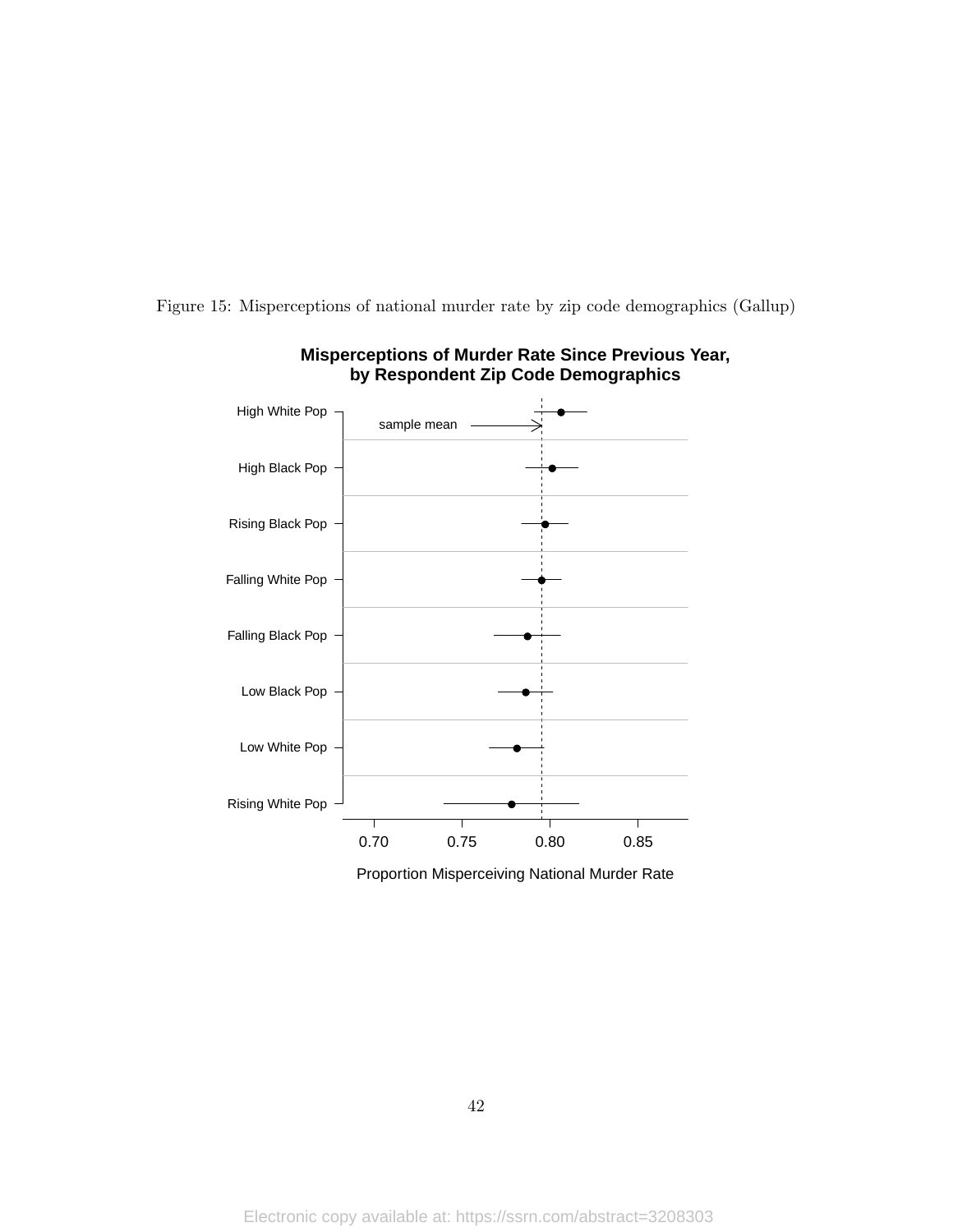Figure 16: Misperceptions of crime by demographics in survey respondents' counties of residence, Gallup (left) and Qualtrics (right).



Figure 17: Misperceptions of crime by demographics in survey respondents' counties of residence, white respondents only, Gallup (left) and Qualtrics (right).



43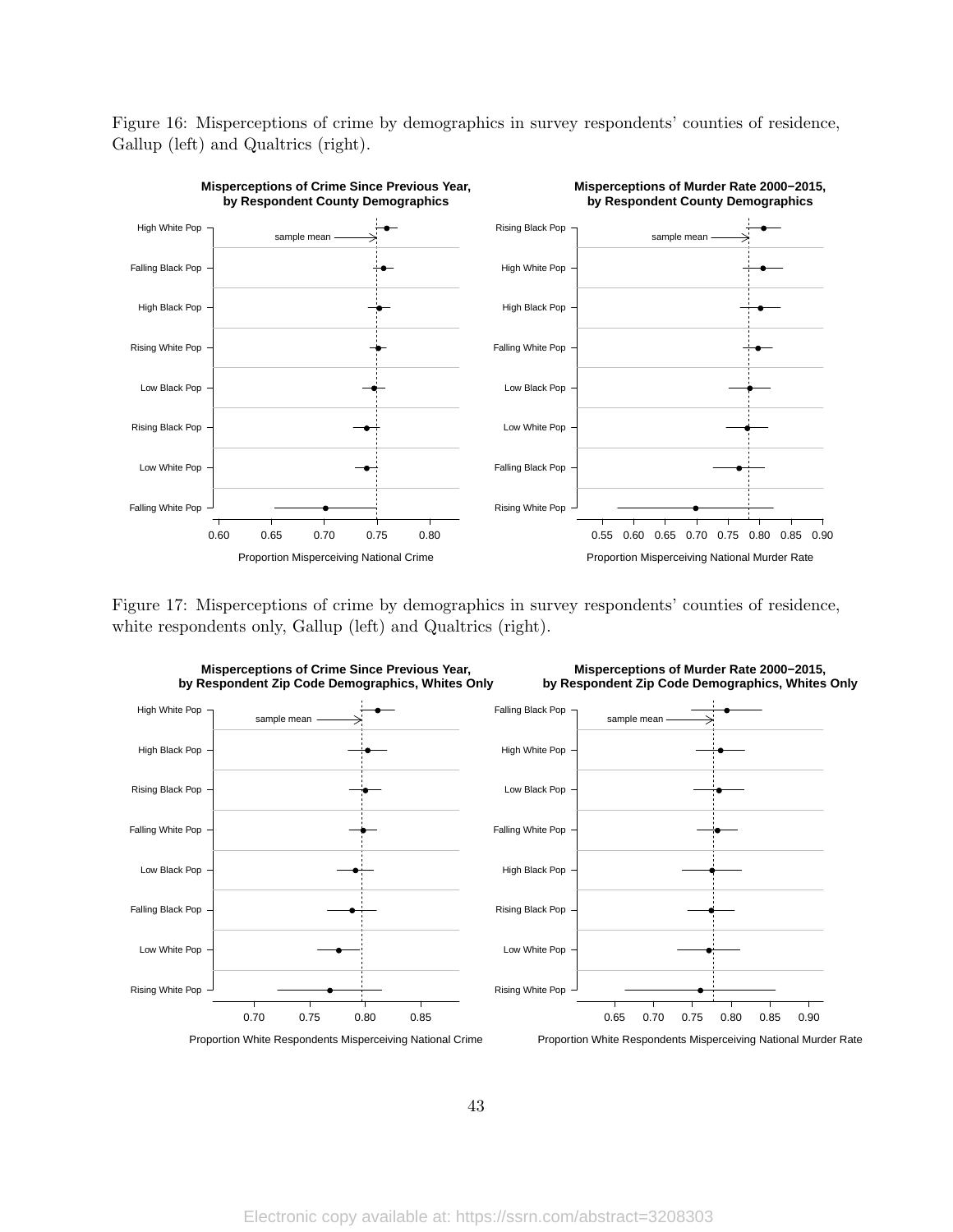Figure 18: The figure displays treatment effects on confidence in perceptions of crime by the race of respondents among non-Hispanic white, non-Hispanic Black and Latino respondents. Surveys 1-3, pooled. Models estimating treatment effects included study fixed effects. Bars denote 95% confidence intervals.



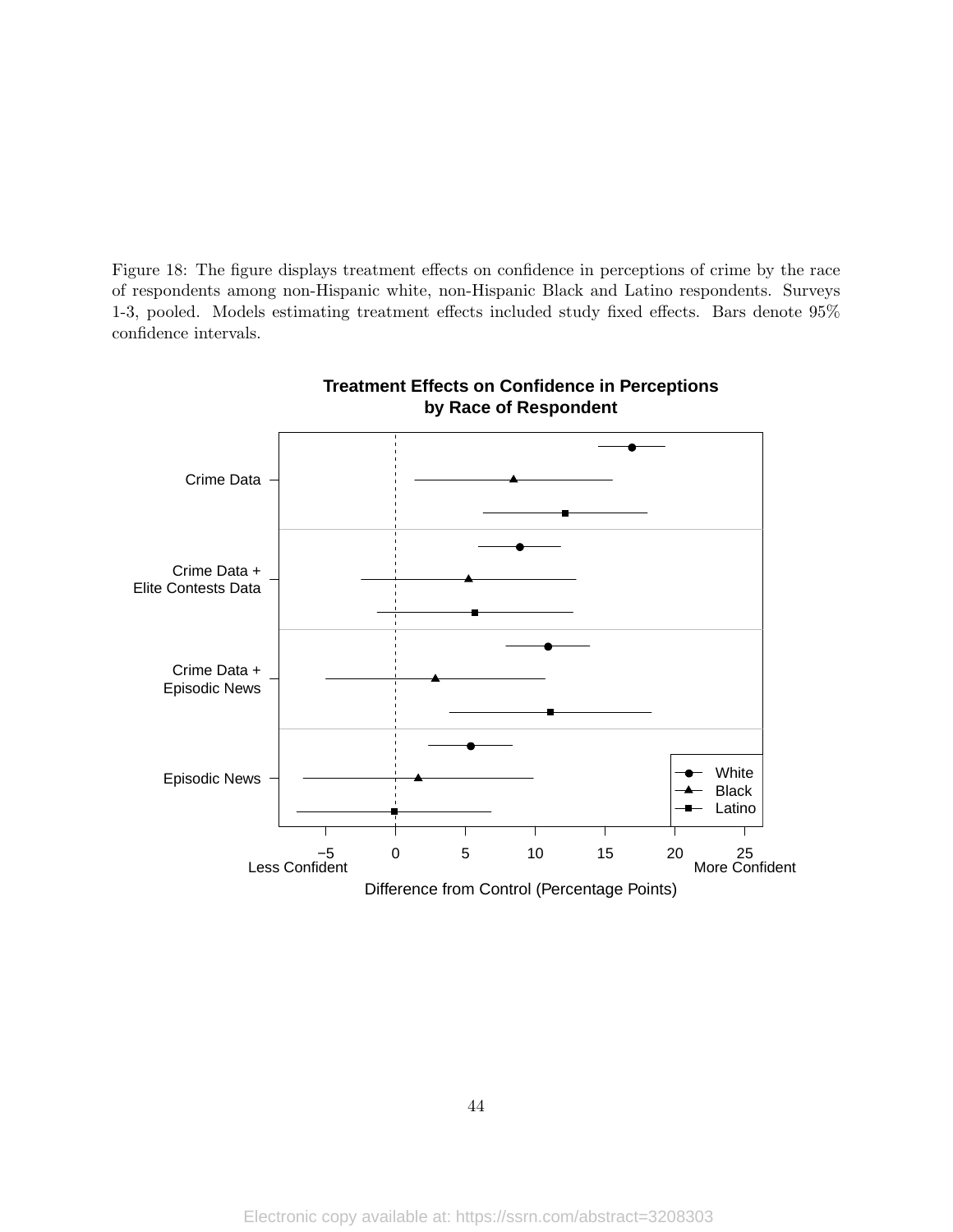Figure 19: The figure displays treatment effects on confidence in the FBI by the race of respondents among non-Hispanic white, non-Hispanic Black and Latino respondents. Surveys 1-3, pooled. Models estimating treatment effects included study fixed effects. Bars denote 95% confidence intervals.



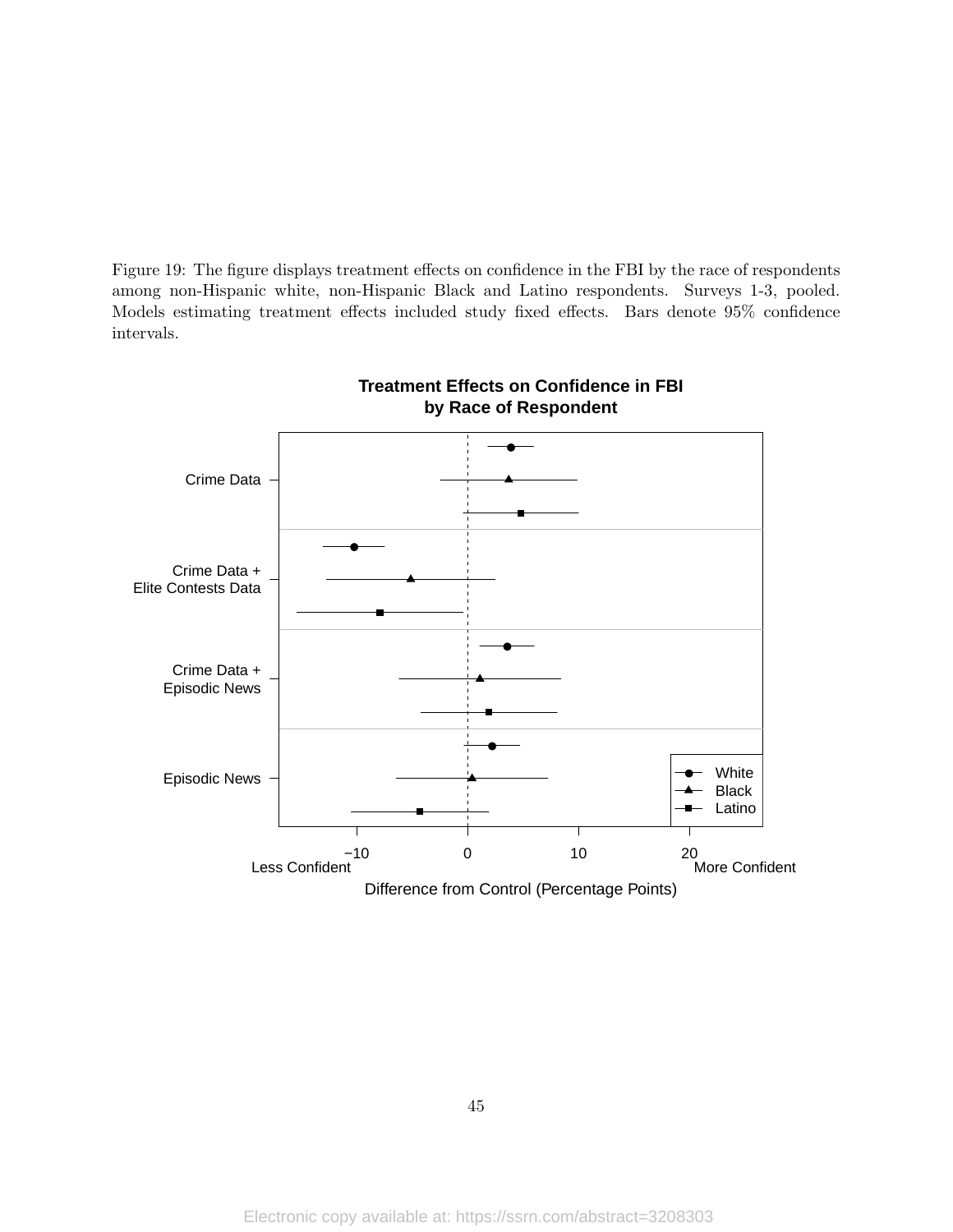### References

- Arias, Elizabeth, Robert N. Anderson, Hsiang-Ching Kung, Sherry L. Murphy and Kenneth D. Kochanek. 2003. "Deaths: Final Data for 2001." National Vital Statistics Reports 52(3). National Center for Health Statistics.
- DOJ. 2000. Uniform Crime Reporting Program Data: County-Level Detailed Arrest and Offense Data, 2000. Technical report Inter-university Consortium for Political and Social Research (distributor) Ann Arbor, MI: .
- DOJ. 2014. Uniform Crime Reporting Program Data: County-Level Detailed Arrest and Offense Data, 2014. Technical report Inter-university Consortium for Political and Social Research (distributor) Ann Arbor, MI: .
- Gallup Analytics. 2018. "How Does the Gallup Poll Social Series Work?". [https://www.](https://www.gallup.com/175307/gallup-poll-social-series-methodology.aspx) [gallup.com/175307/gallup-poll-social-series-methodology.aspx](https://www.gallup.com/175307/gallup-poll-social-series-methodology.aspx).
- Hafez, Shamoon. 2017. "Manchester United 3-0 Saint-Etienne." BBC Sport . [http://www.](http://www.bbc.com/sport/football/38962487) [bbc.com/sport/football/38962487](http://www.bbc.com/sport/football/38962487).
- Heron, Melonie P., Donna L. Hoyert, Sherry L. Murphy, Jiaquan Xu, Kenneth D. Kochanek and Betzaida Tejada-Vera. 2009. "Deaths: Final Data for 2006." National Vital Statistics Reports 57(14). National Center for Health Statistics.
- Hoyert, Donna L., Elizabeth Arias, Betty L. Smith, Sherry L. Murphy and Kenneth D. Kochanek. 2001. "Deaths: Final Data for 1999." National Vital Statistics Reports 49(8). National Center for Health Statistics.
- Kochanek, Kenneth D., Jiaquan Xu, Sherry L. Murphy, Arialdi M. Miniño and Hsiang-Ching Kung. 2011. "Deaths: Final Data for 2009." National Vital Statistics Reports 60(3). National Center for Health Statistics.

46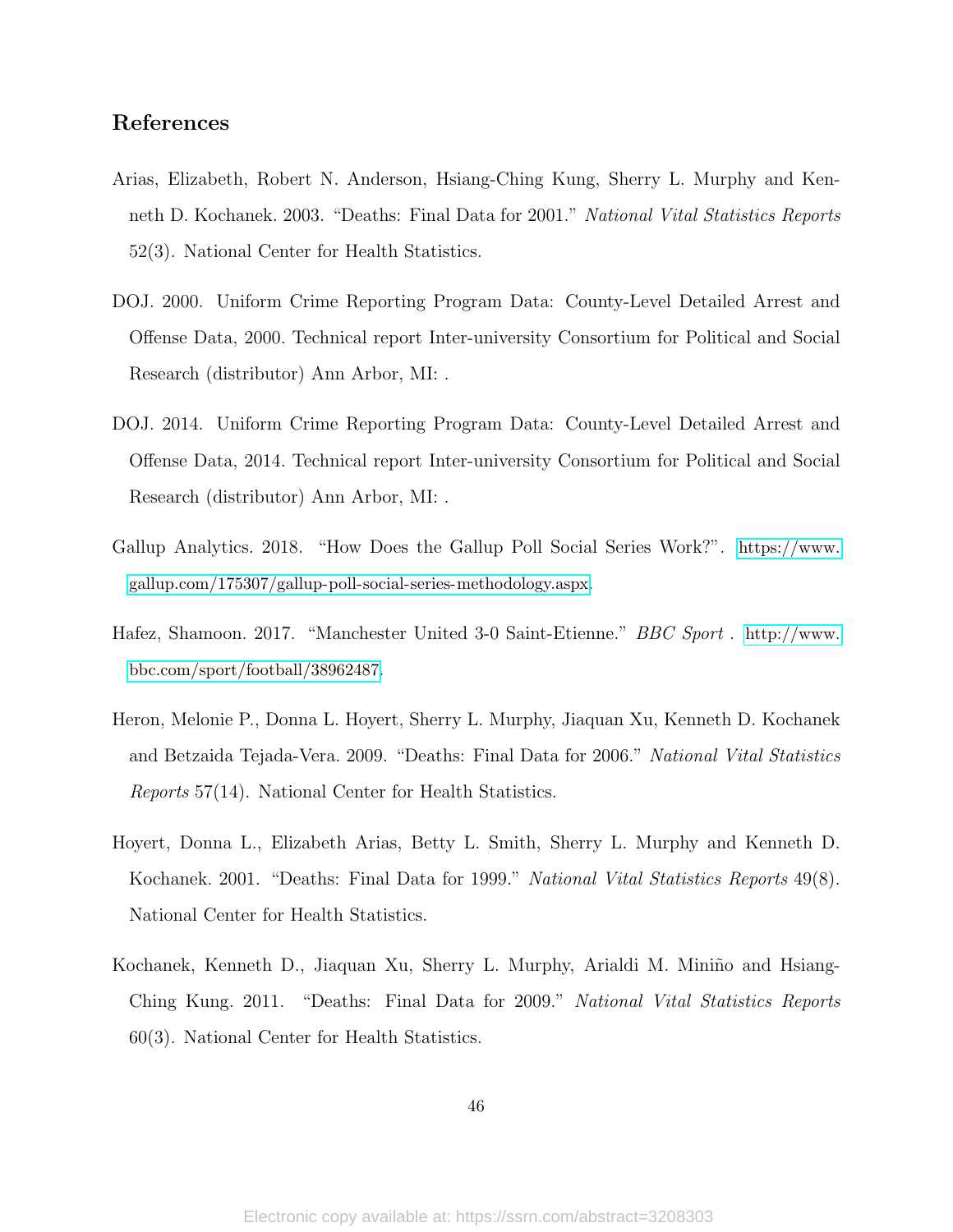- Kochanek, Kenneth D., Sherry L. Murphy and Jiaquan Xu. 2015. "Deaths: Final Data for 2011." National Vital Statistics Reports 63(3). National Center for Health Statistics.
- Kochanek, Kenneth D., Sherry L. Murphy, Jiaquan Xu and Betzaida Tejada-Vera. 2016. "Deaths: Final Data for 2014." National Vital Statistics Reports 65(4). National Center for Health Statistics.
- Kochanek, Kenneth D., Sherry L. Murphy, Robert N. Anderson and Chester Scott. 2004. "Deaths: Final Data for 2002." National Vital Statistics Reports 53(5). National Center for Health Statistics.
- Kochanek, Kenneth D., Sherry L. Murphy, Robert N. Anderson and Chester Scott. 2006. "Deaths: Final Data for 2003." National Vital Statistics Reports 54(13). National Center for Health Statistics.
- Kung, Hsiang-Ching, Donna L. Hoyert, Jiaquan Xu and Sherry L. Murphy. 2008. "Deaths: Final Data for 2005." National Vital Statistics Reports 56(10). National Center for Health Statistics.
- Miniño, Arialdi M., Elizabeth Arias, Kenneth D. Kochanek, Sherry L. Murphy and Betty L. Smith. 2002. "Deaths: Final Data for 2000." National Vital Statistics Reports 50(15). National Center for Health Statistics.
- Miniño, Arialdi M., Sherry L. Murphy, Jiaquan Xu and Kenneth D. Kochanek. 2011. "Deaths: Final Data for 2008." National Vital Statistics Reports 59(10). National Center for Health Statistics.
- Miniño, Arialdo M., Melonie P. Heron, Sherry L. Murphy and Kenneth D. Kochanek. 2007. "Deaths: Final Data for 2004." National Vital Statistics Reports 55(19). National Center for Health Statistics.

47